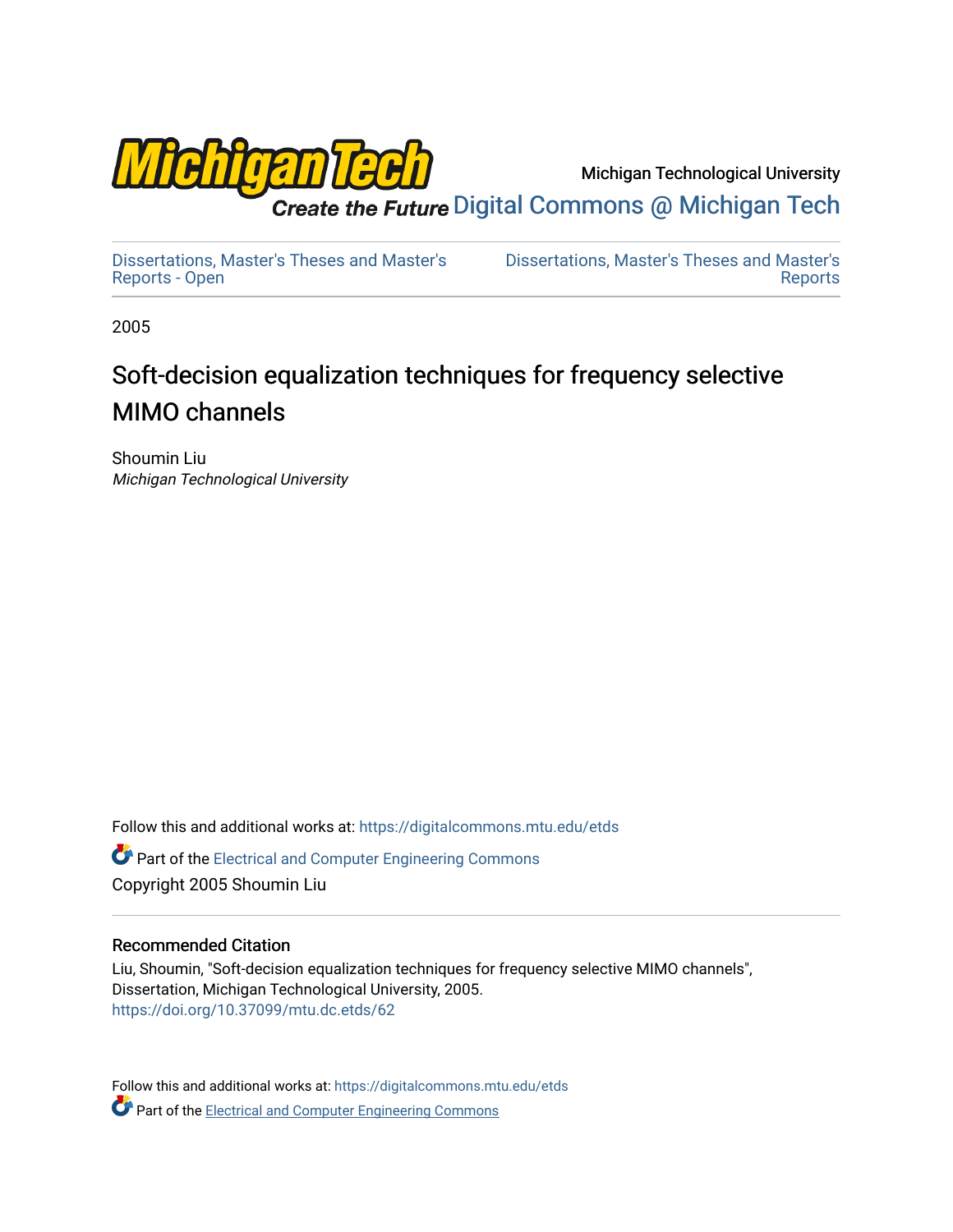#### Soft-Decision Equalization Techniques for Frequency SELECTIVE MIMO CHANNELS

by

Shoumin Liu

B.S. Harbin Institute of Technology, 1993 M.S. Harbin Institute of Technology, 1996 M.S. Michigan Technological University, 2003

A dissertation submitted in partial fulfillment of the requirements for the degree of Doctor of Philosophy in the Department of Electrical and Computer Engineering in the College of Engineering at Michigan Technological University Houghton, Michigan

> Spring Term 2005

Advisor: Dr. Zhi Tian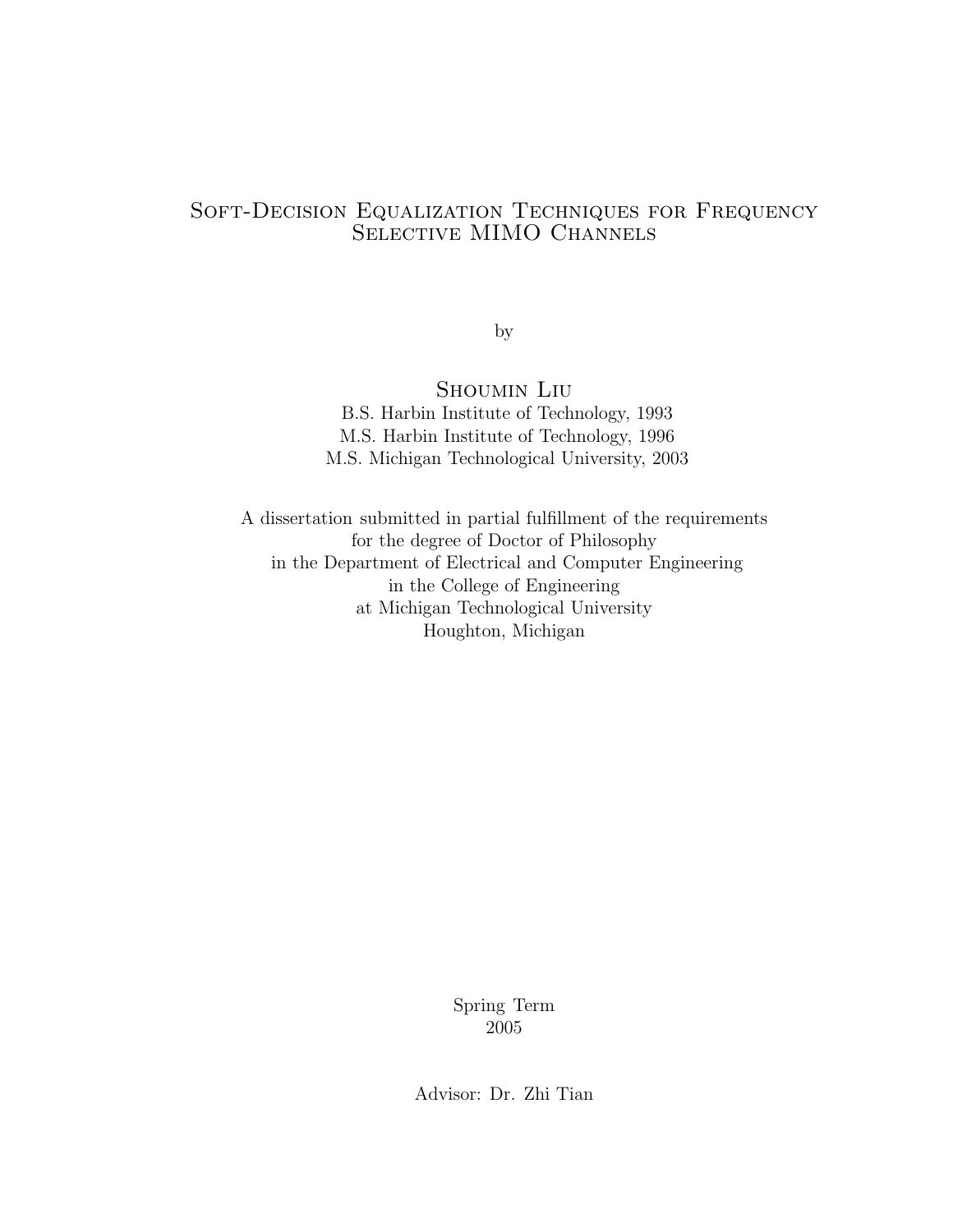$\odot$  2005 by Shoumin Liu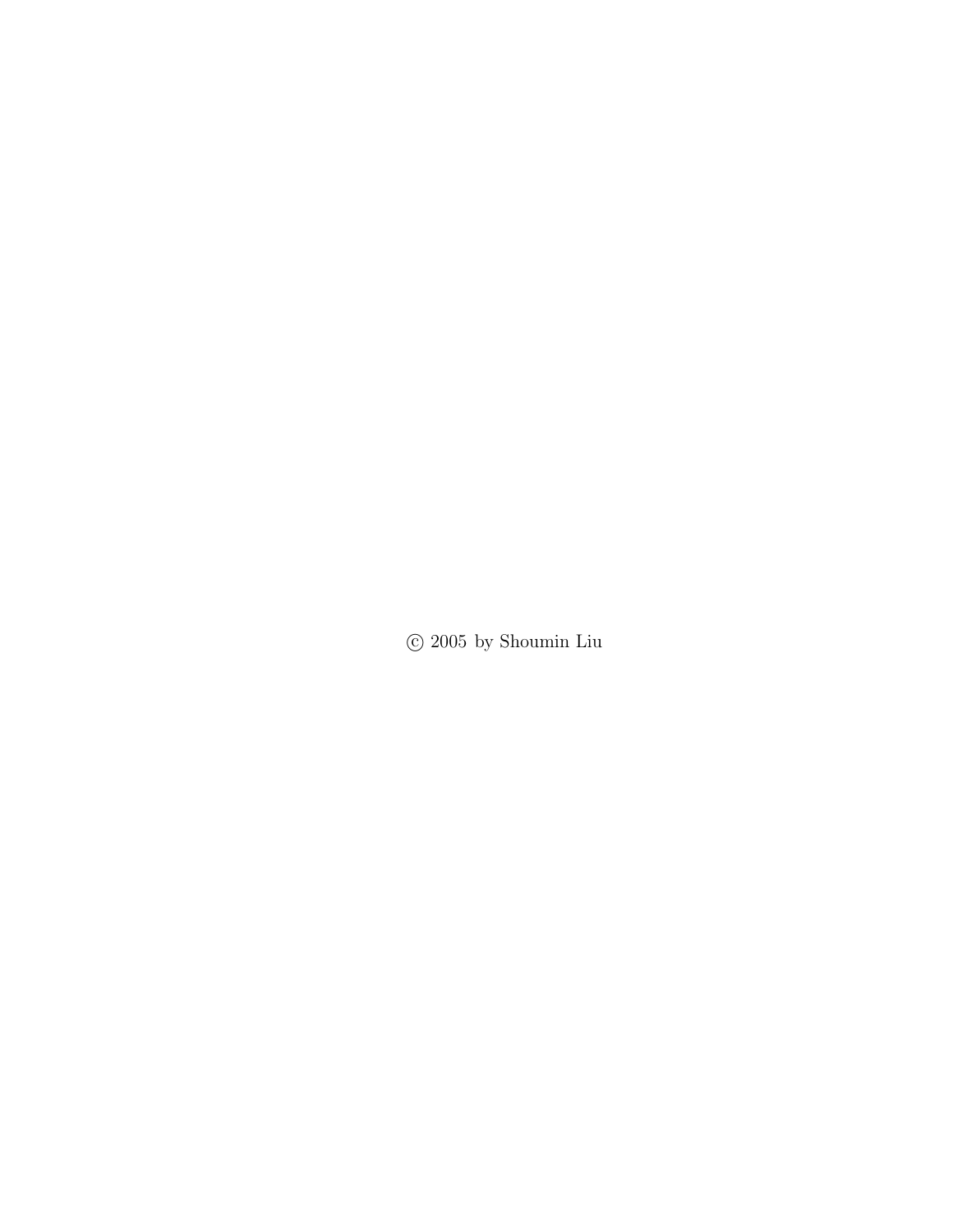#### **ABSTRACT**

Multi-input multi-output (MIMO) technology is an emerging solution for high data rate wireless communications. We develop soft-decision based equalization techniques for frequency selective MIMO channels in the quest for low-complexity equalizers with BER performance competitive to that of ML sequence detection.

We first propose soft decision equalization (SDE), and demonstrate that decision feedback equalization (DFE) based on soft-decisions, expressed via the posterior probabilities associated with feedback symbols, is able to outperform hard-decision DFE, with a low computational cost that is polynomial in the number of symbols to be recovered, and linear in the signal constellation size. Building upon the probabilistic data association (PDA) multiuser detector, we present two new MIMO equalization solutions to handle the distinctive channel memory. With their low complexity, simple implementations, and impressive near-optimum performance offered by iterative softdecision processing, the proposed SDE methods are attractive candidates to deliver efficient reception solutions to practical high-capacity MIMO systems.

Motivated by the need for low-complexity receiver processing, we further present an alternative low-complexity soft-decision equalization approach for frequency selective MIMO communication systems. With the help of iterative processing, two detection and estimation schemes based on second-order statistics are harmoniously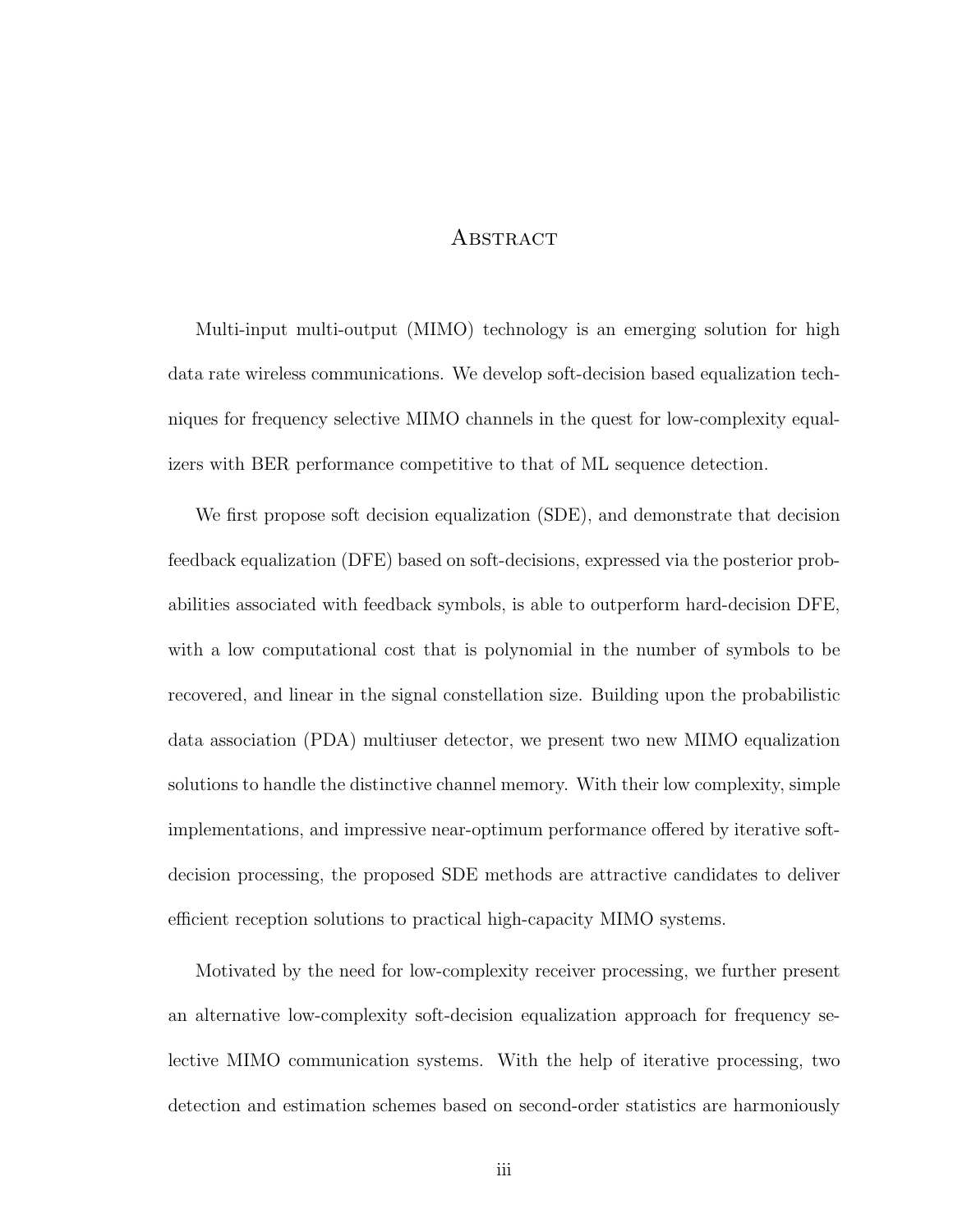put together to yield a two-part receiver structure: local multiuser detection (MUD) using soft-decision Probabilistic Data Association (PDA) detection, and dynamic noise-interference tracking using Kalman filtering. The proposed Kalman-PDA detector performs local MUD within a sub-block of the received data instead of over the entire data set, to reduce the computational load. At the same time, all the interference affecting the local sub-block, including both multiple access and inter-symbol interference, is properly modeled as the state vector of a linear system, and dynamically tracked by Kalman filtering. Two types of Kalman filters are designed, both of which are able to track an finite impulse response (FIR) MIMO channel of any memory length. The overall algorithms enjoy low complexity that is only polynomial in the number of information-bearing bits to be detected, regardless of the data block size.

Furthermore, we introduce two optional performance-enhancing techniques: crosslayer automatic repeat request (ARQ) for uncoded systems and code-aided method for coded systems. We take Kalman-PDA as an example, and show via simulations that both techniques can render error performance that is better than Kalman-PDA alone and competitive to sphere decoding.

At last, we consider the case that channel state information (CSI) is not perfectly known to the receiver, and present an iterative channel estimation algorithm. Simulations show that the performance of SDE with channel estimation approaches that of SDE with perfect CSI.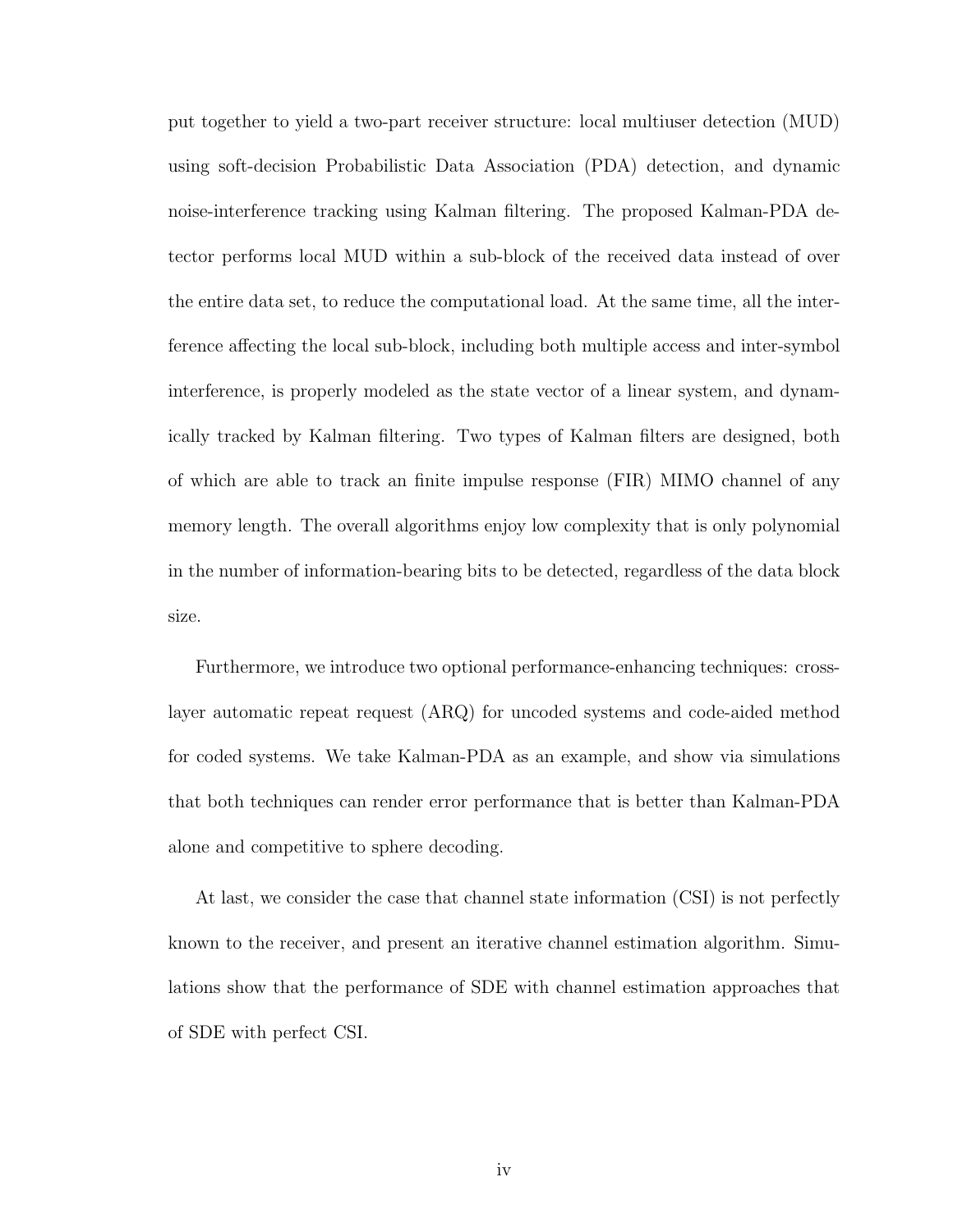#### **ACKNOWLEDGMENTS**

I would like to express my sincere gratitude to my advisor, Dr. Zhi Tian. She spends tremendous time and energy advising my research and studies. Dr. Tian is a renowned expert in the field of signal processing and wireless communications. Thanks to her profound learning and experience, she is always able to offer me interesting and challenging research topics. I have gained a great many skills by conducting research under her supervision.

I would also thank Dr. Jeffrey B. Burl, Dr. Seyed Zekavat, Dr. Seungjin Park, and Dr. Clark Givens for their interest in my work, their precious time reading my dissertation, and their willingness to be my examination committee members.

My thanks go to my fellow graduate students, Ming Ling, Yanfeng Gong, Lin Wu and Xianren Wu. I greatly appreciate their help during the past a few years. I enjoyed the discussions with them and benefited from their suggestions and comments on my work.

Finally, I would like to thank my parents and my wife for their love, care, and unending support. It is their encouragement that helps me keep overcoming challenges and succeed.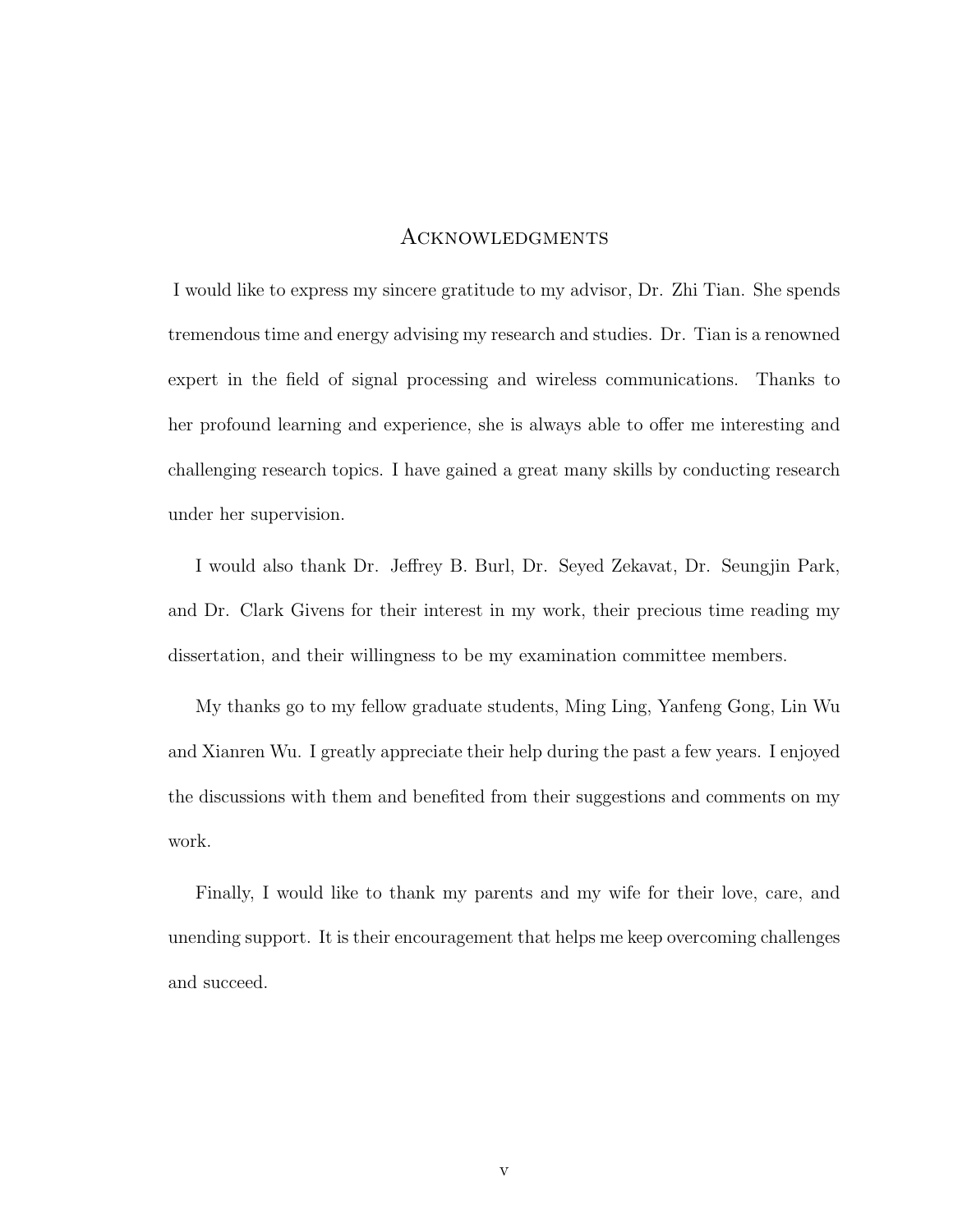## TABLE OF CONTENTS

|     |                                               | $\mathbf x$    |
|-----|-----------------------------------------------|----------------|
|     |                                               | xi             |
|     |                                               | $\mathbf{1}$   |
| 1.1 |                                               | $\mathbf{1}$   |
| 1.2 |                                               | $\overline{5}$ |
|     | CHAPTER 2 Background and Signal Model         | 8              |
| 2.1 |                                               | 8              |
| 2.2 |                                               | 11             |
| 2.3 |                                               | 15             |
|     | 2.3.1                                         | 16             |
|     | Semi-Definite Relaxation Programming<br>2.3.2 | 19             |
|     | 2.3.3                                         | 21             |
| 2.4 |                                               | 23             |
|     | CHAPTER 3 SDE by PDA Enhancement              | 25             |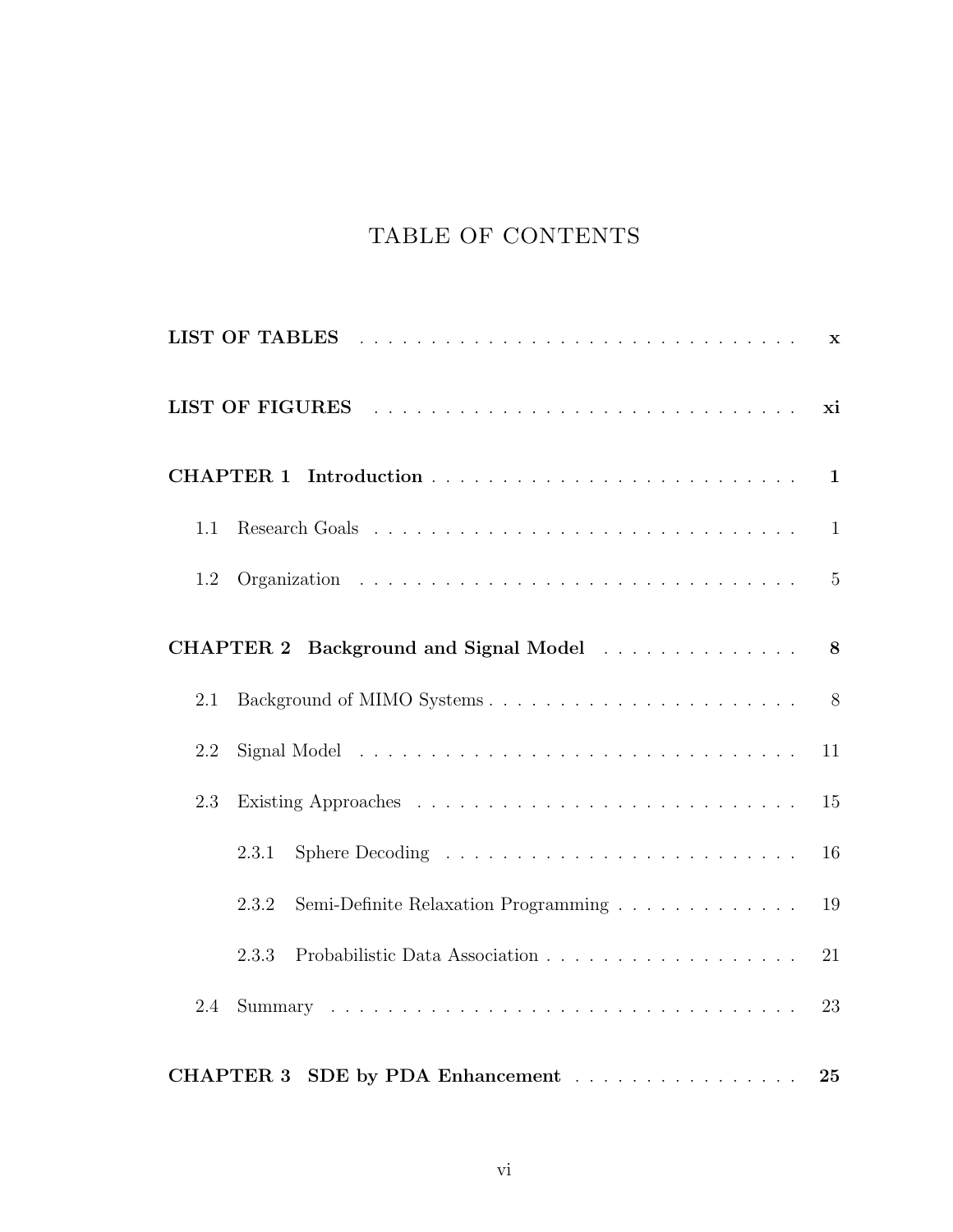| 3.1 |                                                                 | 25 |
|-----|-----------------------------------------------------------------|----|
| 3.2 |                                                                 | 27 |
| 3.3 |                                                                 | 33 |
|     | CHAPTER 4 SDE by Sliding Windowing                              | 34 |
| 4.1 |                                                                 | 35 |
| 4.2 |                                                                 | 39 |
| 4.3 | Comparisons with Existing Algorithms                            | 43 |
|     | Comparison with Hard-Decision PIC<br>4.3.1                      | 45 |
|     | Comparisons between SDE, PDA and SISO-MMSE<br>4.3.2             |    |
|     |                                                                 | 46 |
| 4.4 |                                                                 | 49 |
|     | <b>CHAPTER 5</b><br>Simulations and Performance Analysis of SDE | 51 |
| 5.1 | BER Performance in Full-Rank MIMO Channels                      | 52 |
| 5.2 | BER Performance in Rank-Deficient MIMO Channels                 | 54 |
|     | BPSK-Modulated MIMO Systems<br>5.2.1                            | 57 |
|     | 16QAM-Modulated MIMO Systems<br>5.2.2                           | 60 |
| 5.3 |                                                                 | 64 |
|     | Full-size Windowing $\bar{m} = KN_o$<br>5.3.1                   | 66 |
|     | Optimum Window Size $\bar{m} = (L+1)N_o$<br>5.3.2               | 66 |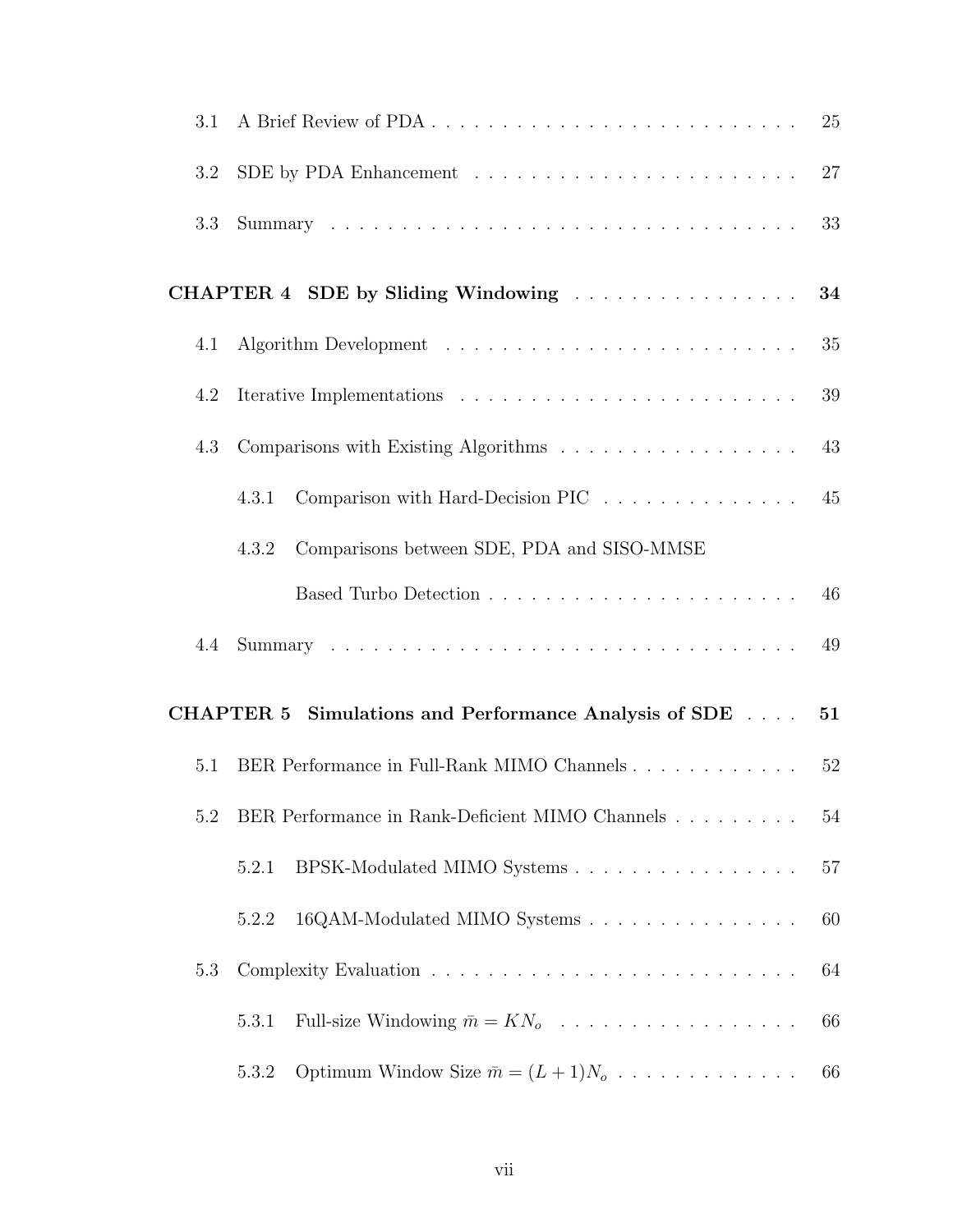|     | Sub-optimum Window Size $\bar{m} < (L+1)N_o$<br>5.3.3 | 67  |
|-----|-------------------------------------------------------|-----|
| 5.4 |                                                       | 69  |
|     | CHAPTER 6 Kalman-PDA Algorithms                       | 71  |
| 6.1 |                                                       | 75  |
|     | 6.1.1                                                 | 75  |
|     | 6.1.2                                                 | 77  |
|     | 6.1.3                                                 | 79  |
| 6.2 |                                                       | 82  |
|     | 6.2.1                                                 | 83  |
|     | 6.2.2                                                 | 85  |
|     | 6.2.3                                                 | 86  |
| 6.3 |                                                       | 88  |
| 6.4 |                                                       | 91  |
|     |                                                       |     |
|     | <b>CHAPTER 7</b> Performance Enhancement Techniques   | 94  |
| 7.1 |                                                       | 95  |
| 7.2 |                                                       | 102 |
| 7.3 |                                                       | 106 |
|     | CHAPTER 8 SDE with Imperfect Channel Knowledge 107    |     |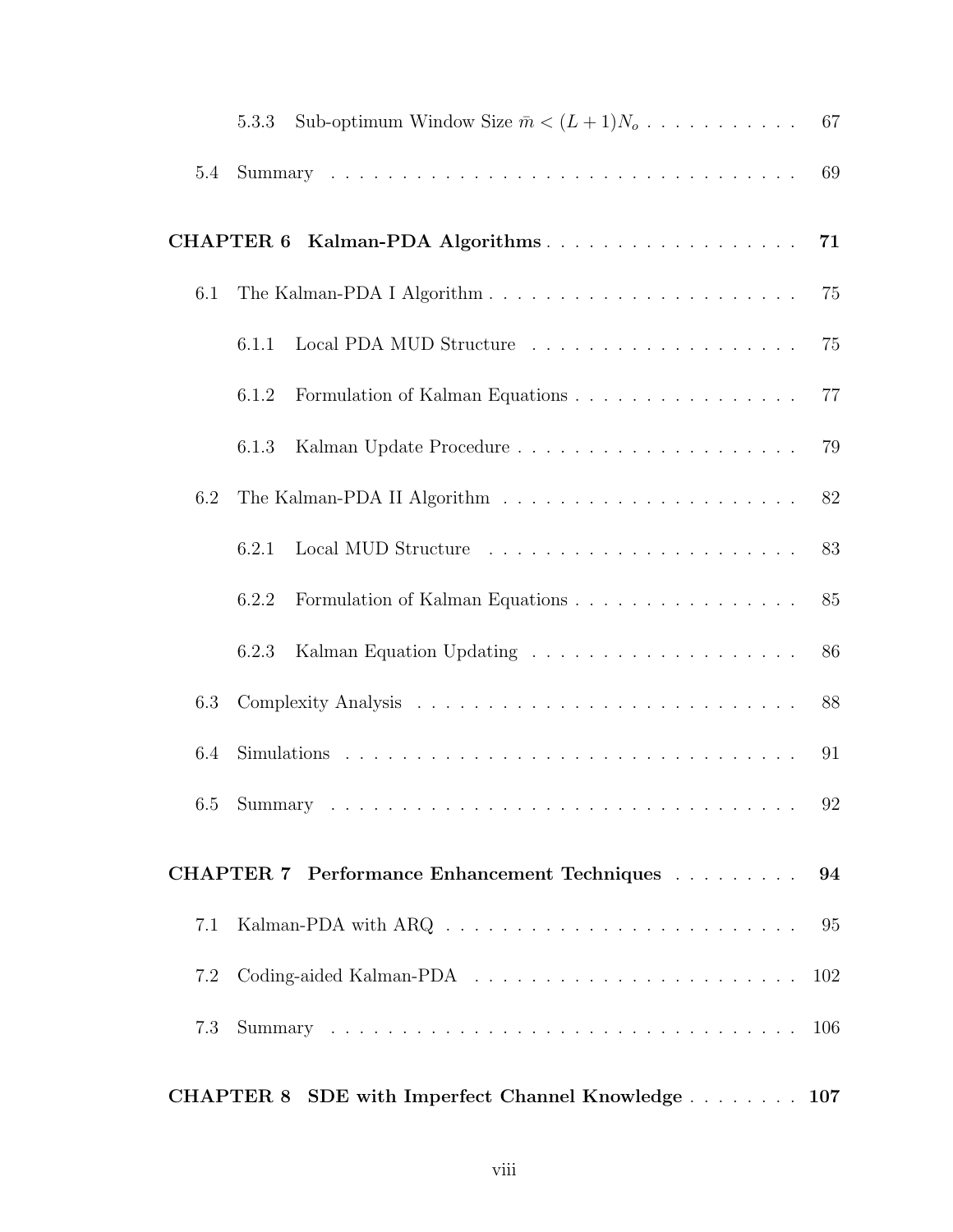| MIMO System with Training Sequence 109<br>8.1                                           |  |  |
|-----------------------------------------------------------------------------------------|--|--|
| $SDE+RLS$ Channel Estimation Algorithm Development 109<br>8.2                           |  |  |
| Simulation Results: SDE+RLS Channel Estimation $\ldots \ldots \ldots \ldots$ 115<br>8.3 |  |  |
| CHAPTER 9 Summary and Future Research 118                                               |  |  |
| 9.1                                                                                     |  |  |
| 9.2                                                                                     |  |  |
| Convergence and Performance Analysis of SDE/PDA 120<br>9.2.1                            |  |  |
| Application in MIMO-OFDM 121<br>9.2.2                                                   |  |  |
| CHAPTER A Erasure Decoding Proof  122                                                   |  |  |
|                                                                                         |  |  |
|                                                                                         |  |  |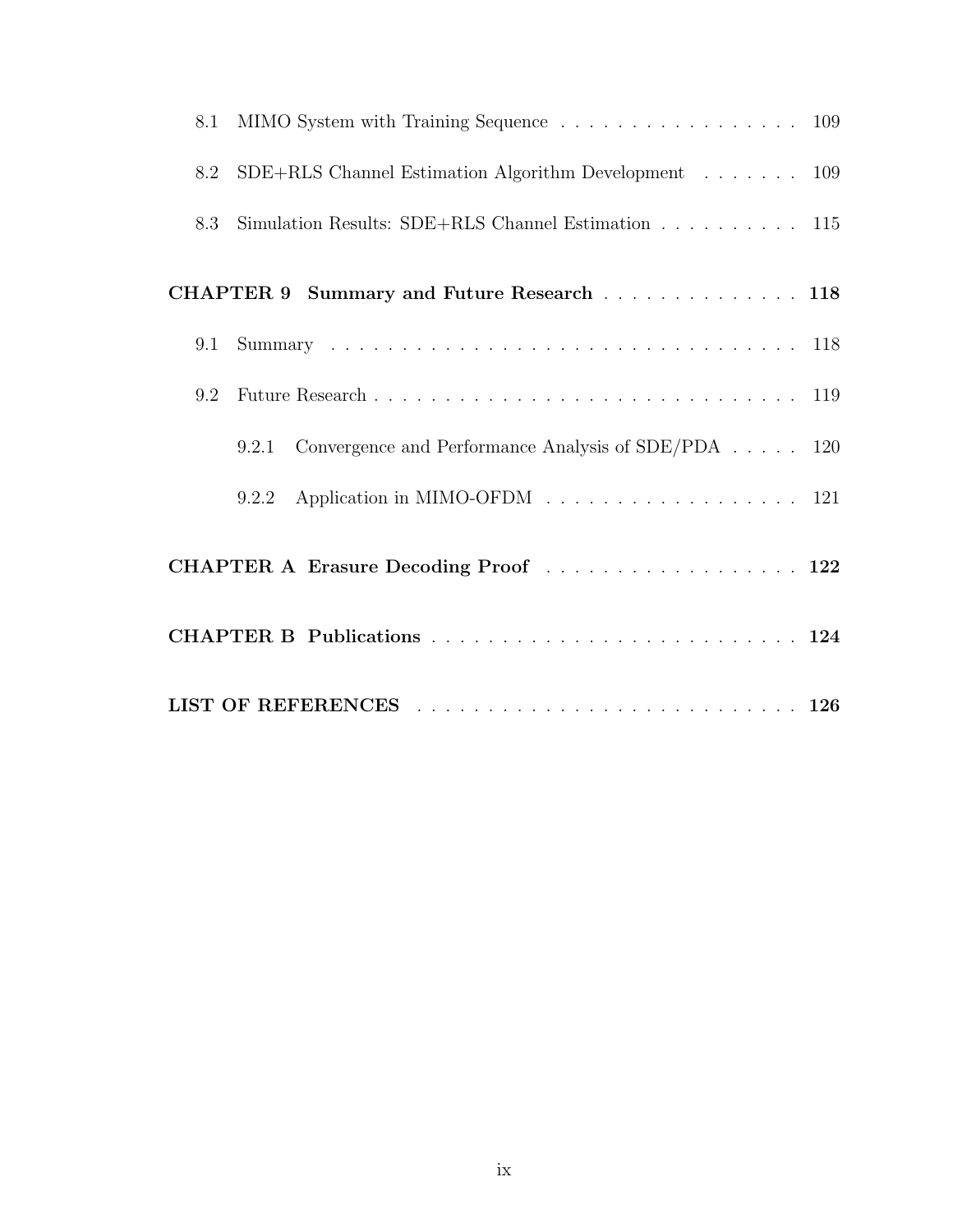## LIST OF TABLES

| 3.1 Soft Decision Equalization Algorithm: SDE-1 32      |  |
|---------------------------------------------------------|--|
| 4.1 Soft Decision Equalization Algorithm: SDE-2 (I) 42  |  |
| 4.2 Soft Decision Equalization Algorithm: SDE-2 (II) 44 |  |
|                                                         |  |
|                                                         |  |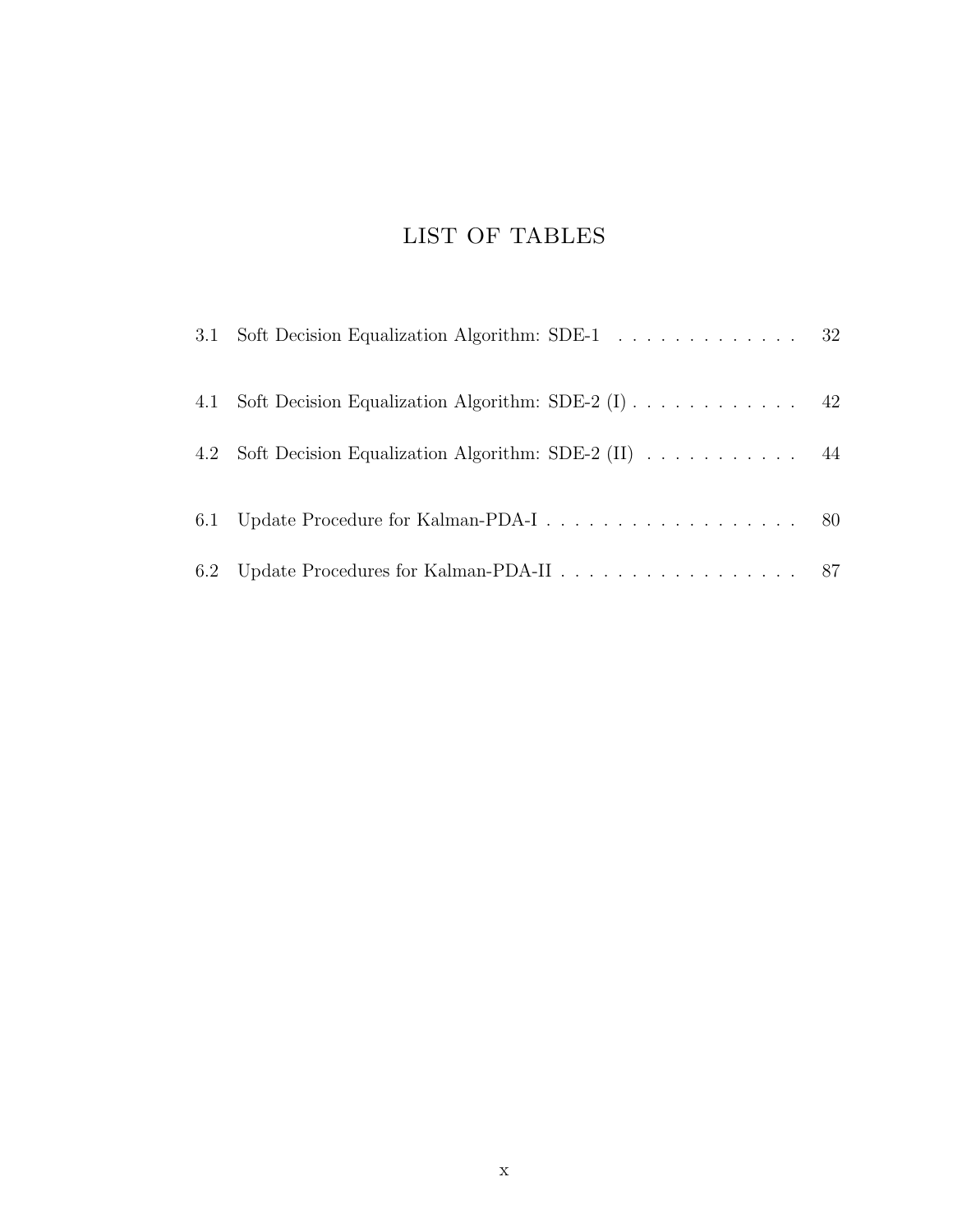## LIST OF FIGURES

| 2.1     |                                                                    | 12     |
|---------|--------------------------------------------------------------------|--------|
| $3.1\,$ |                                                                    | $28\,$ |
| 4.1     |                                                                    | 36     |
| 4.2     | Turbo-like flow chart of the SDE-2 algorithm.                      | 49     |
| 5.1     | Performance comparison under 16/64QAM, $N_i = 1, N_o = 4 \ldots$ . | $54\,$ |
| 5.2     | Performance comparison under 16/64QAM, $N_i = 2$ , $N_o = 4$       | $55\,$ |
| 5.3     | Performance comparison in fat channel case, $N_i = 3$ , $N_o = 1$  | $57\,$ |
| 5.4     |                                                                    | $58\,$ |
| $5.5\,$ |                                                                    | $59\,$ |
| 5.6     |                                                                    | $61\,$ |
| $5.7\,$ | 16-QAM, $N_o=6$ , $N_i=2,4-8$ , flat fading                        | 61     |
| $5.8\,$ | 16-QAM, $N_o$ =10, $N_i$ =8 – 12, flat fading                      | $62\,$ |
| 5.9     | 16-QAM, $N_o=12$ , $N_i=10-14$ , flat fading                       | $62\,$ |
|         |                                                                    | 65     |
|         |                                                                    | 67     |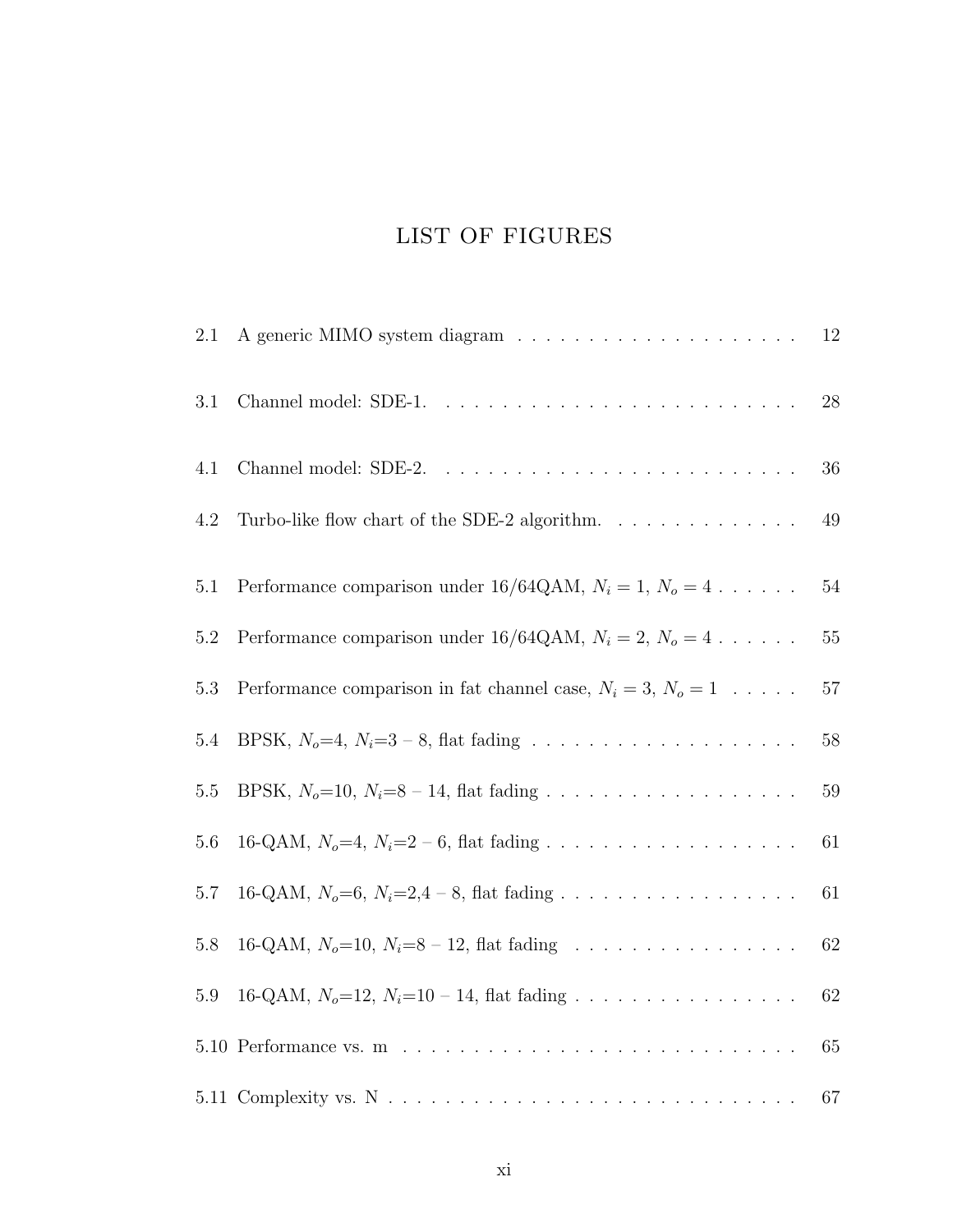|     |                                                                                                 | 68  |
|-----|-------------------------------------------------------------------------------------------------|-----|
| 6.1 |                                                                                                 | 83  |
| 6.2 |                                                                                                 | 89  |
| 6.3 | Performance Comparison in an overloaded CDMA system                                             | 90  |
| 6.4 | Performance Comparison in a 5-tap FIR MIMO system                                               | 90  |
| 7.1 |                                                                                                 | 99  |
| 7.2 | Performance comparison given same effective data rates                                          | 100 |
| 7.3 |                                                                                                 | 101 |
| 7.4 |                                                                                                 | 101 |
| 7.5 | Block diagram of code-aided Kalman-PDA $\hfill\ldots\ldots\ldots\ldots\ldots\ldots\ldots\ldots$ | 103 |
| 7.6 |                                                                                                 | 104 |
| 8.1 | $SDE + RLS$ joint symbol detection and channel estimation $\ldots \ldots$                       | 115 |
| 8.2 | $SDE + RLS$ joint symbol detection and channel estimation $\ldots$ .                            | 117 |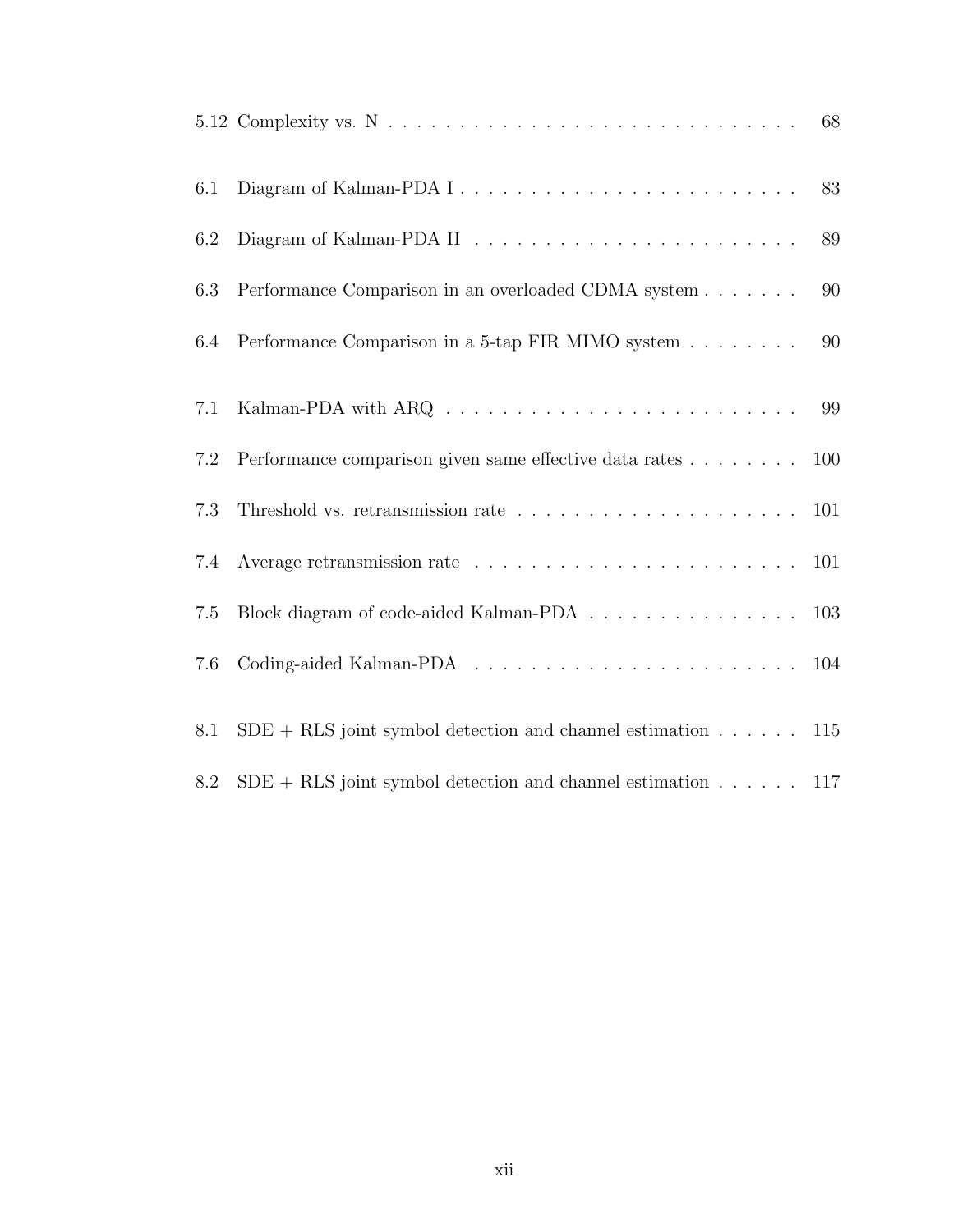### CHAPTER 1

### Introduction

#### 1.1 Research Goals

Wireless communications have brought great convenience and advances to all walks of life. Despite the progresses that have been made, researchers are working hard to further improve the data rate, capacity and quality of service that wireless systems can offer. Among many promising solutions, multiple-input-multiple-output (MIMO) systems emerge as an attractive approach. It has been shown that enormous increase in bandwidth efficiency is promised by the use of MIMO systems in wireless radio frequency links [1], [5], [6]. MIMO systems also enjoy high array gains and spatial diversity gains rendered by multiple receive antennas [8], [12]. Transmissions at high data rates typically encounter frequency selective channels, where channel-induced inter-symbol interference (ISI) can be mitigated using high-speed, low-cost equalization techniques such as decision feedback equalization (DFE) [2]. However, equalization in MIMO systems is remarkably challenging because of the need for signal detection in the presence of both multiple access interference (MAI) and inter-symbol interference (ISI) [11], [31], [32].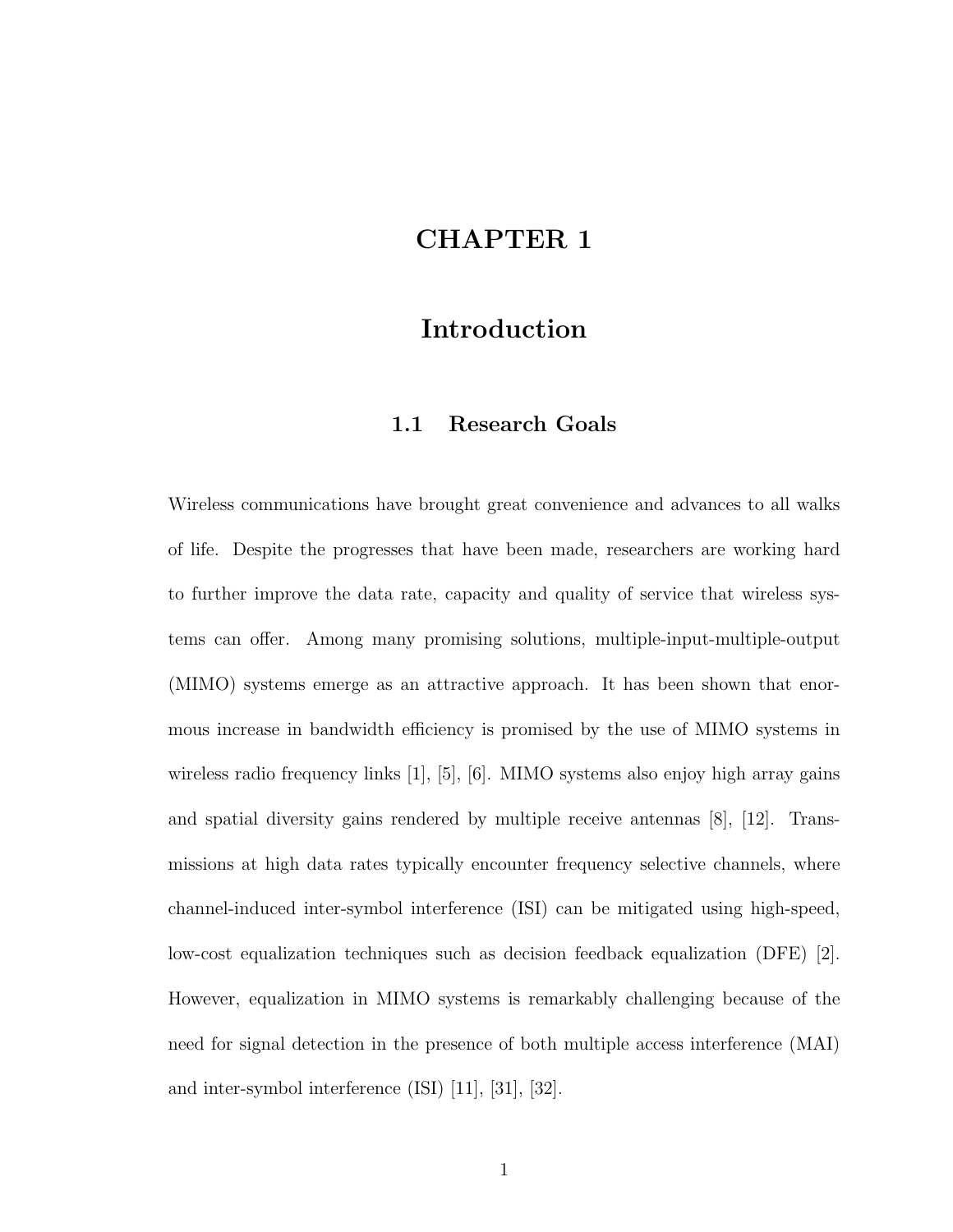In ISI environments, the BCJR *a posteriori* (MAP) [28] and Viterbi equalizers perform optimum sequence detection to account for the channel memory, but incur prohibitive complexity that is exponential in the number of inputs and the channel memory. Their equalization complexity can be reduced using standard reducedcomplexity methods for single-input channels (e.g., [29], [30]), but such methods do not apply to MIMO channels. For complexity considerations, typical equalizers consist of linear processing of the received signal, i.e., linear equalization (LE), and possibly past symbol estimation, e.g., decision feedback equalization (DFE). The optimum MIMO DFE settings in the minimum mean-square error (MMSE) sense have been derived in [30], [31], [32], [33]. In these schemes, tentative decisions on both past symbols and symbols from MAI sources are made by quantizing properly derived decision statistics.

However, the approaches in [30], [31], [32], [33] are hard decision based approaches. Such hard-decision based feedback approaches may suffer from catastrophic error propagation, which in most cases incurs non-trivial performance degradation relative to an optimal maximum likelihood (ML) detector, in terms of the bit error rate (BER) performance. Recent advances include turbo detection and equalization [34] – [36], in which low-complexity soft-input-soft-output (SISO) LE and DFE equalizers are devised based on the MMSE criterion [35].

In this dissertation, we focus on rate-oriented MIMO systems in which no coding is used at the transmitter. We assume that the receiver has perfect channel state information (CSI). Targeting low-complexity equalization of finite impulse response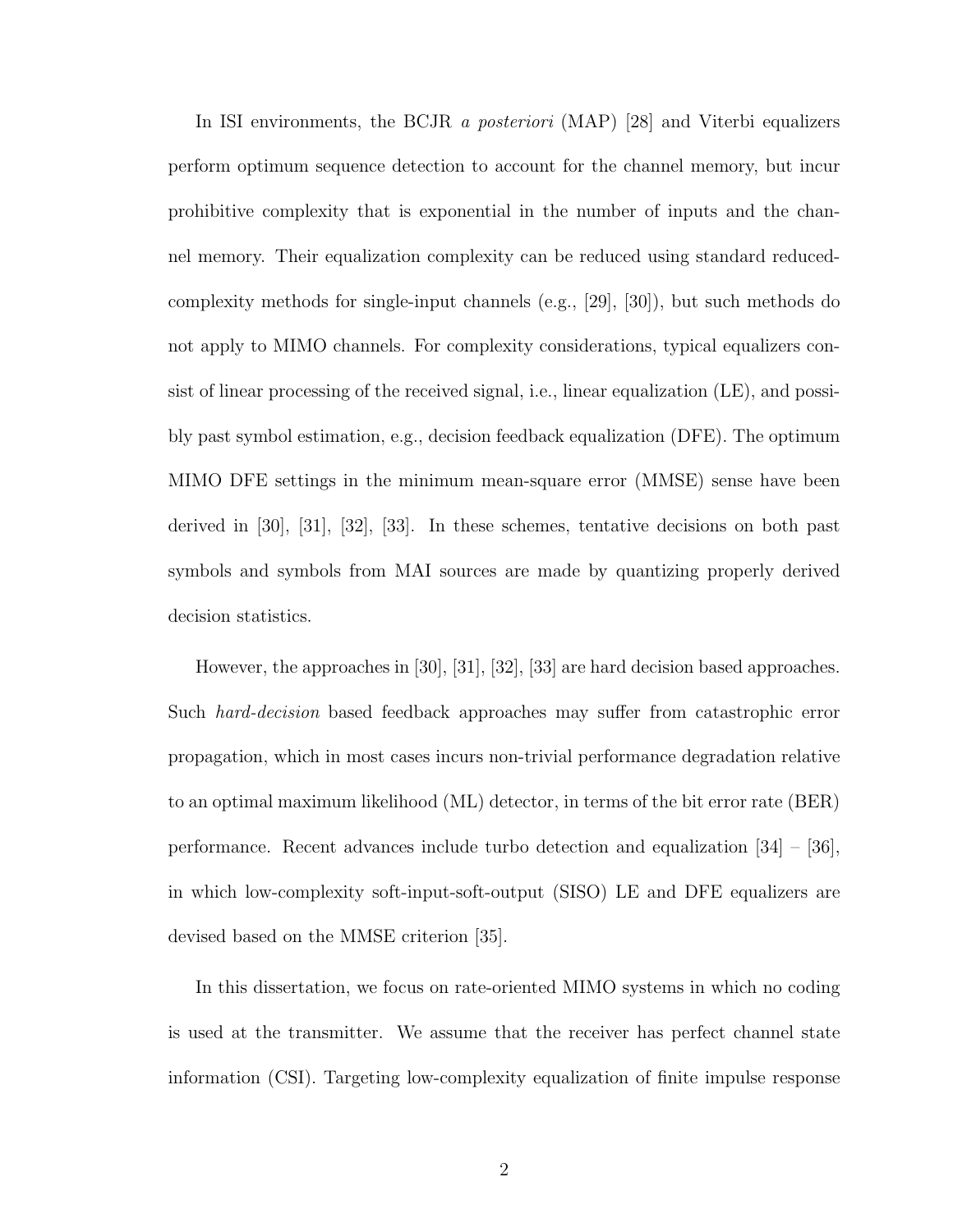(FIR) MIMO channels, we develop a set of soft-decision based approaches, in order to overcome the performance-degrading drawback of hard-decision feedback equalization. Our algorithms include soft-decision equalization (SDE), Kalman Probabilistic Data Association (Kalman-PDA) approach, and soft-decision oriented performance enhancement techniques. Firstly, this dissertation presents two SDE algorithms. The first SDE algorithm adopts a zero-padded transmission structure to convert the challenging sequence detection problem into a block-by-block least-square formulation. The second SDE algorithm takes advantage of the Toeplitz channel matrix structure embodied in an equalization problem. It processes the data samples through a series of overlapping sliding windows to reduce complexity, and at the same time performs implicit noise tracking to maintain near-optimum performance. Secondly, this dissertation presents a Kalman-PDA approach, which dissects the equalization problem for MIMO channels into two parts: local multi-user detection (MUD) using probabilistic data association (PDA), and noise-interference tracking using Kalman-filtering. Lastly, this dissertation discusses several performance enhancement strategies and joint channel estimation and equalization.

Compared with hard-decision driven approaches, the proposed soft-decision based algorithms have prominent advantages:

1. The overall complexity is reduced by invoking the Gaussian-forcing approximation. Different from the hard-decision multistage parallel interference cancellation (PIC), the proposed SDE approach generates tentative decisions on ISI and MAI symbols in the form of posterior probabilities instead of quantized bits,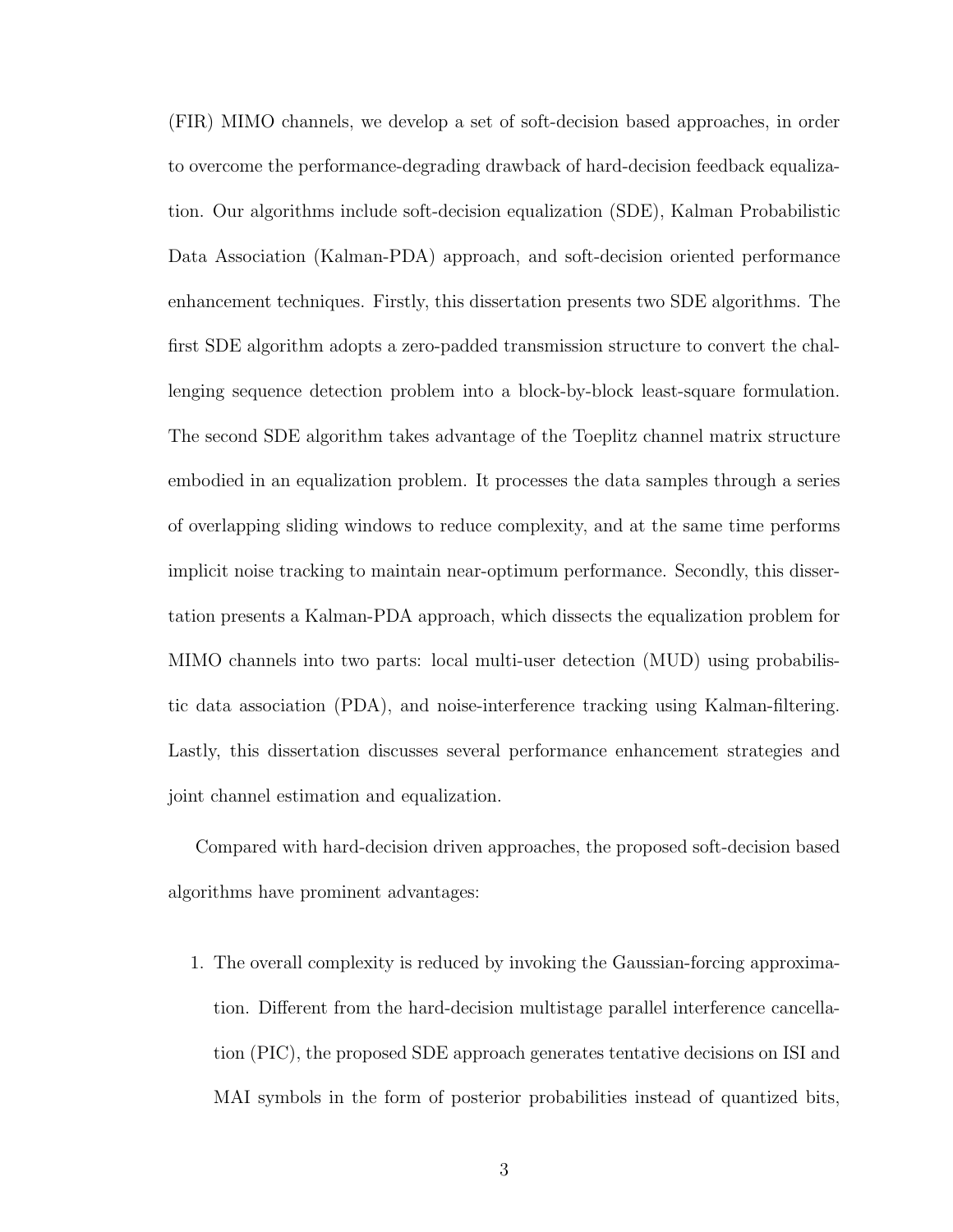and the decision updating is simplified by forcing the composite effect of noise and interference to be Gaussian, a strategy used in the PDA detector. The SDE detection performance improves with additional iterations, and stabilizes fast in 3-5 iterations for high signal-to-noise ratio (SNR), and 7-14 iterations for low SNR.

- 2. Near-optimal detection performance is achieved via soft-decision based signal processing. Compared with the sub-optimum hard-decision MMSE-DFE [31], the SDE method demonstrates close-to-optimal equalization performance, at a comparable low complexity. Compared with other quasi-ML methods such as sphere decoding [21], the SDE is not only competitive in both performance and complexity, but also applies to situations where sphere decoding does not work well, such as the fat channel case in which there are more transmit antennas than receive antennas.
- 3. As can be seen in Chapter 7, soft-decision approaches have the unique capability of sensing error-prone bits on line, which facilitates joint transmitter-receiver design to detect and correct unreliable transmissions.

The theme of this dissertation is to provide a set of soft-decision equalization algorithms that can fully exploit the bandwidth and capacity of MIMO systems. We also show the superiority of soft-decision based equalization algorithms compared with hard-decision based approaches. In the next section, we will lay out the organization of this dissertation.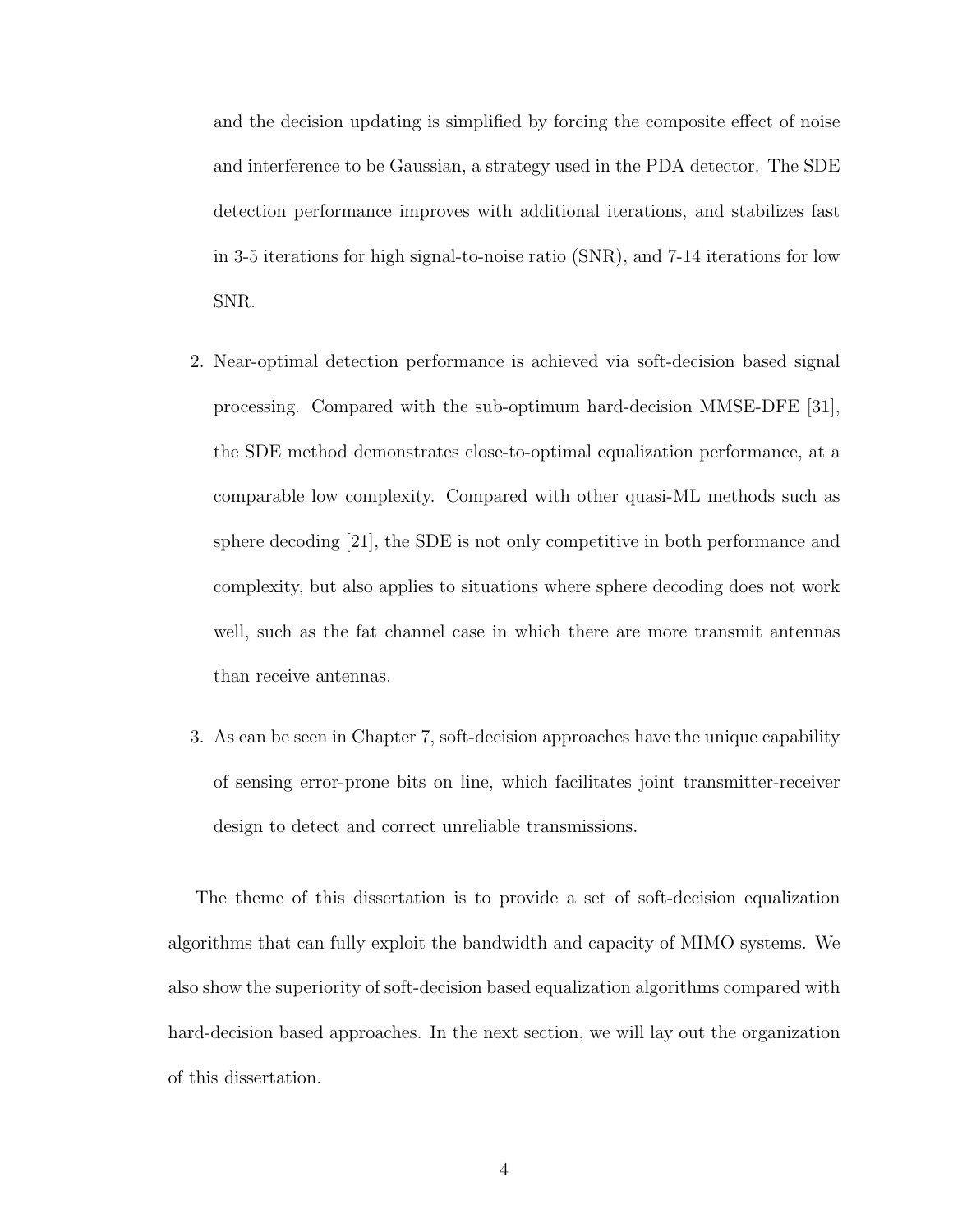#### 1.2 Organization

The organization of the rest of this dissertation is as follows. Chapter 2 first briefly describes the background of MIMO wireless communication systems. The signal model is then established. Existing symbol detection and equalization algorithms based on this model are introduced. Pros and cons of these algorithms are discussed.

In Chapter 3 and 4, we present two soft-decision equalization (SDE) algorithms based on the signal model established in Chapter 2, SDE-1 and SDE-2, respectively. The first one is developed by way of PDA enhancement. The second one has a novel sliding windowing structure that is tailored for the Toeplitz zero-padding channel matrix, which is rendered by the signal model. Both of the two algorithms can achieve near-optimum performance when doing symbol detection and equalization in frequency selective MIMO channels.

In Chapter 5, we present simulation results and performance analysis of SDE algorithms. We first simulate SDE in full-rank MIMO channels. The performance of both SDE-1 and SDE-2 approaches that of the optimum ML detection. We then investigate the performance of SDE in various rank-deficient channels. Rank-deficient channels exist in many wireless systems, such as in the downlink of mobile transmission where there are typically more transmit than receive antennas. Many detection techniques either can not be applied to rank-deficient channels, or exhibit a large error floor. We observe that SDE works for rank-deficient channels, especially for BPSK-modulated systems.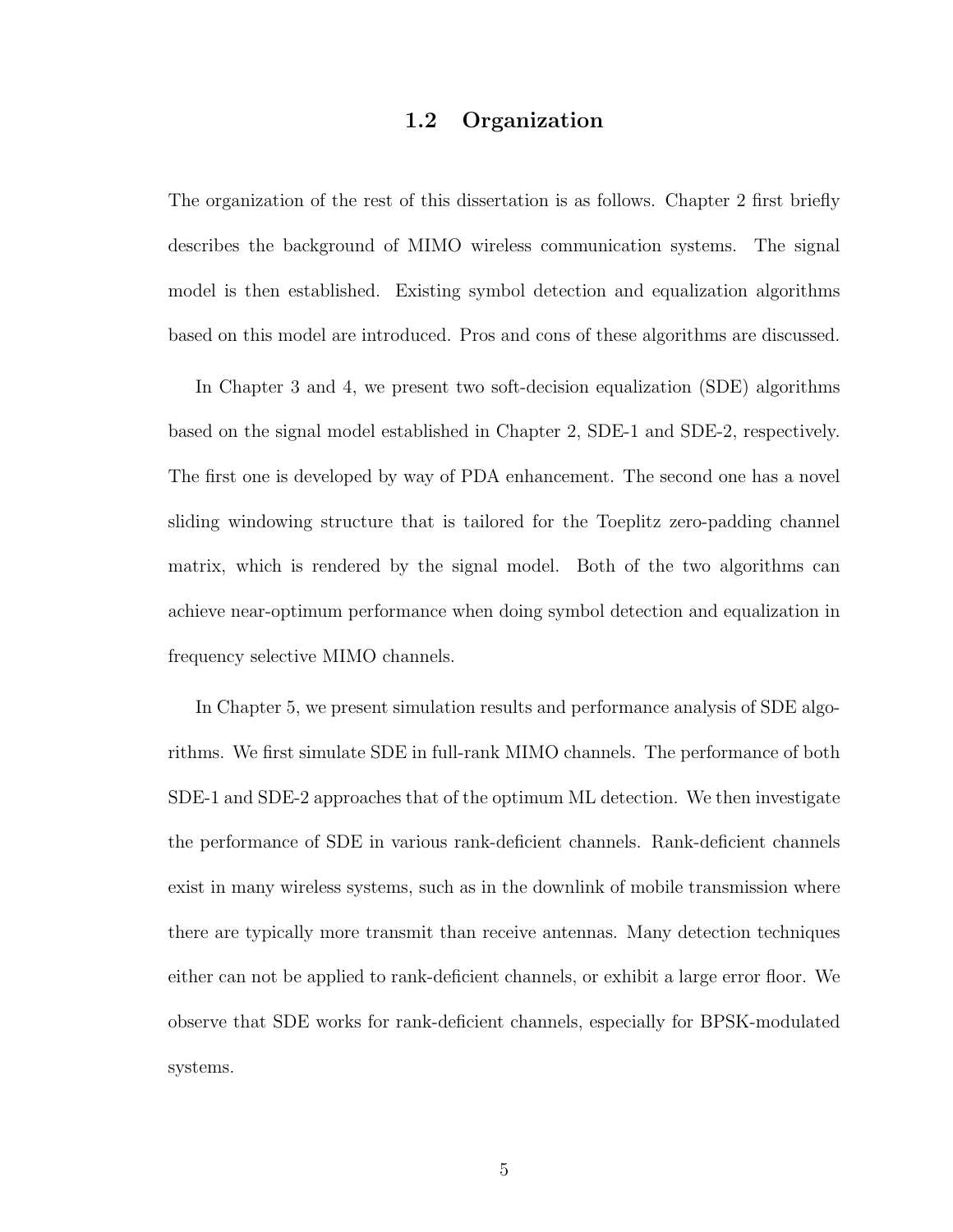SDE algorithms presented in Chapter 3 and 4 perform multiuser detection and equalization over all or multiple symbol periods. Motivated by the need for lowcomplexity receiver processing, we proposed in Chapter 6 a MIMO equalization approach that performs MUD within a sub-block of the symbol vector (local MUD), instead of doing it for the entire block (global MUD). The MIMO detection and equalization problem is partitioned into two parts: local MUD using PDA and noiseinterference tracking using Kalman filtering. Simulations show that satisfactory performance is achieved compared with sphere decoding and MIMO decorrelator.

In Chapter 7, we present two types of performance enhancement techniques for soft-decision approaches. These two techniques are based on the observation that soft-decisions have the capability of indicating their own reliability. Taking advantage of this unique property, we devise two types of performance techniques, ARQ-aided approach for uncoded systems and coding-aided approach for coded systems. We will take Kalman-PDA as an example, and show that both enhancement techniques can noticeably enhance the detection performance of Kalman-PDA itself.

In Chapter 8, we study a realistic scenario when perfect channel knowledge is not available. We assume that the receiver can obtain a rough initial estimation of an unknown channel by using training sequences. For each information-bearing symbol block, the receiver performs symbol detection and channel equalization based on this coarse initial channel estimate. The symbol decisions are fed to recursive least square (RLS) based channel estimator to generate a refined channel estimate. This refined channel estimate, in turn, is used for a new round symbol detection. The iteration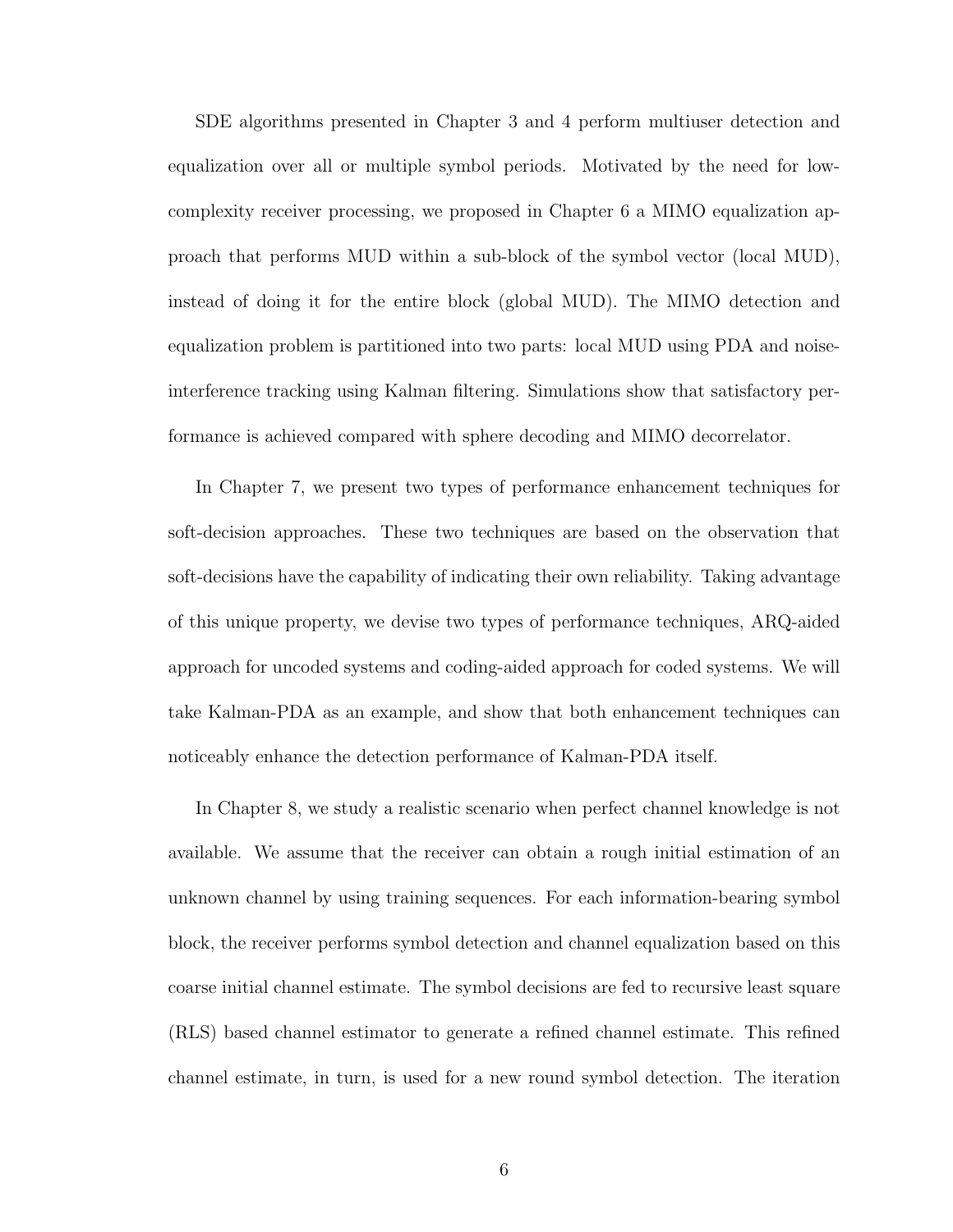continues until convergence is reached. Simulations show that there is only a narrow gap between the performance of SDE with perfect channel state information (CSI) and SDE with estimated CSI.

Chapter 9 concludes the dissertation and gives some directions for future work. A list of papers published during the course of this dissertation research is given in the appendix.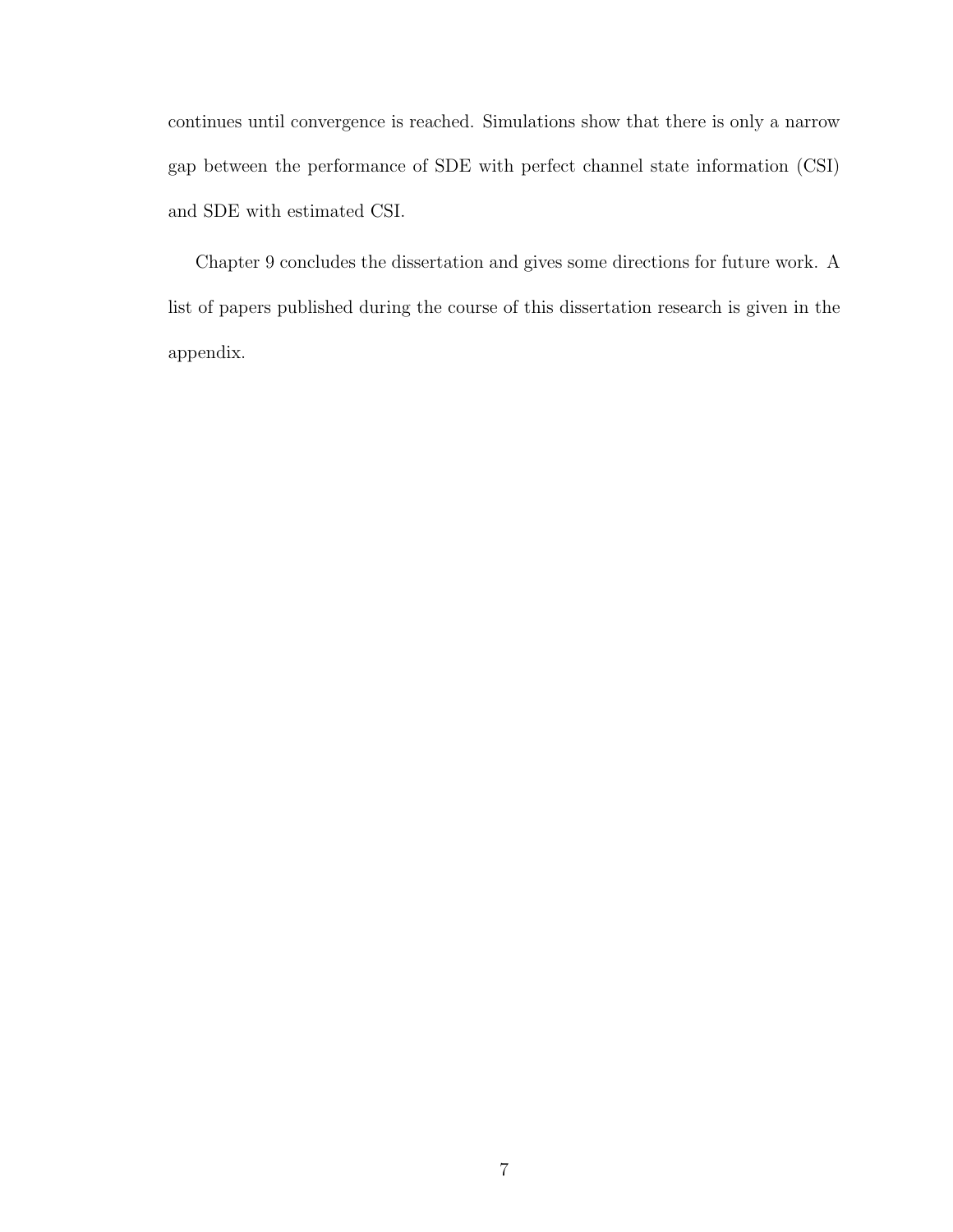### CHAPTER 2

### Background and Signal Model

In this chapter, we first briefly introduce the background knowledge of multi-input multi-output systems. Then we establish the signal model of a generic frequencyselective MIMO channel. Our SDE and Kalman-PDA algorithms are both based on this model. In the third part of the chapter, we review some existing approaches to multiuser detection and channel equalization problems given this model, such as sphere decoding (SD), semi-definite relaxation programming (SDP), and probabilistic data association (PDA). Comparisons between these algorithms are provided.

#### 2.1 Background of MIMO Systems

High data rate wireless communications is a rapid-growing business since it provide the backbone for wireless local area networks (WLAN) and home audio/video (AV) networks. Although IEEE 802.11g standard supports 54Mb/s data rate, people are looking for 1Gb/s data rate for future high-speed high-definition television (HDTV) data streams [3]. Practically speaking, a standard single-input single-output (SISO) wireless link can not be used to render such a high data rate. MIMO systems, on the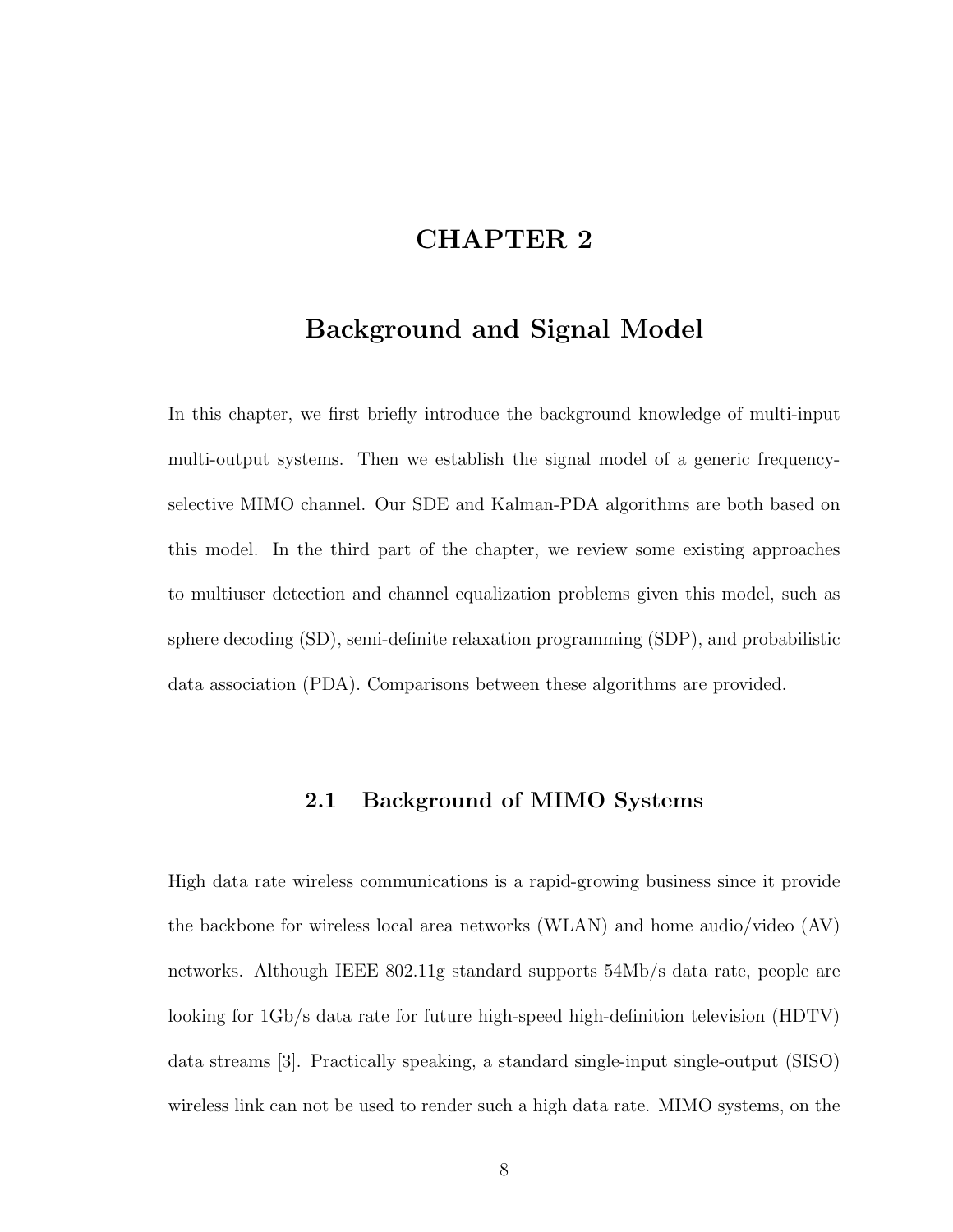other hand, are an exciting solution for making the high data rate WLAN reality. The superior performance delivered by MIMO systems results from array gain, diversity, spatial multiplexing gain and interference reduction [3].

Array gain is achieved by using multiple antennas and the received signals add up coherently. Signal processing techniques are used at the transmitter or the receiver to increase the average SNR due to the coherent combining effect. Transmit or receive array gain requires knowledge of channel at the transmitter and the receiver respectively. The receiver can obtain channel information through processing training sequences, while the transmitter is supplied channel information in way of feedback. In general, channel knowledge at the receiver is relatively easier to obtain.

The signal power fades randomly in wireless communications. Diversity helps to mitigate the effect of fading by combining the arriving signals. MIMO systems provide spatial diversity which does not cost extra transmission time or bandwidth. Taking advantage of spatial diversity gains, the output signal demonstrates much less power variability compared with a SISO wireless link. Ideally, the wireless links in a MIMO channel are independent from each other, and the maximum order of spatial diversity is achieved. For a MIMO system with  $N_i$  inputs and  $N_o$  outputs, the maximum possible spatial diversity order is  $N_iN_o$ .

It has been shown the capacity of a MIMO system increases linearly in  $\min(N_i, N_o)$ without invoking additional power or bandwidth cost  $[4]$ ,  $[5]$ ,  $[6]$ ,  $[7]$ . This gain in capacity referred to as spatial multiplexing gain. It is realized by transmitting independent data streams from different antennas. Under the rich scattering channel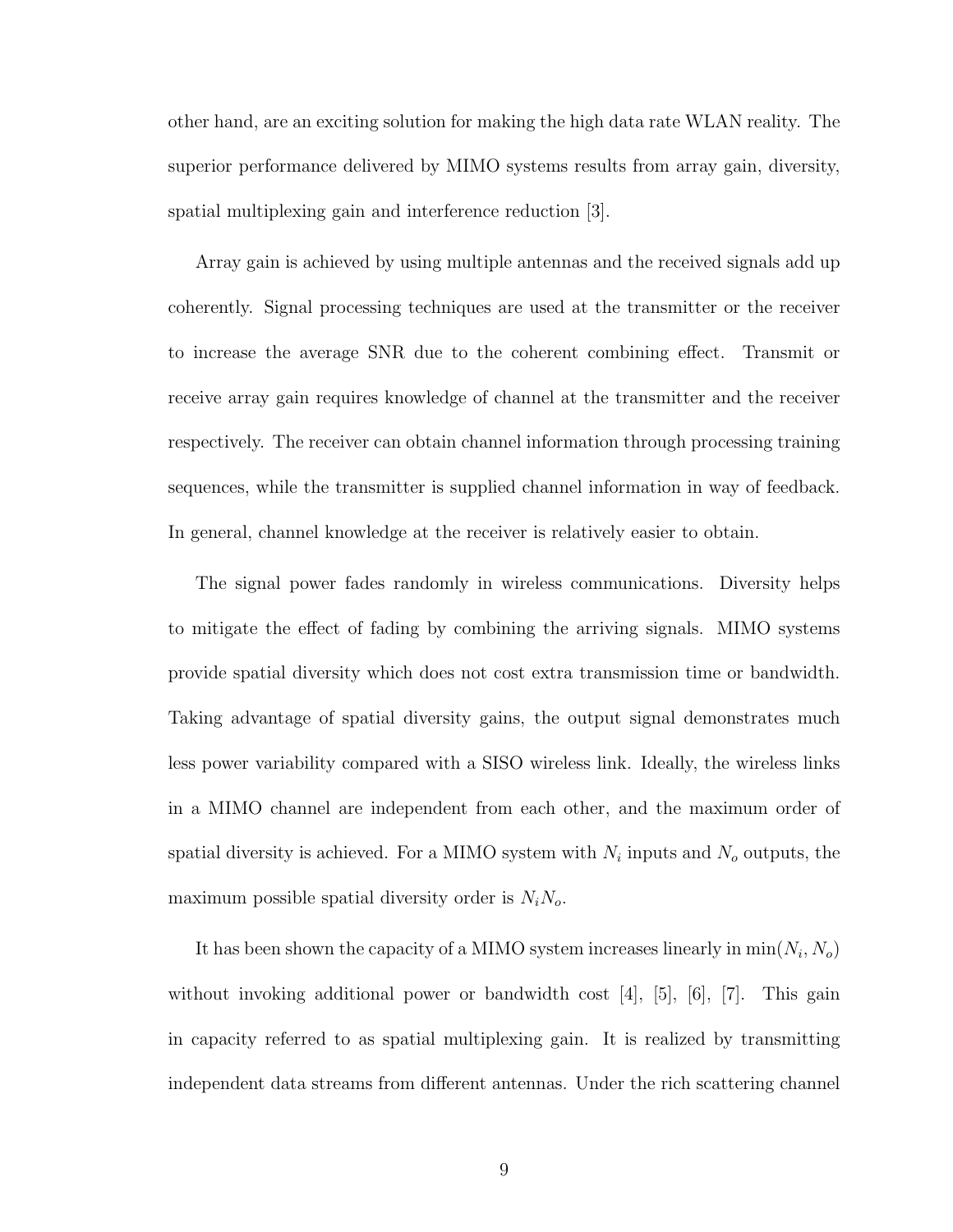condition, the receiver is able to separate the different data signals. Thus an increase in channel capacity is obtained.

Cochannel interference (CCI) occurs when the frequency is reused in wireless channels. In MIMO systems, the difference between the spatial signature of the desired signal and that of the interfering signals can be exploited to reduce interference. Interference reduction requires the desired user's channel information, while the interferers' channel knowledge may be unnecessary. Interference reduction can also be performed at the transmitter side. The transmitter can try to minimize the interference energy when sending signals to the desired user. Overall, interference reduction promised better frequency reuse and thus increase system capacity.

In practice, a key idea of MIMO systems is space-time signal processing in which the *time dimension* is complemented with the *spatial dimension* resulted from the use of multiple antennas. Such MIMO systems can be seen as an extension of the technique of smart antennas, which has been around for years [9]. For frequencyselective MIMO channels, Orthogonal Frequency Division Multiplexing (OFDM) can be used to deal with frequency selectivity. With the help of this MIMO-OFDM, a frequency-selective channel can be converted into a set of parallel frequency-flat fading channels. Each flat fading channel has a bandwidth that is a fraction of that of the original frequency-selective channel. MIMO-OFDM presents itself an attractive approach that avoids temporal equalization at the cost of a minor decrease in channel capacity [3], [10]. In the next section, we will establish the signal model of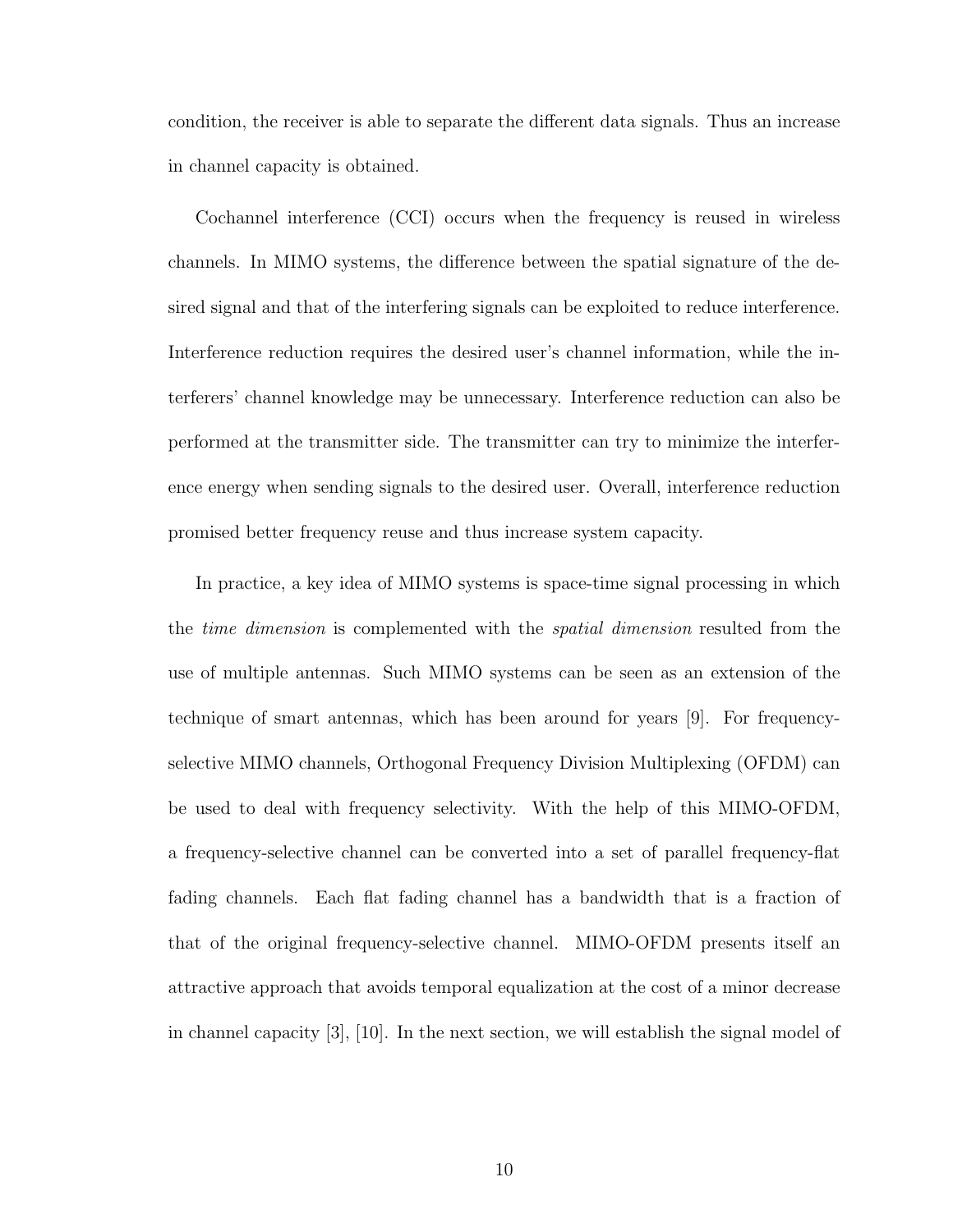a baseband MIMO system. We will develop the soft-decision based algorithms based on this model.

#### 2.2 Signal Model

We consider the discrete-time block transmission equivalent model of a baseband communication system with  $N_i$  inputs and  $N_o$  outputs. A generic diagram of such a system is shown in Fig. 2.1. There are a total of  $N_iN_o$  links in this MIMO system, wherein the link between each input-output pair is modeled as a linear finite impulse response (FIR) dispersive channel with no greater than  $L+1$  symbol-spaced taps in the channel response. The sampled channel response from the ith input to the jth output, including transmit and receive filters, is denoted by  $\mathbf{h}^{(i,j)} := [h^{(i,j)}(0), \cdots, h^{(i,j)}(L)]^T$ . This channel response vector subsumes all the channel information from the ith input to the jth output. Therefore, in the discussions hereafter, we develop soft-decisionbased equalization algorithms based on the perfect or partial knowledge of the channel vectors. We adopt a block transmission structure with zero padding to eliminate interblock interference. This structure helps to alleviate the performance degradation due to noise enhancement or error propagation [23]. Per the zero-padding structure, the information-bearing symbols at each link are parsed into N-long blocks, with the insertion of  $P \geq L$  zeros at the end of each block. The input vector corresponding to the kth block of all inputs is denoted as  $\mathbf{b}_k := [\mathbf{b}^T(kN), \cdots, \mathbf{b}^T(kN+N-1)]^T$ . It consists of N sub-blocks, where the mth sub-block  $\mathbf{b}(m) := [b^{(1)}(m), \cdots, b^{(N_i)}(m)]^T$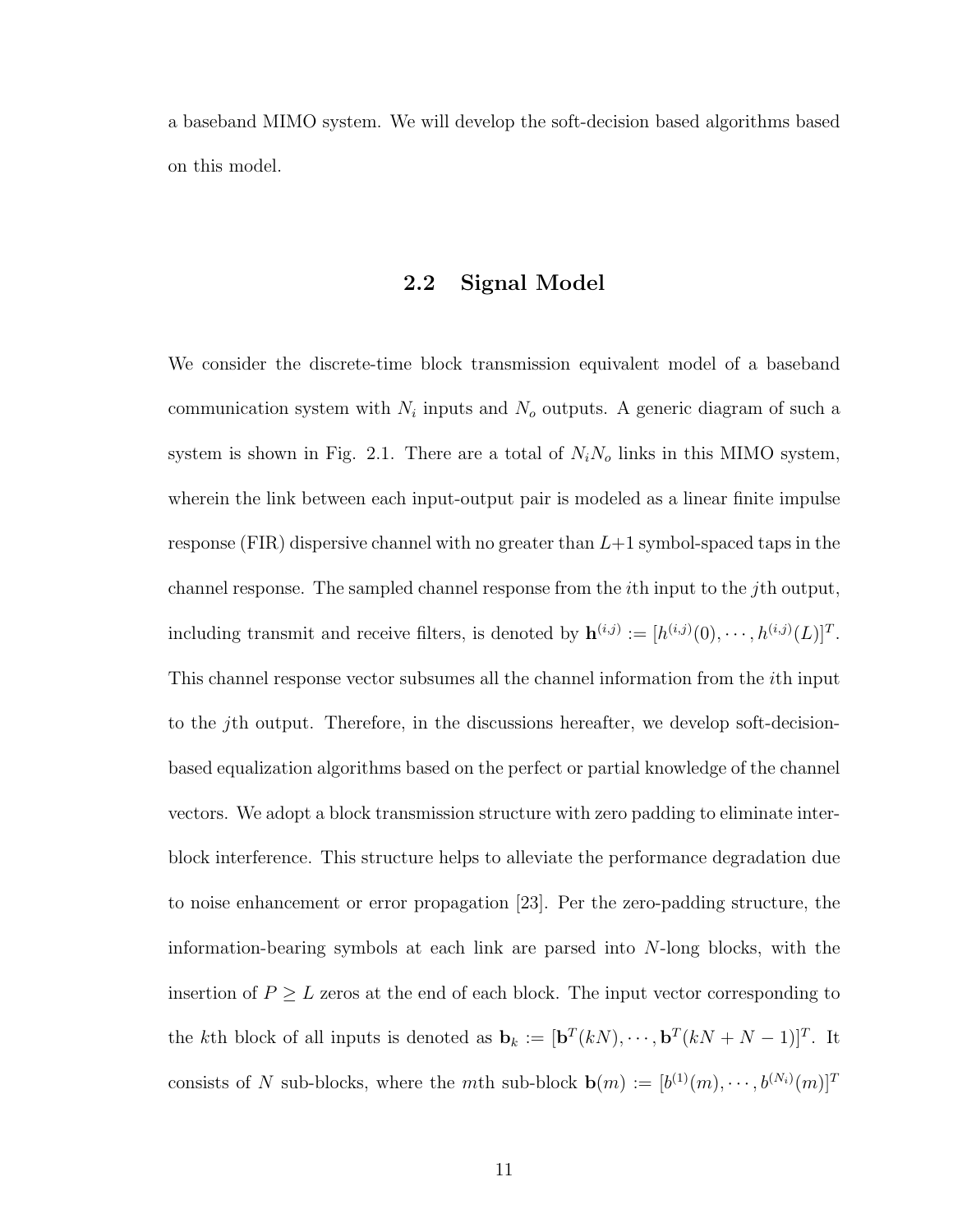

Figure 2.1: A generic MIMO system diagram

contains the information symbols from all  $N_i$  inputs at the mth sampling instant. Here,  $N_i$  is the number of data streams transmitted from the transmitter, and N is the number of symbols in each data stream. After padding  $PN_i$  trailing zeros, each N-long information-bearing symbol block  $\mathbf{b}_k$  forms a transmit symbol block  $\bar{\mathbf{b}}_k$ of block size  $K := N + P$ , where the first N entries convey messages,  $\{\bar{b}^{(i)}(kK +$  $n\}_{n=0}^{N-1} = b^{(i)}(kN+n)$ , followed by P trailing zeros  $\{\bar{b}^{(i)}(kK+n)\}_{n=N}^{K-1} = 0$ , for any block index k and input  $i \in [1, N_i]$ . Correspondingly, the received data vector at the kth block is a concatenation of K noise-contaminated sample vectors,  $y_k :=$  $[\mathbf{y}^T(kK),\cdots,\mathbf{y}^T(kK+K-1)]^T$ , where  $\mathbf{y}(m):=[y^{(1)}(m),\cdots,y^{(N_o)}(m)]^T$  consists of the mth received signals at all  $N<sub>o</sub>$  outputs. The redundancy per transmitted block is measured by the ratio  $P/K$ , while at the receiver the data rate is reduced by the same amount. We set  $P = L$ , and typically choose a large block size K (and N) to maintain the transmission rate.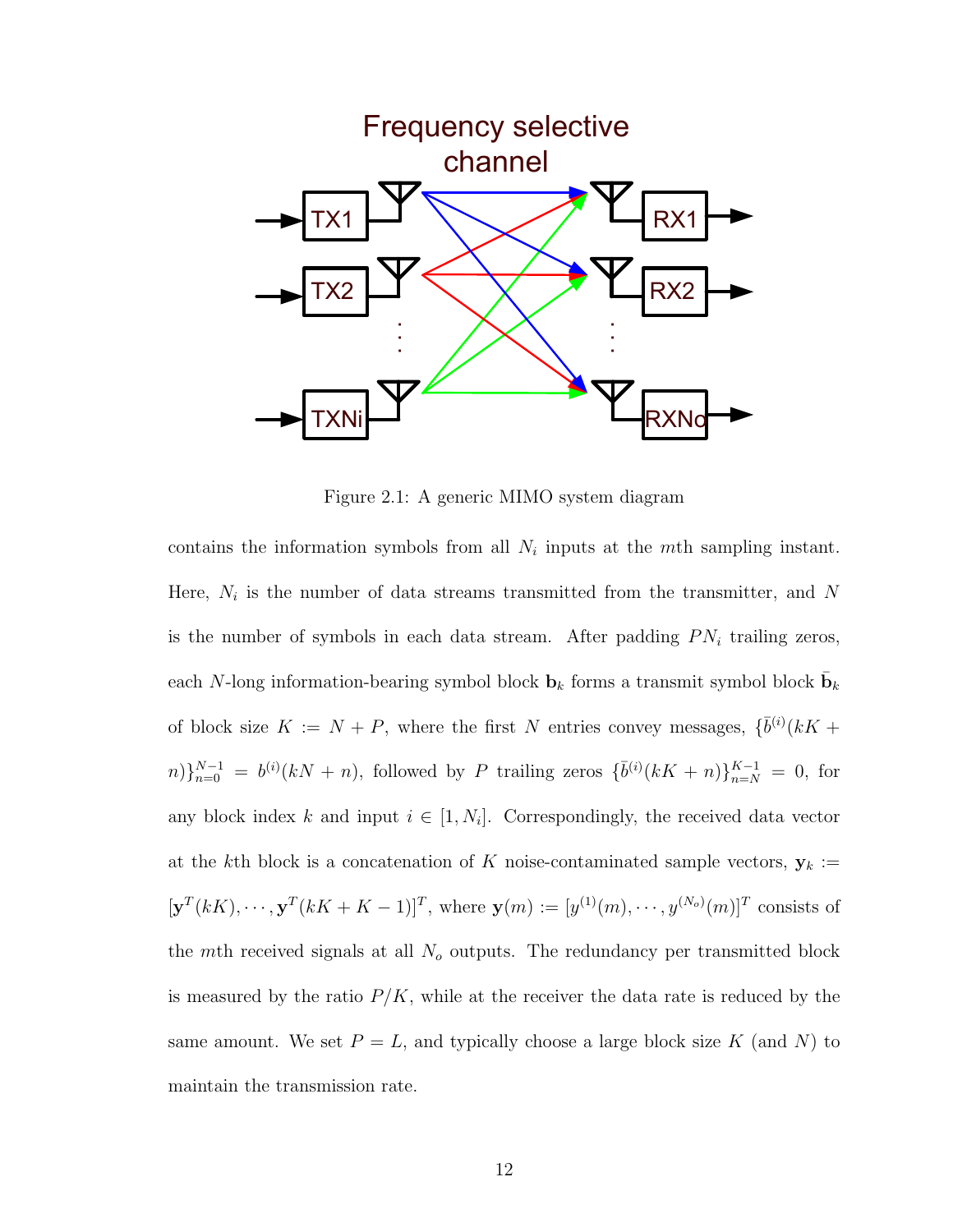In linear FIR channels, the received  $y^{(j)}(kK + n)$  at the jth output is expressed by

$$
y^{(j)}(kK+n) = \sum_{i=1}^{N_i} \sum_{l=0}^{L} h^{(i,j)}(l)\overline{b}^{(i)}(kK+n-l)
$$
  
+
$$
v^{(j)}(kK+n), n = 0, \cdots, K-1; j = 1, \cdots, N_o,
$$
 (2.1)

where  $v^{(j)}(kK + n)$  denotes the additive zero-mean Gaussian stationary noise received at the jth output. The noise terms at the kth transmission block are grouped into a  $N_oK \times 1$  vector  $\mathbf{v}_k := [\mathbf{v}^T(kK), \cdots, \mathbf{v}^T(kK+K-1)]^T$ , where  $\mathbf{v}(m) :=$  $[v^{(1)}(m), \cdots, v^{(N_o)}(m)]^T$ , and the covariance of  $\mathbf{v}_k$  is denoted by  $\mathbf{R}_v := E\{\mathbf{v}_k \mathbf{v}_k^H\}.$ With these definitions, the single-link input-output model (2.1), when assembled into the vector-matrix format, results in a MIMO channel model in the form of  $y_k = Hb_k + v_k$ , where the MIMO channel matrix takes on a banded Toeplitz structure [23]:

$$
\mathbf{H} := \begin{bmatrix} \mathbf{H}(0) & \mathbf{0} \\ \vdots & \ddots \\ \mathbf{H}(L) & \mathbf{H}(0) \\ \vdots & \ddots \\ \mathbf{0} & \mathbf{H}(L) \end{bmatrix}, \qquad (2.2)
$$
\nwhere  $\mathbf{H}(l) := \begin{bmatrix} h^{(1,1)}(l) & \cdots & h^{(N_i,1)}(l) \\ \vdots & \ddots & \vdots \\ \vdots & \ddots & \vdots \\ h^{(1,N_o)}(l) & \cdots & h^{(N_i,N_o)}(l) \end{bmatrix}, \qquad (2.3)$ \n
$$
l = 0, \cdots, L.
$$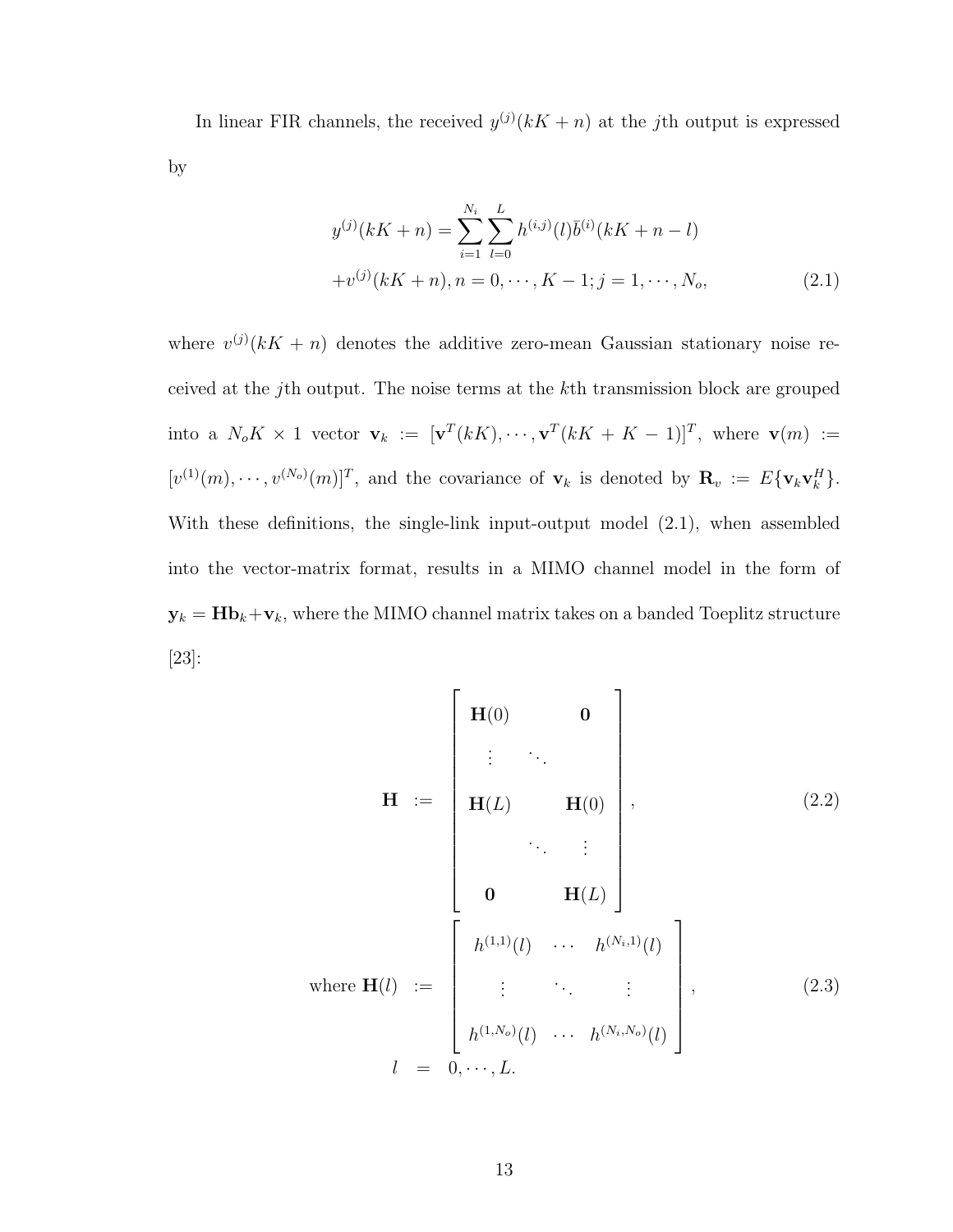With this banded Toeplitz structure, the inter-block interference is eliminated at the cost of transmission redundancy. Sequence detection incurred by the channel memory can now be alternatively solved by block-by-block symbol detection, for which we can focus on symbol detection within one single block. From now on, we will drop the subscript k without raising confusion. This system model subsumes a broad range of MIMO transmission scenarios. The multiple input could result from the combination of three situations:

- 1. Multiple transmit antennas with a single user, e.g., the single-user space-time coding case.
- 2. Single transmit antenna with multiple users, e.g., as encountered in the singlechannel multiuser detection problem.
- 3. Transmit-induced diversities including orthogonal frequency devision multiplexing (OFDM) and CDMA.

Thus, the number of inputs  $N_i$  is determined by both the number of transmit antennas and the number of multiple-access users. Meanwhile, multi-output is invoked when there are multiple receive antennas, and/or when fractional sampling is used. Thus,  $N<sub>o</sub>$  is determined by the total number of distinct samplers operating within a symbol period.

With this MIMO model, MIMO channel equalization can be viewed as a general high-dimensional integer least-square (LS) problem in the form of  $y = Hb + v$ , where **b** is an  $NN_i \times 1$  input vector that takes on finite-alphabet vales. The channel matrix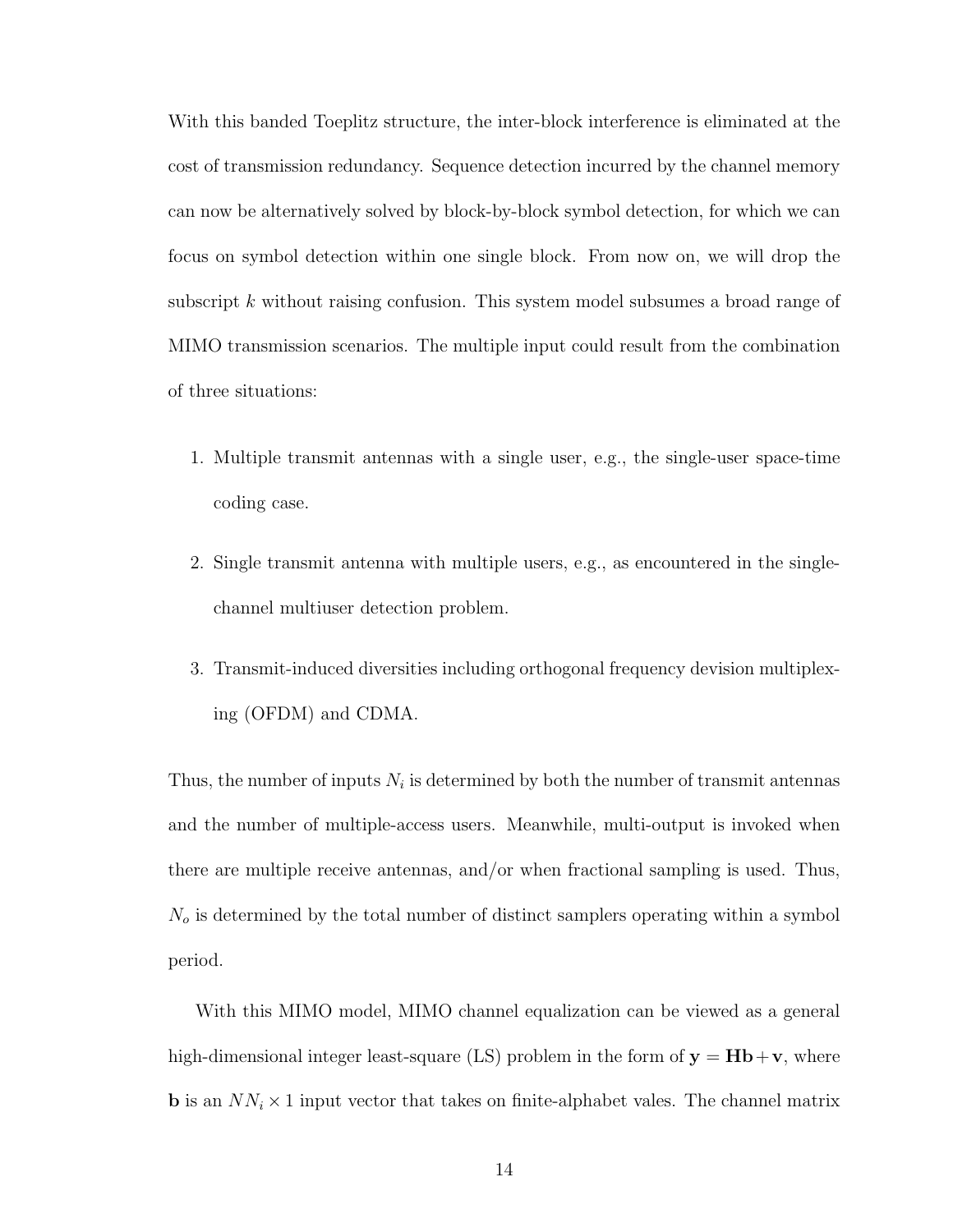is of size  $\bar{K} \times \bar{N}$ , where  $\bar{K} := N_o(N + L)$  and  $\bar{N} := N_iN$ . The optimal ML solution to the MIMO system described above faces a major implementation challenge, as its complexity increases exponentially in  $N_i$ ,  $N_o$ ,  $N$ , and  $L$ . In this dissertation, we propose a set of soft-decision-based symbol detection and channel equalization schemes that achieve near-optimal BER performance at low polynomial complexity. In Chapter 3, 4 and 6, we develop soft-decision equalization and Kalman-PDA algorithms assuming that the receiver has perfect knowledge of channel information. In Chapter 8, we consider a more realistic scenario in which the receiver obtain a coarse, initial channel knowledge with the help of training sequences. Iterative channel estimation and symbol detection are combined together, and near-optimal performance is achieved. In the next section, we review the existing approaches to this MIMO equalization problem. Pros and cons of each approach are summarized.

#### 2.3 Existing Approaches

Per the block transmission structure with zero-padding, which is established in the last section, we can express an L-tap FIR MIMO channel with  $N_i$  transmit antennas and  $N_o$  receive antennas by a  $KN_o \times NN_i$  block matrix, **H**, where  $K = N + L$  is the number of output symbols after padding  $L$  trailing zeros in each input block of size N. The general input-output MIMO model is given by

$$
y = Hb + v,\t(2.4)
$$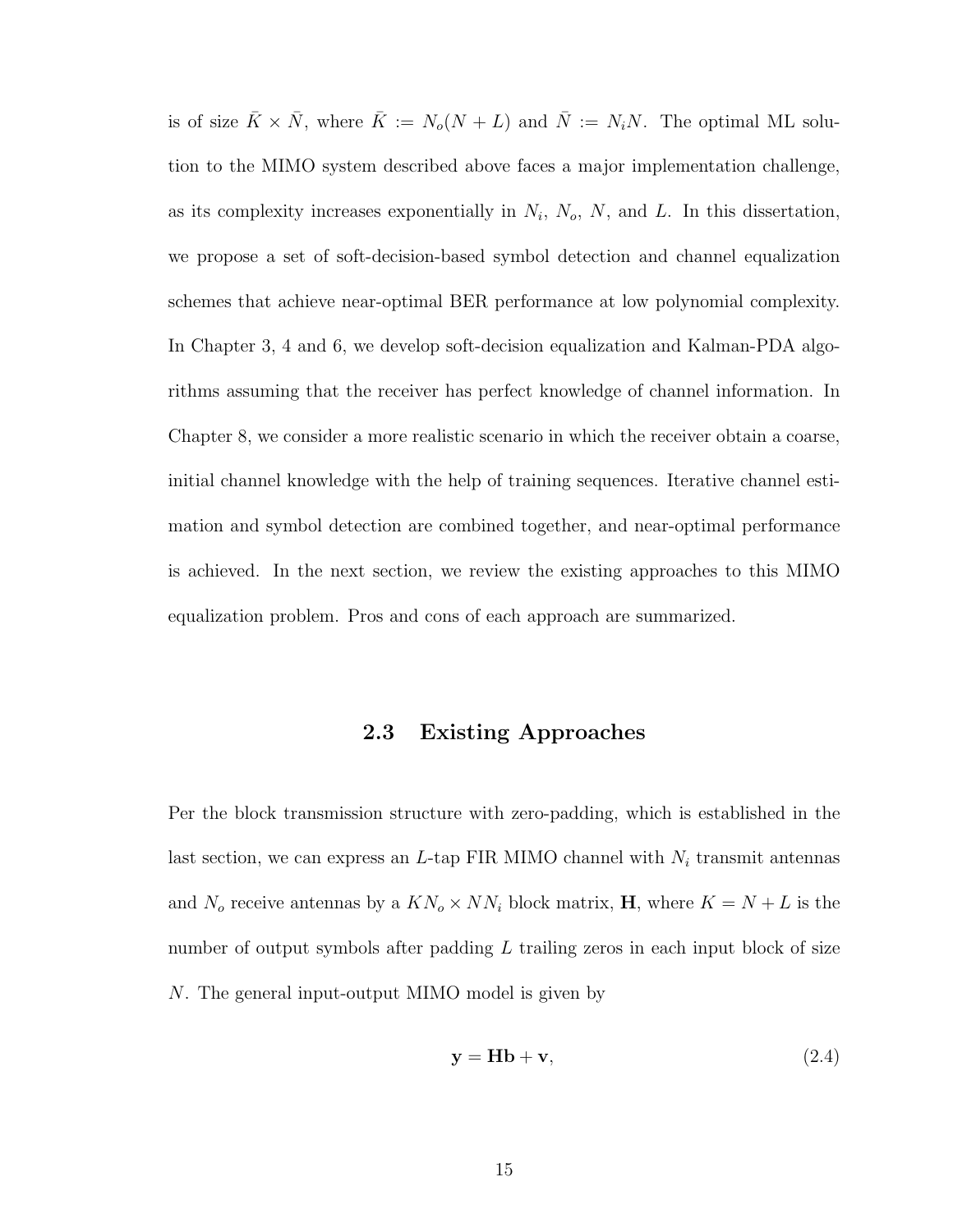where  $y$  and  $v$  are the output vector and the noise vector respectively, and  $b$  is an unknown  $NN_i \times 1$  block input vector made of N sub-blocks, each consisting of the symbols transmitted by  $N_i$  transmit antennas at every sampling instant. The optimal maximum likelihood (ML) solution to b in (2.4) incurs high computational complexity that is exponential either in the block size  $N$  for block detection, or in the channel length  $L$  for sequence detection via the Viterbi algorithm. Specifically, when  $M$ -ary modulation is used for **b**, the complexity of a brute-force ML detector is on the order of  $\mathcal{O}(M^{NN_i})$  per block of  $NN_i$  symbols, while that of the Viterbi algorithm is  $\mathcal{O}(NN_iM^{LN_i})$ , which is still computationally ineffective when the channel memory length is long.

To avoid such practically infeasible complexity, a number of near-optimal algorithms have been proposed at polynomial-time complexity. In this section, we give a review of the existing solutions, including sphere decoding (SD) [21], semi-definite relaxation programming (SDP) [14], and probabilistic data association (PDA) [26]. The pros and cons of each algorithm are summarized. We also compare them with the proposed SDE, Kalman-PDA algorithms.

#### 2.3.1 Sphere Decoding

The sphere decoding algorithm was first presented in [38] to find lattice vectors of short length. The complexity of sphere decoding was found to be polynomial in the dimension of the lattice [21]. Sphere decoding made its debut in communications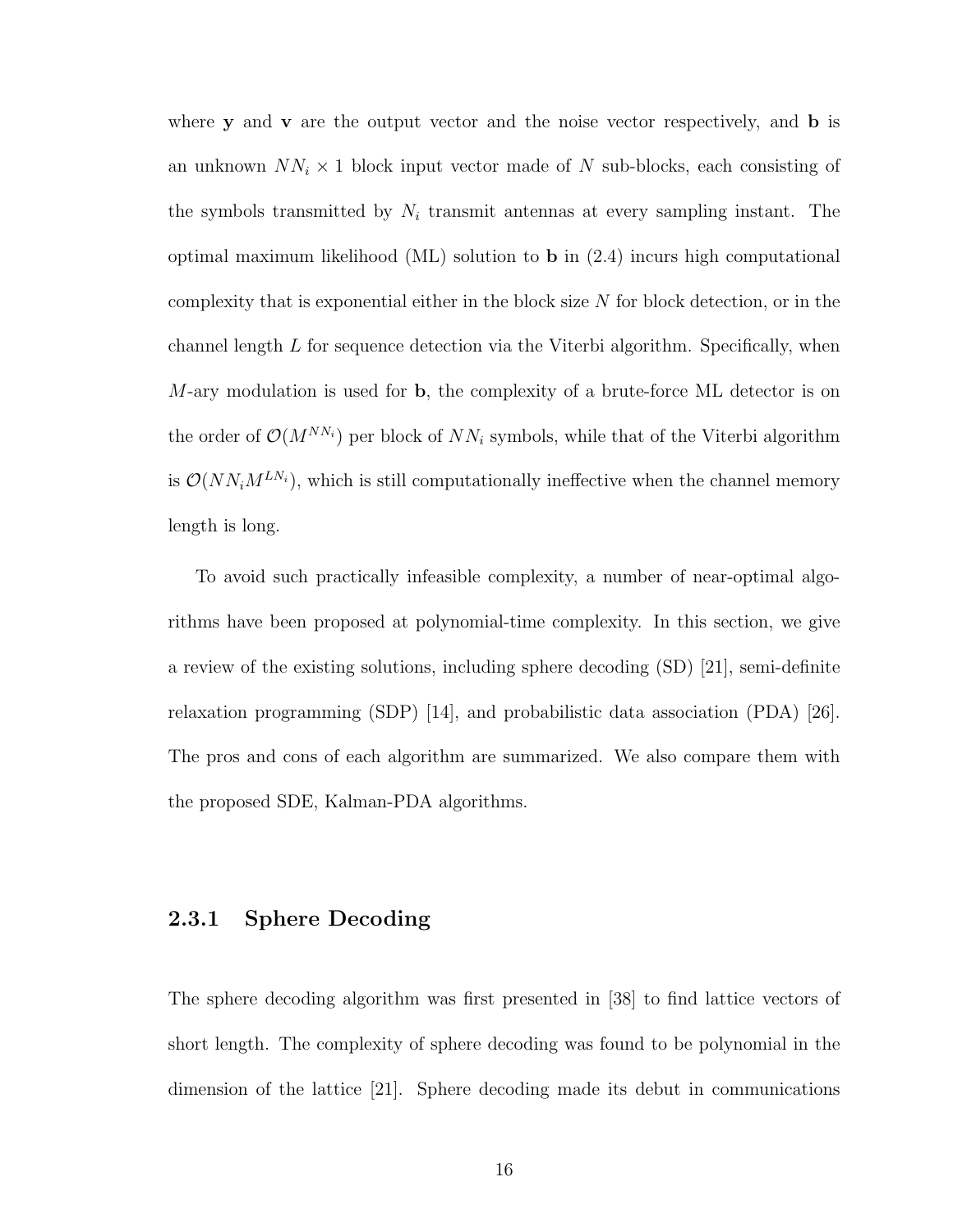applications in [39]. For the years followed, it has been proposed as a near-optimum method for multiuser detection problems in code-division multiple access (CDMA) systems [41]. It has also been applied to space-time coded as well as uncoded multiple antenna systems [42].

Given the input-output equation,

$$
y = Hb + v,\t(2.5)
$$

sphere decoding requires minimization of the metric  $||\mathbf{y} - \mathbf{H}\mathbf{b}||^2$  over all valid **b**, i.e., all valid lattice points. The search for the optimum solution is restricted to the lattice points within the sphere of radius  $\sqrt{C}$  that is centered at y. Each time a valid point is found, the radius is shrunk so that the newly found point lies on the surface of the sphere. This process continues until the last point within the sphere is reached, and this last point is the optimum solution to  $(2.5)$ , [43]. In other words, sphere decoding is an exhaustive search algorithm with early pruning of search subtrees that have been identified as impossible to contain an optimal solution by comparing with the present best solution [44]. Although this approach may seem to be straightforward, the implementation is sophisticated and ingenious. For a detailed description of the algorithm, readers are referred to [40].

There exist several improved sphere decoding algorithms based on the original one. One approach is to use near-orthogonal basis reduction as a preprocessing step, and another method is to essentially choose the most promising branch to check first  $|45|$ .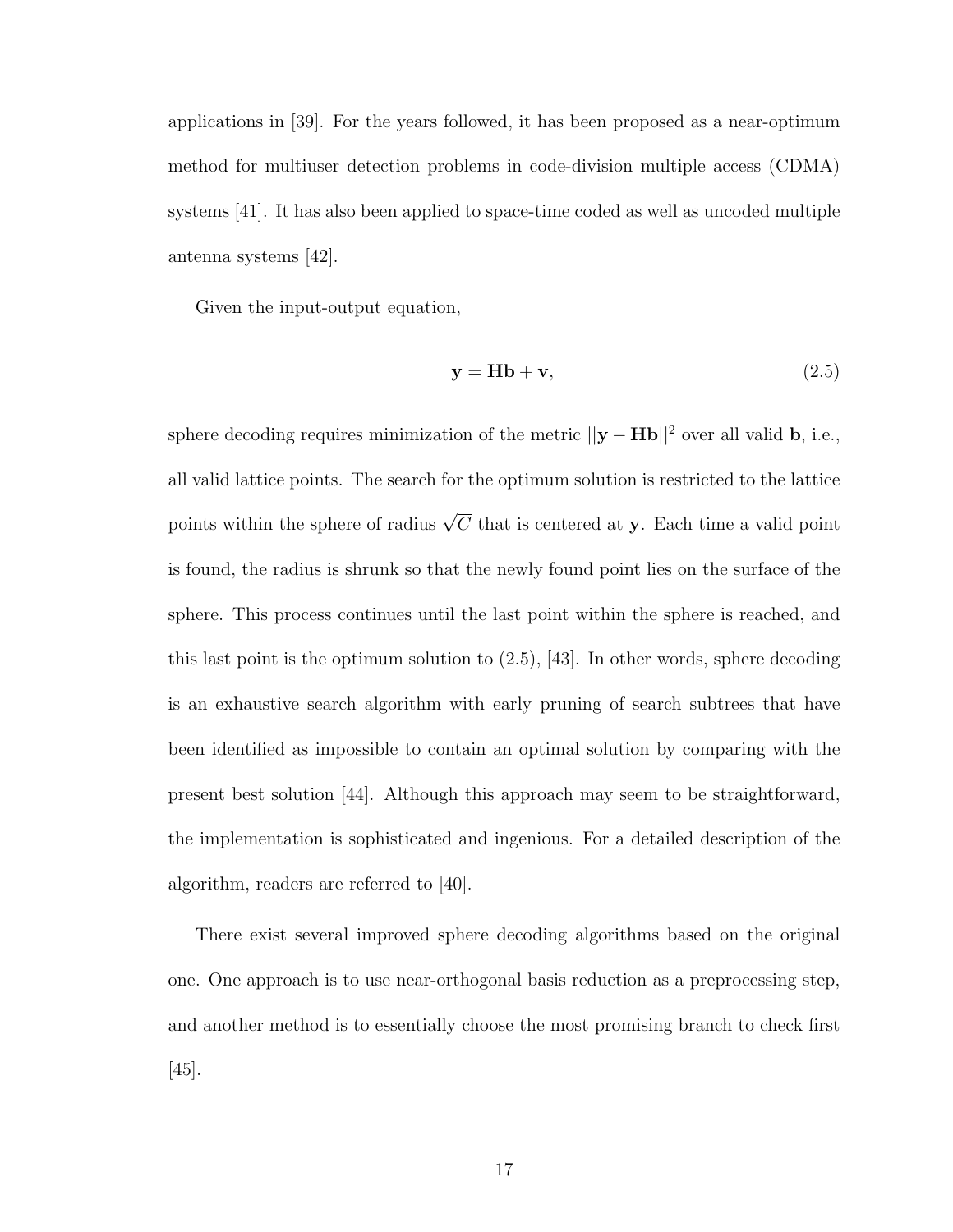One of the disadvantages of sphere decoding is that its complexity and performance are highly dependent on the choice of the initial radius of the sphere. This makes sense intuitively: if the initial radius is very large, the searching process requires huge computations; on the other hand, if the initial radius is small, the algorithm may fail to find a valid lattice point within the sphere. In [43], an enhancement technique was proposed to mitigate this problem. The search process was modified so that the computational load is insensitive to the initial search radius. Thus, the initial search radius can be sufficiently large to ensure the sphere encompasses the optimum solution (lattice point). However, sphere decoding still has another limitation when it is applied to "fat" channels, which translates to the case that there are more columns than rows in the channel matrix H. This is because the original SD judiciously uses the lattice structure of the finite-alphabet input data to perform quasi-ML search at a low complexity. Unfortunately, such a lattice search is infeasible for  $\bar{N} > \bar{K}$  [21], and the generalized SD (GSD) does not preserve optimality due to a reduced-dimension lattice projection [55]. The soft-decision equalization (SDE) algorithms proposed in this work, on the contrary, can be applied to fat channels. We will give detailed simulation results and discussions about the performance of SDE in fat channels in Chapter 5.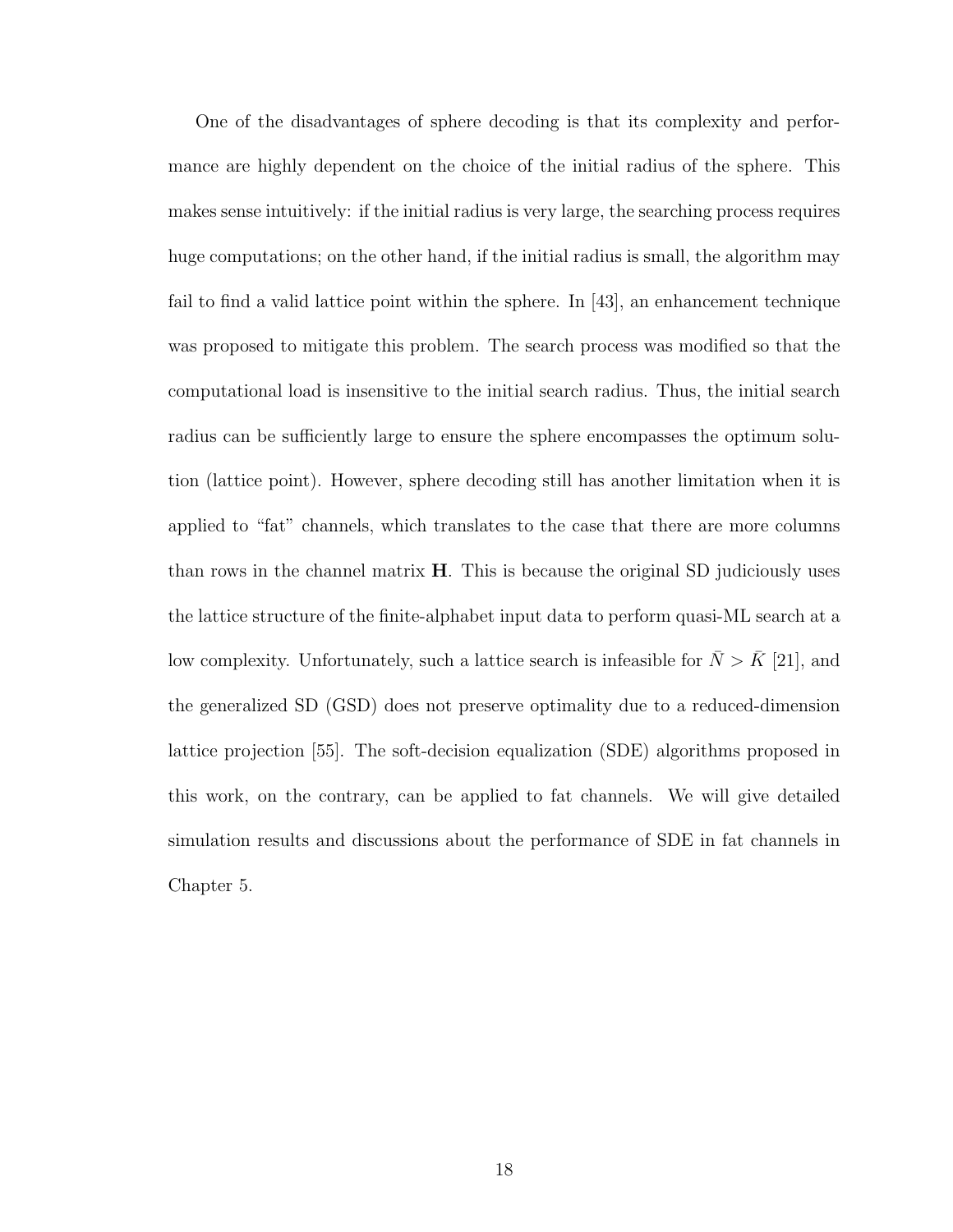#### 2.3.2 Semi-Definite Relaxation Programming

Although the maximum-likelihood (ML) detector is well known as the optimum solution for the problem slated in (2.5), ML detection (MLD) is considered as a nondeterministic polynomial-time hard (NP-hard) problem. The semi-definite relaxation algorithm was presented in [14] as a quasi-maximum-likelihood multiuser detection scheme. It is a sub-optimal, low-complexity substitute to the ML detector. Compared with multistage detection [15], the coordinate ascent algorithm [16], and the expectation-maximization (EM) approach [17], the semi-definite relaxation algorithm does not utilize the interference cancellation approach. It avoids the error-propagation that most interference cancellation algorithms suffer when the previous symbols are incorrectly detected.

Relaxation is an effective approximation technique for some complicated optimization problems. The basic idea of relaxation, namely, is to relax some constraints of the optimization problems. Thus, the relaxed problem is easier to solve than the original one [14]. However, for some finite alphabet detection problems, the solution for the relaxed problem may not directly applicable because it may not exist in the original alphabet. So some approximation algorithms are needed to convert the relaxation solution to an approximate solution for the original problem. For example, we can lift the finite alphabet constraint on (2.5) to reach a relaxed problem, where **b** can be any real vector. Suppose this is a antipodal synchronous CDMA case: **H** is the correlation matrix, and **v** is the zero mean noise vector with covariance  $\sigma^2$ **H**. The minimum mean-square error (MMSE) solution for (2.5) is  $[\mathbf{H} + \sigma^2 \mathbf{I}]^{-1} \mathbf{y}$ . Then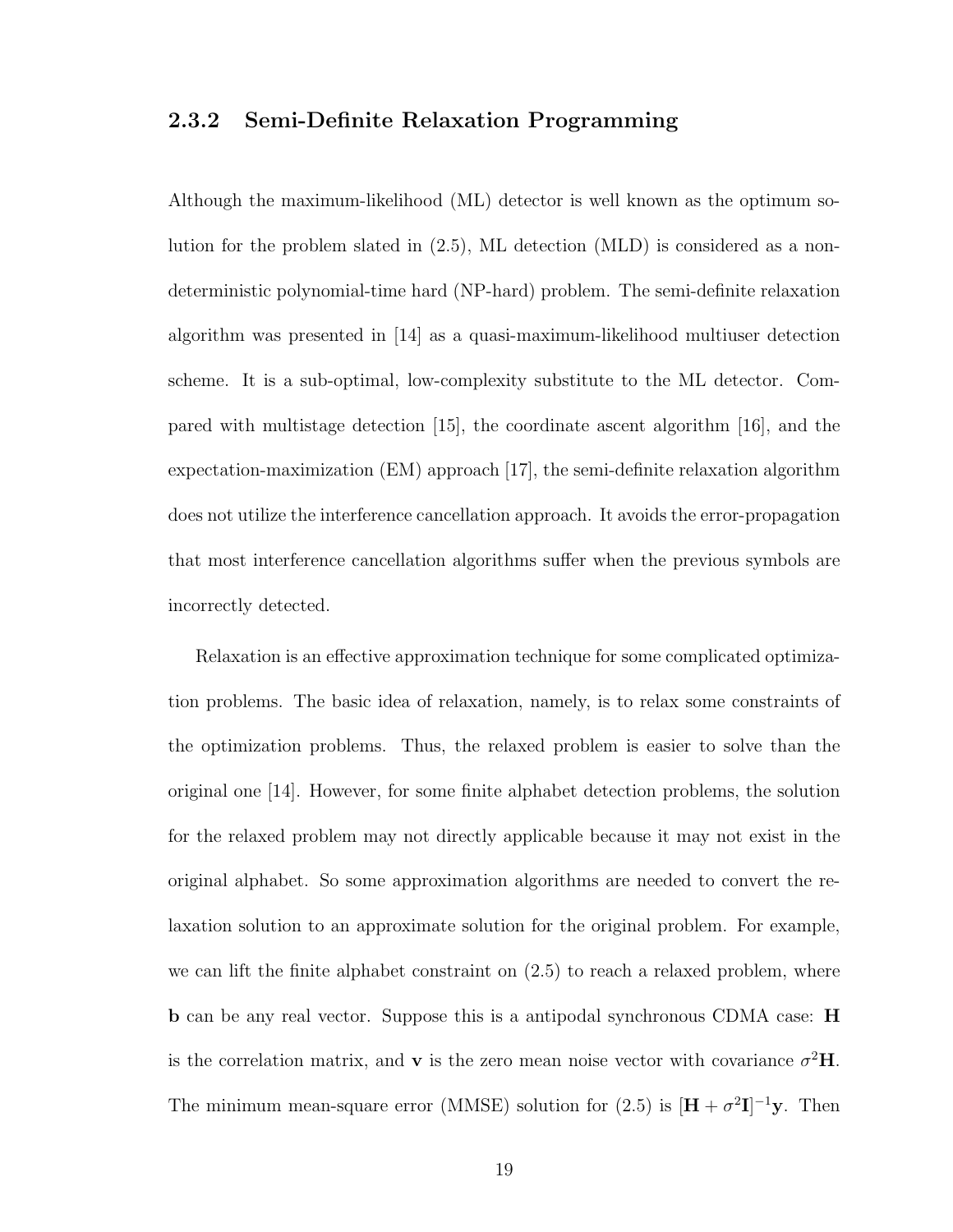this solution needs to be converted to an approximate solution which lies in the finite alphabet set. There is a simple way to do this by quantizing each element in the vector.

There are many ways to relax the constraints. Semi-definite relaxation proposed in [14] is an efficient and accurate alternative to the NP-hard ML detector. The semi-definite relaxation algorithm stems from the solution for the Boolean quadratic programming (QP) problem [18]. It can be applied to the MLD problem with antipodal data transmissions. There are some advantages of employing semi-definite relaxation to solve the multiuser detection problem [14]:

- 1. The semi-definite relaxation algorithm is based on solving a convex optimization problem. Hence, this method does not suffer from local maxima.
- 2. The relaxed problem is a semi-definite programming problem, which is known to be efficiently solvable [19].
- 3. The semi-definite relaxation algorithm has a theoretical guarantee that the approximation accuracy is, at worst, moderate [18]. Moreover, the performance of this algorithm in practice is substantially better than that of the worst case.

The semi-definite relaxation method [14] to the problem in (2.5) achieves BER performance which is close to that of the ML detector. The complexity of semi-definite relaxation is on the order of  $\mathcal{O}(\bar{N}^{3.5})$ . Nevertheless, when compared with other detectors, the computational load of the semidefinite programming algorithm is relatively high in practice, even for small-sized problems [46]. In addition, the semi-definite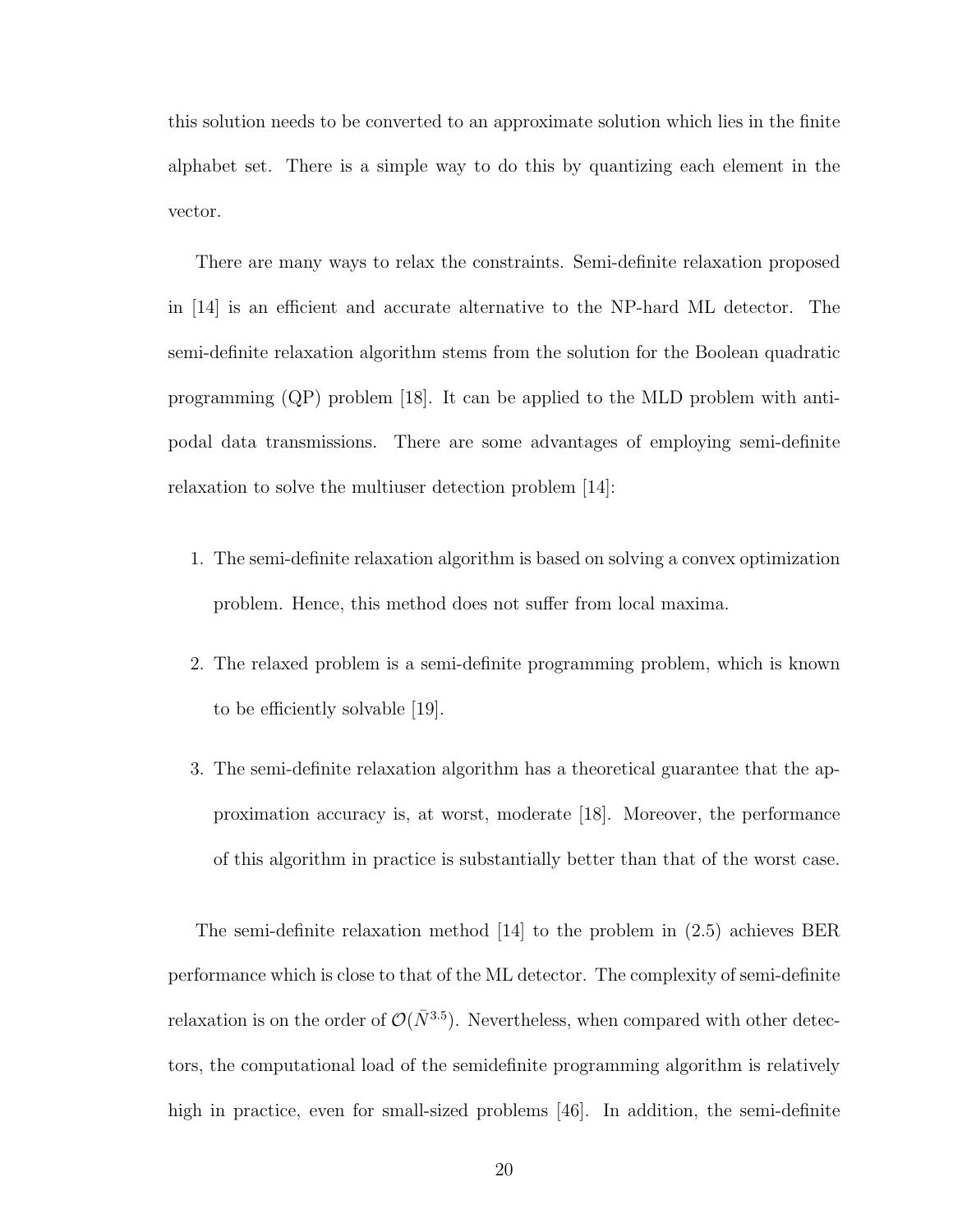relaxation algorithm in [14] focuses on antipodal signaling, which is not often used in high-capacity wireless systems. Modulation schemes with large constellation sizes are preferred to achieve high spectral efficiency. For example, quadrature phase shift keying is used in the third-generation cellular communications and 16/64-quadrature amplitude modulation (QAM) in IEEE 802.11a. Higher level modulation is one of the primary reasons that obviate ML detection, but it has not been shown how semi-definite relaxation handles this task. On the other hand, the SDE algorithms proposed in this dissertation not only work for higher-level modulation schemes, but also deliver near-optimal performance with low complexity. The performance of SDE is verified via simulations in Chapter 5.

#### 2.3.3 Probabilistic Data Association

The probabilistic data association (PDA) detector [26] provides a near-optimal solution for the MIMO equalization problem in (2.5) at a low overall complexity of  $\mathcal{O}(\bar{N}^3)$ . It employs a multistage detection structure, and replaces the intermediate finite alphabet symbol decisions by soft decisions, expressed via their associated posterior probabilities. The key assumption in PDA is that MAI is approximated to obey a Gaussian probability distribution, which is an idea originated from the PDA filter for target tracking [47]. This assumption and the soft-decision structure lead to significant computation reduction as well as superior performance. Despite its impressively low bit error rates, the PDA method in its original form [26] has limited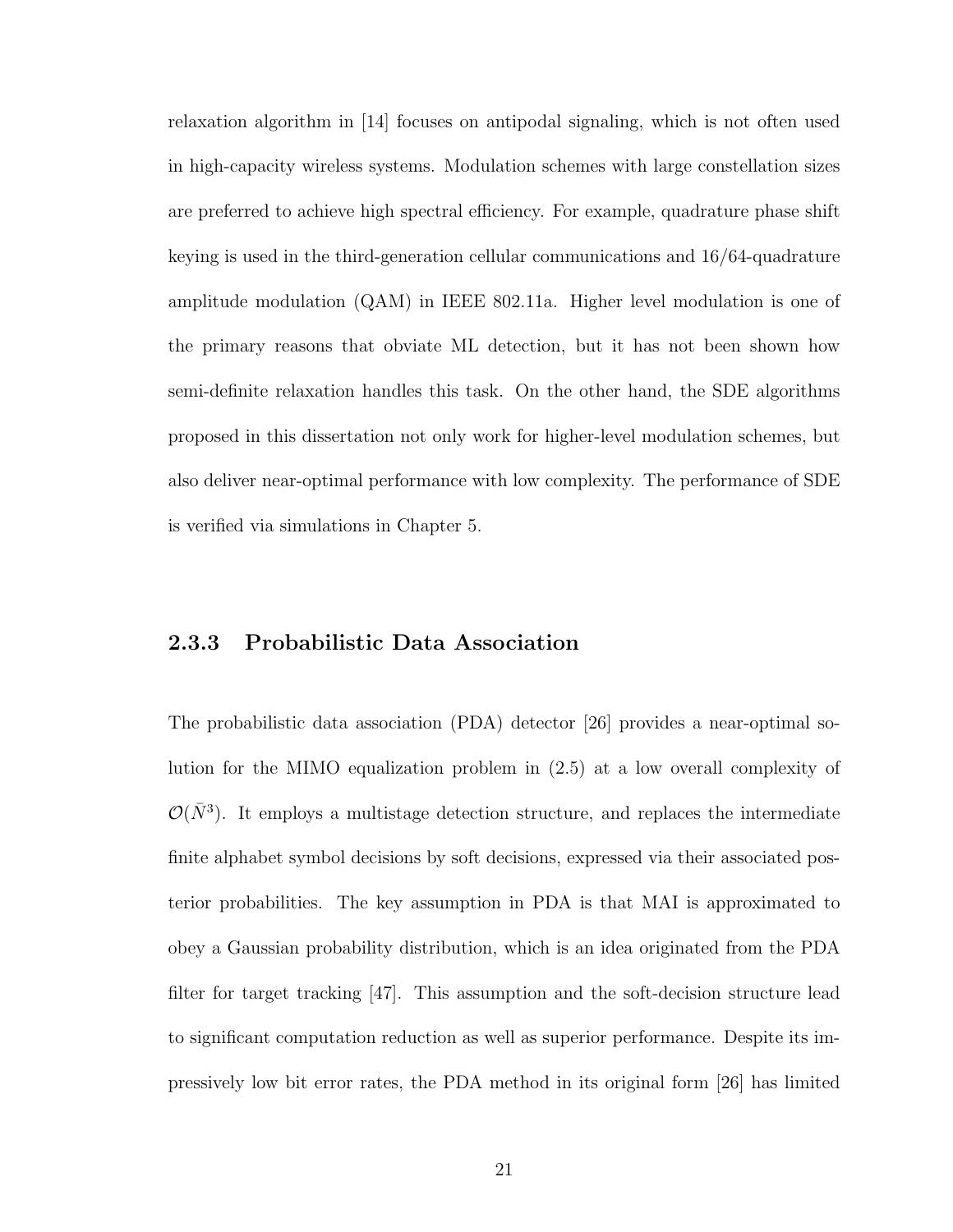applications. The original PDA detector was derived for multi-user detection (MUD) within the framework of code-division multiple access CDMA in frequency flat fading channels, in which case the channel matrices  $H$  are confined to be square matrices made of users' cross-correlation coefficients. Moreover, zero-forcing preprocessing via square matrix inverse is performed in PDA, imposing an invertibility constraint on

H.

Symbol detection in practical MIMO systems encounters pronouncedly different system parameters  $H$  and  $b$ , compared to those in MUD for single-channel CDMA. The channel matrix is typically non-square, and possibly rank-deficient. For example, downlink transmissions often face channels that are fat, that is, there are more columns than rows in  $H$ . Such a channel matrix is no longer invertible, even though the system may still be identifiable for digital inputs. A typical case is a BLAST system [48] with a larger number of transmit than receive antennas. The original PDA is unable to work in these cases.

As far as the channel memory is concerned, the PDA method can only handle a short channel memory length of 2 induced by asynchronism [25], with the help of Kalman filtering. This result cannot be straightforwardly extended to channels with a longer memory length. On the contrary, SDE and Kalman-PDA proposed in this dissertation can perform channel equalization for a frequency-selective MIMO channel with an arbitrary length. In short, SDE has broader applications compared with the original PDA: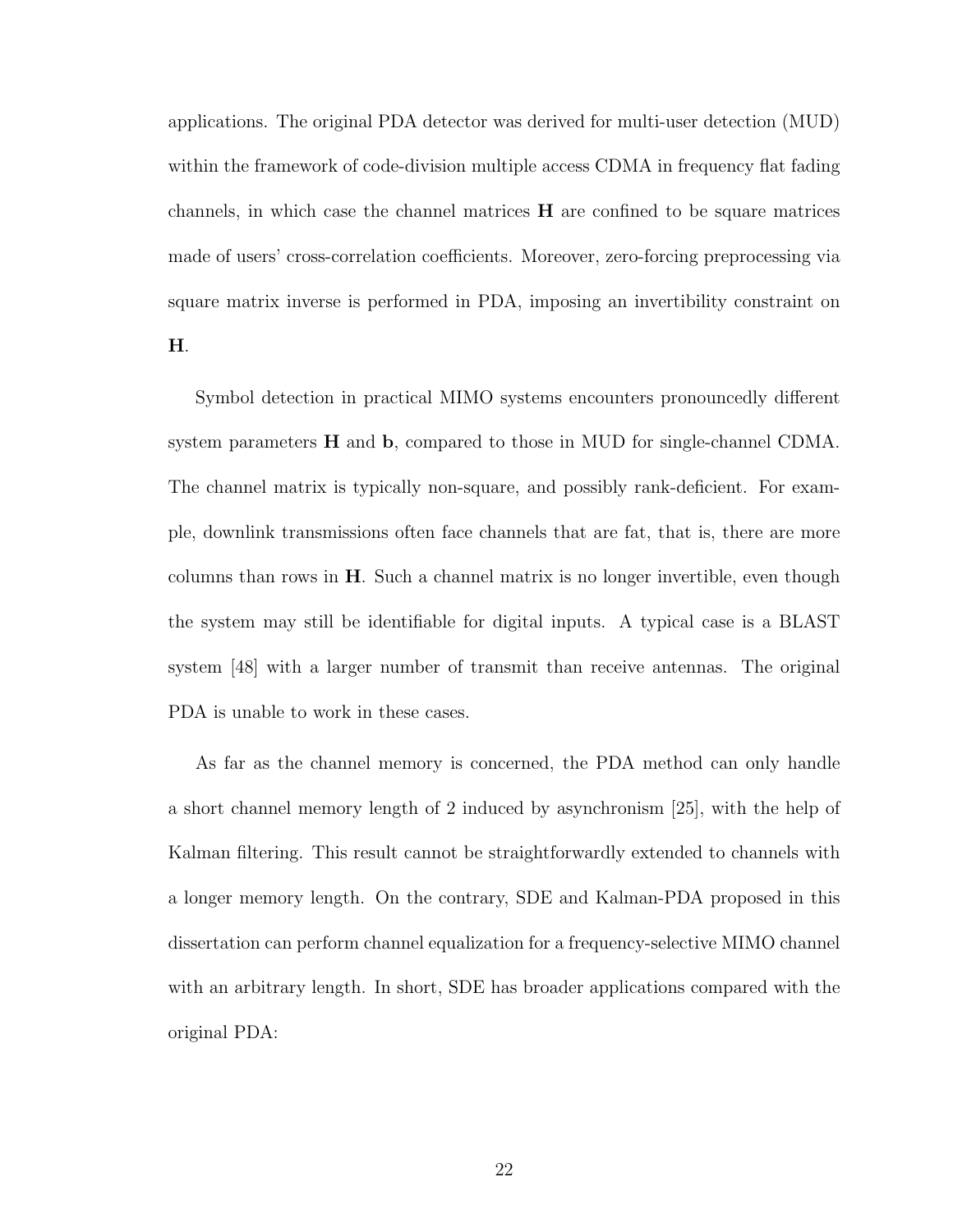- 1. The SDE approach is tailored to handle near-optimum symbol sequence detection in the presence of channel memory, which is difficult to accommodate in PDA MUD. One of our main contributions is to adopt the block transmission structure via zero padding to enable block detection, and to apply sliding windows for ISI cancellation and noise tracking to attain near-MAP detection performance at a low complexity.
- 2. We propose an alternative implementation of the PDA principle that eliminates the zero-forcing pre-processing. As a result, the restriction on full-rank square channel matrices is lifted.
- 3. We extend the PDA algorithm to bandwidth-efficient higher-level modulation schemes. Through this work, the potential of the iterative soft-decision PDA philosophy can be fully enjoyed by practical wireless systems to achieve nearoptimal, low-complexity detection and equalization.

#### 2.4 Summary

In this chapter, we have established the signal model for a generic frequency-selective MIMO channel. This model embraces a broad range of situations, such as: multiple transmit antennas with a single user, single transmit antenna with multiple users, and transmit-induced diversities including OFDM and CDMA. The optimum solution to this problem incurs prohibitively high complexity, which prompts the research of some near-optimum solutions. We have introduced some of them in this chapter: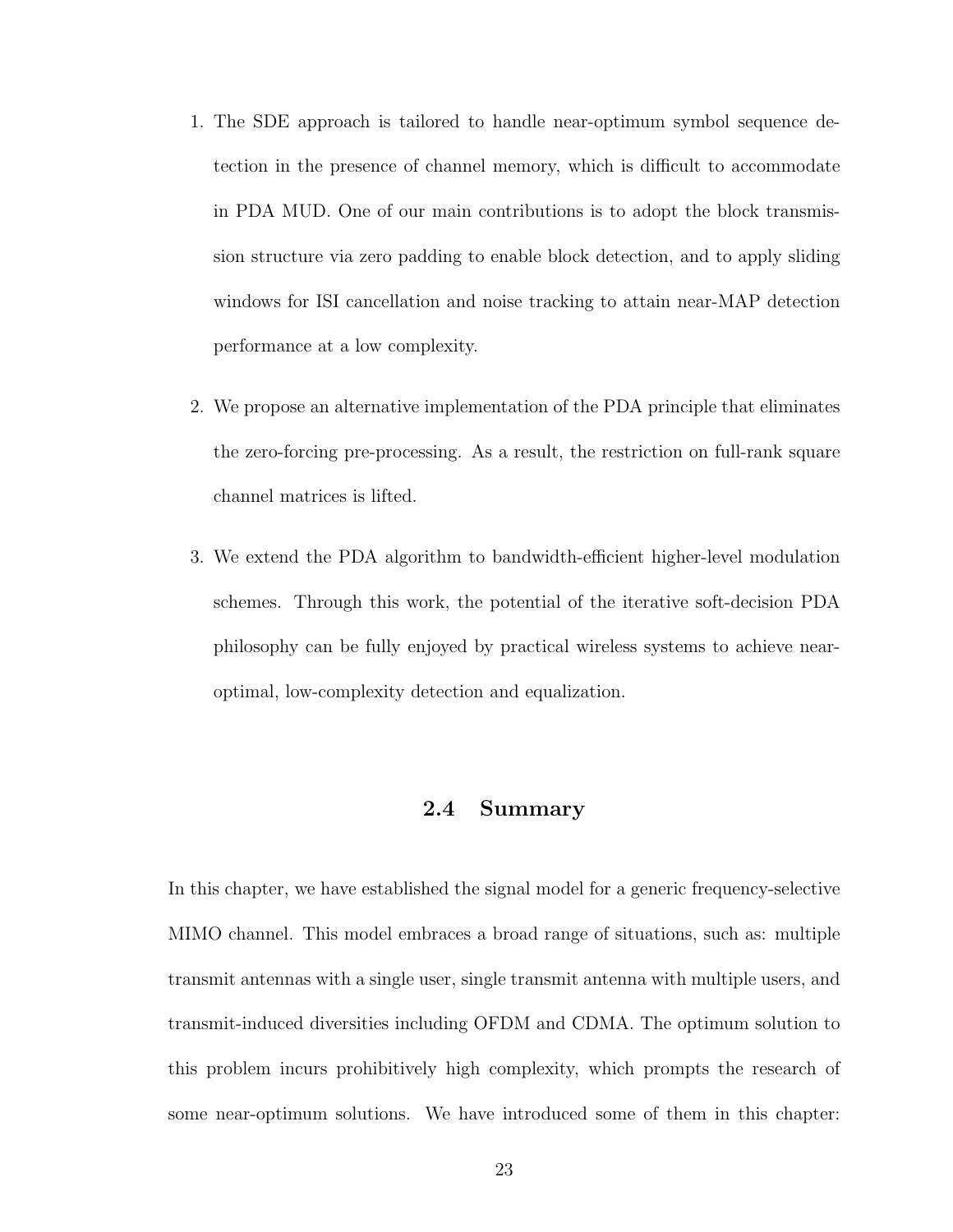sphere decoding, semi-definite relaxation and probabilistic data association. We have provided brief reviews of these algorithms and compare them with the proposed SDE and Kalman-PDA algorithms.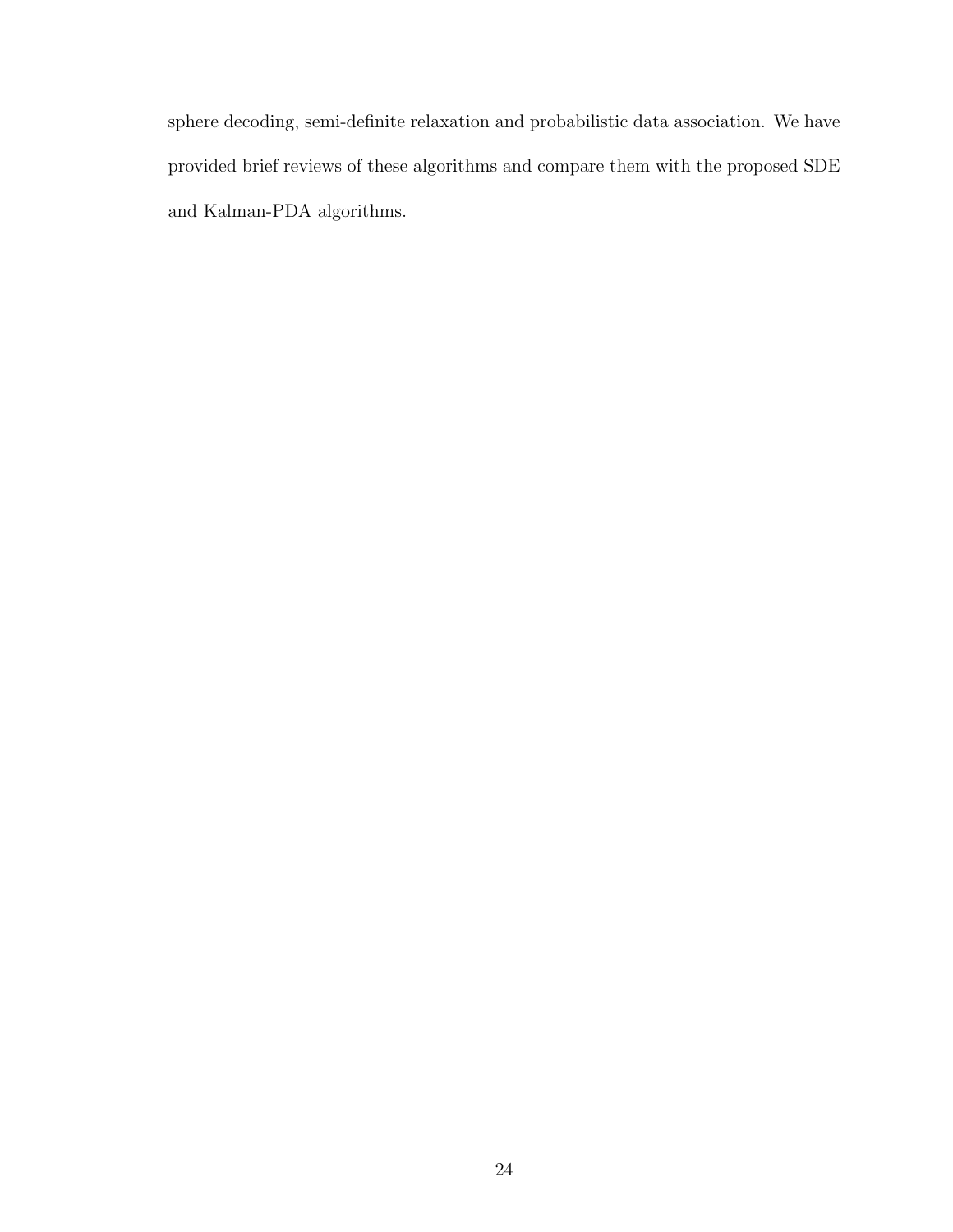# CHAPTER 3

## SDE by PDA Enhancement

Starting from this chapter, we will present the soft-decision equalization (SDE) algorithm, the Kalman-PDA equalization algorithm, and the soft-decision based performance enhancement techniques in detail. In this chapter, we first give a brief review of the original PDA method and then develop the SDE algorithm I, SDE-1, in way of PDA enhancement. We can see that the original PDA was developed for multiuser detection in synchronous CDMA, while SDE-1 can handle frequency-selective channels, rank-deficient channels and higher level modulations.

#### 3.1 A Brief Review of PDA

The PDA algorithm for multiuser detection in communications originated from the probability data association filter used for target tracking [47]. PDA was applied to multiuser detection problems in CDMA systems in [26]. We express the matched-filter outputs at the receiver of a CDMA channel with  $N$  users as

$$
y = RAb + n,\tag{3.1}
$$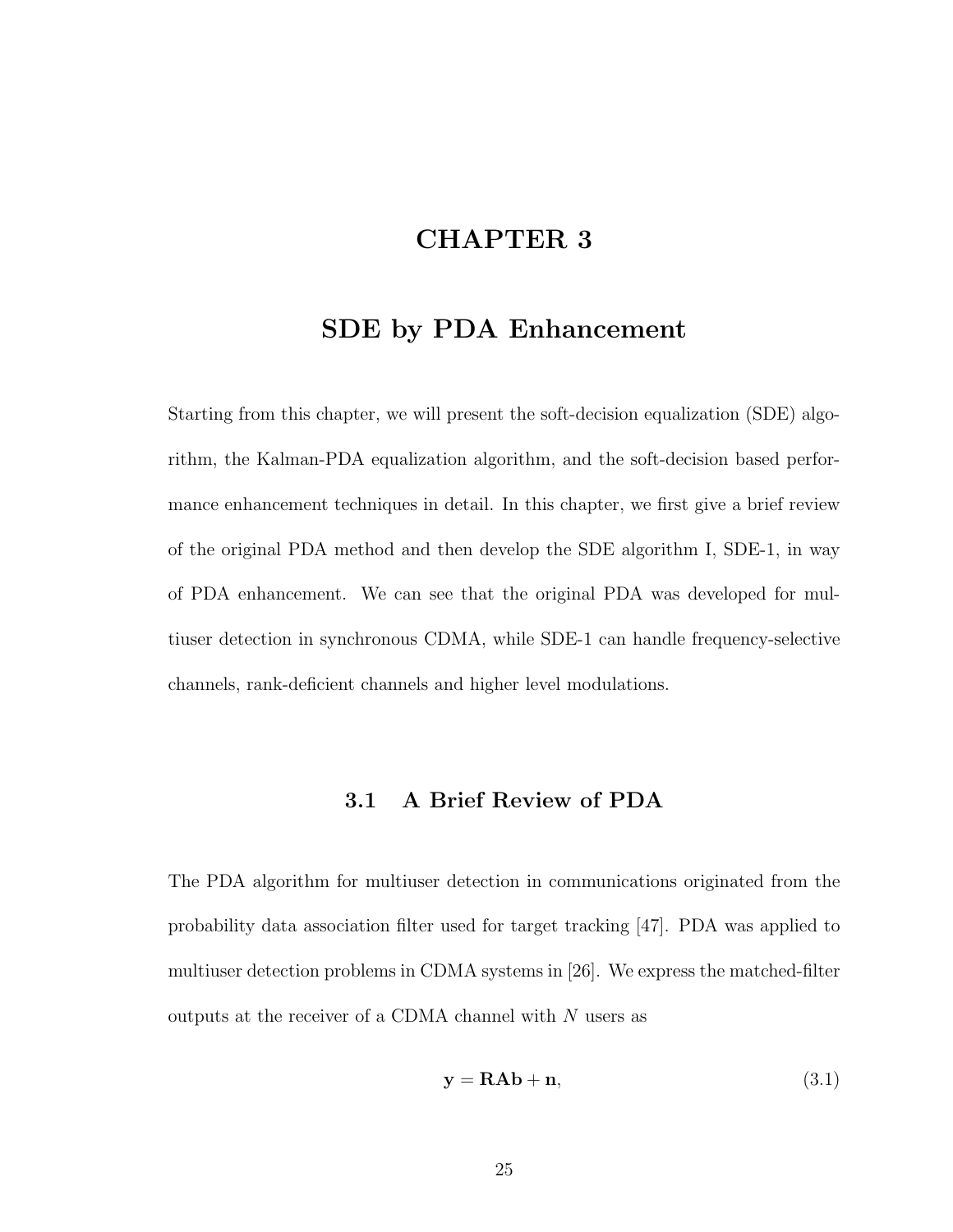where **R** is the symmetric normalized signature cross-correlation matrix, and  $y =$  $[y_1, \dots, y_N]^T$ ,  $\mathbf{b} = [b_1, \dots, b_N]^T$ ,  $\mathbf{A} = diag\{A_1, \dots, A_N\}$ .  $b_i$  denotes the anti-podal bit transmitted by the *i*th users, and  $A_i$  denotes the corresponding amplitude. **n** is a zero-mean Gaussian random vector with the covariance matrix equal to  $\sigma^2 \mathbf{R}$ . Premultiplying  $\mathbf{A}^{-1}\mathbf{R}^{-1}$  on both sides of (3.1), we have

$$
\tilde{\mathbf{y}} = \mathbf{b} + \tilde{\mathbf{n}},\tag{3.2}
$$

where  $\tilde{\mathbf{y}} = \mathbf{A}^{-1} \mathbf{R}^{-1} \mathbf{y}$  and  $\tilde{\mathbf{n}} = \mathbf{A}^{-1} \mathbf{R}^{-1} \mathbf{n}$ . Let  $\boldsymbol{\mu}$  and  $\boldsymbol{\Sigma}$  denote the mean and covariance of  $\tilde{\mathbf{n}}$ . We have

$$
\mu = E\{A^{-1}R^{-1}n\} = 0 \tag{3.3}
$$

$$
\Sigma = E\{\tilde{\mathbf{n}}\tilde{\mathbf{n}}^T\} = \sigma^2 \mathbf{A}^{-1} \mathbf{R}^{-1} \mathbf{A}^{-1}.
$$
 (3.4)

Focusing on the detection of the ith element of b, we rewrite (3.2) as

$$
\tilde{\mathbf{y}} = b_i \mathbf{e}_i + \sum_{j \neq i} b_j \mathbf{e}_j + \tilde{\mathbf{n}},
$$
\n(3.5)

where  $\mathbf{e}_i, i = 1, \dots, N$  is the *i*th column of the  $N \times N$  identity matrix. Let us denote the sum of noise and interference as  $N_i$ , i.e.,

$$
\mathbf{N}_{i} = \sum_{j \neq i} b_{j} \mathbf{e}_{j} + \tilde{\mathbf{n}}.
$$
 (3.6)

Then

$$
b_i \mathbf{e}_i = \tilde{\mathbf{y}} - \mathbf{N}_i. \tag{3.7}
$$

The key idea of PDA is that it assumes  $N_i$  to be Gaussian with matched mean and covariance. The conditional mean and covariance of  $b_i$ **e**<sub>i</sub> are then given by

$$
\mathbf{g}_i := E\{b_i \mathbf{e}_i | \tilde{\mathbf{y}}\} = \tilde{\mathbf{y}} - E\{\mathbf{N}_i | \tilde{\mathbf{y}}\} = \tilde{\mathbf{y}} - \sum_{j \neq i} (2P_{bj} - 1)\mathbf{e}_j \tag{3.8}
$$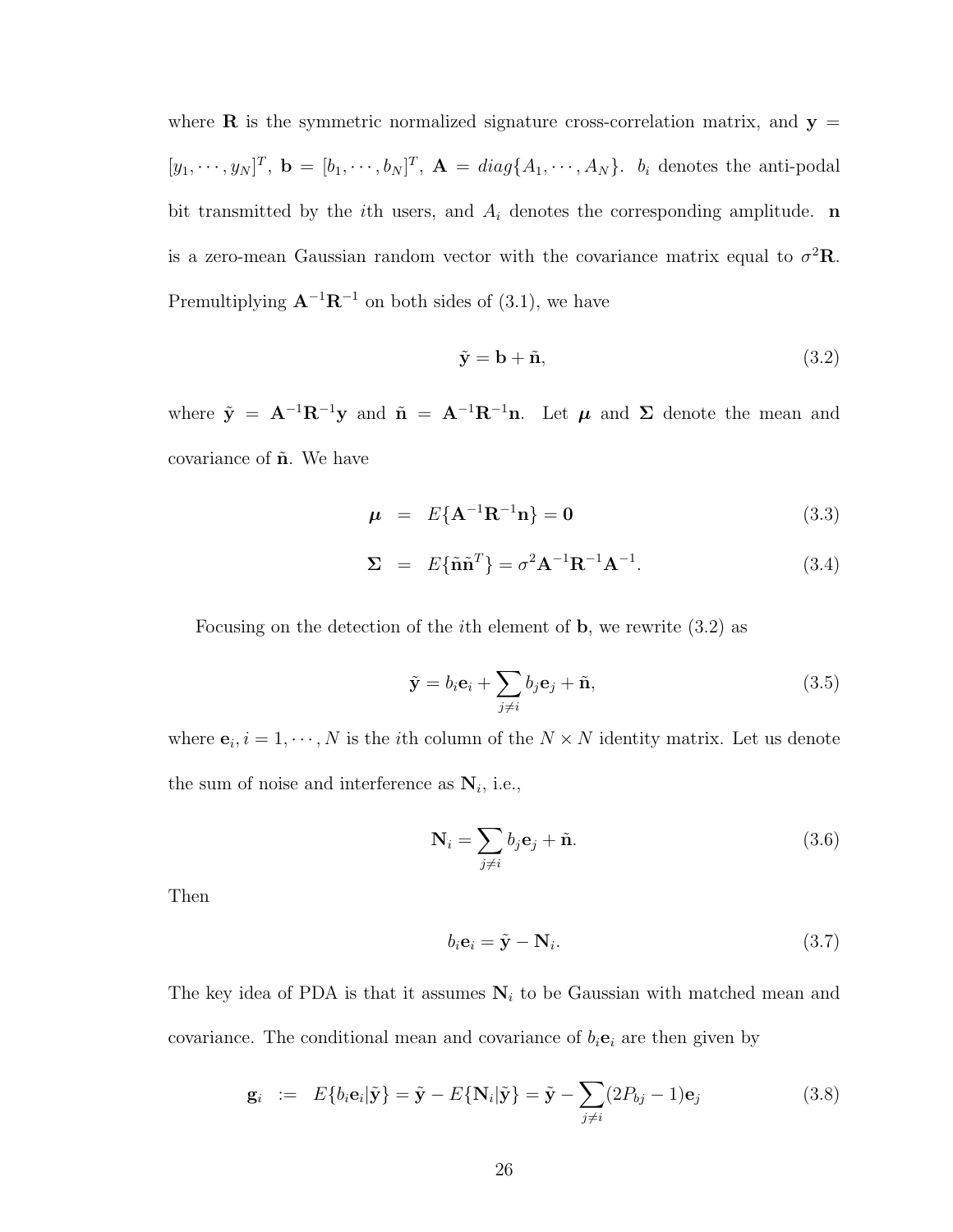$$
\Omega_i \quad := \quad Cov\{b_i \mathbf{e}_i | \tilde{\mathbf{y}}\} = Cov\{\mathbf{N}_i | \tilde{\mathbf{y}}\} = \sum_{j \neq i} [4P_{bj}(1 - P_{bj})\mathbf{e}_j \mathbf{e}_j^T] + \Sigma, \tag{3.9}
$$

where  $P_{bj} := Pr(b_j = 1 | \tilde{\mathbf{y}}), j = 1, \cdots, N$ .

The conditional probability density function (pdf) of  $b_i$ **e**<sub>i</sub> is given by

$$
Pr(b_i\mathbf{e}_i|\tilde{\mathbf{y}}) = \frac{\exp\{-\frac{1}{2}(b_i\mathbf{e}_i - \mathbf{g}_i)^T \mathbf{\Omega}_i^{-1}(b_i\mathbf{e}_i - \mathbf{g}_i)\}}{(2\pi)^{N/2} |\mathbf{\Omega}_i|^{1/2}}.
$$
(3.10)

We can compute  $P_{bi}$  using [26]

$$
\frac{P_{bi}}{1 - P_{bi}} = \exp\{2\mathbf{g}_i^T \mathbf{\Omega}_i^{-1} \mathbf{e}_i\}
$$
\n(3.11)

From the derivation above, we can see that the finite-alphabet ISI symbols are canceled out by their soft-decision alternative instead of tentative hard decisions. On the other hand, parallel interference cancellation (PIC) used hard-decisions to do cancellation which will generally suffer a 2dB performance loss compared with soft-decision based algorithms [27].

## 3.2 SDE by PDA Enhancement

We now develop soft-decision equalization (SDE) methods based on the PDA-type soft-decision multistage detection principle. We begin with enhancing the PDA detector to enable its applicability to a generic block transmission system with higher-level modulation. A key modification is to associate each symbol with its channel response vector when deriving its posterior probability density function (pdf) and updating its soft decisions. This strategy eliminates the pre-processing of channel matrix inversion, thus relaxes the constraint on channel invertibility. In addition, we present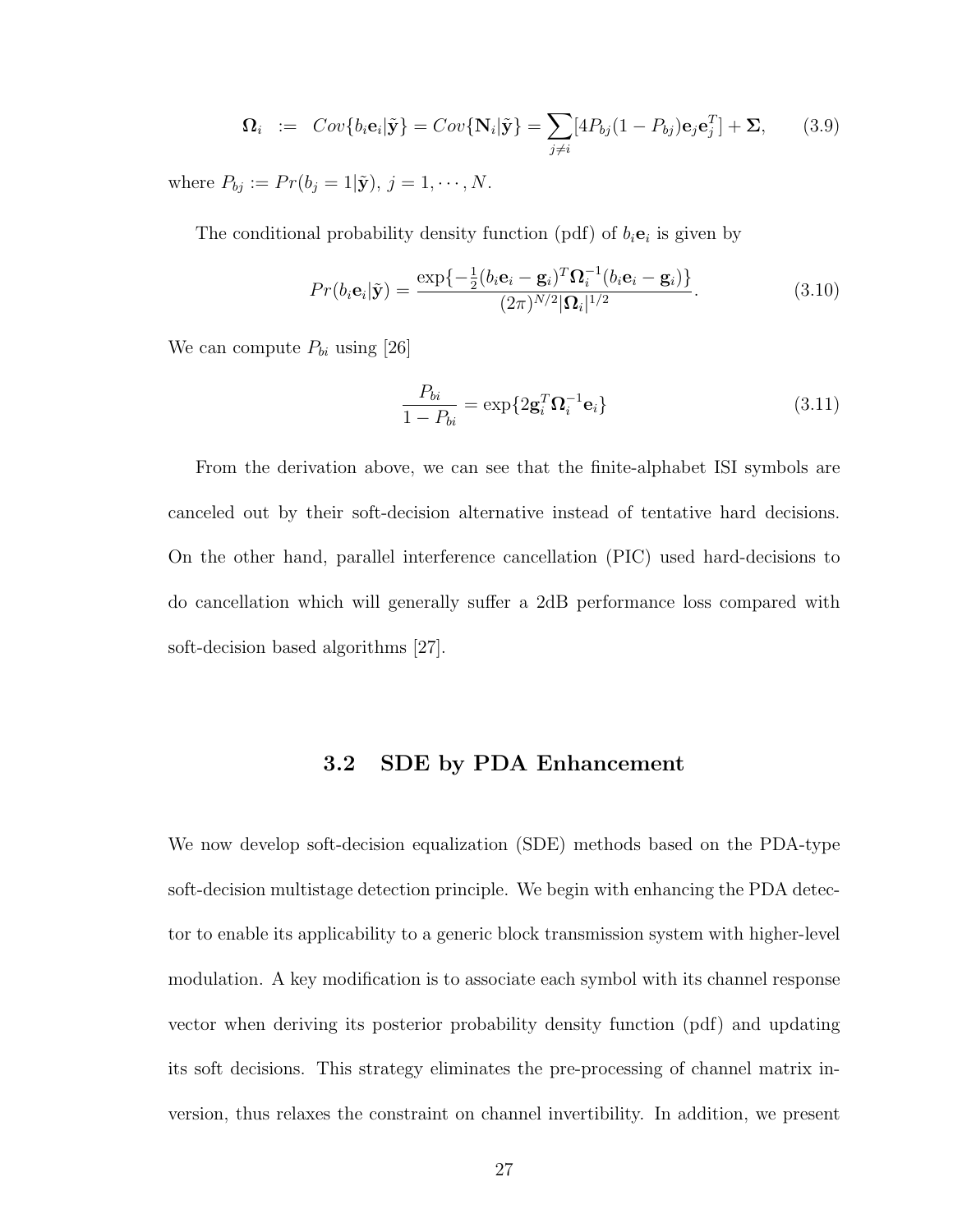

Figure 3.1: Channel model: SDE-1.

efficient implementations of the iterative soft-decision updating rule to further reduce the complexity.

In the general MIMO model  $y = Hb + v$  established in 2.2, we emphasize the *i*th element  $b_i$  of **b** by rewriting the received signal as

$$
\mathbf{y} = \mathbf{h}_i b_i + \sum_{j=1, j \neq i}^{\bar{N}} \mathbf{h}_j b_j + \mathbf{v}, \quad i = 1, \cdots, \bar{N},
$$
 (3.12)

where  $\mathbf{h}_i$  and  $\mathbf{h}_j \in \mathcal{R}^{\bar{K} \times 1}$  are the *i*-th and *j*-th column of **H** respectively, denoting the channel responses of  $b_i$  and  $b_j$ ,  $\forall i, j \in [1, \bar{N}]$ , as shown in Figure 3.1. In Figure 3.1, each vertical line represents the signature vector of the corresponding input denoted by a horizontal line. The number of elements in each signature vector is  $\overline{K}$ . The transmitted bits  ${b_j}_{j=1}^{\bar{N}}$  take values from a finite alphabet set  ${a_1, \dots, a_M}$  upon M-ary modulation, where the modulation format is typically chosen from PSK and QAM. Given y, there are M posterior probability values associated with each digital input, which we denote as  $\eta_{i,m} := Pr(b_i = a_m | \mathbf{y})$ , for  $m \in [1, M]$  and  $i \in [1, \overline{N}]$ .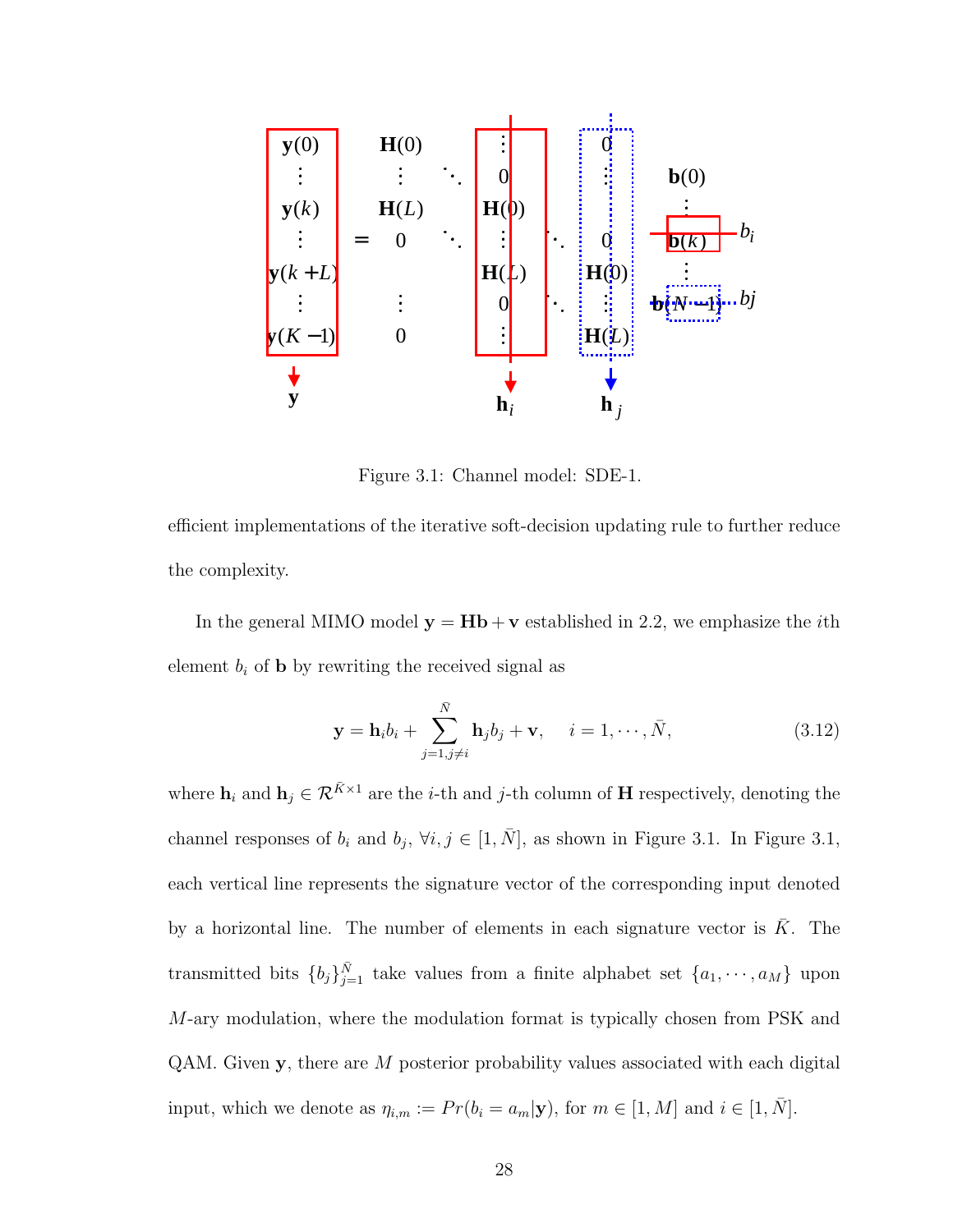Finite-alphabet symbol detection on  $b_i$  can be alternatively carried out by estimating  $\eta_{i,m}$ , giving rise to soft decisions. Unfortunately, direct evaluation of  $\eta_{i,m}$ via the corresponding likelihood function  $p(\mathbf{y}|b_i)$  still incurs exponential complexity in  $\bar{N}$ , considering that  $p(\mathbf{y}|b_i)$  is a Gaussian mixture with  $M^{\bar{N}-1}$  modes [50]. To avoid the combinatorial complexity, we adopt the PDA filtering idea and treat the transmitted symbols  ${b_i}_{i=1}^{\bar{N}}$  as Gaussian random variables. Since the FIR MIMO channel is a linear system, the posterior pdf of  $b_i$  remains to be Gaussian, thus can be fully characterized by its mean and variance, conditioned on the received signal y. Define  $\mathbf{g}_i := E\{\mathbf{h}_i b_i | \mathbf{y}\}\$  and  $\mathbf{R}_i := Cov\{\mathbf{h}_i b_i | \mathbf{y}\}\$ as the conditional mean and covariance of  $\mathbf{h}_i b_i$ , respectively. These definitions are different from [26], noting that each symbol  $b_i$  is now associated with its channel response vector  $\mathbf{h}_i$ , instead of a simple unit vector. Such definitions eliminate the need to perform the channel decorrelating pre-processing in [26], which is not applicable for non-square channel matrices and rank-deficient channels. When the transmitted symbols are independent and identically distributed  $(i.i.d.)$ , it follows from  $(3.12)$  that

$$
\mathbf{g}_i = \mathbf{y} - \sum_{j=1, j \neq i}^{\bar{N}} E\{b_j | \mathbf{y}\} \mathbf{h}_j, \tag{3.13}
$$

$$
\mathbf{R}_{i} = \sum_{j=1, j \neq i}^{\bar{N}} var\{b_{j}|\mathbf{y}\}\mathbf{h}_{j}\mathbf{h}_{j}^{H} + \mathbf{R}_{v}, \qquad (3.14)
$$

Here we assume the noise **v** is zero mean and with covariance  $\mathbf{R}_v$ . Thus,

$$
E\{b_j|\mathbf{y}\} := \sum_{b_j \in \{a_1, \cdots, a_M\}} b_j Pr(b_j|\mathbf{y}) = \sum_{m=1}^M \eta_{j,m} a_m,
$$
\n(3.15)

$$
var{b_j|\mathbf{y}} := E\{|b_j|^2|\mathbf{y}\} - |E\{b_j|\mathbf{y}\}|^2
$$
  
= 
$$
\sum_{m=1}^{M} \eta_{j,m} |a_m|^2 - |E\{b_j|\mathbf{y}\}|^2,
$$
 (3.16)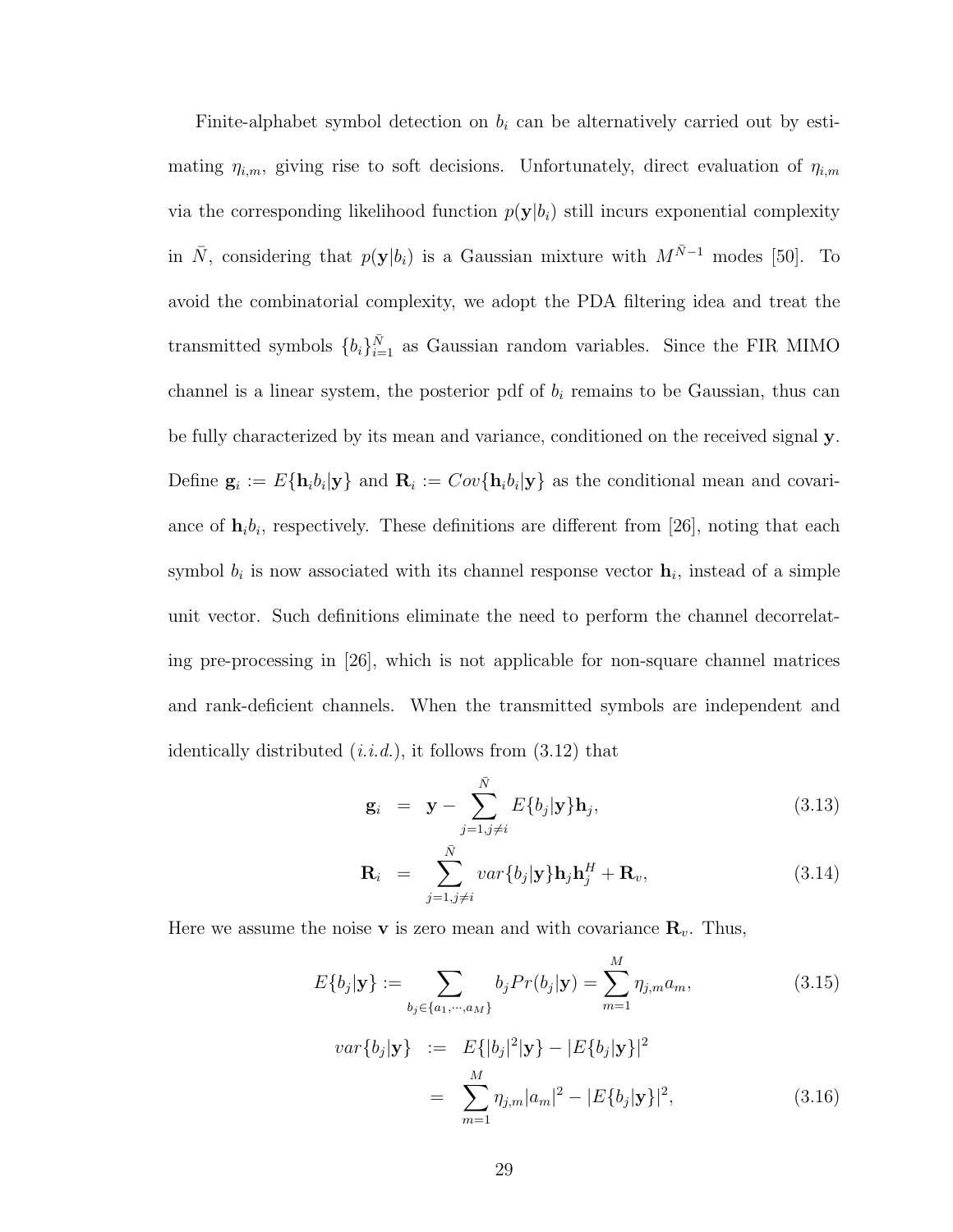where  $|\cdot|$  denotes the magnitude of a complex quantity.

In antipodal signaling,  $b_j \in {\pm 1}$ , which leads to  $E\{b_j | y\} = 1 \cdot \eta_j + (-1) \cdot (1 - \eta_j) =$  $2\eta_j - 1$ , and  $var\{b_j | \mathbf{y}\} = 4\eta_j(1 - \eta_j)$ , which corroborates [26].

When  $\mathbf{h}_i b_i | \mathbf{y}$  is approximated as a Gaussian vector with the matched mean and covariance, its pdf can be described by  $\mathbf{g}_i$  and  $\mathbf{R}_i$  as follows:

$$
p_{b_i|\mathbf{y}}(\mathbf{h}_i b_i|\mathbf{y}) = \frac{\exp\left\{-\frac{1}{2}(\mathbf{h}_i b_i - \mathbf{g}_i)^H \mathbf{R}_i^{-1}(\mathbf{h}_i b_i - \mathbf{g}_i)\right\}}{(2\pi)^{\bar{K}/2} |\mathbf{R}_i|^{1/2}}.
$$
(3.17)

This pdf calibrates the posterior probabilities of all M possible constellation points of  $b_i$ , and the soft decisions can be derived from (3.17) by setting  $\eta_{i,m} = c_i p_{b_i|\mathbf{y}}(\mathbf{h}_i a_m|\mathbf{y}),$ where  $c_i$  is a normalization factor such that  $\sum_{m=1}^{M} \eta_{i,m} = 1, \forall i$ . Note that the conditional pdf in (3.17) is determined by  $\mathbf{g}_i$  and  $\mathbf{R}_i$ , regardless of the constellation size M. Therefore the overall complexity of evaluating all M soft decisions  $\{\eta_{i,m}\}_{m=1}^M$  is linear in M.

To obtain  $\eta_{i,m}$  in an efficient manner, we introduce the ratios  $\lambda_{i,m} := \eta_{i,m}/\eta_{i,1}$ , for  $m = 1, \dots, M$ , which can be deduced from  $(3.17)$  as

$$
\lambda_{i,m} = \exp\left\{-\frac{1}{2}(a_m \mathbf{h}_i - \mathbf{g}_i)^H \mathbf{R}_i^{-1} (a_m \mathbf{h}_i - \mathbf{g}_i) + \frac{1}{2}(a_1 \mathbf{h}_i - \mathbf{g}_i)^H \mathbf{R}_i^{-1} (a_1 \mathbf{h}_i - \mathbf{g}_i)\right\}.
$$
\n(3.18)

Using the probability normalization condition  $\sum_m \eta_{i,m} = 1$ , we obtain

$$
\eta_{i,m} = \begin{cases} \frac{1}{1 + \sum_{m=2}^{M} \lambda_{i,m}}, & m = 1; \\ \lambda_{i,m} \eta_{i,1}, & m = 2, \cdots, M. \end{cases}
$$
 (3.19)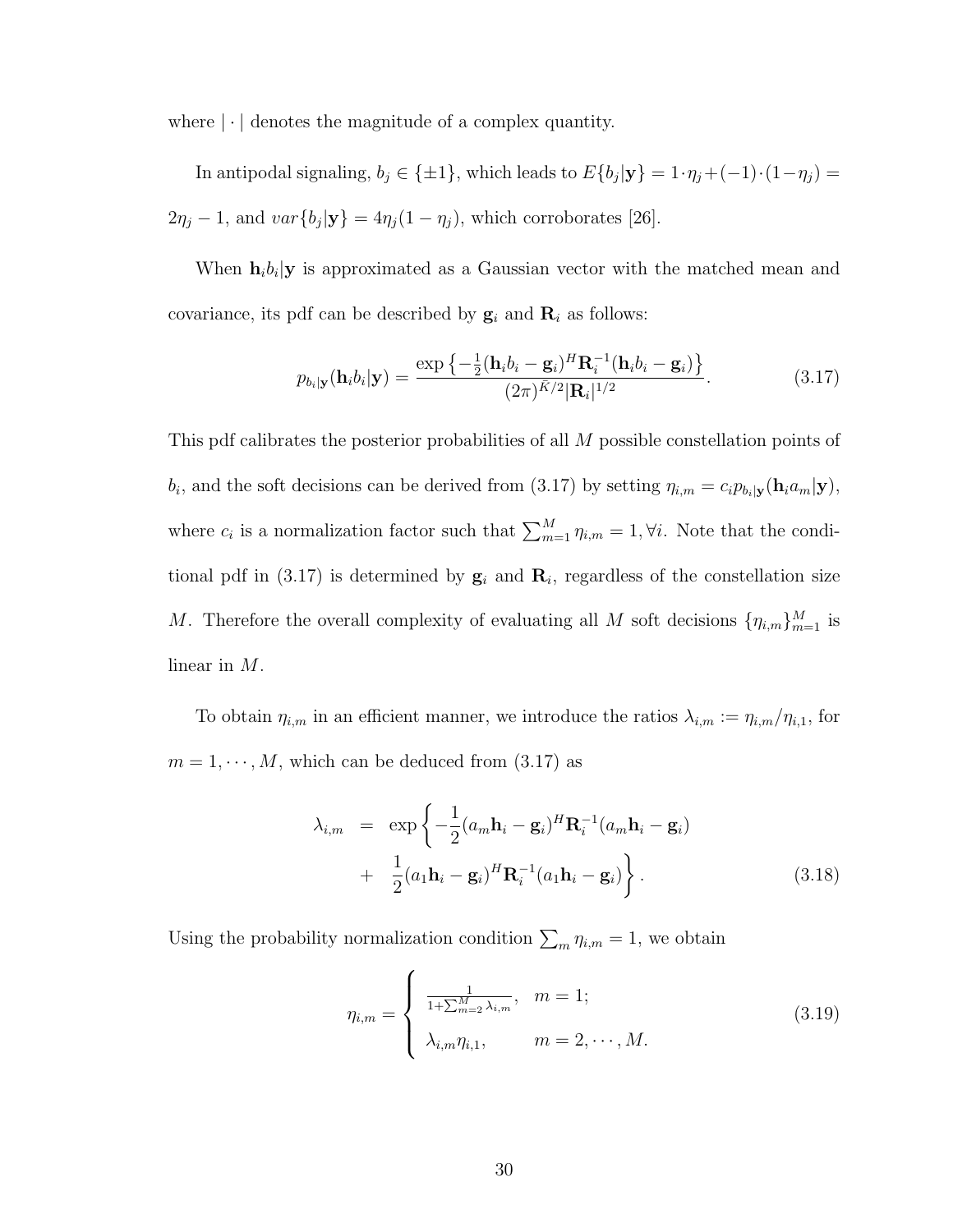Subsequently, the maximum *a posteriori* (MAP) estimate of  $\hat{b}_i$  is decided to be the  $a_m$  value that yields the largest  $\eta_{i,m}$ . The decision rule can be further simplified in the special binary modulation case [2], [26].

For algorithm implementation, we note that computing  $\{\eta_{i,m}\}_{m=1}^M$  for one input  $b_i$  involves computing  $\mathbf{g}_i$  and  $\mathbf{R}_i$ , both dependent on  $\{\eta_{j,m}\}_{m=1}^M$  of all other inputs  ${b_j}_{j=1,j\neq i}^{\bar{N}}$ . This intertwined relationship among all unknown inputs prompts an iterative multi-stage procedure [26], where the  $(\mathbf{g}_i, \mathbf{R}_i)$  pair is computed from (3.13) and (3.14) based on tentative soft decisions  $\{\eta_{j,m}\}_{j\neq i}$  obtained at a previous stage. Each  $\eta_{i,m}$  can be updated from (3.19) successively until all  $\{\eta_{i,m}\}_{m=1}^M$  converge for all  $i \in [1, N]$ , followed by decision making on this block of symbols **b** via the MAP rule.

In the above iterative soft-decision updating procedure, the most computationallyexpensive operation is to compute the covariance matrix inverse  $\mathbf{R}_i^{-1}$ , which incurs complexity on the 3rd order of the number of outputs  $\overline{K}$ . Direct matrix inversion can be avoided using the matrix inverse lemma, which will lower the overall complexity by an order. This speed-up measure is discussed in [26], and it shares the same principle with the widely-used recursive least-square (RLS) adaptive filtering [49]. We now describe these results for our M-ary modulation case.

First, we form two auxiliary variables:  $\mathbf{g} := \mathbf{y} - \sum_{i=1}^{N}$  $\sum_{j=1}^{N} E\{b_j | \mathbf{y}\}\mathbf{h}_j$  is the conditional mean of the noise term  $\mathbf{v} = \mathbf{y} - \mathbf{H} \mathbf{b}$ , and  $\mathbf{R} := \sum_{j=1}^{\bar{N}} var\{b_j | \mathbf{y}\} \mathbf{h}_j \mathbf{h}_j^H + \mathbf{R}_v$  is the conditional covariance matrix of y. Apparently,

$$
\mathbf{g}_i = \mathbf{g} + E\{b_i | \mathbf{y}\} \mathbf{h}_i, \tag{3.20}
$$

$$
\mathbf{R}_i = \mathbf{R} - var\{b_i|\mathbf{y}\} \mathbf{h}_i \mathbf{h}_i^H.
$$
 (3.21)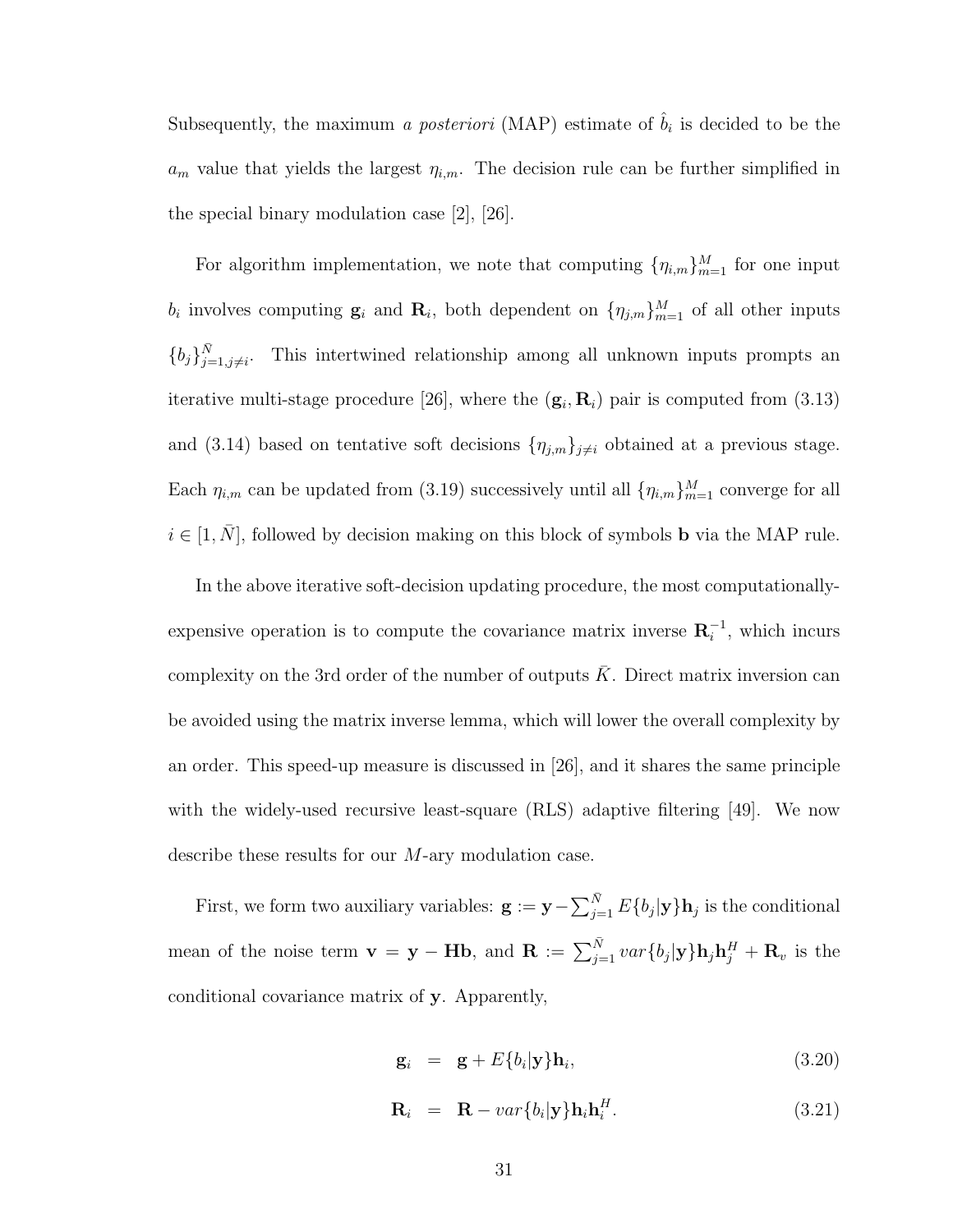| Lable 0.1. Dolt Decision Equalization Algorithmi. ODE-1 |                                                                                                                                                                                                                                                                                                                     |
|---------------------------------------------------------|---------------------------------------------------------------------------------------------------------------------------------------------------------------------------------------------------------------------------------------------------------------------------------------------------------------------|
| Initialization                                          | $\begin{array}{l} \eta_{i,m} = \frac{1}{M}, \forall i, m; \, \mu_a = \frac{1}{M} \sum_{m=1}^{M} a_m; \sigma_a^2 = \frac{1}{M} \sum_{m=1}^{M}  a_m - \mu_a ^2; \\ \mathbf{g} = \mathbf{y} - \mu_a \sum_{i=1}^{\bar{N}} \mathbf{h}_i; \, \mathbf{R} = \sigma_a^2 \mathbf{H} \mathbf{H}^H + \mathbf{R}_v; \end{array}$ |
|                                                         |                                                                                                                                                                                                                                                                                                                     |
|                                                         | Do                                                                                                                                                                                                                                                                                                                  |
| Soft-decision                                           | for $i=1:\bar{N}$                                                                                                                                                                                                                                                                                                   |
| iterative                                               | - compute $\mathbf{g}_i$ and $\mathbf{R}_i^{-1}$ from (3.20) and (3.22);                                                                                                                                                                                                                                            |
| updating                                                | - compute $\{\eta_{i,m}\}_{m=1}^M$ from $(3.18) - (3.19)$ , and update                                                                                                                                                                                                                                              |
|                                                         | $E\{b_i \mathbf{y}\}\$ and $var\{b_i \mathbf{y}\}\$ from $(3.15) - (3.16)$ ;                                                                                                                                                                                                                                        |
|                                                         | - update <b>g</b> and $\mathbb{R}^{-1}$ from (3.20) and (3.23);                                                                                                                                                                                                                                                     |
|                                                         | $end\,i$                                                                                                                                                                                                                                                                                                            |
|                                                         | Until $\eta_{i,m}$ converges for all i and m                                                                                                                                                                                                                                                                        |
| MAP Detection                                           | $\hat{b}_i = \arg \max_{b_i \in \{a_1, a_2, \cdots, a_M\}} \eta_{i,m}(b_i)$                                                                                                                                                                                                                                         |

Table 3.1: Soft Decision Equalization Algorithm: SDE-1

Applying the matrix inverse lemma on (3.21) yields [49]

$$
\mathbf{R}_{i}^{-1} = \mathbf{R}^{-1} + \frac{var\{b_{i}|\mathbf{y}\}\mathbf{R}^{-1}\mathbf{h}_{i}\mathbf{h}_{i}^{H}\mathbf{R}^{-1}}{1 - var\{b_{i}|\mathbf{y}\}\mathbf{h}_{i}^{H}\mathbf{R}^{-1}\mathbf{h}_{i}},
$$
\n(3.22)

and, conversely

$$
\mathbf{R}^{-1} = \mathbf{R}_i^{-1} - \frac{var\{b_i|\mathbf{y}\}\mathbf{R}_i^{-1}\mathbf{h}_i\mathbf{h}_i^H\mathbf{R}_i^{-1}}{1 + var\{b_i|\mathbf{y}\}\mathbf{h}_i^H\mathbf{R}_i^{-1}\mathbf{h}_i}.
$$
 (3.23)

By keeping the updated versions of **g** and  $\mathbf{R}^{-1}$ ,  $\{g_i\}_{i=1}^{\bar{N}}$  and  $\{\mathbf{R}_i^{-1}\}_{i=1}^{\bar{N}}$  can be obtained from (3.20) and (3.22) at a low complexity of  $\mathcal{O}(\bar{K}^2)$  for each input  $b_i$ , and an overall complexity of  $\mathcal{O}(N\bar{K}^2)$  in one iteration. The overall soft-decision MIMO equalization algorithm, enabled by zero-padded block transmission, is summarized in Table 3.1.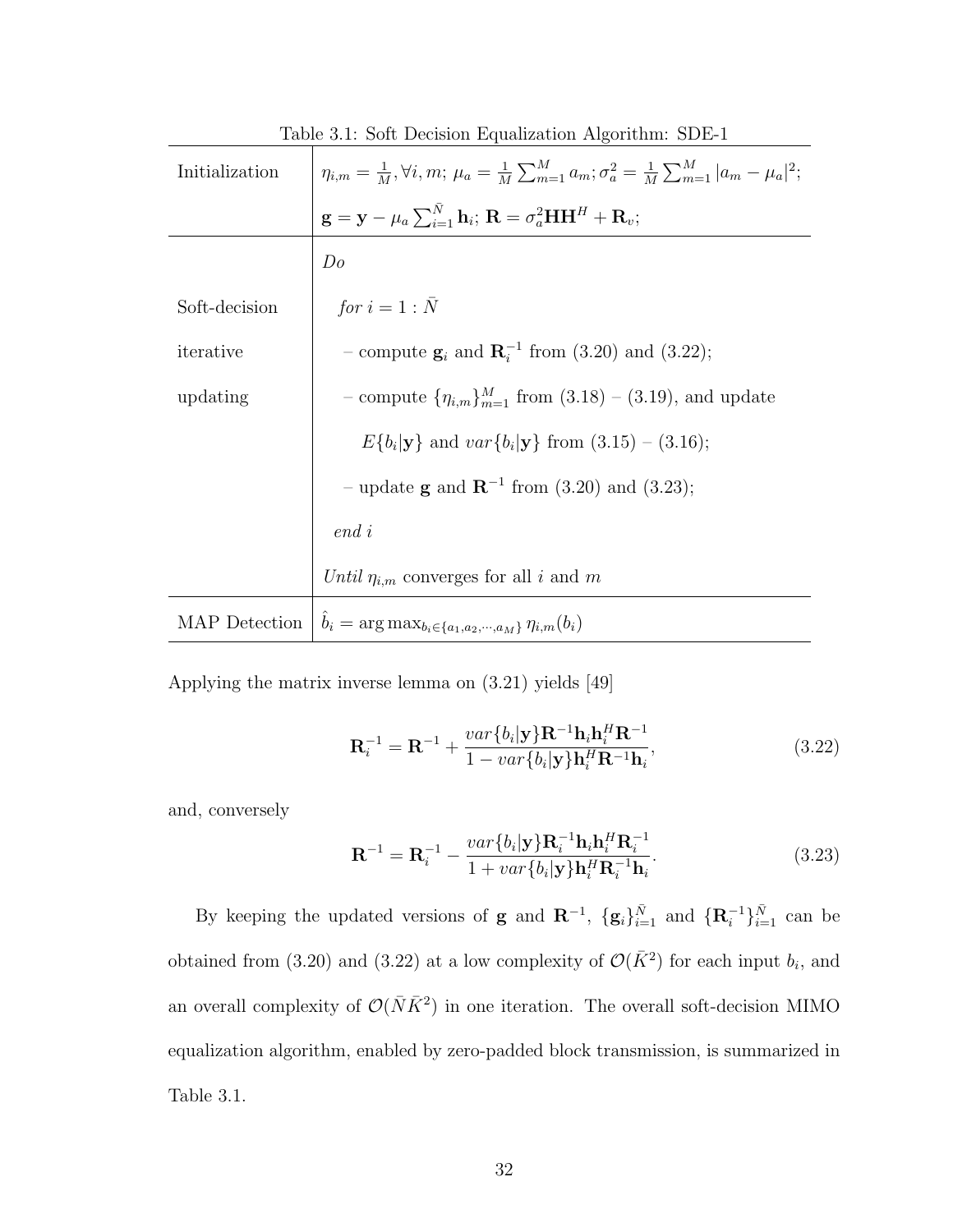### 3.3 Summary

In this chapter, we first review the original PDA algorithm briefly and then present the SDE-1 algorithm. SDE-1 is superior than PDA in that it is applicable to not only the synchronous CDMA scenario but also the frequency-selective MIMO channels and higher level modulations. We will present in next chapter a novel SDE algorithm that is tailored to the unique Toeplitz structure of the zero-padded frequency selective channel matrix.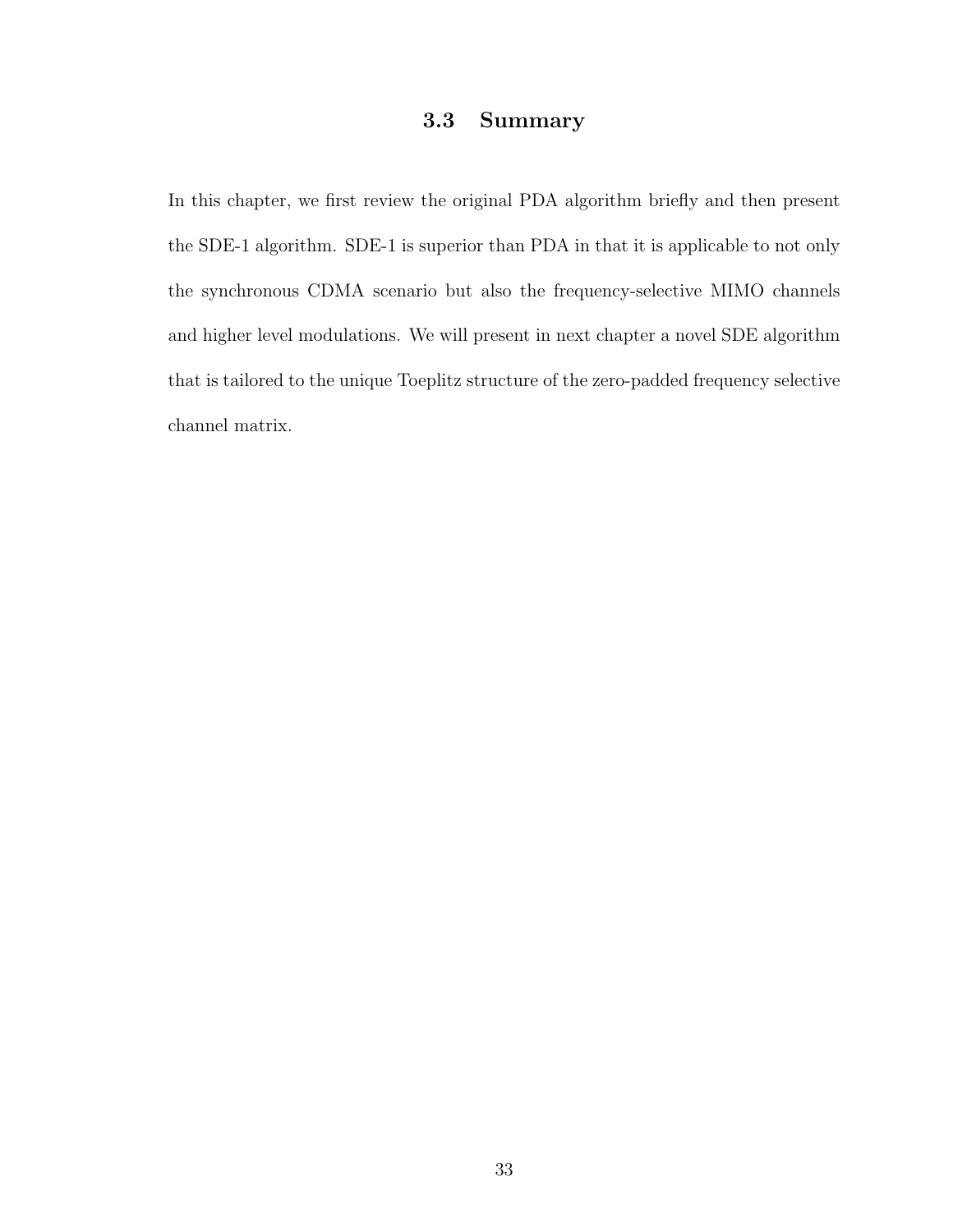# CHAPTER 4

## SDE by Sliding Windowing

The SDE-1 algorithm presented in the last chapter does not utilized the unique Toeplitz structure of the channel matrix in the equalization problem. When the pdfs in (3.17) are computed via matrix operations, the complexity of the Gaussian-forcing MAP detection is determined by the length of each input's channel response vector  $\mathbf{h}_i$ , which is  $\bar{K} = (N + L)N_o$  in the SDE-1 algorithm. On the other hand, when the block size  $K = N + L$  is chosen to be much larger than the channel length L to reduce the transmission redundancy, there are a large number of zeros in the channel matrix, which could be avoided to save computation. Next, we utilize the effective portion of each channel response vector, and construct a soft decision approach that is tailored to the equalization problem. The objective is to maintain the near-MAP detection accuracy of SDE-1, and at the same time reduce the computational complexity to be proportional to the channel memory L instead of the block size  $K \gg L$ .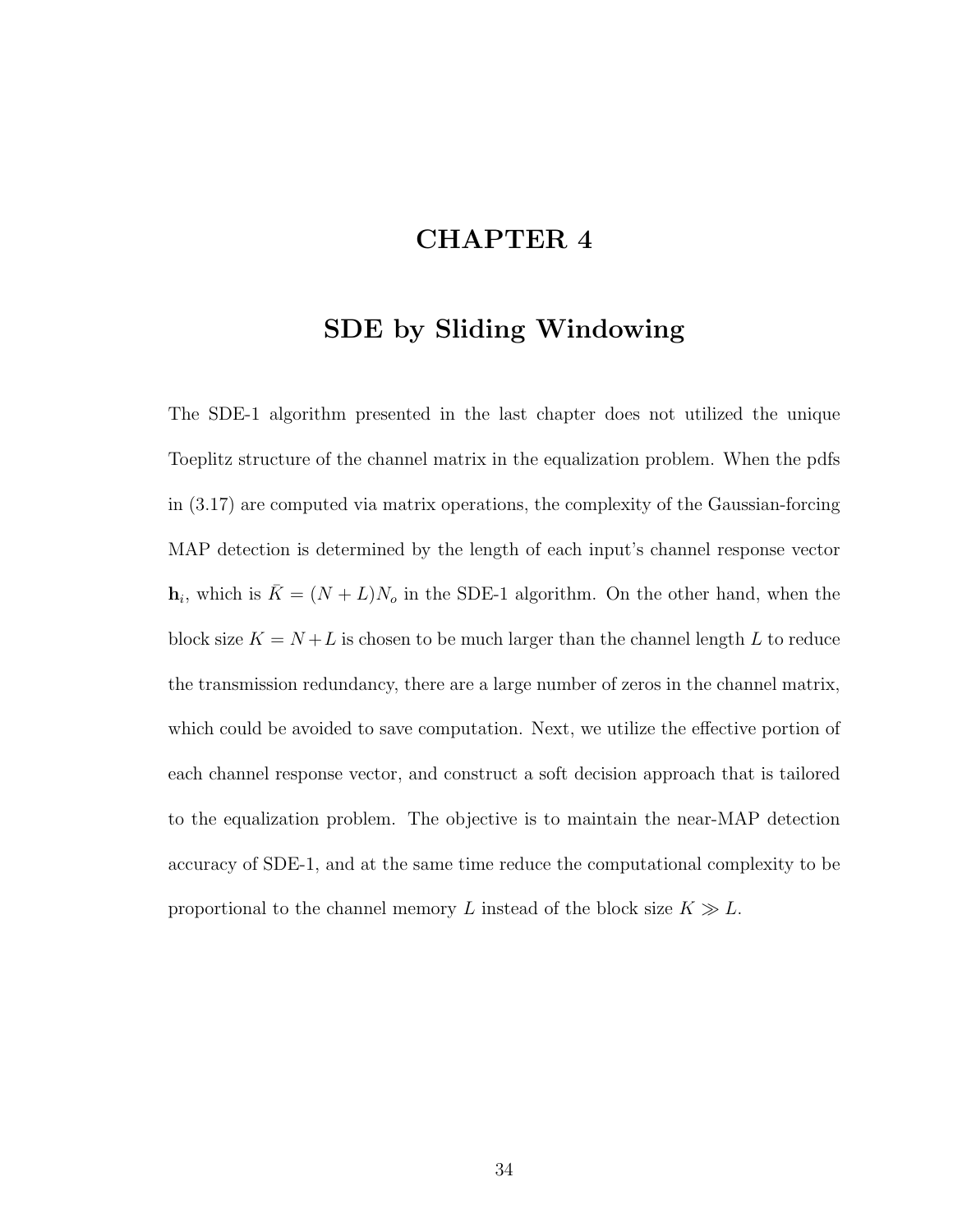#### 4.1 Algorithm Development

Revisiting the signal model (3.12) illustrated in Figure 4.1, we divide the symbol vector **b** into N sub-blocks  $\{\mathbf{b}(k)\}_{k=0}^{N-1}$ , where each sub-block  $\mathbf{b}(k) = [b^{(1)}(k) \cdots b^{(N_i)}(k)]^T$ contains the information symbols from all  $N_i$  inputs at the kth sampling instant. Due to the finite channel memory length,  $\mathbf{b}(k)$  only affects  $(L + 1)N_o$  output elements, which we group into  $\mathbf{y}_{L,k} := [\mathbf{y}^T(k), \cdots, \mathbf{y}^T(k+L)]^T$ . This output block  $\mathbf{y}_{L,k}$  contains the sufficient statistics of  $\mathbf{b}(k)$ , as well as contributions from residual ISI elements  ${\bf \{b}}(l)\}_{l\neq k}$ . Compared with y, the reduced-sized vector  ${\bf y}_{L,k}$  contains all the observations relevant to  $\mathbf{b}(k)$ . It is thus possible to construct an optimum detector for  $\mathbf{b}(k)$  from  $\mathbf{y}_{L,k}$  in lieu of y, provided that the contributions from other symbols to this output block are properly accounted for, possibly through ISI cancellation and noise tracking. Focusing on one input sub-block at a time, we will convert the signal model in  $(3.12)$  into a set of N sub-models, each describing one of the N sufficient statistics  ${\bf y}_{L,k}\}_{k=0}^{N-1}$ , such that each sub-model can be expressed by shorter channel response vectors compared with (3.12). Each vertical line in Figure 4.1 represents the signature vector of the corresponding input denoted by a horizontal line. Compared with Figure 3.1, the number of elements in this vector is  $(L+1)N_o$  for SDE-2. In the  $k$ -th sub-model depicted by the shaded area in Figure 4.1, we denote the channel response matrix from the *l*-th input sub-block  $\mathbf{b}(l)$  to  $\mathbf{y}_{L,k}$  by  $\mathbf{H}_{L}(l|k)$ ,  $\forall l$ , which refers to the sub-block matrix of  $H$  at the intersection of the k-th row sub-block and the l-th column sub-block. To be exact, it is the portion of **H** bordered by the  $(lN_i + 1)$ -th to the  $(l+1)N_i$ -th columns, and the  $(kN_o+1)$ -th to the  $(k+L+1)N_o$ -th rows. There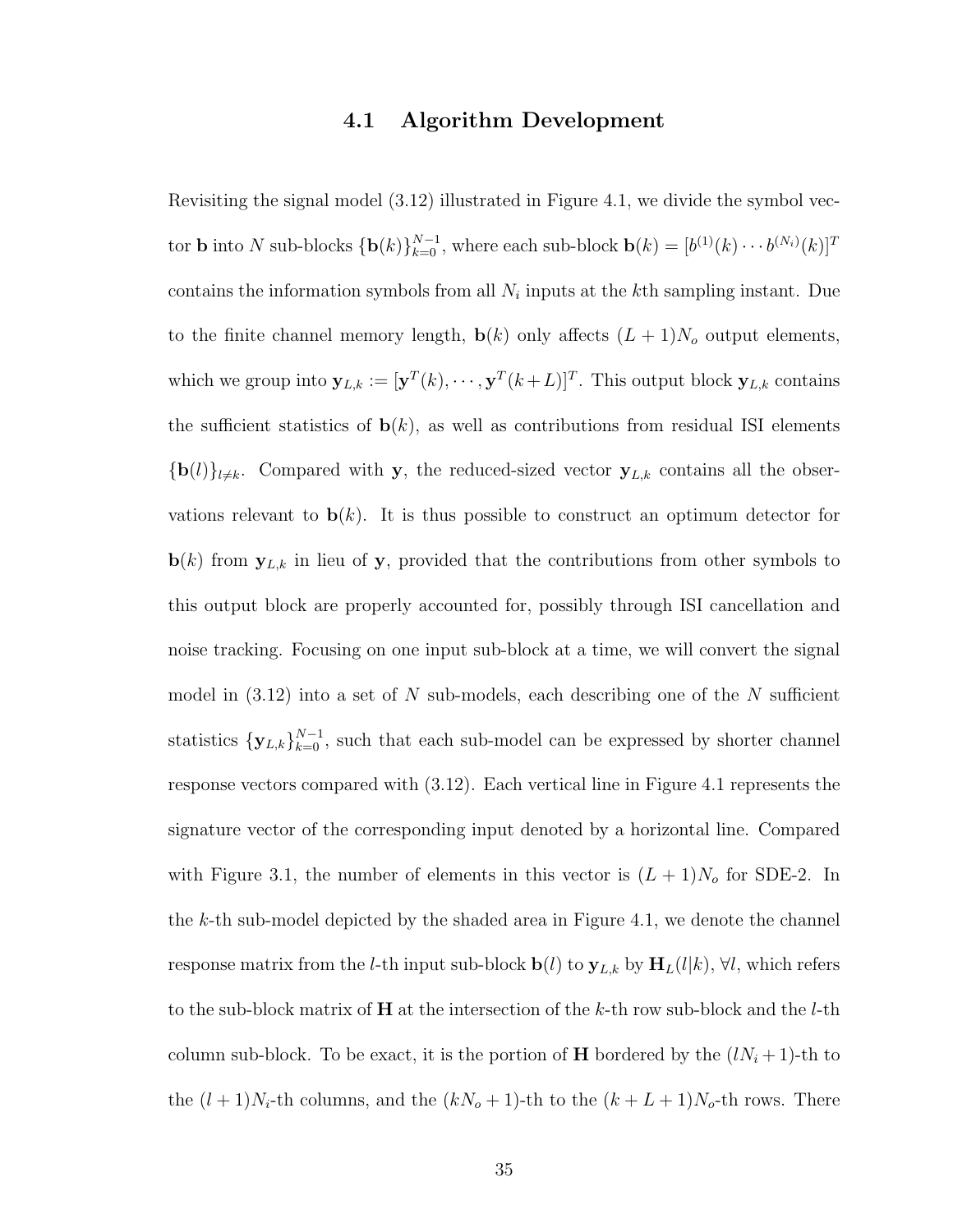$$
\begin{bmatrix}\n\mathbf{y}(0) \\
\vdots \\
\mathbf{y}(k) \\
\vdots \\
\mathbf{y}(k+L)\n\end{bmatrix} = \n\begin{bmatrix}\n\mathbf{H}(0) & \vdots & 0 \\
\vdots & \ddots & \vdots \\
\mathbf{H}(L) & \mathbf{H}(0) & \vdots \\
0 & \ddots & \mathbf{H}(L) \\
\vdots & \vdots & \ddots & \vdots \\
0 & \mathbf{H}(L) & \mathbf{H}(L)\n\end{bmatrix} \n\begin{bmatrix}\n\mathbf{b}(0) \\
\vdots \\
\mathbf{b}(k)\n\end{bmatrix} \n\begin{bmatrix}\n\mathbf{b}(0) \\
\vdots \\
\mathbf{b}(k)\n\end{bmatrix} \n\begin{bmatrix}\n\mathbf{b}(0) \\
\vdots \\
\mathbf{b}(k)\n\end{bmatrix} \n\begin{bmatrix}\n\mathbf{b}(i) \\
\mathbf{b}(i) \\
\mathbf{b}(i)\n\end{bmatrix}
$$
\n
$$
\mathbf{y}(k+L)
$$
\n
$$
\mathbf{y}(k-1)
$$
\n
$$
\mathbf{b}_{L,i} \mathbf{u} \mathbf{b}_{L,j} \n\mathbf{u}_{L}(l|k) : \n\mathbf{b}_{L,(l|k)} \n\mathbf{b}_{L,(l|k)}\n\end{bmatrix}
$$

Figure 4.1: Channel model: SDE-2.

are  $N_i$  columns in  $\mathbf{H}_L(l|k) = \left[ \mathbf{h}_{L,l}^{(1)} \right]$  $\mathbf{h}_{L,(l|k)}^{(1)}\cdots \mathbf{h}_{L,(l|k)}^{(N_i)}$  $L,(l|k)$ i , where  $\mathbf{h}_L^{(i)}$  $L^{(i)}_{L,(l|k)}$  is the  $(L+1)N_o \times 1$ channel response vector of  $b^{(i)}(l)$  during the k-dependent observation window covering the k-th to the  $(k + L)$ -th symbol periods. It is further observed that, when  $l = k$ ,  $\mathbf{H}_{L}(k|k)$  represents the non-zero portion of each column block, and is independent of k. In fact,  $H_L(k|k) = H_L := [H^T(0) \cdots H^T(L)]^T$ ,  $\forall k$ , which happens to be the  $(L + 1)$ -tap FIR MIMO channel impulse response. With these definitions,  $y_{L,k}$  can be obtained from the general signal model  $(3.12)$  by sliding over y a k-dependent observation window of  $L + 1$  symbol periods, yielding

$$
\mathbf{y}_{L,k} = \mathbf{H}_L \mathbf{b}(k) + \sum_{l=0, l \neq k}^{N-1} \mathbf{H}_L(l|k) \mathbf{b}(l) + \mathbf{v}_{L,k}, k = 0, \cdots, N-1
$$
(4.1)

where  $\mathbf{v}_{L,k} := [\mathbf{v}^T(k) \cdots \mathbf{v}^T(k+L)]^T$  is the zero-mean white Gaussian noise component that falls within the sliding window. Its covariance matrix  $\mathbf{R}_{v,k} := E\{\mathbf{v}_{L,k}\mathbf{v}_{L,k}^H\}$  is readily available as a  $(L + 1) \times (L + 1)$  sub-block of  $\mathbf{R}_v$ . Hence we have established N reduced-sized sub-models, resulted from overlapping sliding observation windows.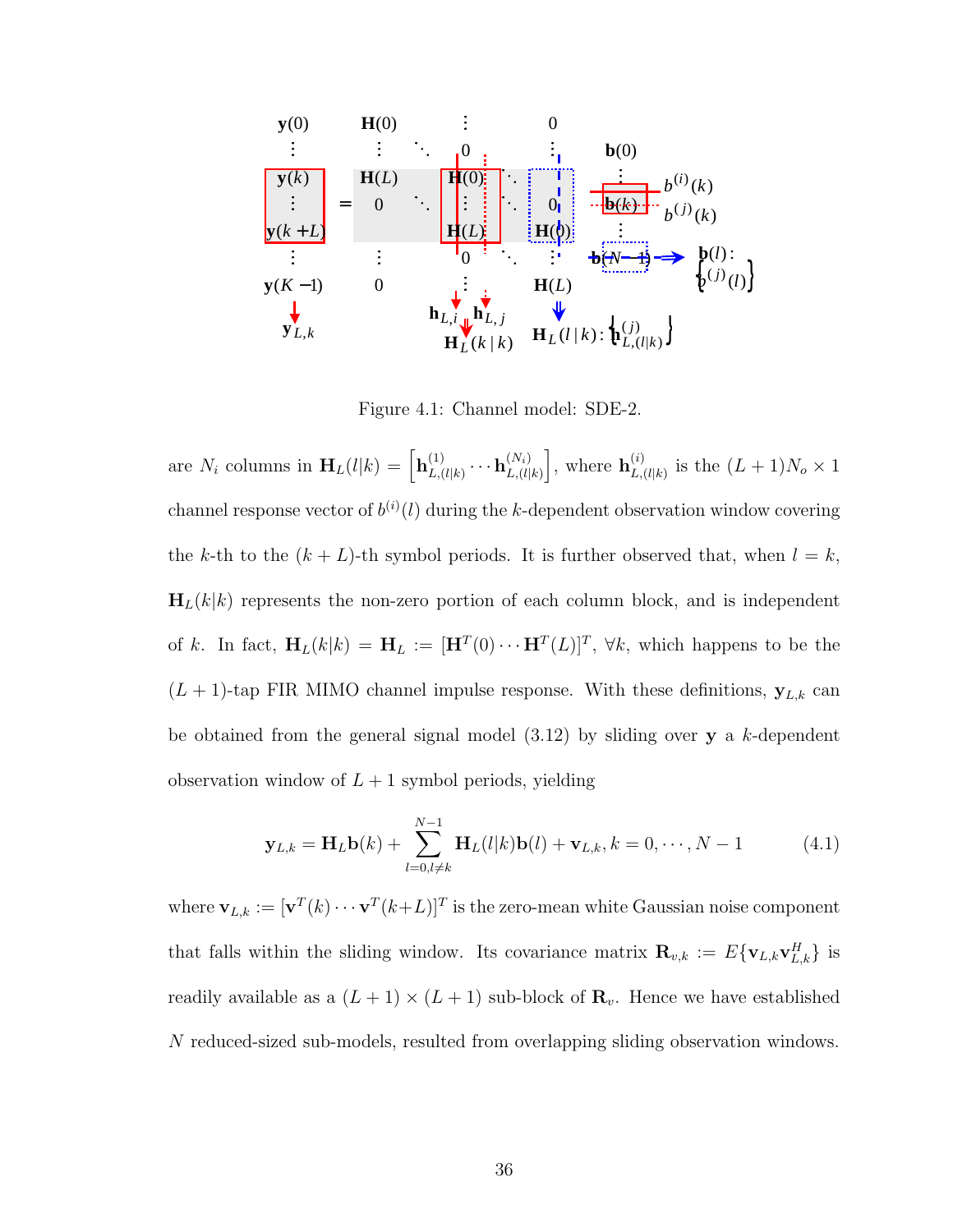Next, we will show how to utilize the enhanced PDA MUD detector within each reduced-sized sub-model for symbol-by-symbol detection. Focusing on  $\mathbf{b}(k)$  in the kth sliding window described by (4.1), we further dissect the channel matrix  $H_L$ , and represent the non-zero (effective) portion of the channel response vector for  $b^{(i)}(k)$ as  $\mathbf{h}_{L,i}$ , which is the *i*th column of  $\mathbf{H}_L$ , and is independent of k. Define  $\eta_{i,m}(k) :=$  $Pr(b^{(i)}(k) = a_m | \mathbf{y}_{L,k}), m = 1, \cdots, M$ , as the posterior probabilities of the M-ary modulated symbol  $b^{(i)}(k)$ . The conditional mean and variance of  $b^{(i)}(k)$  are then given by

$$
\mu_b^{(i)}(k) := E\{b^{(i)}(k)|\mathbf{y}_{L,k}\} = \sum_{m=1}^{M} a_m \eta_{i,m}(k),
$$
\n(4.2)

$$
\sigma_b^{(i)}(k) := var\{b^{(i)}(k)|\mathbf{y}_{L,k}\} = \sum_{m=1}^{M} |a_m|^2 \eta_{i,m}(k) - |\mu_b^{(i)}(k)|^2,
$$
\n(4.3)

respectively. To make MAP detection on  $b^{(i)}(k)$ , the task now is to evaluate its posterior probability distribution. We suppose the posterior pdf is Gaussian after the Gaussian forcing approximation, hence can be fully characterized by its mean and variance conditioned on  $\mathbf{y}_{L,k}$ .

Defining  $\mathbf{v}_L(k) := \sum_{l \neq k}$  $\sum_{i} N_i$  $_{j=1}^{N_i} \mathbf{h}_{L,0}^{(j)}$  $L_{L,(l|k)}^{(j)}b^{(j)}(l)+\mathbf{v}_{L,k}$ , and emphasizing each individual element  $b^{(i)}(k)$  in  $\mathbf{b}(k)$ , we rewrite (4.1) as

$$
\mathbf{y}_{L,k} = \mathbf{h}_{L,i} b^{(i)}(k) + \sum_{j \neq i}^{N_i} \mathbf{h}_{L,j} b^{(j)}(k) + \mathbf{v}_L(k), \quad i = 1, \cdots, N_i.
$$
 (4.4)

Equation  $(4.4)$  follows the same structure as  $(3.12)$ , hence the SDE-1 algorithm can be applied within this local time window for detecting  $\mathbf{b}(k)$ . To do so, we express the signal component from  $b^{(i)}(k)$  by

$$
\mathbf{h}_{L,i}b^{(i)}(k) = \mathbf{y}_{L,k} - \sum_{j \neq i}^{N_i} \mathbf{h}_{L,j}b^{(j)}(k) - \mathbf{v}_L(k).
$$
 (4.5)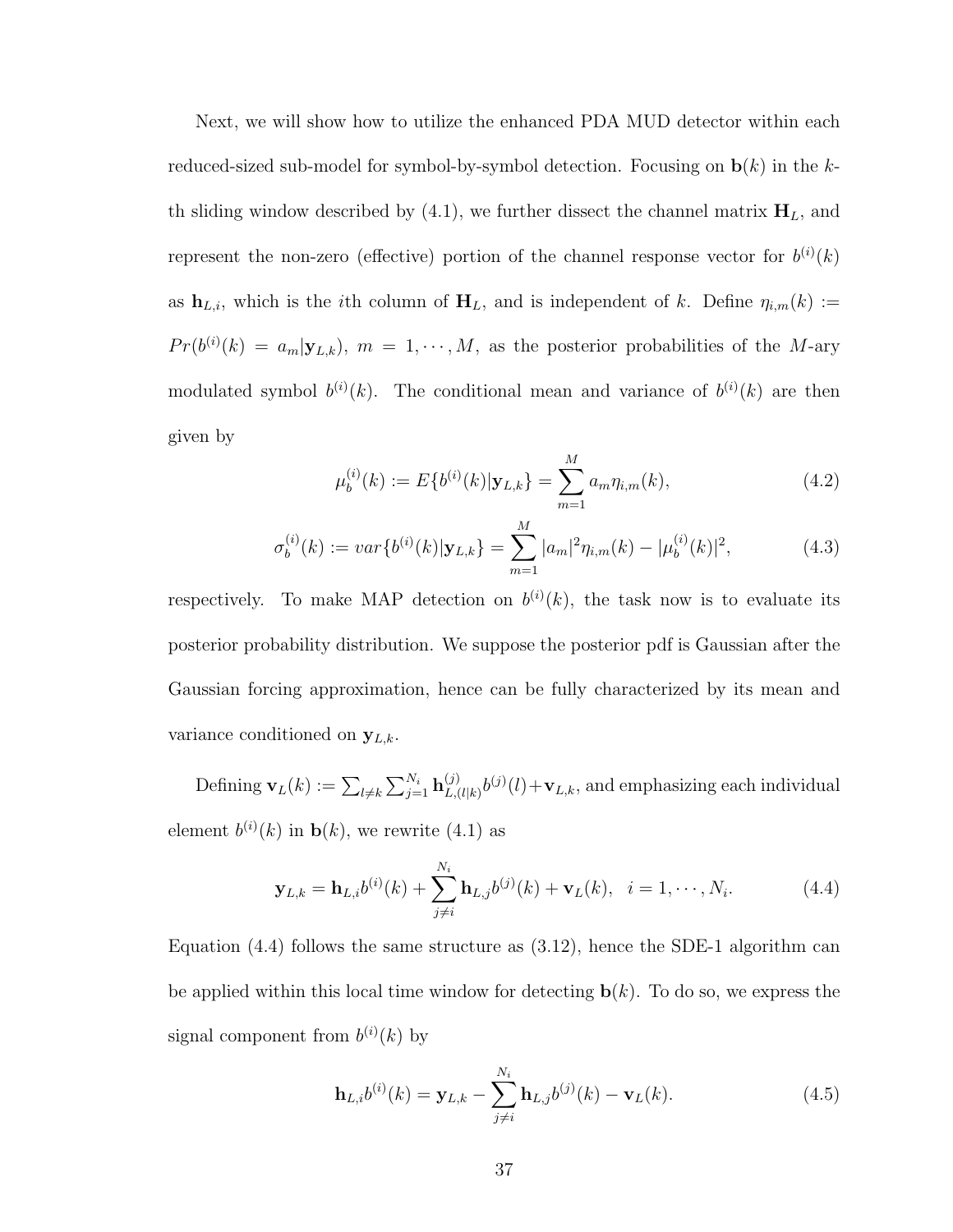The conditional mean and covariance of  $\mathbf{h}_{L,i}b^{(i)}(k)$  are thus given by

$$
\mathbf{g}_{k}^{(i)} := E\{\mathbf{h}_{L,i}b^{(i)}(k)|\mathbf{y}_{L,k}\}\
$$

$$
= \mathbf{y}_{L,k} - \sum_{j \neq i}^{N_i} \mathbf{h}_{L,j} \mu_b^{(j)}(k) - E\{\mathbf{v}_L(k)|\mathbf{y}_{L,k}\} \tag{4.6}
$$

$$
\mathbf{R}_{k}^{(i)} := Cov\{\mathbf{h}_{L,i}b^{(i)}(k)|\mathbf{y}_{L,k}\}\
$$

$$
= \sum_{j \neq i}^{N_i} \mathbf{h}_{L,j} \mathbf{h}_{L,j}^H \sigma_b^{(j)}(k) + Cov\{\mathbf{v}_L(k)|\mathbf{y}_{L,k}\}
$$
(4.7)

To obtain the conditional mean and covariance of  $\mathbf{v}_L(k)$ , we adopt the following approximations for all  $l \neq k$  and  $j \in [1, N_i]$ :

$$
E\{b^{(j)}(l)|\mathbf{y}_{L,k}\}\approx E\{b^{(j)}(l)|\mathbf{y}_{L,l}\}=\mu_b^{(j)}(l),\tag{4.8}
$$

$$
var\{b^{(j)}(l)|\mathbf{y}_{L,k}\}\approx var\{b^{(j)}(l)|\mathbf{y}_{L,l}\} = \sigma_b^{(j)}(l). \tag{4.9}
$$

As a result, we have

$$
E\{\mathbf{v}_L(k)|\mathbf{y}_{L,k}\} = \sum_{l \neq k} \sum_{j=1}^{N_i} \mathbf{h}_{L,(l|k)}^{(j)} \mu_b^{(j)}(l), \tag{4.10}
$$

$$
Cov{\mathbf{v}_L(k)|\mathbf{y}_{L,k}} = \sum_{l \neq k} \sum_{j=1}^{N_i} \mathbf{h}_{L,(l|k)}^{(j)} \mathbf{h}_{L,(l|k)}^{(j)H} \sigma_b^{(j)}(l) + \mathbf{R}_{v,k}.
$$
 (4.11)

Now we are ready to use the enhanced PDA framework to compute the softdetection on  $b^{(i)}(k)$ . As a result of the Gaussian forcing approximation, the posterior probabilities of  $b^{(i)}(k)$  can be obtained as

$$
Pr\left(\mathbf{h}_{L,i}b^{(i)}(k)|\mathbf{y}_{L,k}\right) = \frac{\exp\left\{-\frac{1}{2}(\mathbf{h}_{L,i}b^{(i)}(k) - \mathbf{g}_k^{(i)})^H \mathbf{R}_k^{(i)-1}(\mathbf{h}_{L,i}b^{(i)}(k) - \mathbf{g}_k^{(i)})\right\}}{(2\pi)^{N_o(L+1)/2} \left|\mathbf{R}_k^{(i)}\right|^{1/2}} \tag{4.12}
$$

where  $b^{(i)}(k) \in \{a_1, \dots, a_M\}$ . Once the posterior probabilities  $\eta_{i,m}(k) = Pr(\mathbf{h}_{L,i}a_m|\mathbf{y}_{L,k}),$  $m = 1, \dots, M$ , are established from (4.12), the MAP detection on  $\{b^{(i)}(k)\}_{i=1}^{N_i}$  can be made in the same manner as described in (3.18) and (3.19).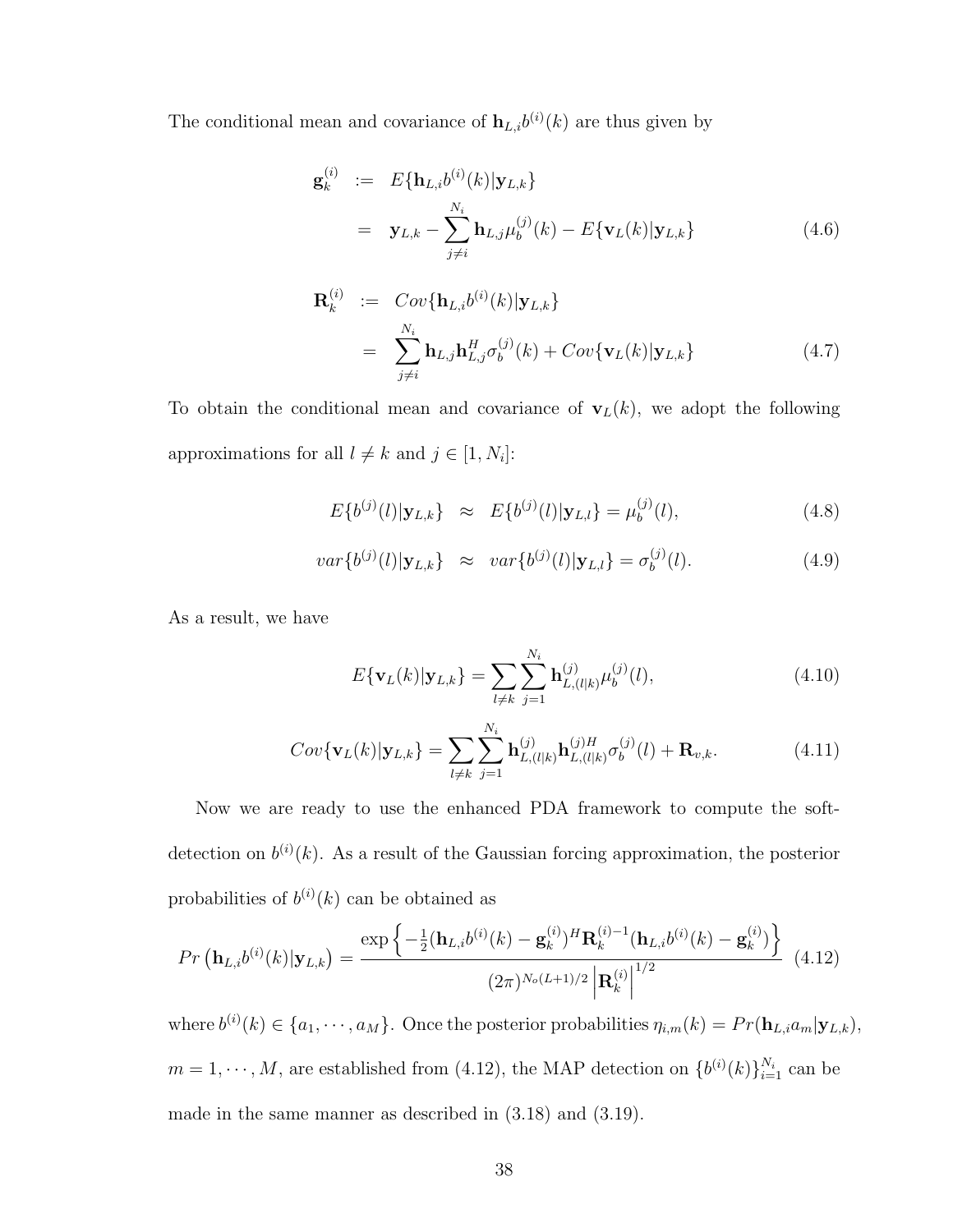#### 4.2 Iterative Implementations

As discussed in SDE-1, the evaluation of posterior probabilities  $\{\eta_{i,m}(k)\}_{m=1}^M$  for each input  $b^{(i)}(k)$  involves computing  $\mathbf{g}_k^{(i)}$  $_{k}^{(i)}$  and  $\mathbf{R}_{k}^{(i)-1}$  $\binom{n}{k}$ , which are dependent on not only the unknown  $\{\eta_{j,m}(k)\}\$  of MAI symbols  $\{b^{(j)}(k)\}_{j\neq i}$  at the k-th sampling time, but also the unknown  $\{\eta_{j,m}(l)\}\$  of ISI symbols  $\{b^{(j)}(l)\}_{l\neq k}$ ,  $\forall j$ . Algorithm implementation via iterative multi-stage processing is thus in order. Similar to the speed-up strategy described in (3.22) and (3.23), we introduce two auxiliary variables that are instrumental to computational saving in updating the  $(\mathbf{g}_k^{(i)})$  $\mathbf{R}_k^{(i)},\ \mathbf{R}_k^{(i)-1}$  $\binom{n}{k}$  pair: one is the conditional mean  $\mathbf{g}(k)$  of the noise term  $\mathbf{v}_{L,k} = \mathbf{y}_{L,k} - \mathbf{H}_{L}\mathbf{b}(k)$  –  $\overline{ }$  $_{l\neq k}$ **H**<sub>L</sub>(l|k)**b**(l), given by

$$
\mathbf{g}(k) := \mathbf{y}_{L,k} - \sum_{j=1}^{N_i} \mathbf{h}_{L,j} E\{b^{(j)}(k)|\mathbf{y}_{L,k}\}\n- \sum_{l \neq k} \sum_{j=1}^{N_i} \mathbf{h}_{L,(l|k)}^{(j)} E\{b^{(j)}(l)|\mathbf{y}_{L,k}\}.
$$
\n(4.13)

The other is the conditional covariance matrix  $\mathbf{R}(k)$  of  $\mathbf{y}_{L,k}$  in the form of

$$
\mathbf{R}(k) := \sum_{j=1}^{N_i} \mathbf{h}_{L,j} \mathbf{h}_{L,j}^H var\{b^{(j)}(k)|\mathbf{y}_{L,k}\} + \sum_{l \neq k} \sum_{j=1}^{N_i} \mathbf{h}_{L,(l|k)}^{(j)} \mathbf{h}_{L,(l|k)}^{(j)H} var\{b^{(j)}(l)|\mathbf{y}_{L,k}\} + \mathbf{R}_{v,k}.
$$
\n(4.14)

Both  $g(k)$  and  $R(k)$  take into account of the channel responses to all the elements in  $\mathbf{b}(k)$ , and all the ISI components as well. For reasons that will be explained in Section 4.3, we term the updating of  $g(k)$  due to the ISI components as soft ISI cancellation, and that of  $\mathbf{R}(k)$  as noise tracking.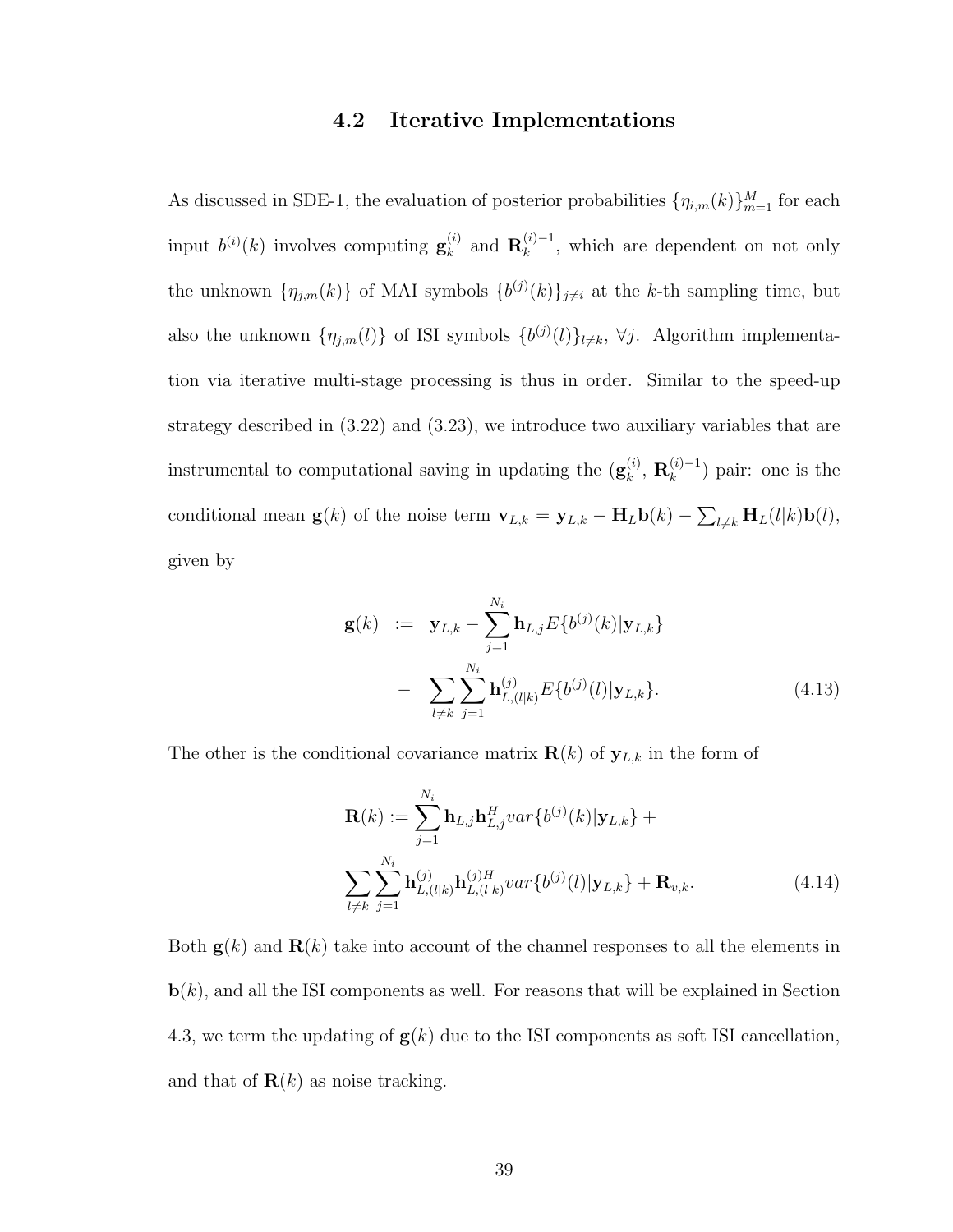Obvious contrast between  $(4.6)-(4.7)$  and  $(4.13)-(4.14)$  shows that

$$
\mathbf{g}(k) = \mathbf{g}_k^{(i)} - \mu_b^{(i)}(k)\mathbf{h}_{L,i} \tag{4.15}
$$

$$
\mathbf{R}(k) = \mathbf{R}_k^{(i)} + \sigma_b^{(i)}(k)\mathbf{h}_{L,i}\mathbf{h}_{L,i}^H.
$$
 (4.16)

Therefore, for  $i = 1, \dots, N_i$  within each local window k, we have

$$
\mathbf{R}_{k}^{(i)-1} = \mathbf{R}(k)^{-1} + \frac{\sigma_b^{(i)}(k)\mathbf{R}^{-1}(k)\mathbf{h}_{L,i}\mathbf{h}_{L,i}^H \mathbf{R}^{-1}(k)}{1 - \sigma_b^{(i)}(k)\mathbf{h}_{L,i}^H \mathbf{R}^{-1}(k)\mathbf{h}_{L,i}},
$$
(4.17)

$$
\mathbf{R}^{-1}(k) = \mathbf{R}_{k}^{(i)-1} - \frac{\sigma_{b}^{(i)}(k)\mathbf{R}_{k}^{(i)-1}\mathbf{h}_{L,i}\mathbf{h}_{L,i}^{H}\mathbf{R}_{k}^{(i)-1}}{1 + \sigma_{b}^{(i)}(k)\mathbf{h}_{L,i}^{H}\mathbf{R}_{k}^{(i)-1}\mathbf{h}_{L,i}}.
$$
(4.18)

During iterative processing,  $\mathbf{g}_k^{(i)}$  $_k^{(i)}$  and  $\mathbf{R}_k^{(i)-1}$  $\binom{n}{k}$  are first updated via (4.15) and (4.17), using tentative soft information  $\mu_h^{(i)}$  $\sigma_b^{(i)}(k)$  and  $\sigma_b^{(i)}$  $b^{(i)}(k)$  from the previous stage. Subsequently, the posterior pdf of  $b^{(i)}(k)$  can be computed from (4.12), yielding updated soft information  $\mu_{b,new}^{(i)}(k)$  and  $\sigma_{b,new}^{(i)}(k)$  of the current stage. The auxiliary variables  $g(k)$  and  $R(k)$  are then updated via (4.15) and (4.18) using the new values. Bear in mind that  $y_{L,k}$  in each sliding window only yields the soft information of one input block  $\mathbf{b}(k)$ , but  $\mathbf{b}(k)$  also affects L previous overlapping windows  $\{\mathbf{y}_{L,l}\}_{l=k}^{k-1}$  $_{l=k-L}^{k-1}$  and L future overlapping windows  ${\mathbf{y}_{L,l}}_{l=k+1}^{k+L}$ . Therefore, there are  $\min(2L, N-1)$  additional pairs of auxiliary variables  $\{g(l), \mathbf{R}^{-1}(l)\}_{l \neq k}$  that need to be updated from the new estimates of  $\mathbf{b}(k)$ . The updating of these ISI pairs can be carried out instantaneously when any  $\mu_{b,new}^{(i)}(k)$  and  $\sigma_{b,new}^{(i)}(k)$  become available, or after these soft-information values are updated for all  $b^{(i)}(k)$ ,  $i \in [1, N_i]$  and  $k \in [0, N - 1]$ , resulting in two implementation procedures of different computational loads.

In the first procedure, we update the related ISI auxiliary pairs whenever  $\mu_{b,new}^{(i)}(k)$ and  $\sigma_{b,new}^{(i)}(k)$  become available for any i and k. Following (4.13), an auxiliary ISI mean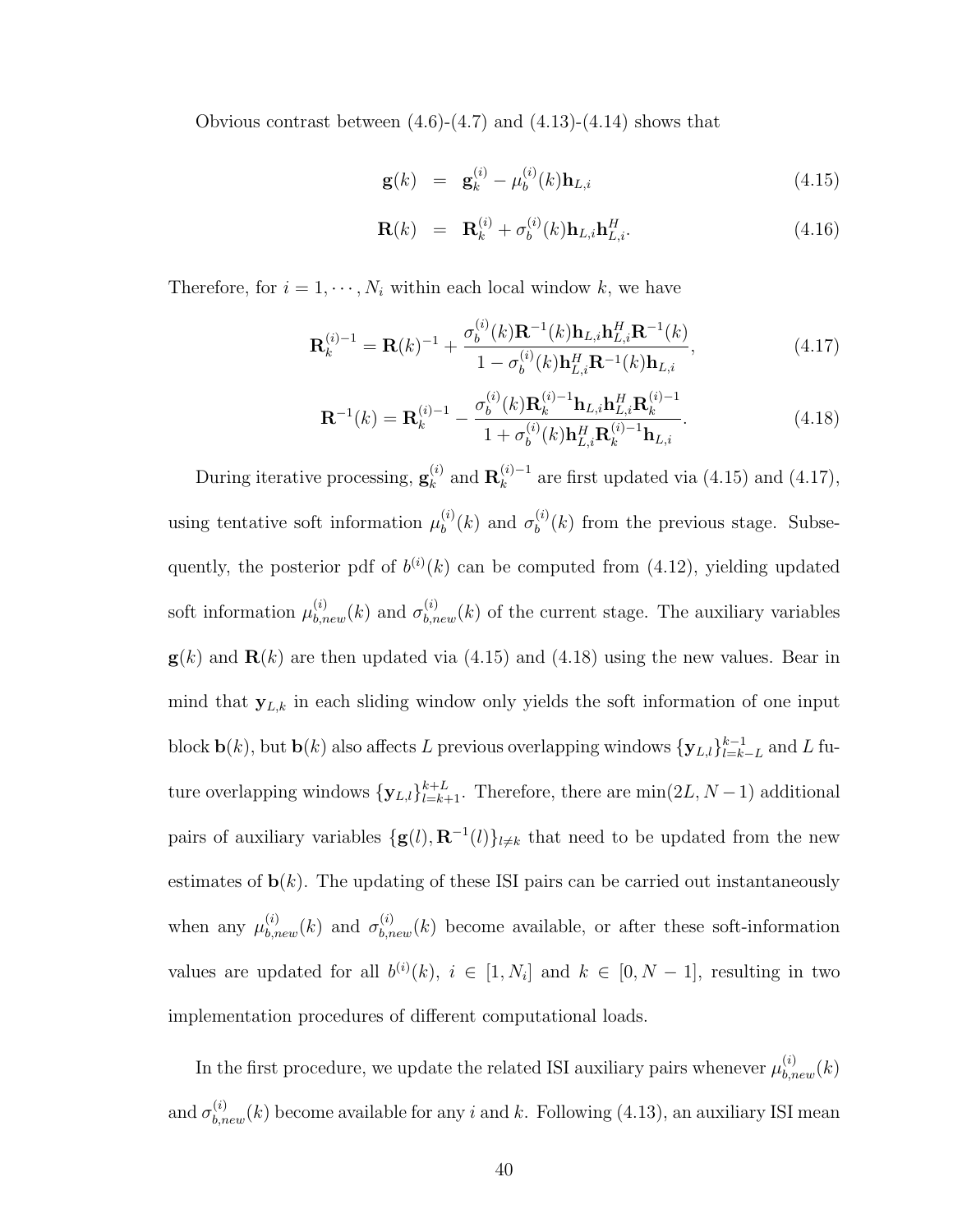can be updated by

$$
\mathbf{g}_{new}(l) = \mathbf{g}(l) + \mathbf{h}_{L,(k|l)}^{(i)} \mu_b^{(i)}(k) - \mathbf{h}_{L,(k|l)}^{(i)} \mu_{b,new}^{(i)}(k),
$$
  
\n
$$
l = k - L, \cdots, k - 1, k + 1, \cdots, k + L.
$$
 (4.19)

To update  $\mathbf{R}_{new}^{-1}(l)$ ,  $l = k - L, \dots, k + L$ , it is observed from (4.14) that

$$
\mathbf{R}_{new}(l) = \mathbf{R}_{i}(l|k) + \mathbf{h}_{L,(k|l)}^{(i)} \mathbf{h}_{L,(k|l)}^{(i)H} \sigma_{b,new}^{(i)}(k),
$$
\n(4.20)

where  $\mathbf{R}_i(l|k) := \mathbf{R}(l) - \mathbf{h}_{L,i}^{(i)}$  $\mathbf{h}_{L,(k|l)}^{(i)} \mathbf{h}_{L,(k)}^{(i)H}$  $_{L,(k|l)}^{(i)H}\sigma_{b}^{(i)}$  $b<sup>(i)</sup>(k)$  is independent of  $b<sup>(i)</sup>(k)$ . Based on  $(4.20)$ , we can apply the matrix inverse lemma twice to update  $\mathbf{R}_{new}^{-1}(l)$  from  $\mathbf{R}^{-1}(l)$  and  $\sigma_{b,new}^{(i)}(k)$ :  $\overline{a}$ 

$$
\mathbf{R}_{i}^{-1}(l|k) = \mathbf{R}^{-1}(l) + \frac{\sigma_{b}^{(i)}(k)\mathbf{R}^{-1}(l)\mathbf{h}_{L,(k|l)}^{(i)}\mathbf{h}_{L,(k|l)}^{(i)H}\mathbf{R}^{-1}(l)}{1 - \sigma_{b}^{(i)}(k)\mathbf{h}_{L,(k|l)}^{(i)H}\mathbf{R}^{-1}(l)\mathbf{h}_{L,(k|l)}^{(i)}}.
$$
(4.21)

$$
\mathbf{R}_{new}^{-1}(l) = \mathbf{R}_{i}^{-1}(l|k) - \frac{\sigma_{b,new}^{(i)}(k)\mathbf{R}_{i}^{-1}(l|k)\mathbf{h}_{L,(k|l)}^{(i)}\mathbf{h}_{L,(k|l)}^{(i)H}\mathbf{R}_{i}^{-1}(l|k)}{1 + \sigma_{b,new}^{(i)}(k)\mathbf{h}_{L,(k|l)}^{(i)H}\mathbf{R}_{i}^{-1}(l|k)\mathbf{h}_{L,(k|l)}^{(i)}}.
$$
(4.22)

The intermediate matrix inverse  $\mathbf{R}_i(l|k)$  plays a similar role to the updating of  $\mathbf{R}(l)$ as  $\mathbf{R}_k^{(i)}$  $\mathbf{R}(k)$ . The computational load of updating all the relevant auxiliary variables for each input is on the order of  $\min(N, 2L + 1)(L + 1)^2 N_o^2$ , which represents an approximate  $L/K$  reduction compared with the SDE-1 algorithm. The overall algorithm is summarized in Table 4.1.

In the above procedure, N overlapping time windows are processed in serial, resulting in a total of  $\overline{N} \times min(N, 2L + 1)$  times of updating the auxiliary pairs inside each stage. To reduce the number of covariance matrix inverse to be processed, we may take an alternative procedure to update the auxiliary matrices  $\{\mathbf{R}^{-1}(k)\}_{k=0}^{N-1}$ . In each stage, we first process the  $N$  local windows in parallel to update the soft decisions of all inputs  $\{b(k)\}_{k=0}^{N-1}$ , using tentative decisions and auxiliary variables from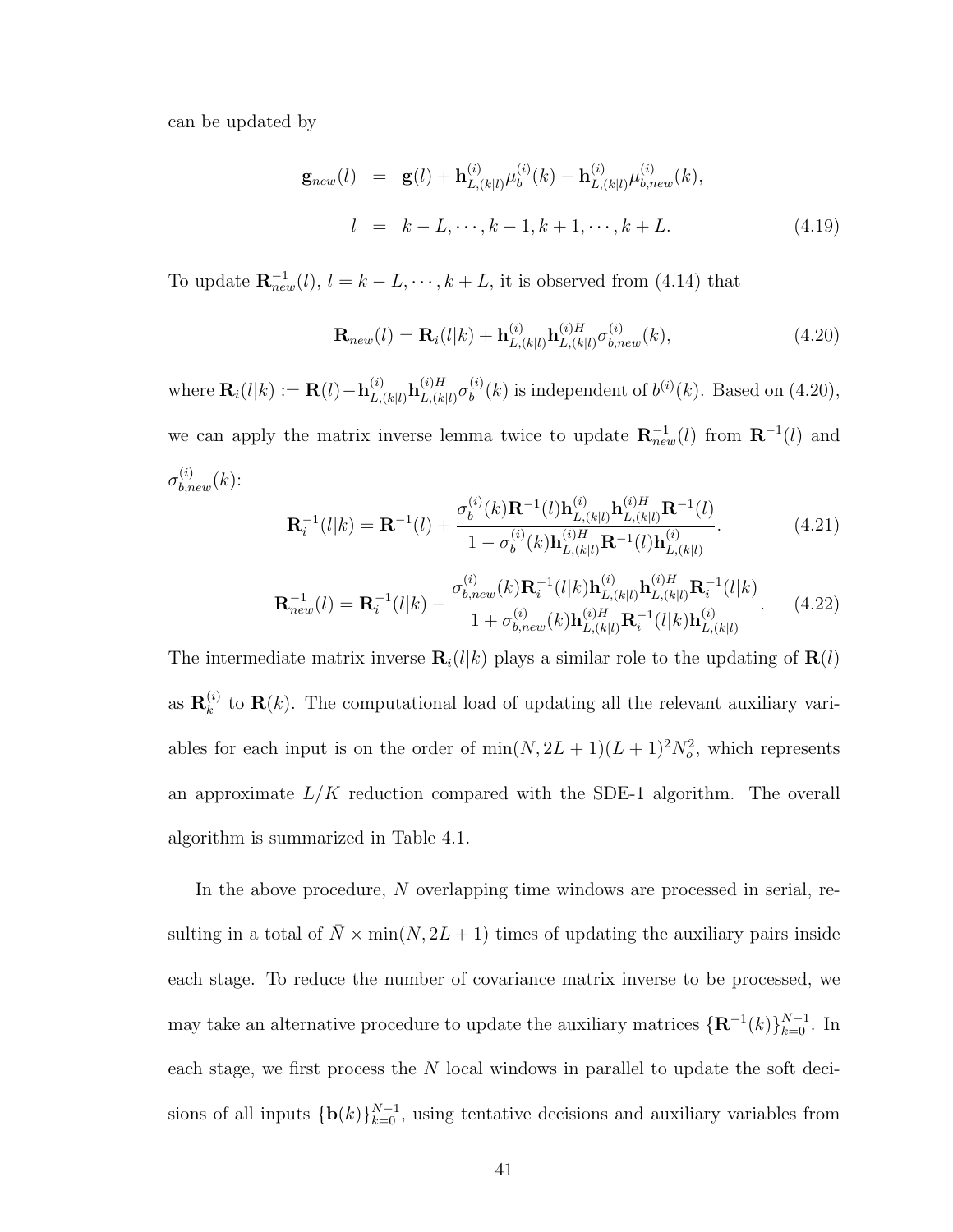| Table 4.1: Soft Decision Equalization Algorithm: SDE-2 (1) |                                                                                                                                                                       |
|------------------------------------------------------------|-----------------------------------------------------------------------------------------------------------------------------------------------------------------------|
| Initialization                                             | $\eta_{i,m}(k) = \frac{1}{M}, \mu_b^{(i)}(k) = \frac{1}{M} \sum_{m=1}^{M} a_m, \sigma_b^{(i)}(k) = \frac{1}{M} \sum_{m=1}^{M} \left  a_m - \mu_b^{(i)}(k) \right ^2,$ |
|                                                            | $\forall i, m, k$ ; compute $\mathbf{g}(k)$ , $\mathbf{R}(k)$ and $\mathbf{R}(k)^{-1}$ using (4.13) and (4.14).                                                       |
|                                                            | Do                                                                                                                                                                    |
| Soft-decision                                              | for $k = 0$ : $N - 1$ , (for each input sub-block)                                                                                                                    |
| iterative                                                  | for $i = 1 : N_i$ , (for each symbol within a sub-block)                                                                                                              |
| updating                                                   | Step a. Soft-decision MUD on $\mathbf{b}(k)$                                                                                                                          |
|                                                            | - update $\mathbf{g}_{k}^{(i)}$ and $\mathbf{R}_{k}^{(i)-1}$ using (4.15) and (4.17);                                                                                 |
|                                                            | - compute $\eta_{i,m}(k) = Pr(\mathbf{h}_{L,i}a_m \mathbf{y}_{L,k})$ using (4.12), and steps                                                                          |
|                                                            | in $(3.18)-(3.19)$ ;                                                                                                                                                  |
|                                                            | - update $\mu_b^{(i)}(k)$ and $\sigma_b^{(i)}(k)$ using (4.2) and (4.3);                                                                                              |
|                                                            | Step b. Soft ISI cancellation and noise tracking of auxiliary                                                                                                         |
|                                                            | pairs                                                                                                                                                                 |
|                                                            | – update the related $(2L + 1)$ auxiliary pairs                                                                                                                       |
|                                                            | $\{g(l), \mathbf{R}^{-1}(l)\}_{l=k-L}^{k+L}$ using (4.19), (4.21), (4.22)                                                                                             |
|                                                            | for $l \neq k$ , and (4.15), (4.18) for $l = k$ .                                                                                                                     |
|                                                            | $end\,i$                                                                                                                                                              |
|                                                            | end k                                                                                                                                                                 |
|                                                            | Until $\eta_{i,m}(k)$ converges for all i, m, and k                                                                                                                   |
| Detection                                                  | $\hat{b}^{(i)}(k) = \arg \max_{b^{(i)}(k) \in \{a_1, a_2, \cdots, a_M\}} \eta_{i,m}(k)$                                                                               |

Table 4.1: Soft Decision Equalization Algorithm: SDE-2 (I)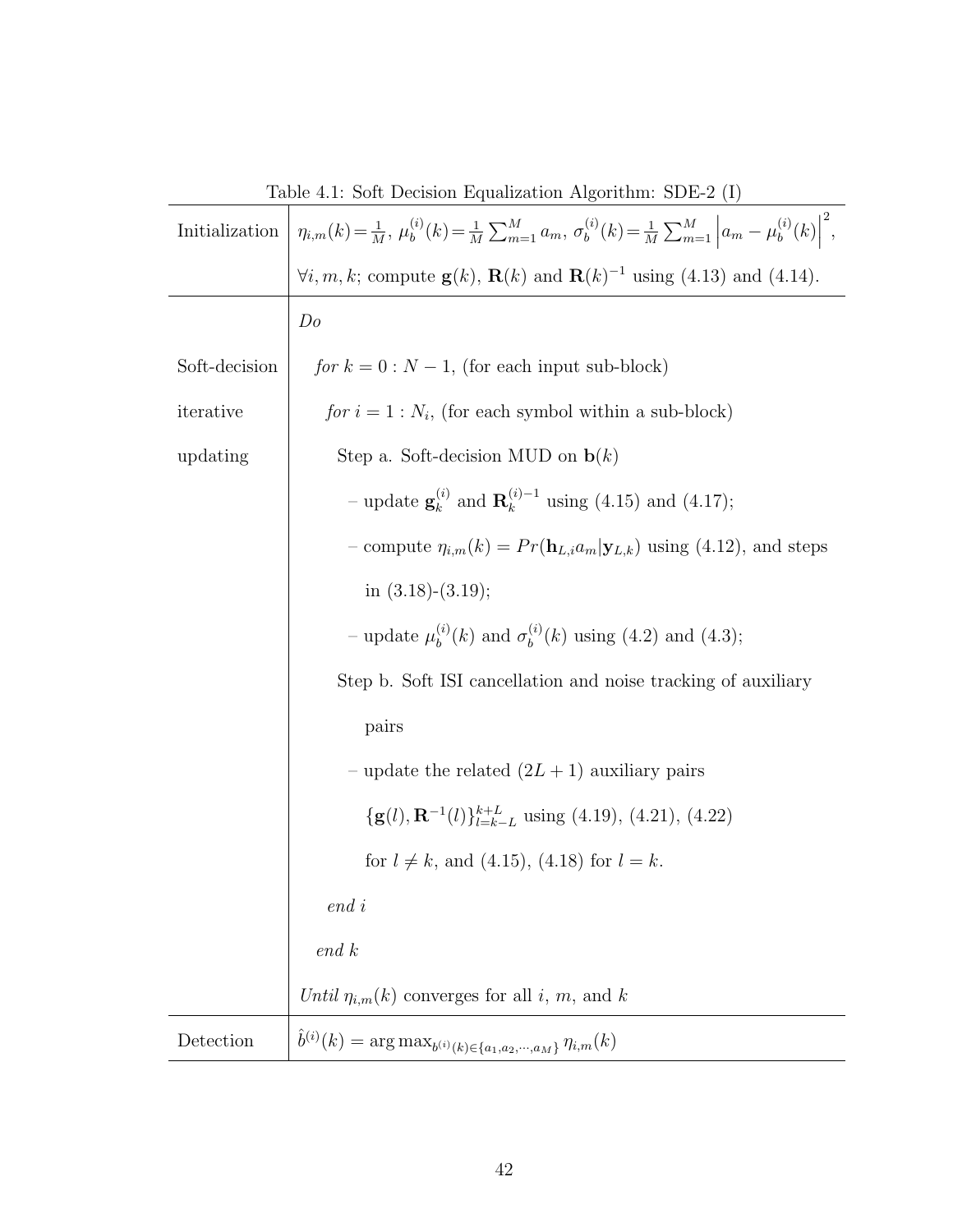the previous stage. When all the new soft-information values are available, we recalculate the N auxiliary pairs  $\{g(k), R(k)\}_{k=0}^{N-1}$ , possibly by using their definitions in  $(4.13)$  and  $(4.14)$ . On average, there are only N pairs of auxiliary variables to be updated inside each stage, and the complexity order per symbol is the smaller of  $\min(N, 2L+1)(L+1)^2 N_o^2$  (when the matrix inverse lemma is used), and  $(L+1)^3 N_o^3/N_i$ (when direct matrix inversion is used). This procedure is summarized in Table 4.2. The implementations in both Tables 4.1 and 4.2 are expected to converge to the SDE-1 algorithm, which have been verified in our simulations. The second procedure offers a complexity advantage when the channel length is much less than the block size, i.e.,  $L \ll N$ .

#### 4.3 Comparisons with Existing Algorithms

The SDE-2 MIMO equalizer resembles a concatenation of a series of enhanced PDA/ SDE-1 detectors, each operating on a truncated sub-model to reduce the overall complexity. It is worth emphasizing that the pdf estimators in (3.17) for SDE-1 and in (4.12) for SDE-2 are equivalent, when both converge to the steady state. The only approximations involved are (4.8) and (4.9), which if at the steady state, does not incur performance loss. The multi-stage iterative processing nature of the SDE algorithms prompts their links with the parallel interference cancellation (PIC) [50], and the softinput-soft-output (SISO) MMSE detector that was developed for turbo detection. In the next, we compare SDE with existing interference cancellation techniques.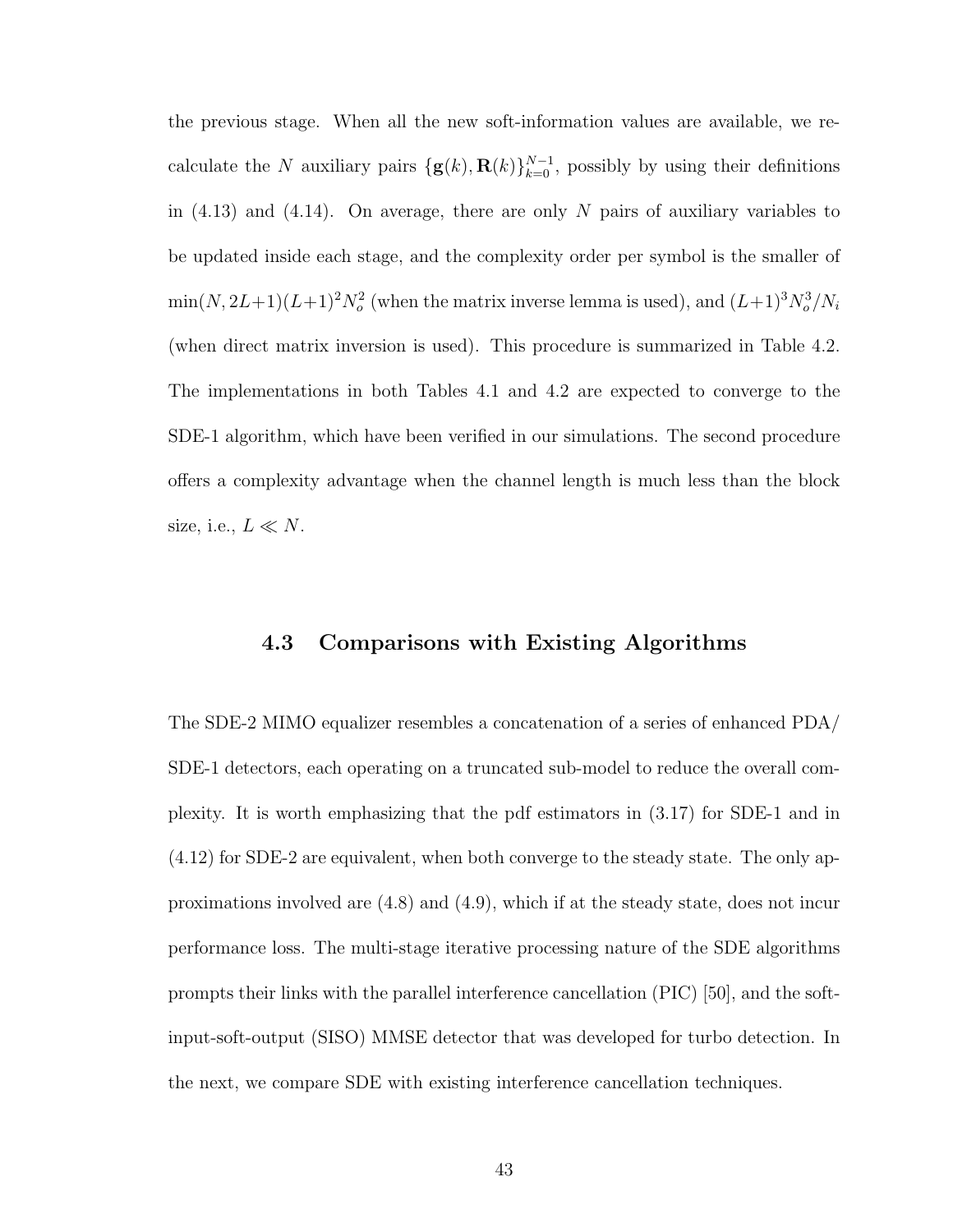Table 4.2: Soft Decision Equalization Algorithm: SDE-2 (II)

| Initialization | same as in Table 4.1                                                                    |
|----------------|-----------------------------------------------------------------------------------------|
|                | Do                                                                                      |
|                | Step a. Soft ISI cancellation and noise tracking of $N$ auxiliary                       |
|                | pairs                                                                                   |
|                | - update all $\{g(l), \mathbf{R}^{-1}(l)\}_{l=0}^{N-1}$ using (4.13) and (4.14).        |
|                | Step b. Soft-decision MUD over N overlapping truncated                                  |
| Soft-decision  | windows:                                                                                |
| iterative      | for $k = 0$ : $N - 1$ (for each input sub-block)                                        |
| updating       | for $i = 1 : N_i$ (for each symbol within a sub-block)                                  |
|                | - update $\mathbf{g}_{k}^{(i)}$ and $\mathbf{R}_{k}^{(i)-1}$ using (4.15) and (4.17);   |
|                | - compute $\eta_{i,m}(k)$ from (4.12), and steps in (3.18)-(3.19);                      |
|                | - update $\mu_b^{(i)}(k)$ and $\sigma_b^{(i)}(k)$ using (4.2) and (4.3);                |
|                | - update $g(k)$ and $R^{-1}(k)$ using (4.15) and (4.18).                                |
|                | $end\ i$                                                                                |
|                | end k                                                                                   |
|                | Until $\eta_{i,m}(k)$ converges for all i, m, and k                                     |
| Detection      | $\hat{b}^{(i)}(k) = \arg \max_{b^{(i)}(k) \in \{a_1, a_2, \cdots, a_M\}} \eta_{i,m}(k)$ |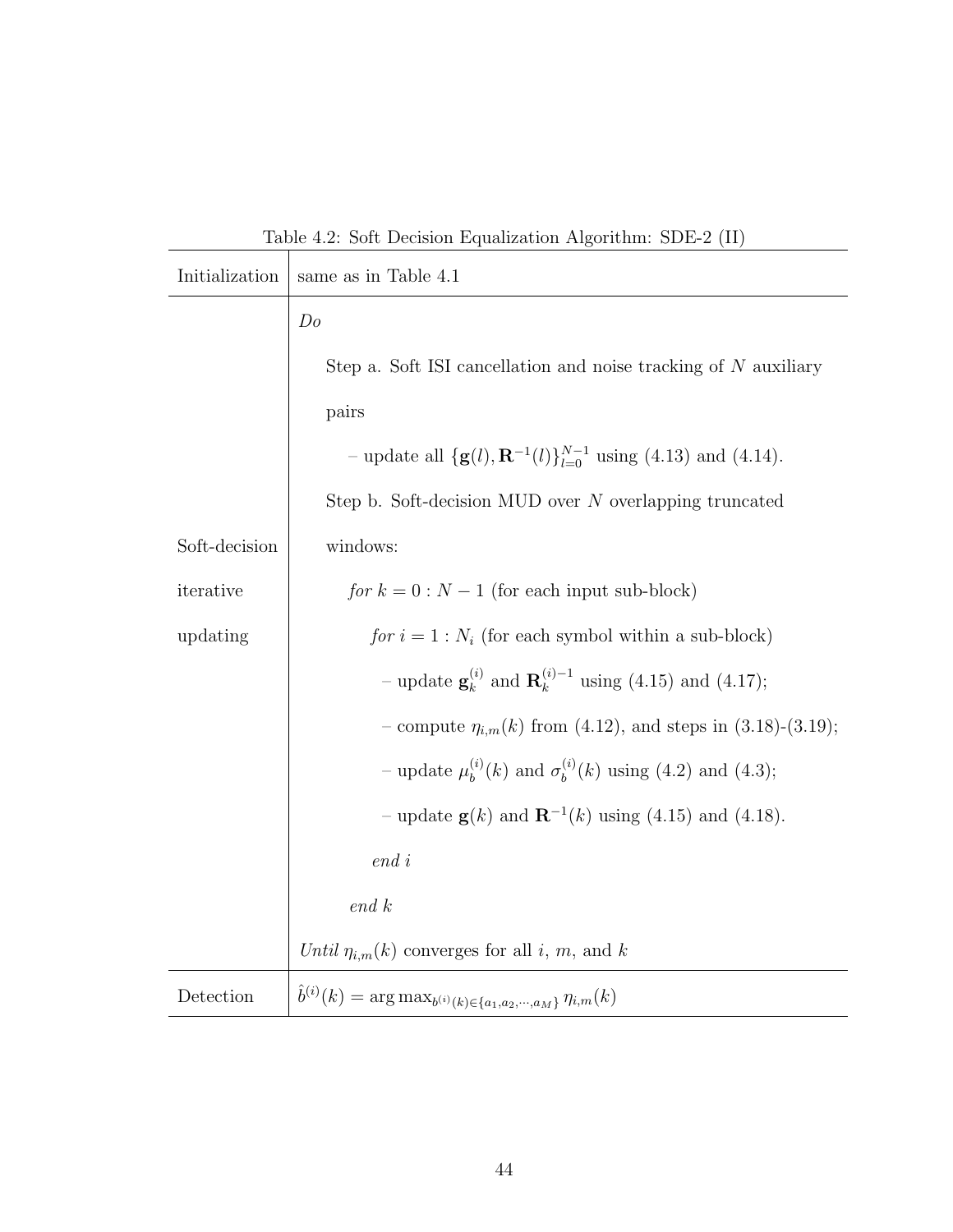#### 4.3.1 Comparison with Hard-Decision PIC

In each truncated output vector  $y_{L,k}$ ,  $\{b(l)\}_{l\neq k}$  can be viewed as the interference to the desired symbol block **b**(k), and the sub-model (4.4) can be written as  $\mathbf{y}_{L,k}$  −  $\sum_{l\neq k} \mathbf{H}_{L}(l|k)\mathbf{b}(l) = \sum_{i=1}^{N_i} \mathbf{h}_{L,i} b^{(i)}(k) + \mathbf{v}_{L,k}$ . This appears to be deduced from (4.1) using the PIC structure [50]. A close examination shows that the SDE-2 method treats the tentative decisions on  $\mathbf{b}(l)$  differently from PIC. An equivalent model for SDE-2 is described below:

$$
\tilde{\mathbf{y}}_{L,k} = \sum_{i=1}^{N_i} \mathbf{h}_{L,i} b^{(i)}(k) + \tilde{\mathbf{v}}_{L,k}
$$
\n(4.23)

where the observation vector is modified to  $\tilde{\mathbf{y}}_{L,k}$  in the form of

$$
\tilde{\mathbf{y}}_{L,k} := \mathbf{y}_{L,k} - \sum_{l \neq k} \mathbf{H}_L(l|k) E\{\mathbf{b}(l)|\mathbf{y}_{L,k}\},\tag{4.24}
$$

and the noise term  $\tilde{\mathbf{v}}_{L,k}$  is independent of  $\mathbf{b}(k)$ , and is assumed to be Gaussian with zero-mean, and covariance  $\tilde{\mathbf{R}}_{v,k}$  being equal to  $Cov{\mathbf{v}_L(k)|\mathbf{y}_{L,k}}$  in (4.11), i.e.,

$$
\tilde{\mathbf{R}}_{v,k} := \mathbf{R}_{v,k} + \sum_{l \neq k} \sum_{j=1}^{N_i} \mathbf{h}_{L,(l|k)}^{(j)} \mathbf{h}_{L,(l|k)}^{(j)H} \sigma_b^{(j)}(l). \tag{4.25}
$$

The efficacy of (4.23) can be established by the fact that both  $\mathbf{g}_{k}^{(i)}$  $_{k}^{\left( i\right) }$  and  $\mathbf{R}_{k}^{\left( i\right) }$  $\binom{n}{k}$  in (4.6)-(4.7) that are required to fully characterize the posterior pdf of  $b^{(i)}(k)$  can be equivalently obtained from  $(4.23) - (4.25)$ . Compared with PIC, our SDE-2 method entails three major differences: (i) The finite-alphabet ISI symbols  $\mathbf{b}(l)$  are canceled out by their soft-decision alternative  $E{\bf{b}}(l)|{\bf{y}}_{L,k}$  instead of tentative hard decisions; (ii) In addition to the soft-decision interference cancellation, the conditional variances of the soft estimates are tracked and lumped into the variance of noise  $\tilde{\mathbf{v}}_{v,k}$ , as seen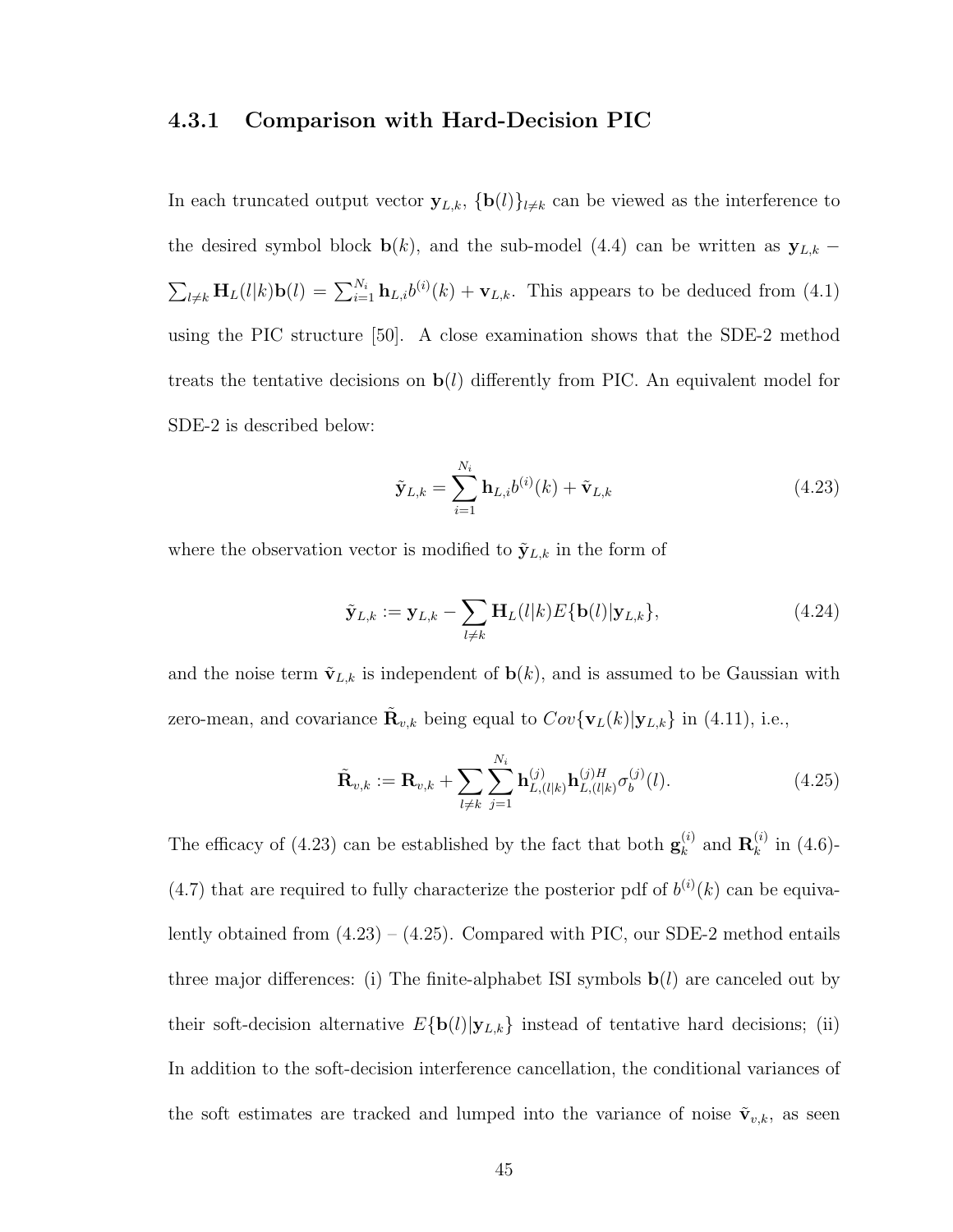in (4.25). In contrast, hard-decision PIC does not change the statistics of the noise term  $v_{L,k}$  during iterations. Due to this key noise tracking step, the formulation in (4.23) retains optimality subject to the Gaussian forcing approximation, while the conventional PIC is sub-optimum. (iii) The SDE-2 method performs interference cancellation along overlapping blocks, using a sliding window of size  $(L + 1)N_o$  outputs, such that all the observations related to each input are retained within the corresponding window. The conventional PIC receiver, on the other hand, operates on a non-overlapping sliding window of size 1.

# 4.3.2 Comparisons between SDE, PDA and SISO-MMSE Based Turbo Detection

The soft-decision iterative processing nature of our SDE algorithms prompts their links to turbo signal processing. In turbo detection [34], soft information in the form of log-likelihood ratios (LLR) is exchanged; interchangeably, the PDA, SDE-1, and SDE-2 methods iteratively feedback the means and variances of Gaussian distributed random symbols. We now compare the multi-stage Gaussian forcing principle used in PDA, SDE-1 and SDE-2, with the SISO-MMSE based turbo principle for uncoded systems. For different algorithms, we will explain the posterior probabilities derived for  $b_i$  in the general model  $y = h_i b_i +$  $\overline{ }$  $j\neq i$  **h**<sub>j</sub> $b_j$  + **v**. The comparison will be based on binary modulation.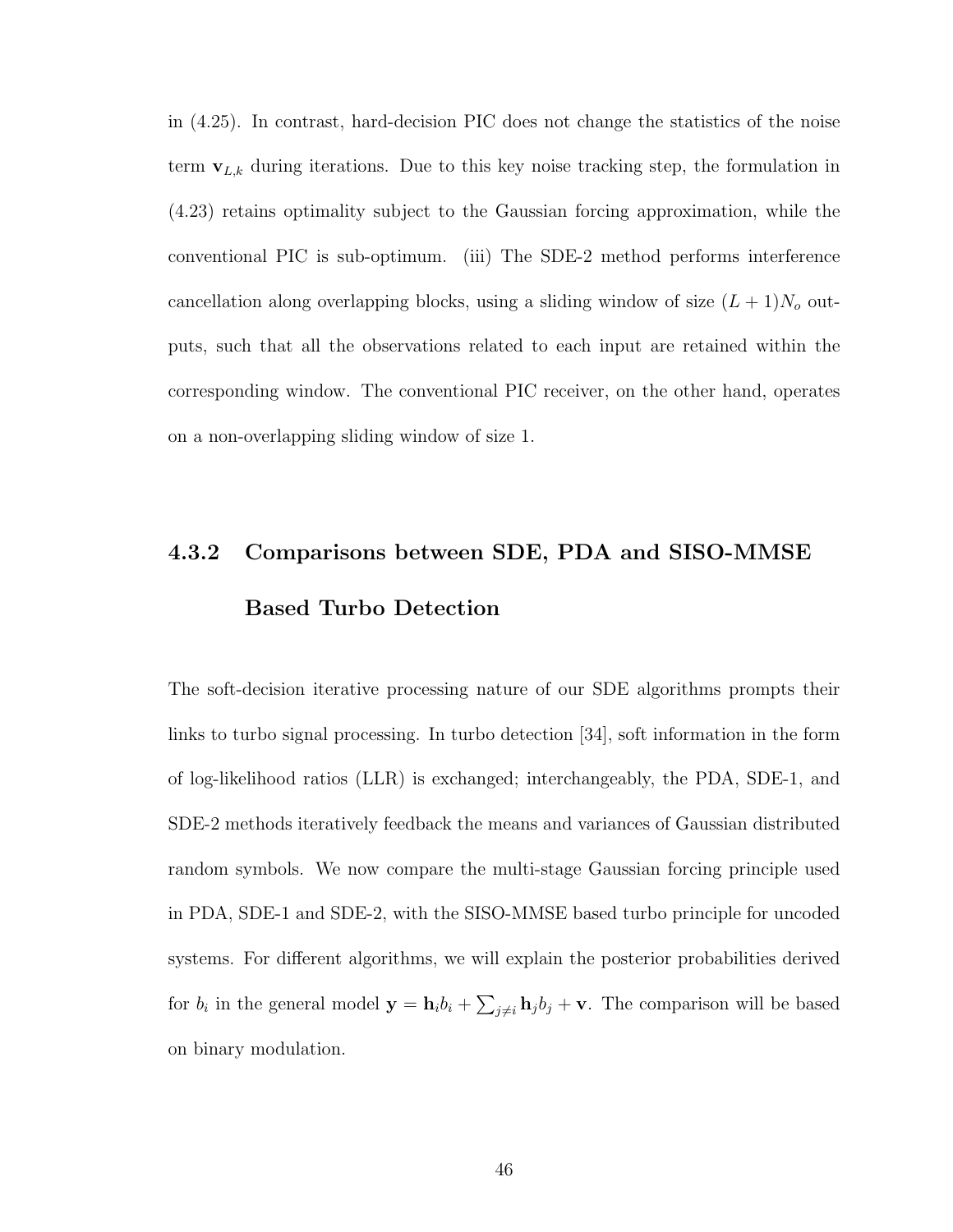In SDE-1 for binary signaling, the posterior probability distribution of  $b_i$  in (3.17) is reduced to

$$
\frac{Pr(b_i = 1|\mathbf{y})}{Pr(b_i = -1|\mathbf{y})} = \exp\left\{2\mathbf{h}_i^H \mathbf{R}_i^{-1} \mathbf{g}_i\right\}
$$
\n(4.26)

where  $\mathbf{g}_i$  and  $\mathbf{R}_i$  are given by (3.13) and (3.14), respectively.

The PDA algorithm focuses on MUD in synchronous CDMA multiple access, where **H** is a real-valued, square cross-correlation matrix, and the noise variance is  $\mathbf{R}_v = \sigma_n^2 \mathbf{H}$ . Let  $\mathcal{N}(\mu, \sigma_n^2)$  represent a Gaussian random variable with mean  $\mu$  and variance  $\sigma_n^2$ . Under the special system setup, the PDA MUD establishes a Gaussian model for  $b_i$  in the form of [Ref. [26]]

$$
\mathbf{e}_i b_i = \bar{\mathbf{g}}_i + \mathcal{N}(0, \bar{\mathbf{R}}_i) \tag{4.27}
$$

where  $\bar{\mathbf{g}}_i = \mathbf{y} \overline{ }$  $_{j\neq i}E\{b_j|\mathbf{y}\}\mathbf{e}_j,\bar{\mathbf{R}}_i=% \sum_{j\neq j}^{K}\sum_{j\neq j}^{K}\tilde{\mathbf{R}}_j,\bar{\mathbf{R}}_i=\sum_{j\neq j}^{K}E\{b_j|\mathbf{y}\}$  $\overline{ }$  $\sum_{j\neq i} \mathbf{e}_j \mathbf{e}_j^T var\{b_j | \mathbf{y}\} + \sigma_n^2 \mathbf{H}^{-1}, \text{and } \mathbf{e}_i \text{ is a column}$ vector whose  $i$ -th element is 1 while all other components are 0. Pre-multiplying  $\mathbf{e}_i^T \bar{\mathbf{R}}_i^{-1}$  on both sides of (4.27) yields

$$
\mathbf{e}_i^T \mathbf{\bar{R}}_i^{-1} \mathbf{e}_i b_i = \mathbf{e}_i^T \mathbf{\bar{R}}_i^{-1} \mathbf{\bar{g}}_i + \mathcal{N}\left(0, \mathbf{e}_i^T \mathbf{\bar{R}}_i^{-1} \mathbf{e}_i\right).
$$
 (4.28)

The soft decision made by PDA is thus given by

$$
\frac{Pr(b_i = 1|\mathbf{y})}{Pr(b_i = -1|\mathbf{y})} = \exp\left\{2\mathbf{e}_i^T \bar{\mathbf{R}}_i^{-1} \bar{\mathbf{g}}_i\right\}.
$$
\n(4.29)

Using the equality  $\mathbf{h}_i = \mathbf{H} \mathbf{e}_i$ , it can be established that  $\mathbf{h}_i^H \mathbf{R}_i^{-1} \mathbf{g}_i = \mathbf{e}_i^T \bar{\mathbf{R}}_i^{-1} \bar{\mathbf{g}}_i$ . Therefore, the PDA result in (4.29) is the same as that of SDE-1 in (4.26) in this special case. As an enhancement to PDA, our SDE-1 algorithm does not restrict  $\mathbf{R}_v$  to be proportional to  $H^{-1}$ , and it applies even when  $H^{-1}$  does not exist.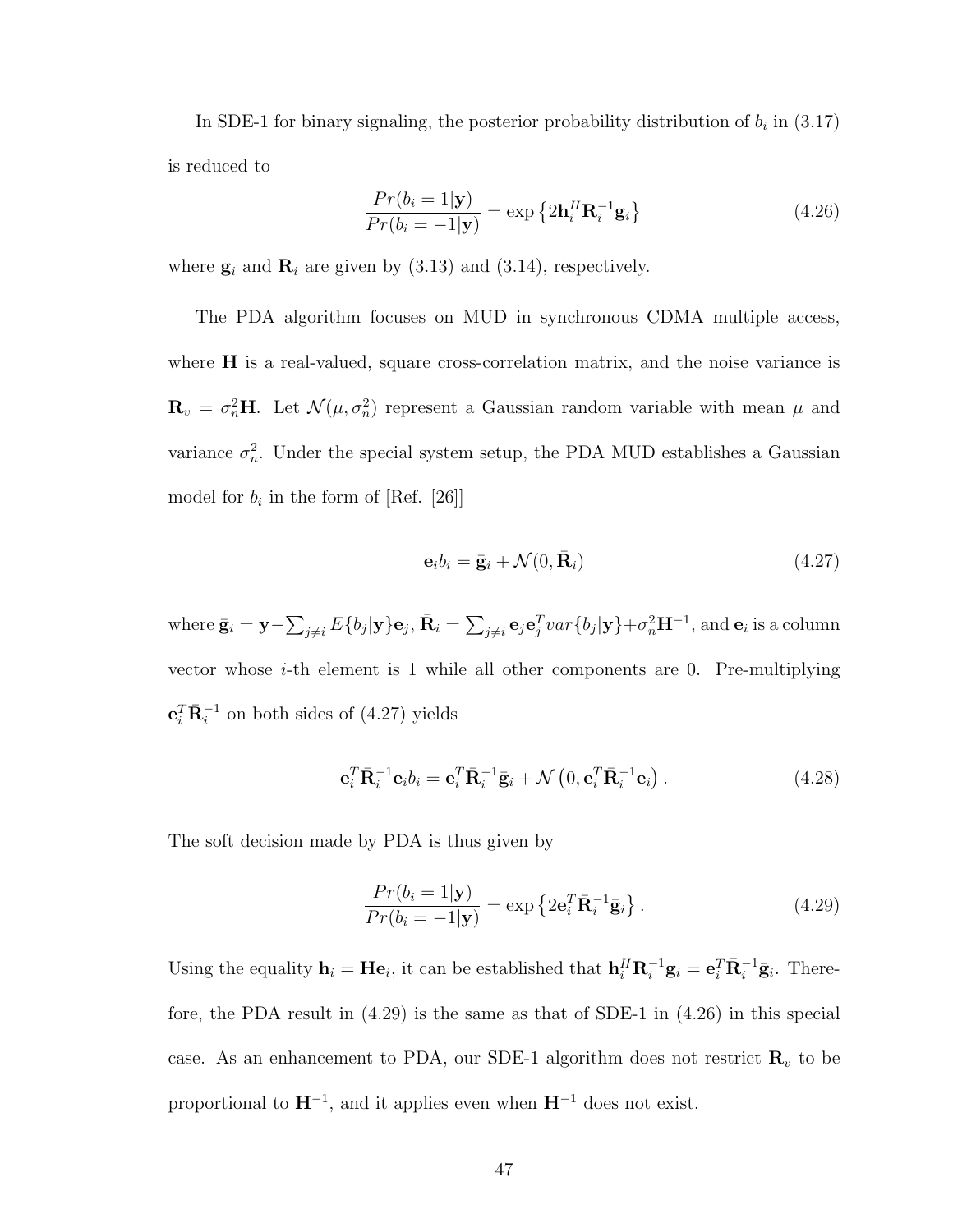The SISO-MMSE method generates a MMSE filtered decision statistic  $z_i$  for estimating  $b_i$ , where  $z_i$  boils down to [[34], (41) and (50)]

$$
z_k = \mathbf{e}_i^T \bar{\mathbf{R}}_i^{-1} \bar{\mathbf{g}}_i = \mathbf{e}_i^T \mathbf{R}_i^{-1} \mathbf{e}_i b_i +
$$
  

$$
\mathcal{N}\left(0, \mathbf{e}_i^T \bar{\mathbf{R}}_i^{-1} \mathbf{e}_i - \mathbf{e}_i^T \bar{\mathbf{R}}_i^{-1} \mathbf{e}_i \mathbf{e}_i^T \bar{\mathbf{R}}_i^{-1} \mathbf{e}_i\right).
$$
 (4.30)

The LLR of  $b_i$  is thus given by

$$
\frac{p(\mathbf{y}|b_i=1)}{p(\mathbf{y}|b_i=-1)} = \exp\left\{\frac{2\mathbf{e}_i^T \bar{\mathbf{R}}_i^{-1} \mathbf{g}_i}{1-\mathbf{e}_i \bar{\mathbf{R}}_i^{-1} \mathbf{e}_i}\right\}.
$$
\n(4.31)

The comparison between SISO-MMSE and PDA (a special case of SDE-1) is clearly illustrated by the similarities and differences between  $(4.28) - (4.29)$  and  $(4.30)$  $(4.31).$ 

As to the SDE-2 method, it is specially tailored to the equalization problem with a Toeplitz channel structure, therefore is not directly comparable with the existing turbo detectors. Interestingly, the iterative processing in SDE-2 suggests the flow chart in Figure 4.2, which interprets the algorithm by a turbo structure in which two major function blocks: MUD and ISI cancellation, exchange information in an iterative manner. SDE-2 builds upon the Gaussian forcing idea, and incorporates sliding windowing to reduce the overall complexity without sacrificing the detection performance. The key to retain optimality after data truncation is to carry out the noise tracking step (4.25) prior to each reduced-dimension local SDE-1 detection on (4.23). Noise tracking via Kalman filtering has appeared in the context of PDA detection for asynchronous CDMA under frequency flat fading [25]. Such a PDA-Kalman tracker cannot be generalized to track the noise in a channel with a memory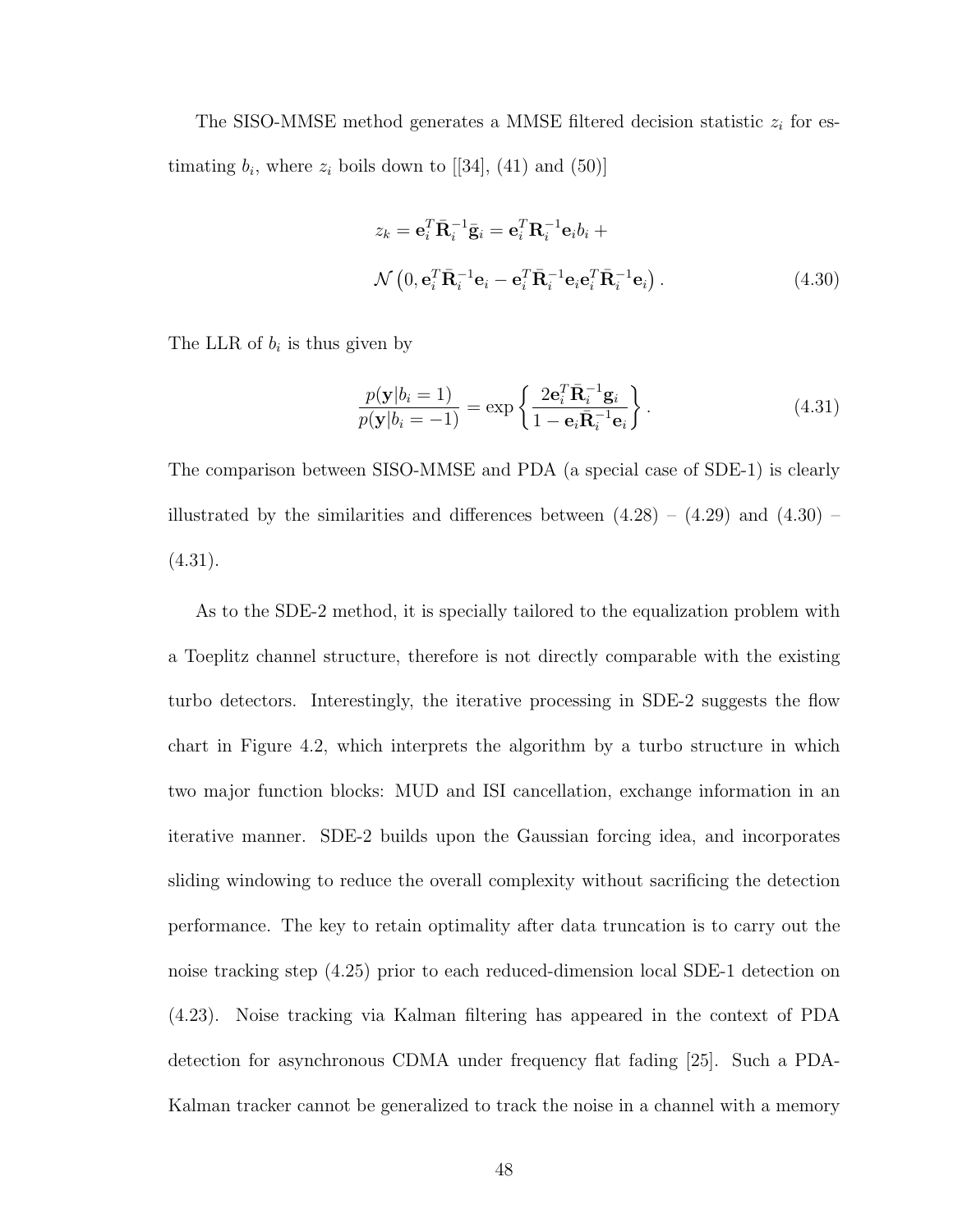

Figure 4.2: Turbo-like flow chart of the SDE-2 algorithm.

length  $L > 2$ , since the underlying dynamic model is no longer first-order, thus obviating Kalman filtering. In our development, we interpret noise tracking as a means to update the variance of the ISI estimates. This viewpoint allows us to generalize the noise tracking method easily to channels with long memory length, and there is no need to perform channel Cholesky decomposition and Kalman filtering as in [25].

## 4.4 Summary

In this chapter, we present a novel soft decision approach that is tailored to frequency selective MIMO channel equalization problem, taking advantage of the unique Toeplitz structure. Near-optimum BER performance is maintained, and the computational complexity is reduced to be proportional to the channel memory length L instead of the block size  $K \gg L$ . We also provide comparisons with parallel interference cancellation (PIC), and the soft-input-soft-output (SISO) MMSE detector that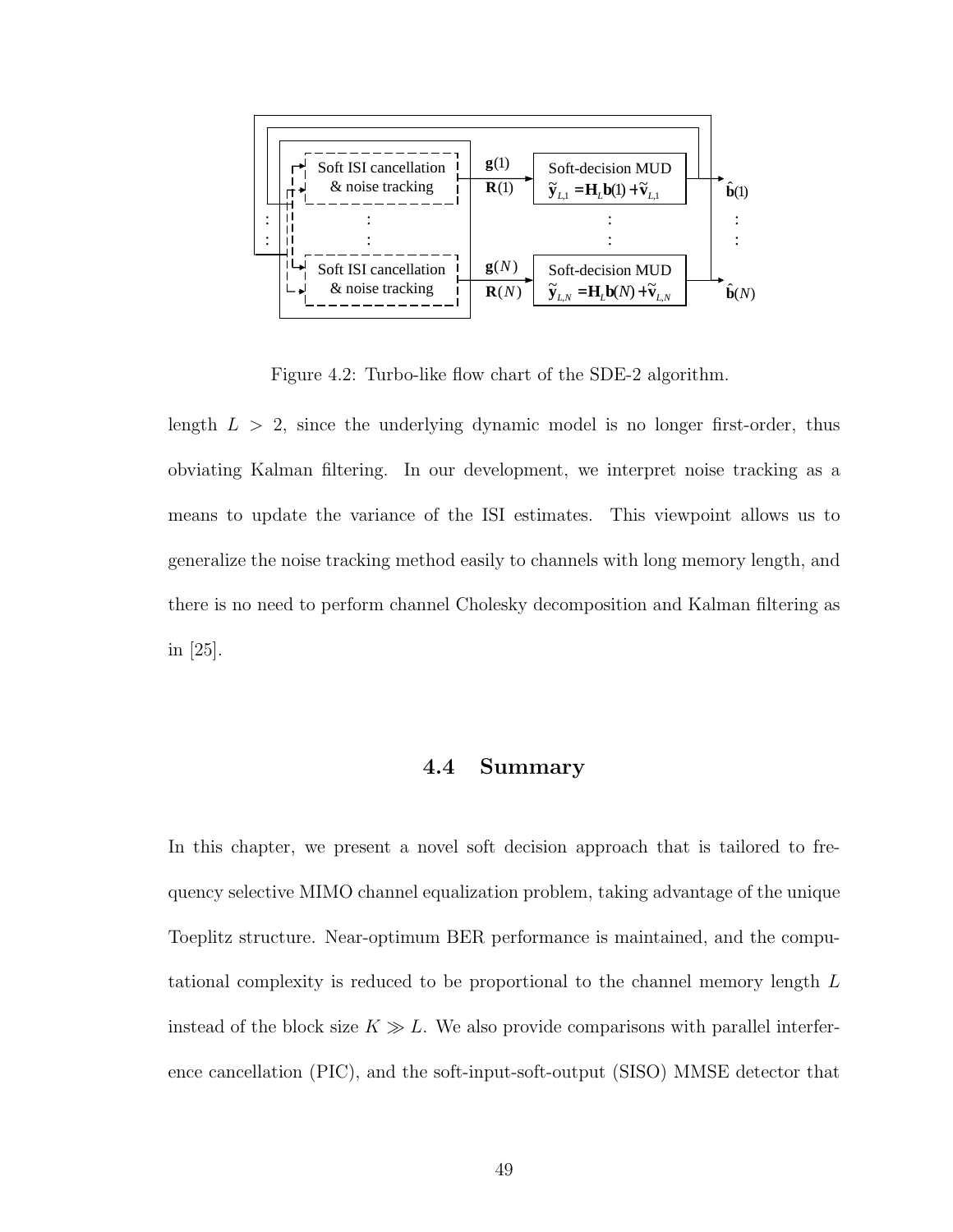was developed for turbo detection. We will provide simulation results and performance analysis in the next chapter.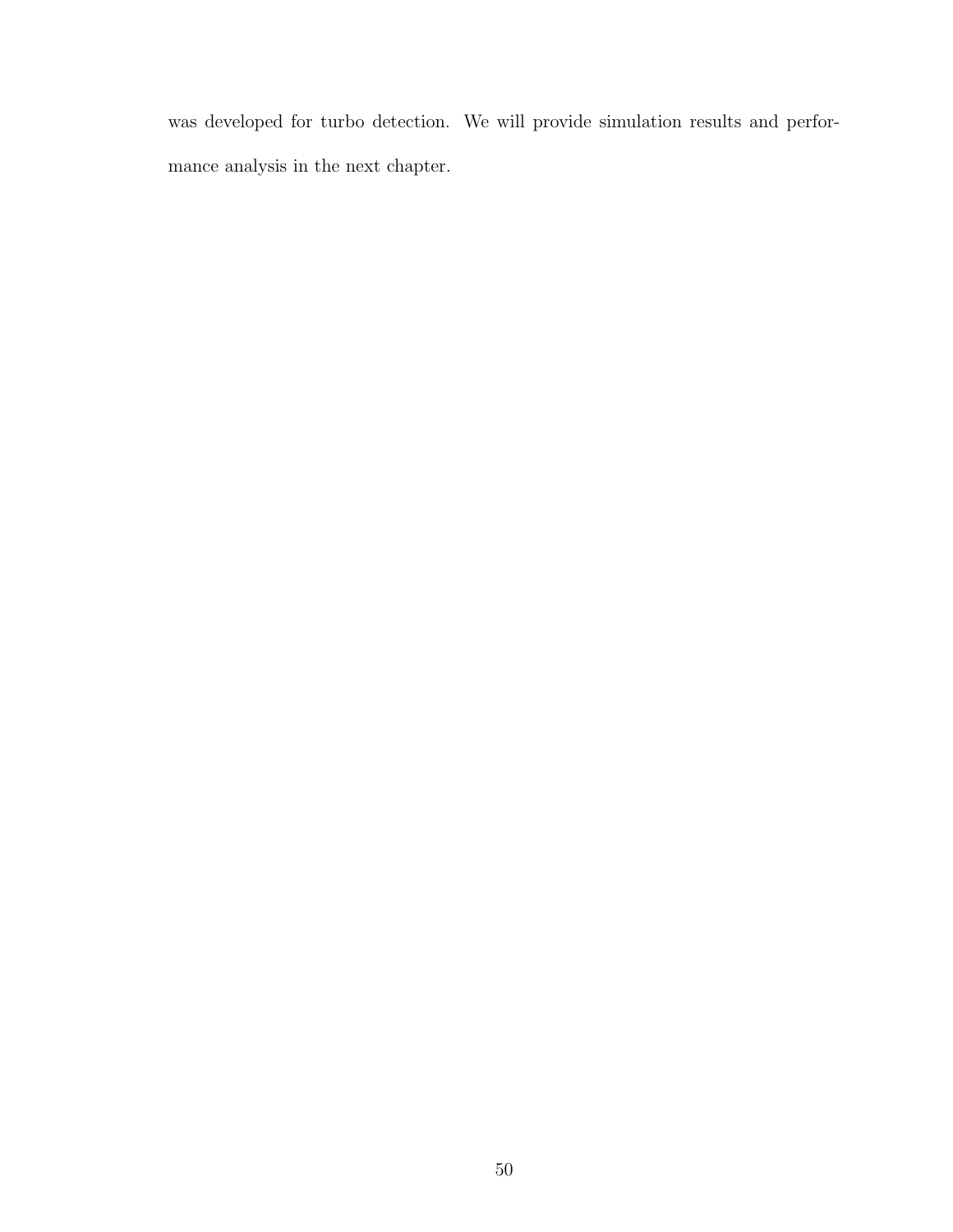# CHAPTER 5

## Simulations and Performance Analysis of SDE

In the last two chapters, we proposed two versions of soft-decision equalization algorithms. Compared with sphere decoding and the original PDA algorithm, SDE does not require computing the inverse of the channel matrix, the restriction of invertibility of the channel matrix is lifted. Therefore, SDE can be applied to MIMO systems that have less receive than transmit antennas [54], where many equalization algorithms fail. In this chapter, we investigate the characteristics of our two soft-decision equalization methods through computer simulations. In both the SDE-1 and SDE-2 algorithms, the soft decisions are derived to converge to the sequence MAP estimates through multi-stage iterations, therefore close-to-optimal symbol detection performance is anticipated. On the other hand, Gaussian forcing explains the low-complexity feature of these SDE methods. These claims will be verified here by comparisons with other competing methods, including the optimum ML detection by brute-force enumeration, quasi-ML by sphere decoding (SD) [21], [55], and the sub-optimal hard-decision MIMO FIR MMSE-DFE method [31]. Performance metrics of interest are the biterror-rate (BER) performance in both full column-rank and rank-deficient channels,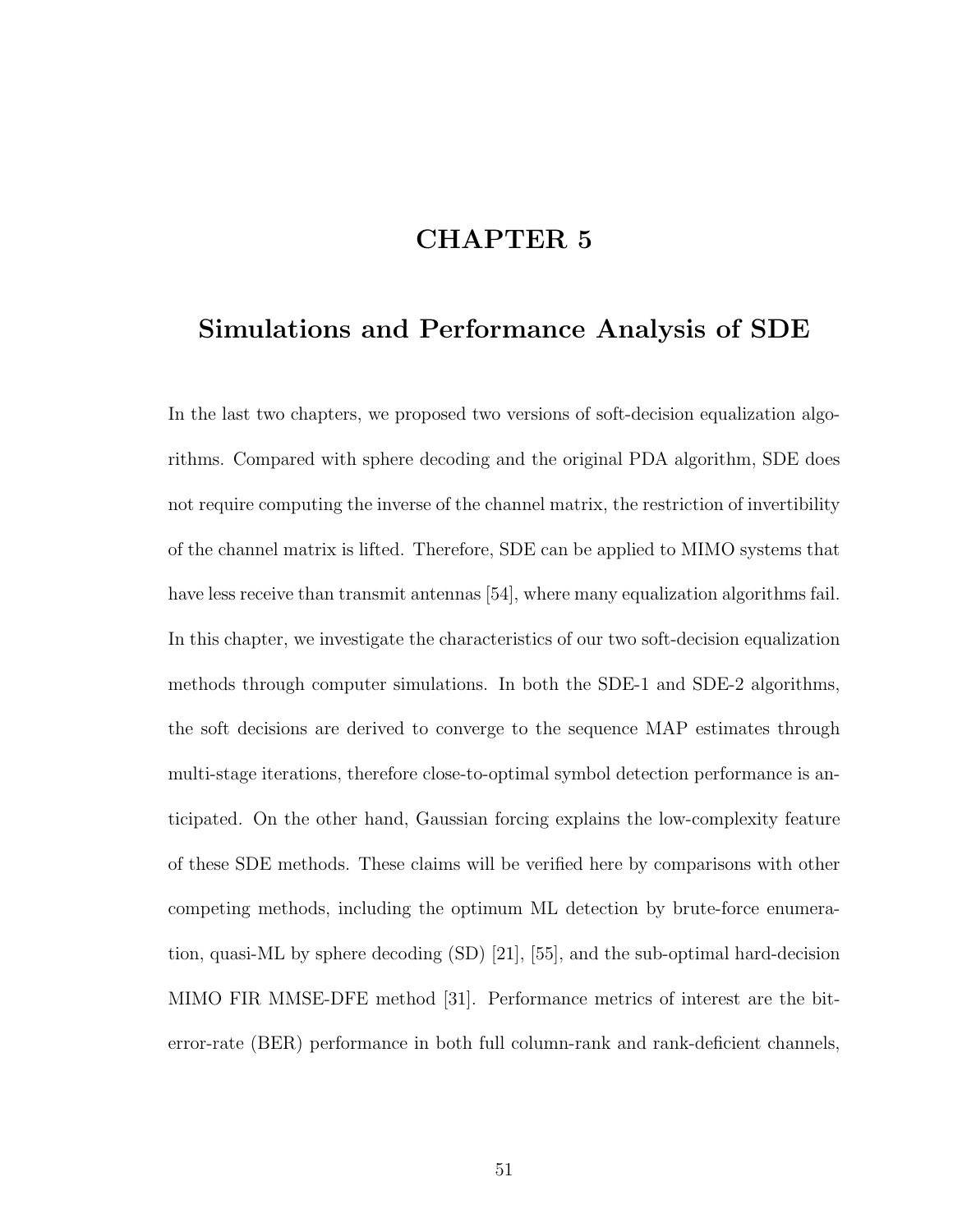and the computational complexity in terms of the number of operations versus the frame data size N.

In Section 5.1, we present the simulation results of the SDE-1 and SDE-2 algorithms in full rank channels. Then in Section 5.2, we try to probe the performance of SDE in rank-deficient channels. We set up various channel parameters and use SDE to do symbol detection. We plot out the performance in terms of bit-errorrate (BER) and summarize our observations. Finally, the complexity analysis of SDE-1 and SDE-2 is given in Section 5.3 to attest that SDE are low-complexity, near-optimum algorithms for MIMO symbol detection and equalization.

#### 5.1 BER Performance in Full-Rank MIMO Channels

In the simulated MIMO system, each input-output radio link is generated independently from the broadband wireless High Performance European Radio LAN (HIPER-LAN) model [56], [57]. The channels are complex-valued, and the noise is assumed to be complex white Gaussian. The time-varying FIR channels are generated according to the channel model A specified by ETSI for HiperLAN/2 [56], resulting in a maximum channel memory length of  $L = 8$  symbols. Each channel tap varies according to Jakes' model with a maximum Doppler frequency of 52 Hz corresponding to a typical terminal speed and a carrier frequency of 5.2 GHz.

We study the BER performance versus the signal-to-noise ratio (SNR) of various detectors under different modulation schemes and numbers of antennas. The total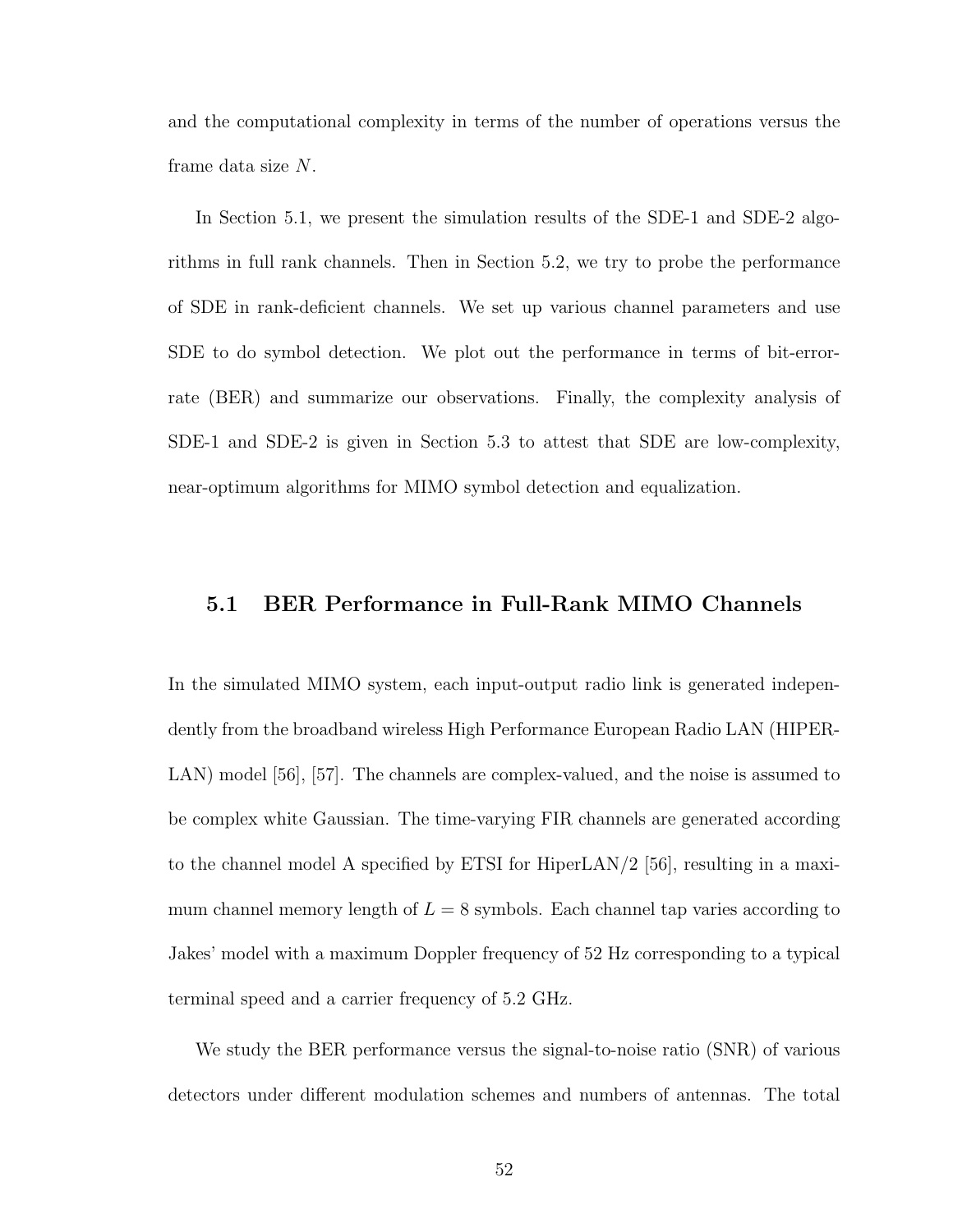transmit power is held constant irrespective of the number of transmit antennas. For each given SNR, the simulation keeps running until the number of errors for the (near-optimum) sphere decoding algorithm reaches 100 or greater. With this number of errors, the simulated BER is within  $\pm 20\%$  of the true BER.

We start with the case of more number of receive antennas than transmit antennas, i.e.,  $N_o > N_i$ . Due to the block transmission structure with a transmit redundancy of L padded zeros, the Toeplitz channel matrix  $\bf{H}$  in (2.2) has a full column-rank of  $\overline{N} = NN_i$ , and is guaranteed invertibility irrespective of channel nulls [23].

Figure 5.1 illustrates the performance comparison of SDE-1, SDE-2, SD, FIR MMSE-DFE, and ML (by brute-force search) for  $N_i = 1$  and  $N_o = 4$ . The symbol block size N is chosen as 8. The results for both 16-QAM and 64-QAM are presented. The same MIMO setup is considered in Figure 5.2, except that the number of transmit antennas is increase to  $N_i = 2$ . In both figures, it can be seen that the BER curves of SDE-1, SDE-2 and SD are nearly identical for different high-bandwidth-efficiency modulation schemes. They all approach that of the optimum ML detection. This corroborates the near-optimum property of the reduced-complexity SDE-2 technique. FIR MMSE-DFE, however, experiences non-trivial performance degradation in all the above scenarios. The performance gap in the  $N_i = 2$  case is more pronounced than that in the  $N_i = 1$  case. As  $N_i$  increase, the information-theoretic capacity is expected to grow linearly in  $N_i$ , given  $N_i \leq N_o$  [1]. MMSE-DFE cannot deliver the desired performance as capacity-driven MIMO systems exploit more transmit antennas. On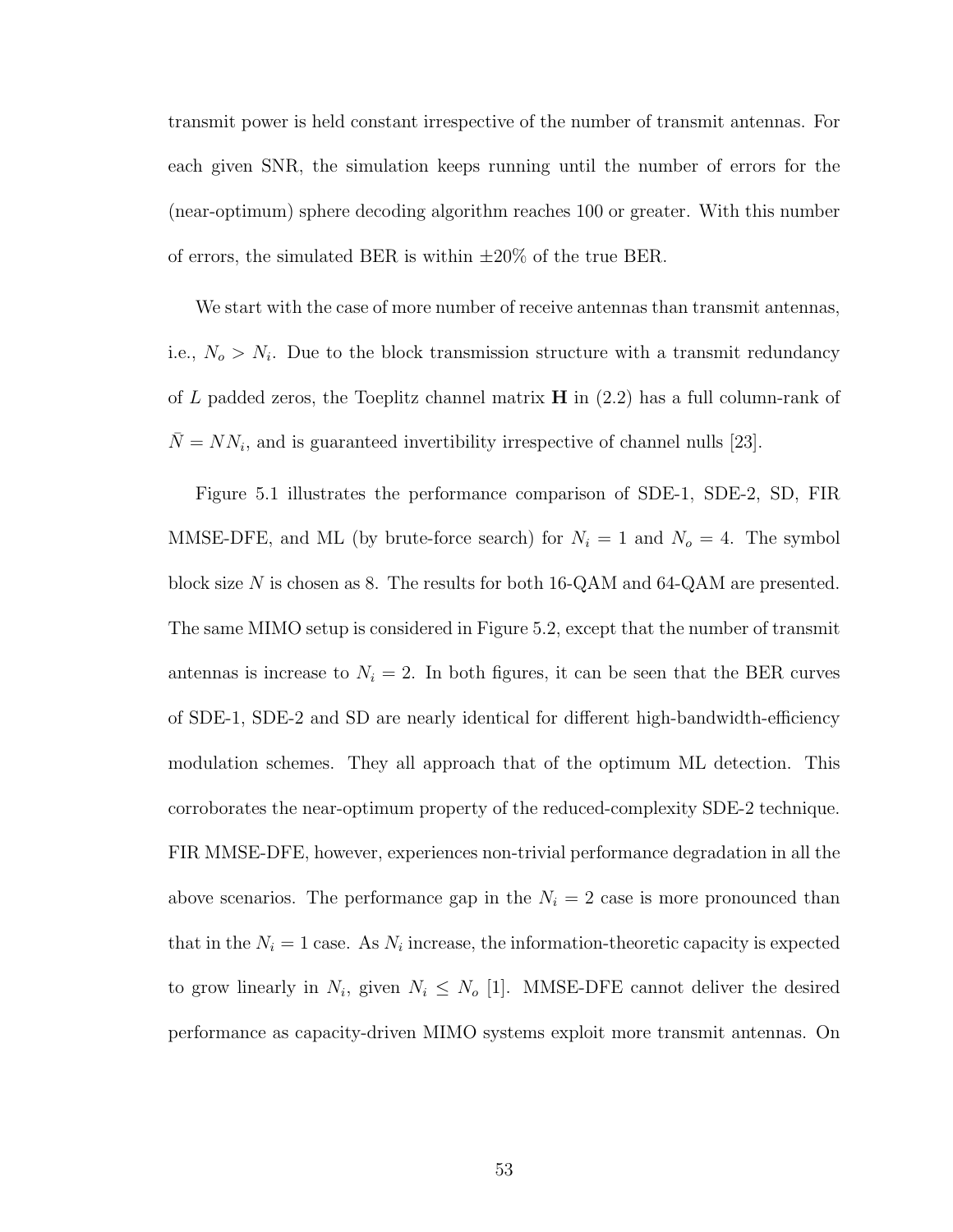

Figure 5.1: Performance comparison under 16/64QAM,  $N_i = 1$ ,  $N_o = 4$ the other hand, our SDE methods, with their near-optimum performance, are very promising candidates to bring the potency of MIMO systems to practice.

#### 5.2 BER Performance in Rank-Deficient MIMO Channels

Rank-deficient MIMO channels exist in many wireless scenarios, such as in mobile downlink transmission where there are typically more transmit than receive antennas. A so-called fat channel matrix **H** arises when  $KN_o < NN_i$ , which means that **H** has more columns than rows, and its pseudo-inverse  $H^{\dagger}$  no longer exists. This poses a significant challenge for symbol detection, since a  $NN_i \times 1$  input data vector is projected onto an output/observation space of a smaller dimension  $KN_o$  [55]. Such a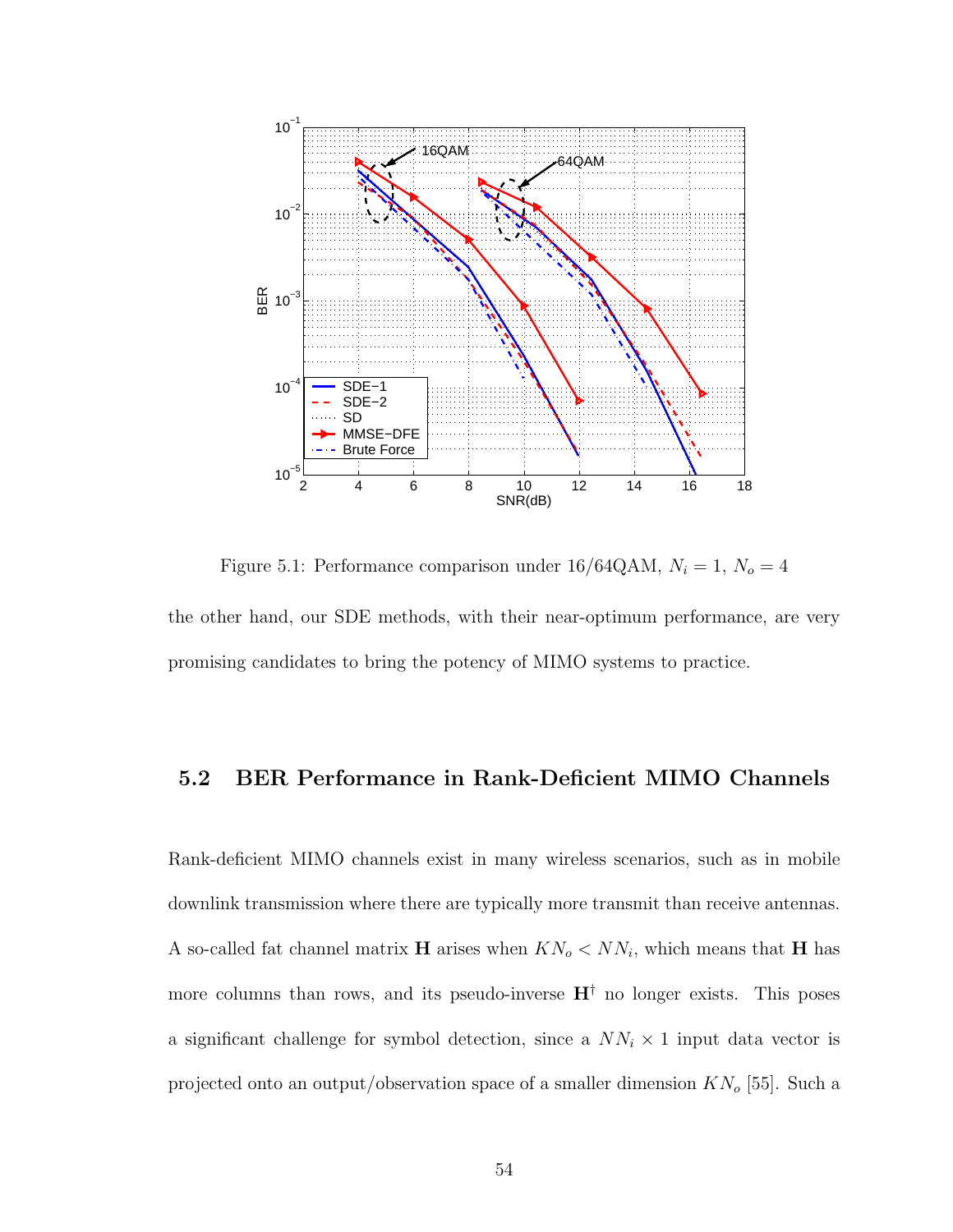

Figure 5.2: Performance comparison under 16/64QAM,  $N_i = 2$ ,  $N_o = 4$ 

channel is identifiable only when each distinct finite-alphabet input b can be mapped into a distinct and resolvable output y when free of noise. Even when the system identifiability condition is satisfied, a rank-deficient channel is difficult to process. First, many detection techniques that require channel invertibility do not apply. This includes the linear zero-forcing and MMSE detectors [50], and the original PDA MUD filter [26]. Second, even when a detector does not face implementation difficulty, its detection performance may exhibit an unacceptably large noise floor. Examples include FIR MMSE-DFE and SD. In MMSE-DFE, a fat channel matrix severely reduces the power efficiency of the feedforward filter, which in turn compromises ISI cancellation in the feedback filter design. The original SD judiciously uses the lattice structure of the finite-alphabet input data to perform quasi-ML search at a low complexity. Unfortunately, such a lattice search is infeasible for  $NN_i > KN_o$  [21], and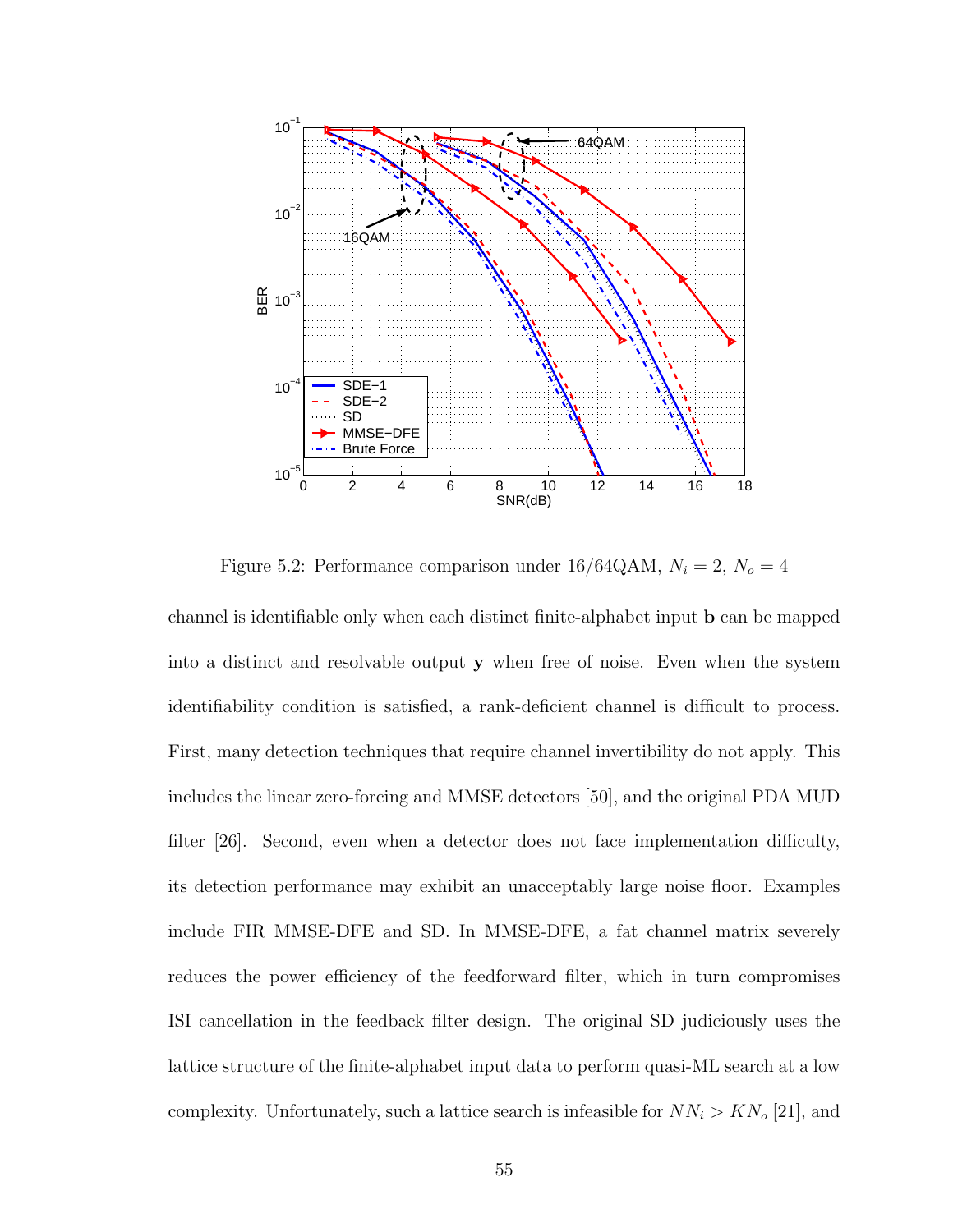the generalized SD (GSD) does not preserve optimality due to a reduced-dimension lattice projection [55].

To investigate the behavior of our SDE methods in the fat-channel case, we first take a look at a simple example in which we choose a MIMO setup with  $N_o = 1$  receive antenna,  $N_i = 3$  transmit antennas, and a block size of  $N = 5$ . The corresponding channel matrix **H** is thus  $13 \times 15$  in dimension. In Figure 5.3, the performance of channel equalization by brute-force ML is plotted as a baseline, along that of SDE-1, SDE-2, GSD, and MMSE-DFE. The BER values for both MMSE-DFE and  $GSD$  stay above  $10^{-1}$ , even for high SNR. The SDE methods also incur considerable performance degradation compared with the optimum ML, but do not seem to exhibit an error floor. Intuitively, soft-decision based methods with Gaussian forcing track the composite covariance of MAI components as noise. Even when there is a rank reduction, or some MAI components are too close in the signal space, the composite noise effect could still retain full rank under the ill-conditioned channel, thus leading to convergence in symbol detection.

Next, we further investigate the performance of SDE in various fat channels. In order to quantify the "shape" of the channel matrix, we define the dimension ratio as

$$
\Lambda_F = \frac{N_i}{N_o}.\tag{5.1}
$$

So for a system with a given number of receive antennas, the larger  $\Lambda_F$  is, the more transmit antennas it has. Because of the reasons listed in the beginning of this section, symbol detection and channel equalization algorithms face greater challenges as  $\Lambda_F$  increases, and thus the performance of SDE is expected to become worse. We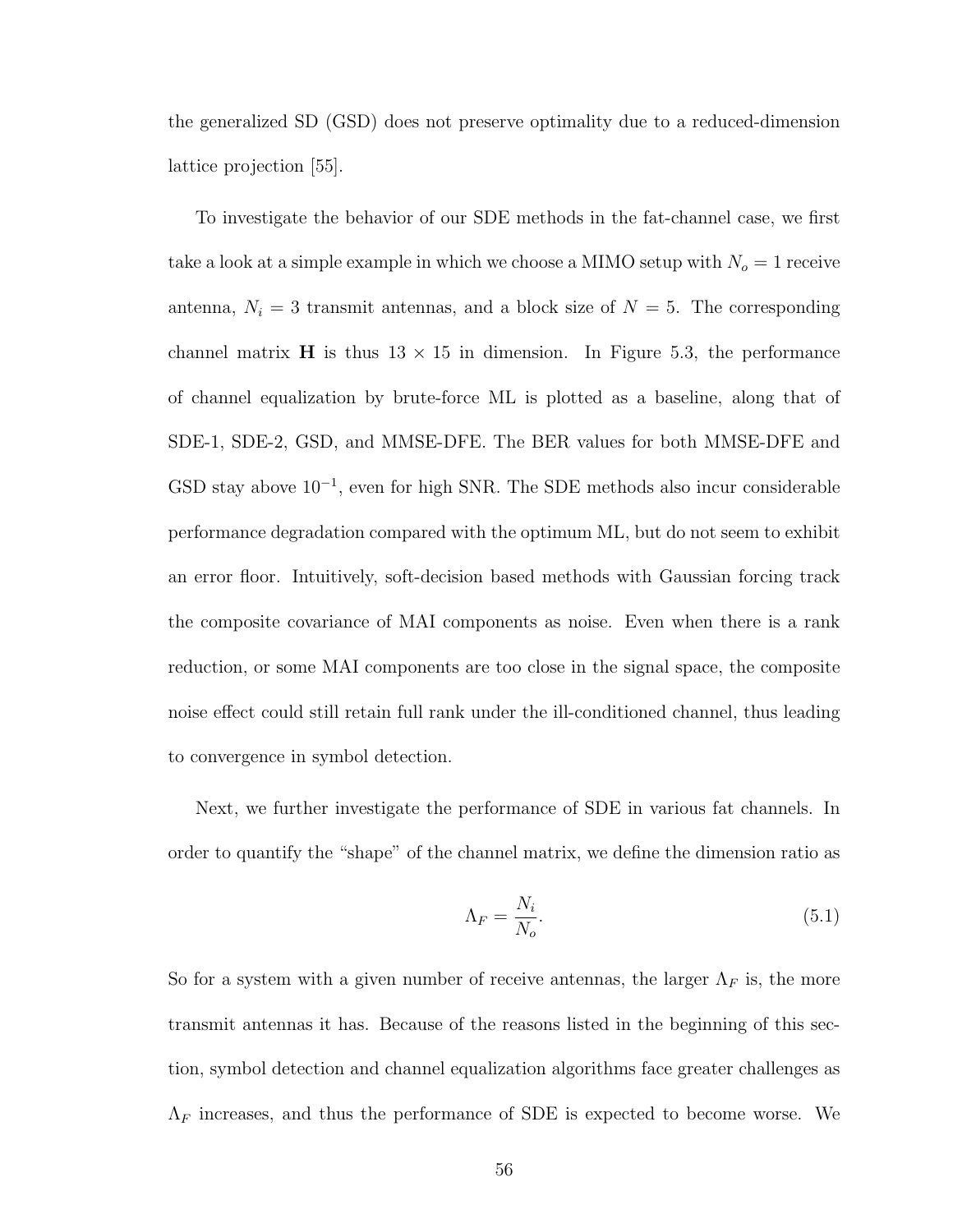

Figure 5.3: Performance comparison in fat channel case,  $N_i = 3$ ,  $N_o = 1$ 

would like to probe the trade-off between  $\Lambda_F$  and the BER performance. Intuitively, for a MIMO system with a fixed number of receive antennas, a higher  $\Lambda_F$  means more transmit antennas, which can accommodate more users, and thus offer a higher data rate. The penalty for having a larger number of transmit antennas is the degraded BER performance, because there is more MAI for each user. In the following simulations, we investigate the performance of SDE versus  $\Lambda_F$  in various scenarios.

#### 5.2.1 BPSK-Modulated MIMO Systems

We first simulate a MIMO setup with  $N_o = 4$  receive antennas. The number of transmit antennas ranges from 3 to 8. The modulation scheme used is binary phase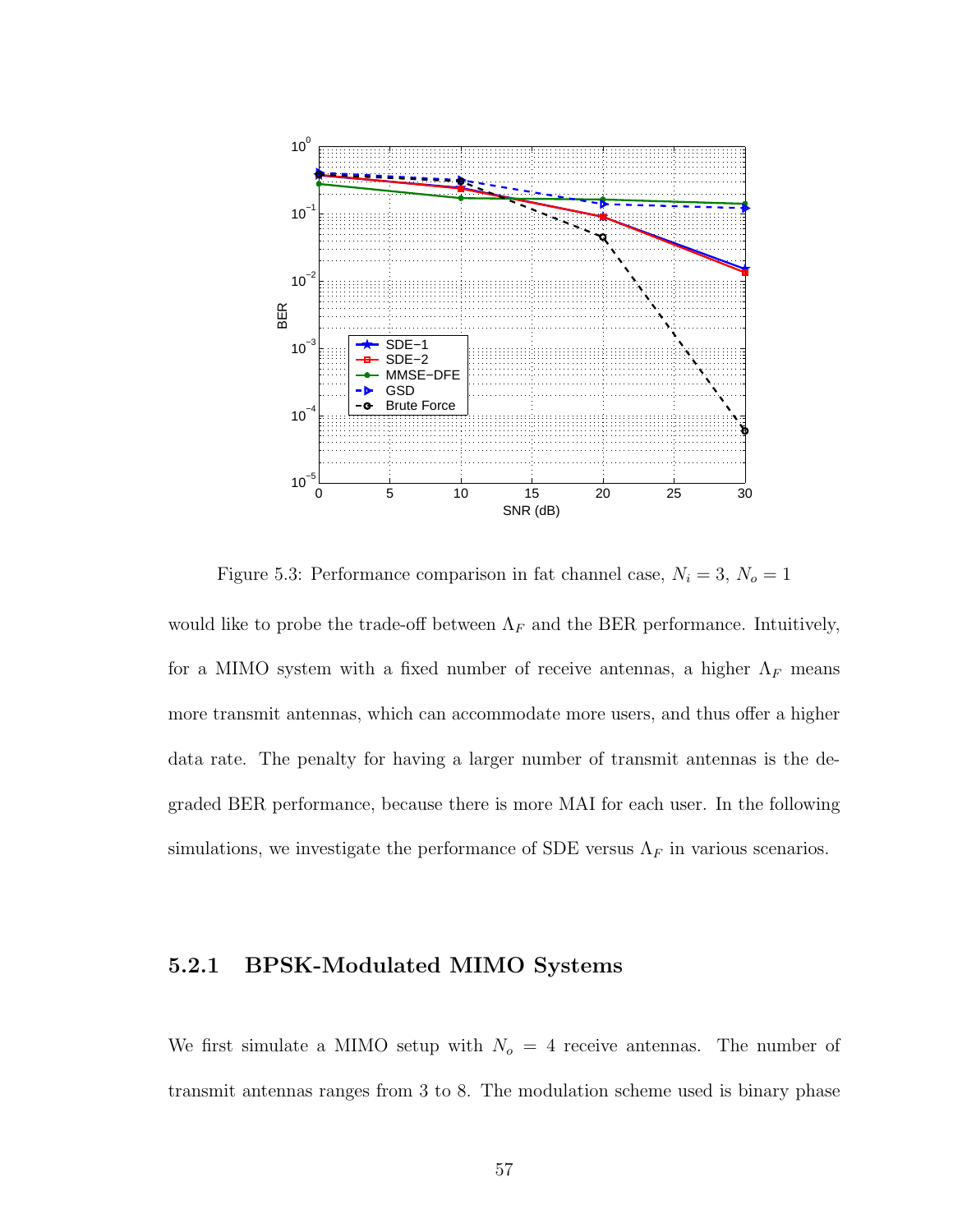

Figure 5.4: BPSK,  $N_o=4$ ,  $N_i=3-8$ , flat fading

shift keying (BPSK), and the transmitted signals are assumed to go through flatfading channels. We simulated the BER performance of SDE (SDE-1) along with the optimal ML detector by way of brute-force searching. The BERs at different SNRs are plotted versus  $\Lambda_F$  in Fig 5.4. At a given SNR, we keep the total transmit power same when increasing the number of transmit antennas. We can see that the BER performance does degrade as  $\Lambda_F$  increases, for a given SNR. But this can be mitigated by increasing the SNR. With SNR increased by 2 dB, the performance of SDE with  $N_i + 1$  ( $N_i = 3 - 7$ ) transmit antennas can be better than that of SDE with  $N_i$  transmit antennas. This can be cost-effective in some applications.

We also simulate a BPSK-modulated MIMO system with  $N_o = 10$  receive antennas. We observed in Fig. 5.5 that the BER performance of SDE deteriorates again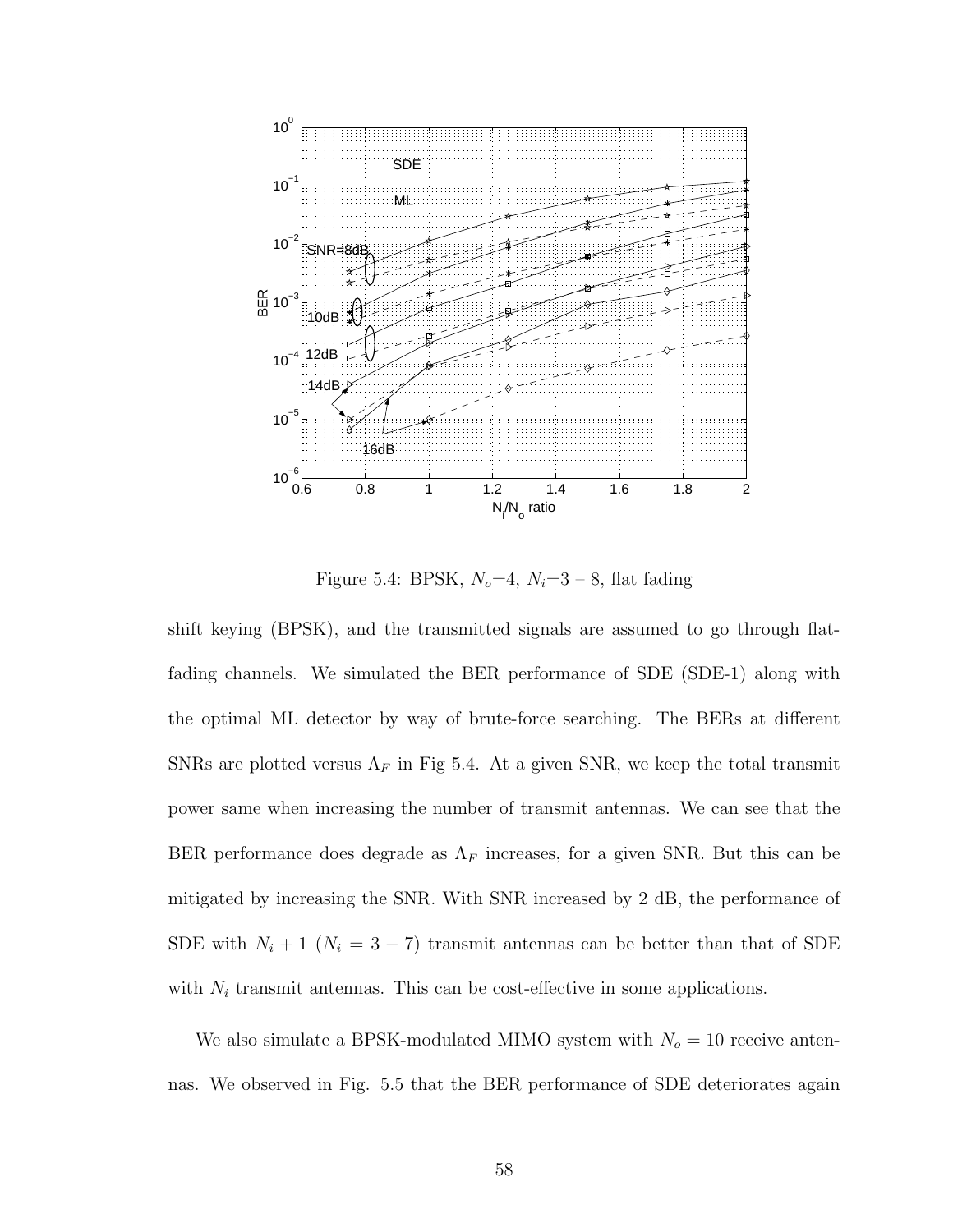

Figure 5.5: BPSK,  $N_o=10$ ,  $N_i=8-14$ , flat fading

as  $\Lambda_F$  increases. Similar to the  $N_o = 4$  case, the performance degradation can be alleviated or improved to even better by increasing SNR. In this setup, the BER is approximately equal to  $1.3 \times 10^{-4}$ , when  $N_i = 8$ , SNR=10dB. At the same SNR, when  $N_i = 12$ , the BER goes up to  $3.8 \times 10^{-3}$ . However, if we increase the SNR by 2dB, the BER is drastically lowered to  $1.7 \times 10^{-4}$ . Thus, with the cost of 2dB in SNR, the number of transmit antennas (users) can be increased from 8 to 12 while a competitive level of BER performance is retained.

In both aforementioned setups, the system can accommodate a few additional users at a reasonable cost of transmit power. It can be seen that ML also suffers from performance loss as  $\Lambda_F$  increases. We also notice that the performance gap between SDE and ML is small when  $\Lambda_F$  < 1, but grows larger as  $\Lambda_F$  increases.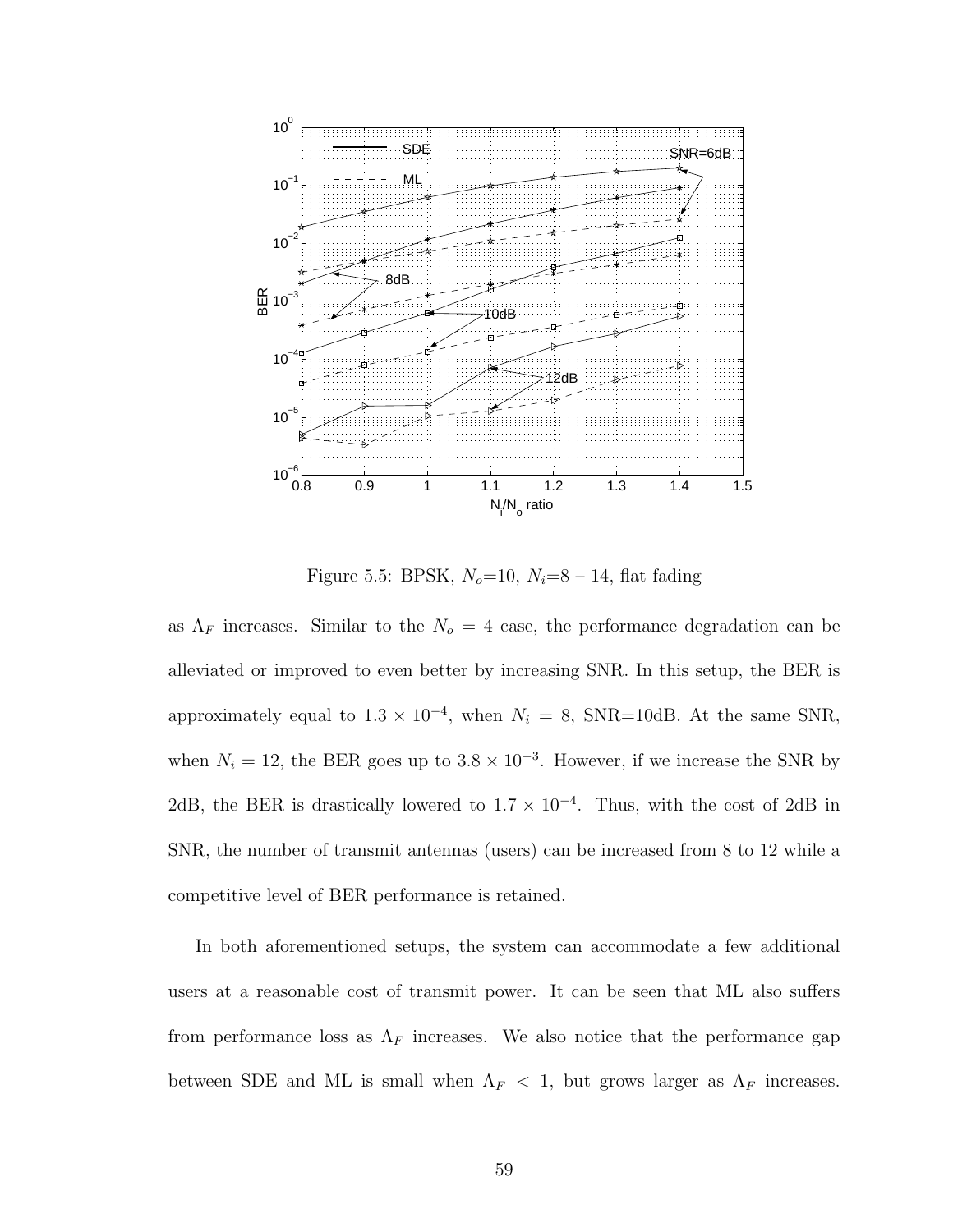The performance gap also becomes more pronounced for higher SNRs. However, we do not see any error floors in the plot, which implies we can always increase transmit power to mitigate the performance loss caused by a increasing number of antennas. This manifests that SDE has a prominent advantage in MIMO systems that have a fat channel matrix. Among existing detection algorithms, some (such as the linear zero-forcing, MMSE detection, the original PDA MUD filter, etc) simply do not apply, while others, e.g. FIR MMSE-DFE and sphere decoding, may exhibit an unacceptably large noise floor. Since fat channels exist widely in the downlink of mobile communications, this application advantage of SDE is significant. So SDE presents itself as a strong candidate for MIMO multiuser detection and equalization algorithms.

## 5.2.2 16QAM-Modulated MIMO Systems

We continue simulating the performance of SDE in fat channel MIMO systems. In this subsection, we focus on systems that adopt the 16-QAM (quadrature amplitude modulation) scheme since high-capacity wireless systems typically require large signal constellation size to improve spectral efficiency, and 16-QAM has been used in IEEE 802.11a. We simulate systems with 4, 6, 10 and 12 receive antennas. The results are plotted in Fig. 5.6, Fig. 5.7, Fig. 5.8 and Fig. 5.9. The BER performance of these setups share the same trend. We observe that: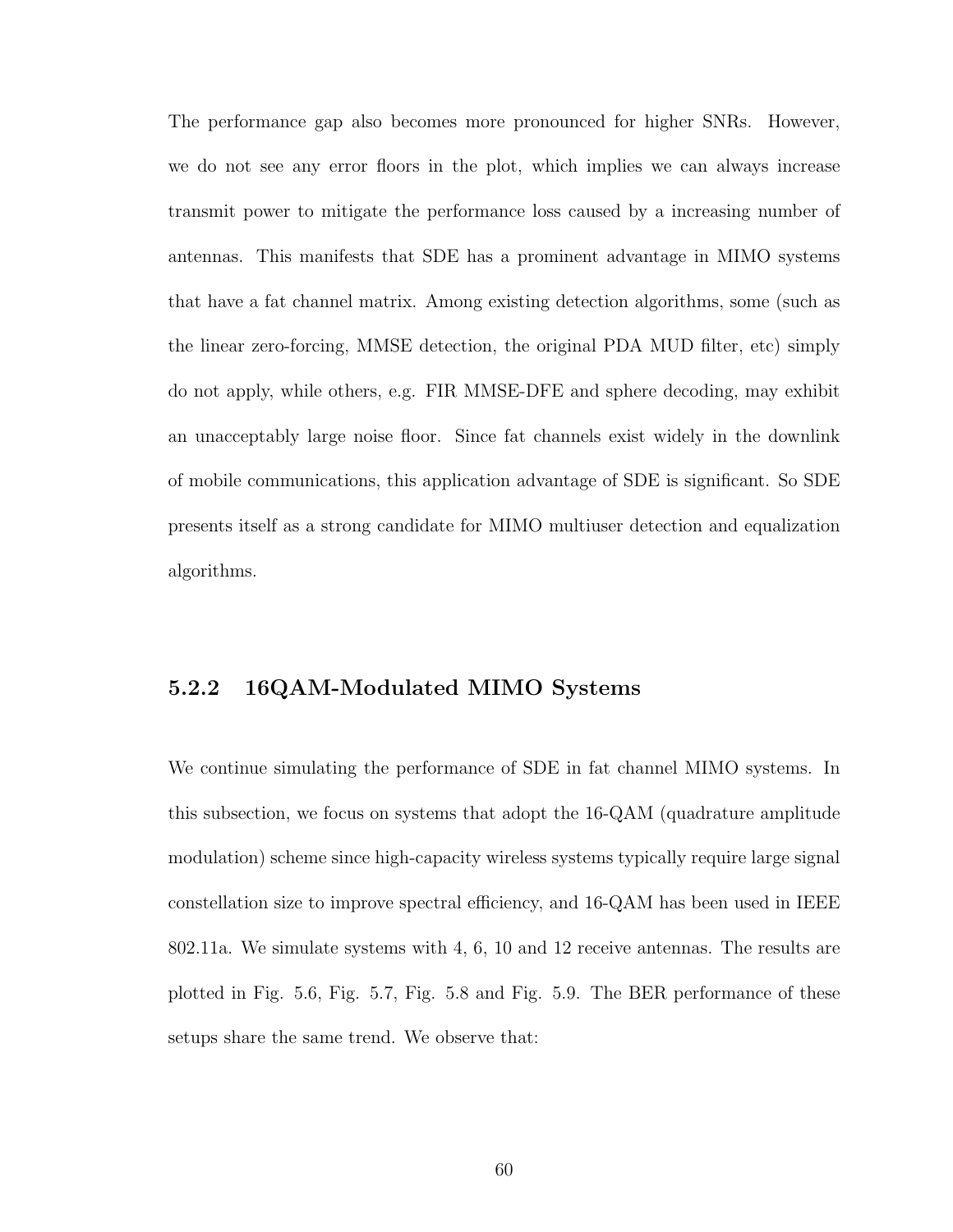

Figure 5.6: 16-QAM,  $N_o=4$ ,  $N_i=2-6$ , flat fading



Figure 5.7: 16-QAM,  $N_o=6$ ,  $N_i=2,4-8$ , flat fading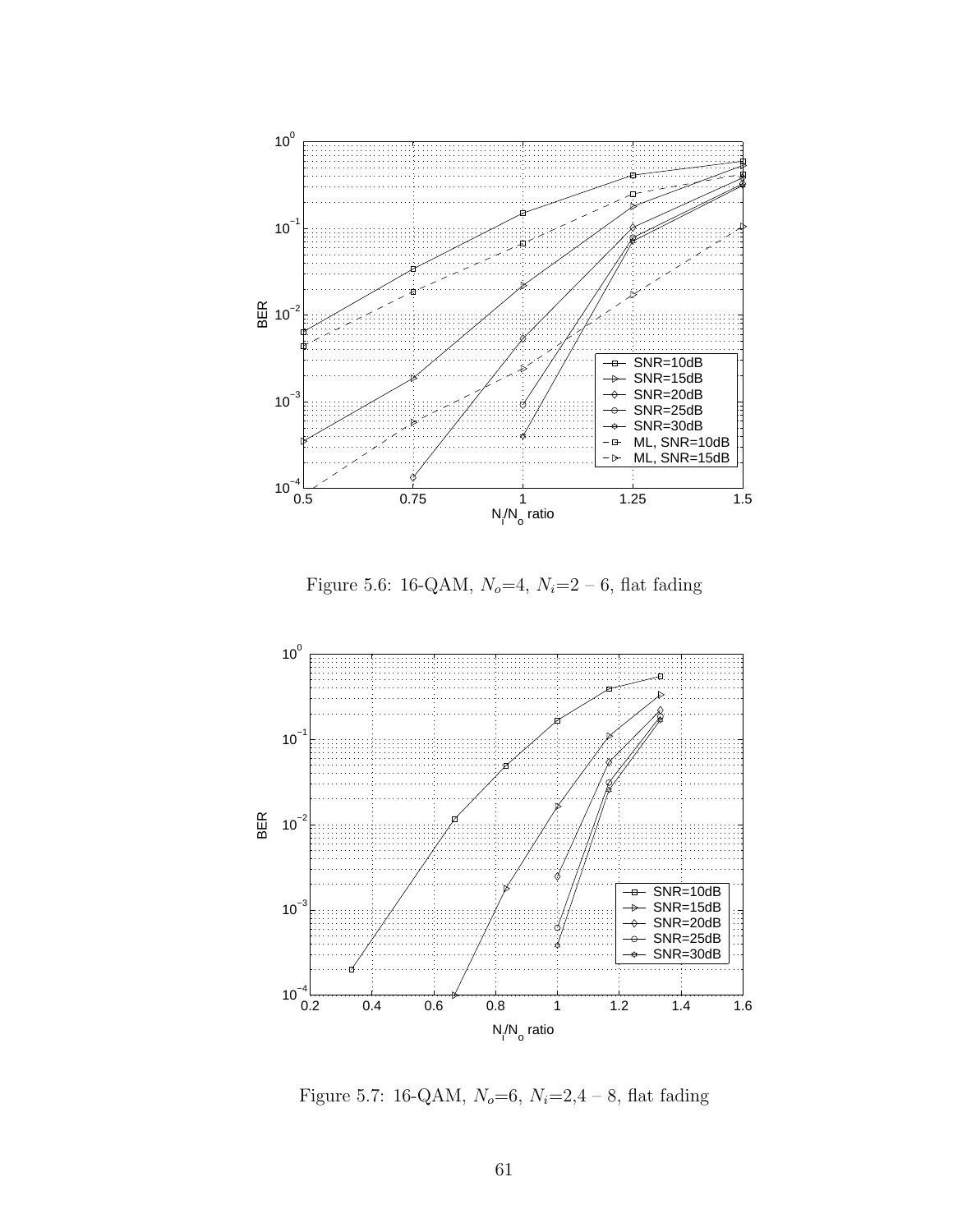

Figure 5.8: 16-QAM,  $N_o=10$ ,  $N_i=8-12$ , flat fading



Figure 5.9: 16-QAM,  $N_o=12$ ,  $N_i=10-14$ , flat fading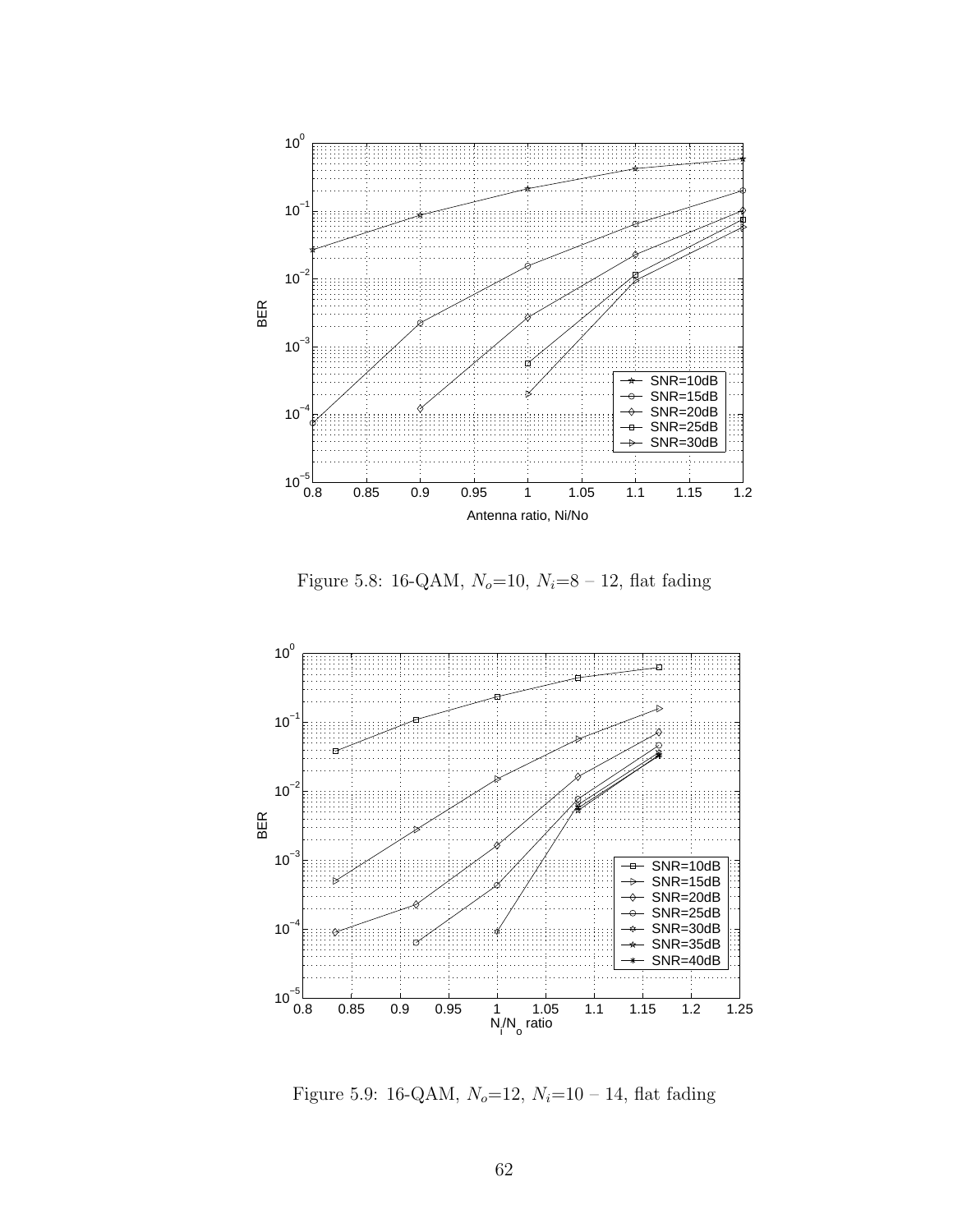- 1. For  $\Lambda_F \leq 1$  cases, the BER can always be lowered below a reasonable level  $(5 \times 10^{-4})$ . This means SDE performs well when the channel matrix is tall or square. This corroborates what we claimed the previous sections.
- 2. However, when  $\Lambda_F > 1$ , the BER performance of SDE improves little although SNR increases up to 30 dB. This is different from BPSK cases. This implies that in 16-QAM systems, the application of SDE is restricted to tall or square channel to ensure a satisfactory performance. Although, SDE theoretically works for fat channels, regardless of the modulation scheme used, it suffers from error floors when applied to fat channels that use 16-QAM modulation.
- 3. We plot out the BER of the optimum ML detector for the  $N<sub>o</sub> = 4$  case. It can be seen that the performance of ML also deteriorates as  $\Lambda_F$  increases. But the performance gap between SDE and ML is much more pronounced than that in BPSK cases. For  $N_i = 5$  and  $N_i = 6$  cases, ML at SNR=15 dB outperforms SDE at SNR=30 dB. This shows that fat channels are extremely challenging for near-optimal detection algorithms.

In the simulations, we also observe that the posterior probabilities of each symbol in 16QAM cases are closer to each other than in BPSK cases. In fact, the closer the posterior probabilities locate to each other, the less reliable a decision is, so the more liable a detection is to be wrong. This observation unveils a unique advantage of softdecision based detection algorithms: the detector/receiver can sense the reliability of the decisions on line. So it is possible for the receiver to enhance performance by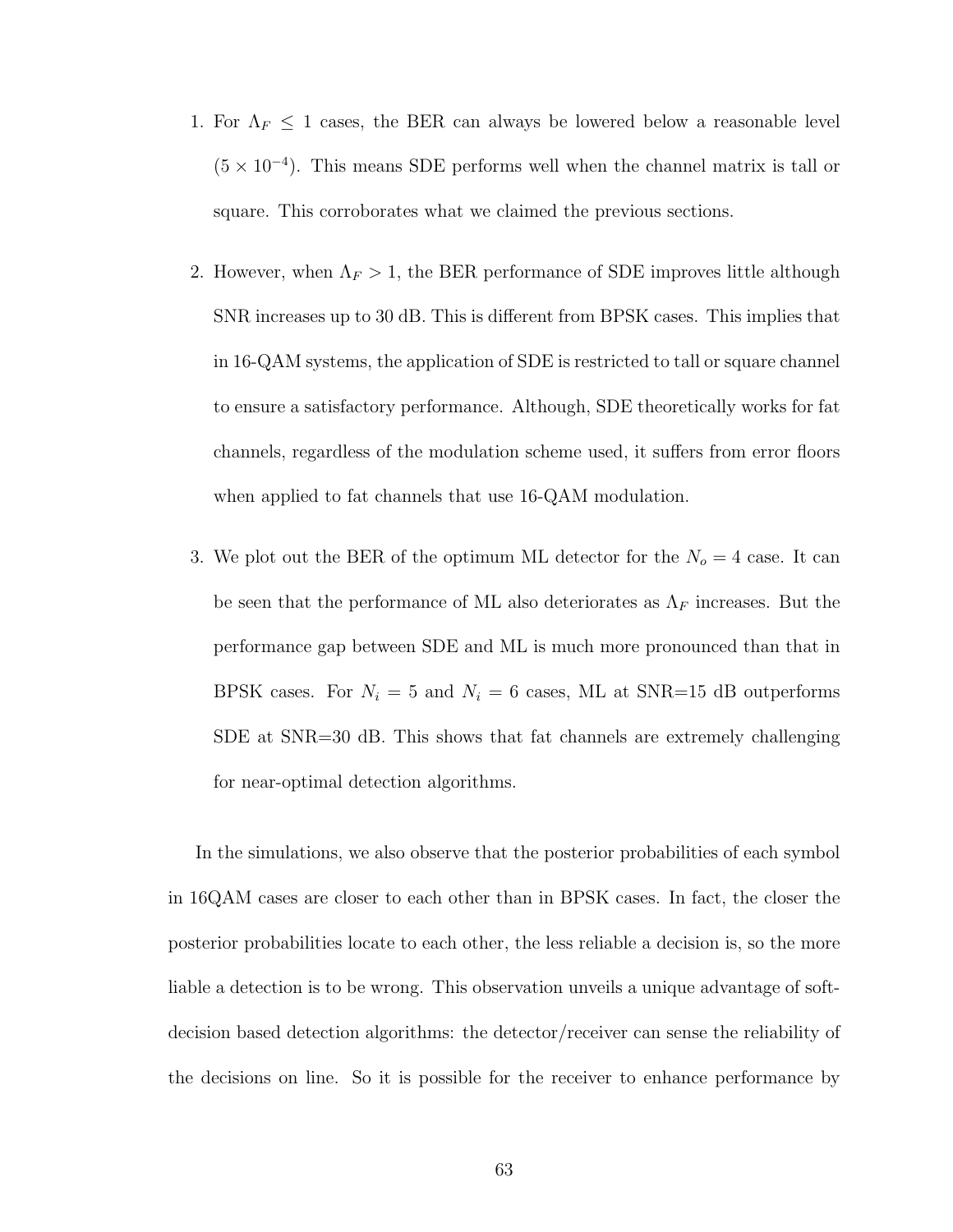utilizing this property. We will discuss two categories of performance enhancement techniques for soft-decision equalization algorithms in Chapter 7.

## 5.3 Complexity Evaluation

As we explained in Chapter 2, the input size  $\overline{N} = NN_i$  in a MIMO system may come from multiple access and/or multiple antennas, therefore is potentially very large for a high-capacity MIMO system. The computational load of the optimum ML detection is  $\mathcal{O}(M^{\bar{N}})$ , where M is the alphabet size of the input data. Such complexity is infeasible for a high-capacity (large  $\overline{N}$ ), high-throughput (large  $M$ ) system, which motivates the search for near-optimal, low-complexity symbol detection and channel equalization solutions.

Quasi-ML by sphere decoding entails polynomial complexity on the order of  $\mathcal{O}((\bar{N})^2 + (1 + \frac{\bar{N}-1}{4dC})^{4dC}),$  [21], where  $d^{-1}$  is a lower bound for the eigenvalues of the Gram matrix  $G := H<sup>T</sup>H$ , and C is the square of the initial searching radius. Choosing a large value for C improves the BER performance, but also incurs higher complexity. Typically, close-to-optimal performance can be achieved at a polynomial complexity index between 3–6.

The SDE algorithms are iterative routines that compute the posterior probabilities of each input symbol in a sequential fashion. The number of iterations required for convergence varies from one input to another. Based on our MIMO setups, we have observed from simulations that the posterior probabilities typically converge in 3–5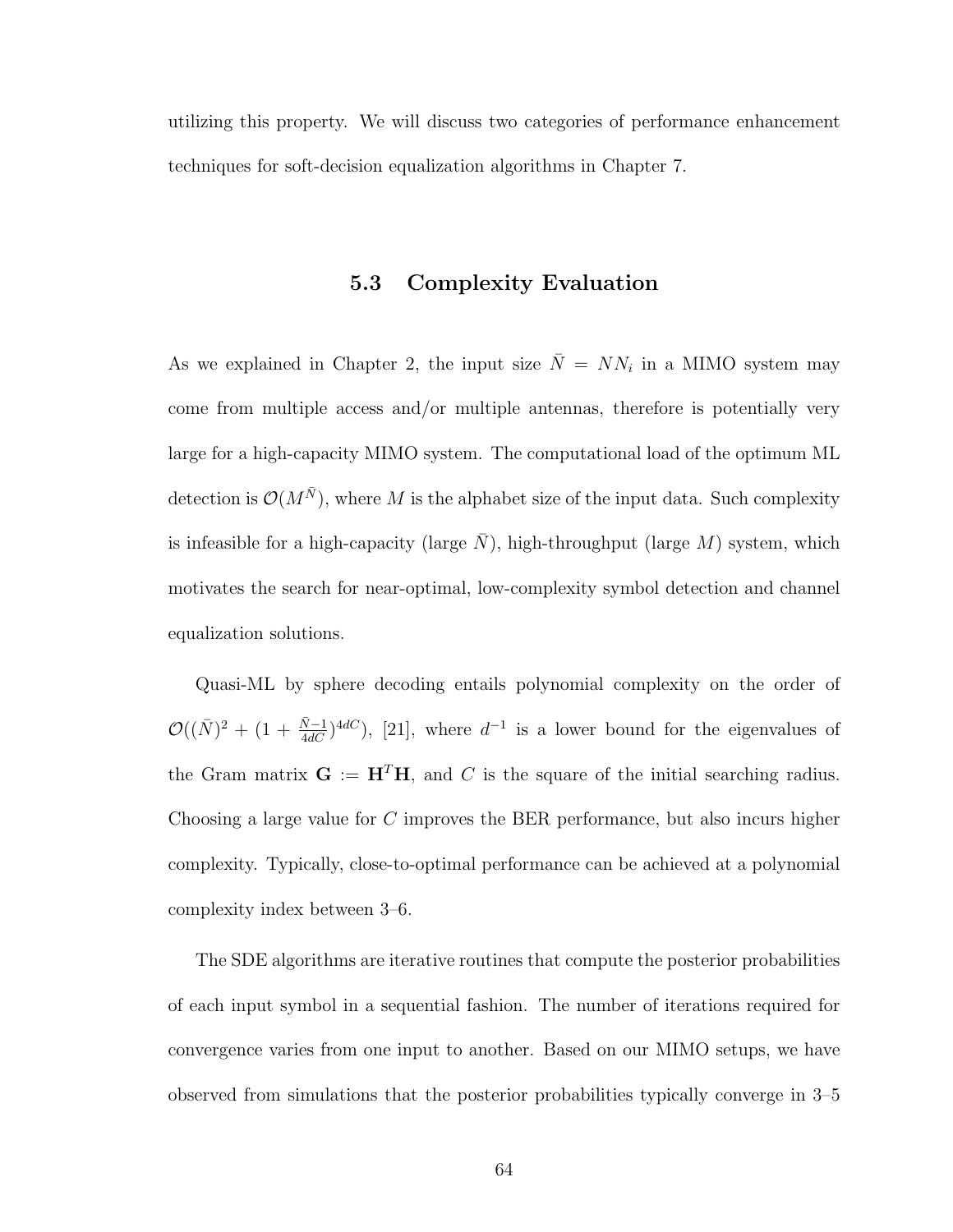

Figure 5.10: Performance vs. m

iterations for higher SNR (>10dB), and in 7–14 iterations for lower SNR (<10dB). In each iteration, the computational load is mainly composed of two parts: one is resulted from computing  $\mathbf{R}_k^{(i)-1}$  $\binom{n}{k}$ , and the other from evaluating the posterior probabilities using  $(3.17)$  or  $(4.12)$ . If we define m as the sliding window length in terms of the number of sub-blocks, then the number of symbols within the window is defined by  $\bar{m}:=mN_o.$ The  $\bar{m}$  value is also the size of the covariance matrix  $\mathbf{R}_{k}^{(i)}$  $\binom{n}{k}$ . In the following discussions, we evaluate the performance-complexity tradeoff in choosing the window size  $\bar{m}$ .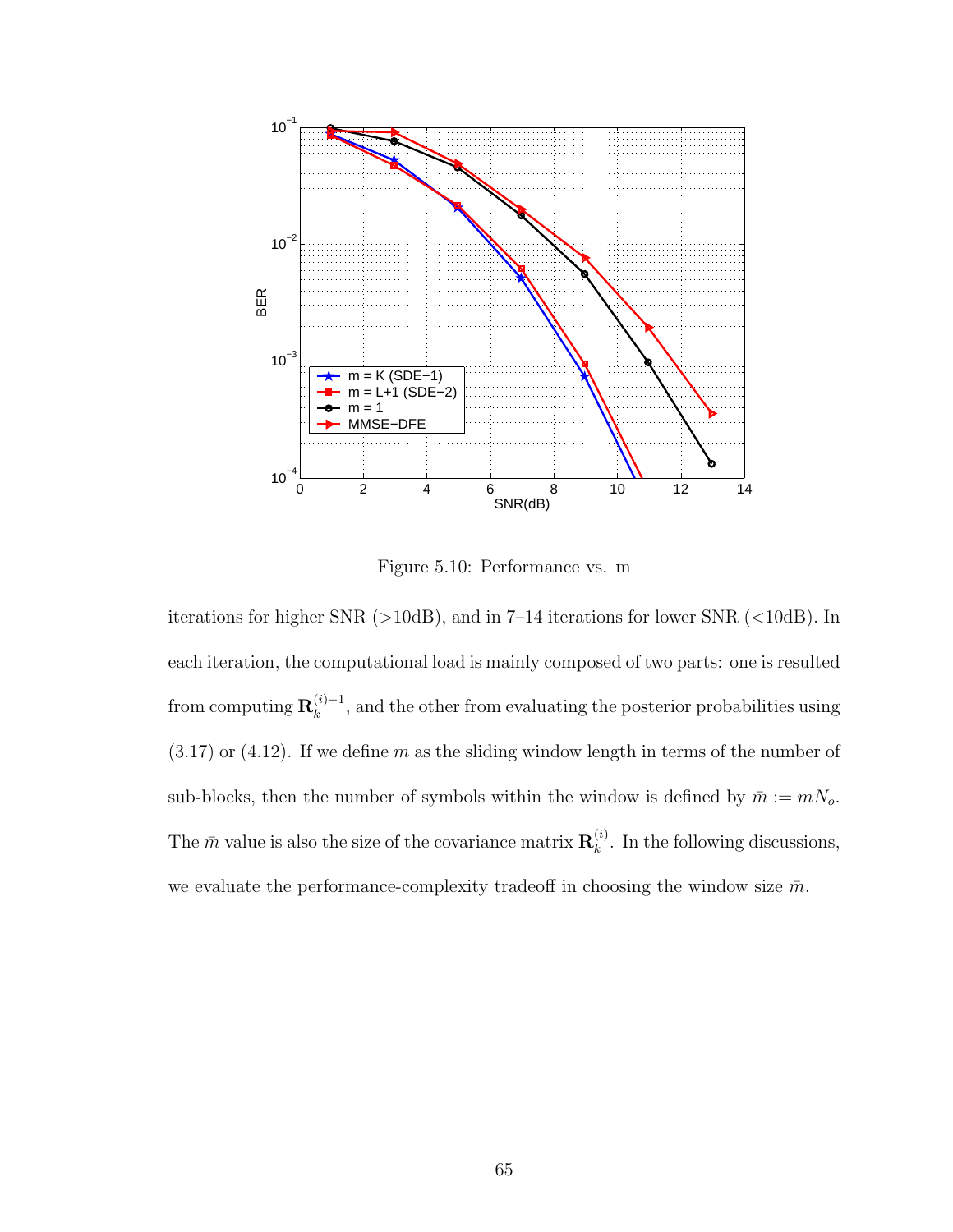## 5.3.1 Full-size Windowing  $\bar{m} = KN_o$

This case corresponds to the SDE-1 algorithm. There is only one full-size window, therefore all the output sub-blocks are processed simultaneously. The dimension of the covariance matrix  $\mathbf{R}_k^{(i)}$  $\mathbf{R}_k^{(i)}$  and the auxiliary matrix  $\mathbf{R}_k$  are both determined by  $\bar{m}$ . Because the matrix inverse lemma is used, the complexity of computing  $\mathbf{R}_k^{(i)-1}$  $\frac{1}{k}$  is  $\mathcal{O}(\bar{m}^2)$ . The complexity involved in evaluating M posterior probabilities is  $\mathcal{O}(M\bar{m}^2)$ per symbol. Hence the overall complexity per symbol is on the order of  $\mathcal{O}(M\bar{m}^2)$ . The complexity for detecting  $\bar{N}$  symbols in one iteration is then given by  $\mathcal{O}(M\bar{m}^2\bar{N})$ . Noting  $K = N + L$ , the complexity of SDE-1 per symbol is on the 2nd order polynomial in the input size, and is only linear to the constellation size M.

# 5.3.2 Optimum Window Size  $\bar{m} = (L+1)N_o$

This case corresponds to the SDE-2 algorithm. SDE-2 takes advantage of the sparse Toeplitz structure of the channel matrix to reduce the equalization complexity. The sliding window only contains the non-zero part of the channel response vector. A symbol can at most affect  $L+1$  output blocks in a L-memory channel. These  $L+1$  output blocks form the sufficient statistics of each symbol. As a result, SDE-2 can retain the near-optimum performance and at the same time save the computational cost. In SDE-2, computing  $\mathbf{R}_k^{(i)}$  $\mathbf{R}_k^{(i)}$  and updating the auxiliary matrix  $\mathbf{R}_k$  costs  $\mathcal{O}(N\bar{m}^2)$ . Finding the pdfs of each symbol takes  $\mathcal{O}(M\bar{m}^2)$  operations. The overall complexity per symbol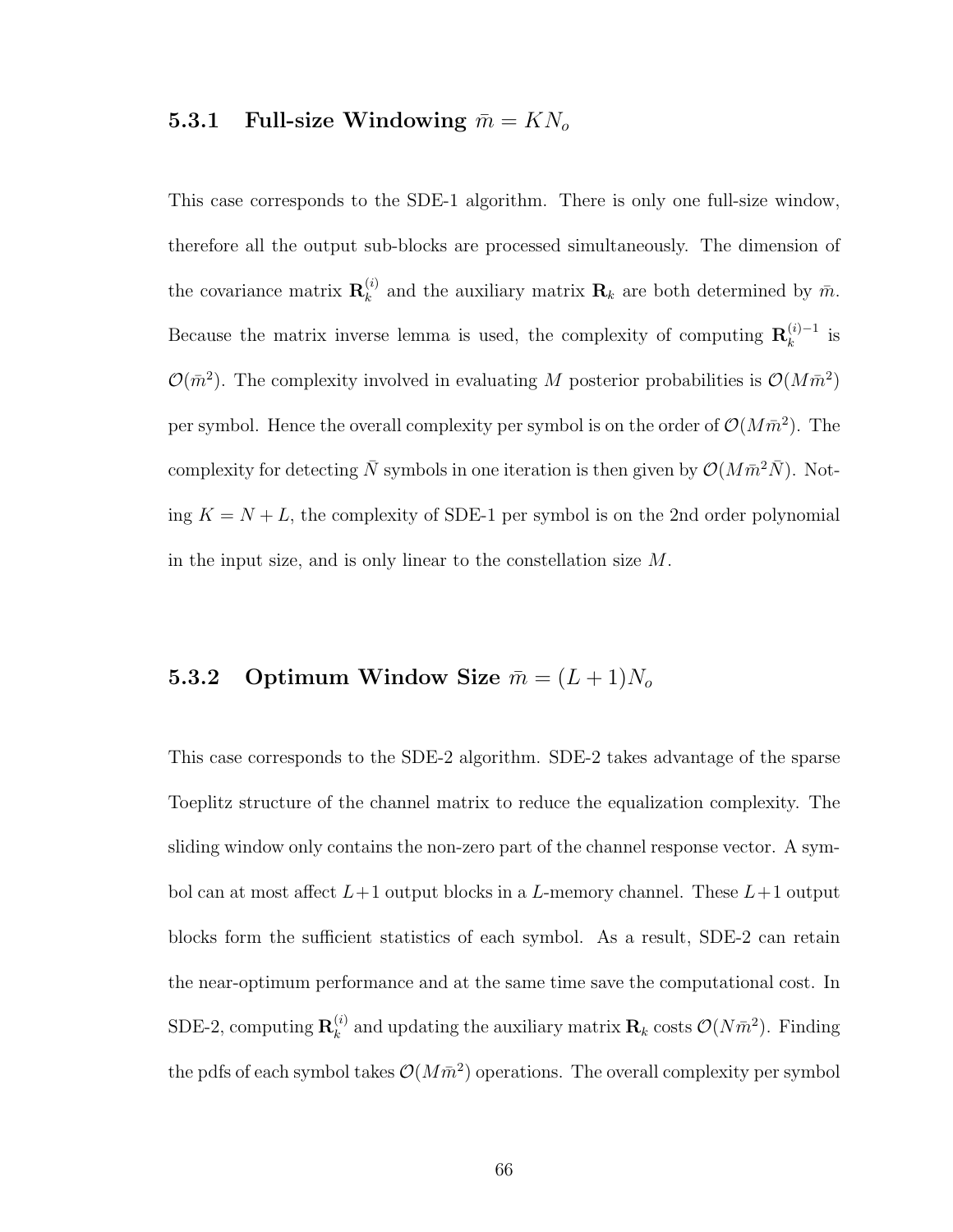

Figure 5.11: Complexity vs. N

is then  $\mathcal{O}(\max(N, M)\bar{m}^2)$  and the complexity per iteration is  $\mathcal{O}(\max(N, M)\bar{N}\bar{m}^2)$ . Compared with SDE-1, the dimension of each conditional covariance matrix  $\mathbf{R}_{k}^{(i)}$  $\stackrel{(i)}{k}$  is reduced from  $KN_o$  (corresponding to  $\mathbf{R}_i$  in SDE-1) to  $N_o(L+1)$ , thus lowering the complexity order of N from 2 to 1 per input. More impressively, such a complexity reduction does not induce noticeable BER performance loss.

# 5.3.3 Sub-optimum Window Size  $\bar{m} < (L+1)N_o$

The implementation procedures for SDE-2 can be used when the window size  $\bar{m}$  <  $(L+1)N_o$ . As  $\bar{m}$  shrinks, the complexity  $\mathcal{O}(\max(N, M)\bar{m}^2)$  decreases. However, Since the sliding window only covers a portion of the channel response for the intended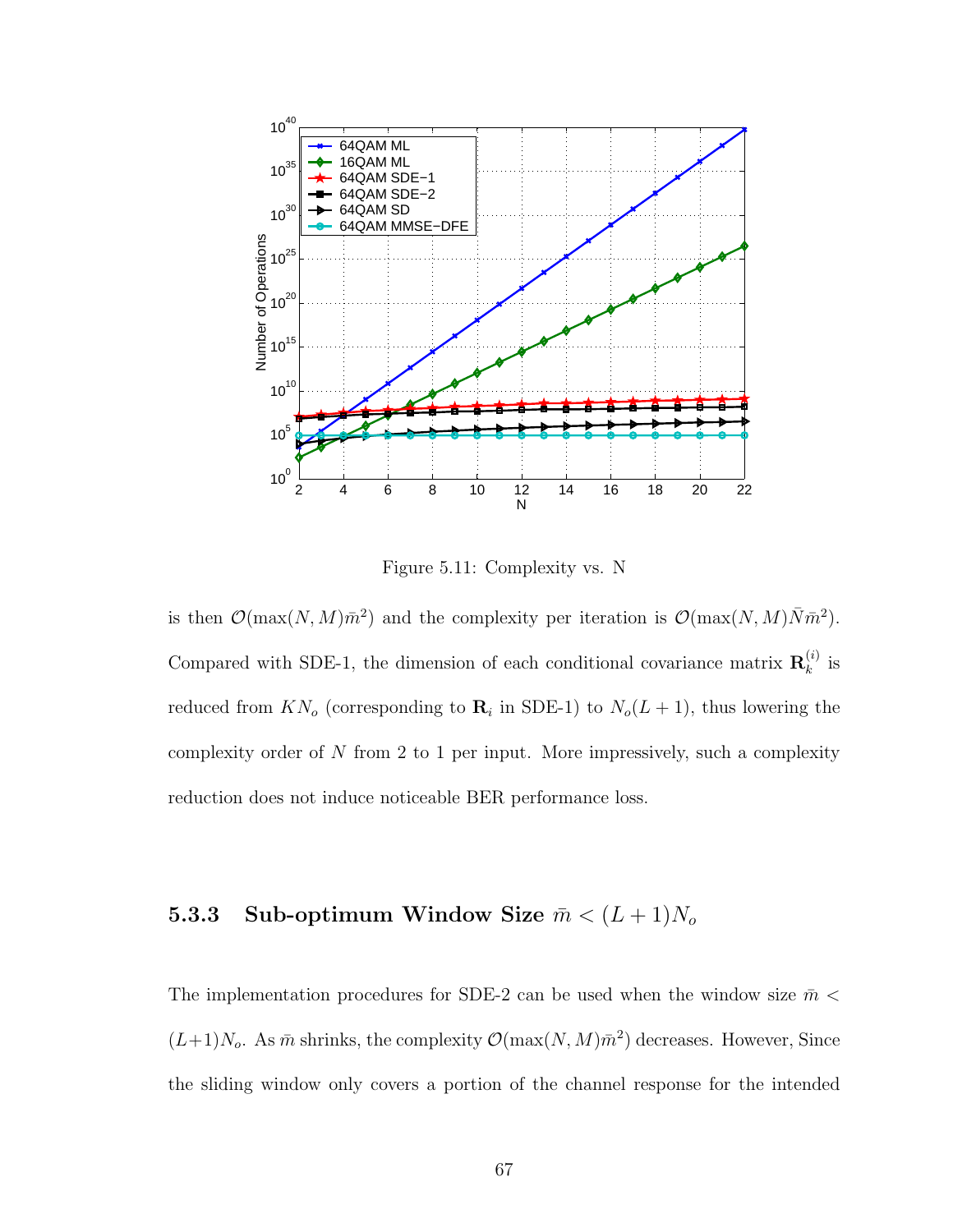

Figure 5.12: Complexity vs. N

input, the algorithm does not make full use of the sufficient statistics, leading to performance degradation. In Figure 5.10, we plot the BER curve at a sliding window size of  $m = 1$ , along with SDE-1  $(m = K)$  and SDE-2  $(m = L + 1)$ . It is shown that the small window size yields inferior performance to the other two near-optimum schemes. In fact,  $(L + 1)N_o$  is the optimal window length, because a longer length does not render better performance but the complexity increases, while a shorter length sacrifices the performance. When  $m = 1$ , the algorithm becomes a symbol-bysymbol equalization technique, therefore the performance cannot match up to that of sequence detection in ISI channels.

The complexity evaluation results are further verified by simulations in Figure 5.11 and 5.12. The system parameters are set to  $N_i = 1$ ,  $N_o = 4$ ,  $L = 8$ , and  $M = 16$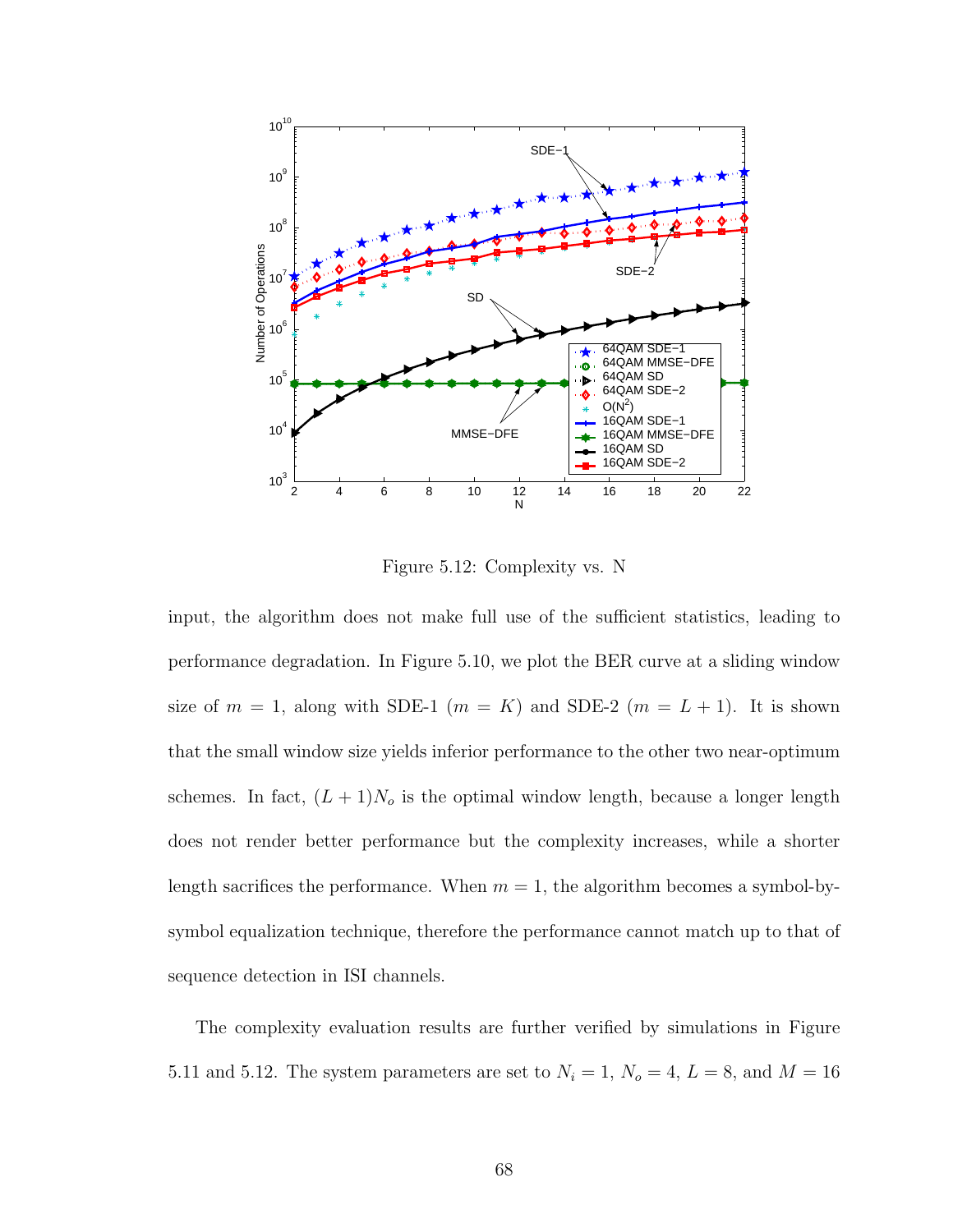and 64. The computational load in terms of the number of operations versus the data block size N is depicted for each detection method in Figure 5.11. Our SDE methods, along with SD and MMSE-DFE, avoid asymptotic computational explosion suffered by the brute-force ML algorithm at a large data size. More detailed comparison of these low-complexity algorithms are illustrated in Figure 5.12. In this simulation setting, the sphere decoder has the same 3rd-order complexity in  $N$  as the SDE-1 algorithm. This is not always the case, as the complexity of SD could be higher if the Gram matrix  $\bf{G}$  has very small eigenvalues and the search radius  $C$  is chosen to be large. The overall complexity of the SDE-2 algorithm is between SD and SDE-1, but asymptotically its complexity order in  $N$  is only 2 instead of 3, as witnessed by its close match with the function  $N^2$  at large N. Such a reduction in the complexity order will pay off for high capacity MIMO systems.

### 5.4 Summary

In this chapter, we have provided simulation results that demonstrate the performance of SDE algorithms in both full-rank and rank-deficient channels. In full-rank channels, SDE approaches the performance of the ML detector. It also works for rank-deficient channels where sphere decoding and PDA filter can not be applied. We further investigate the performance of SDE in various fat channel scenarios. We observe that SDE works better for BPSK modulation than 16-QAM when the channel is fat. By defining the dimension ratio of a channel and based on the simulation results, we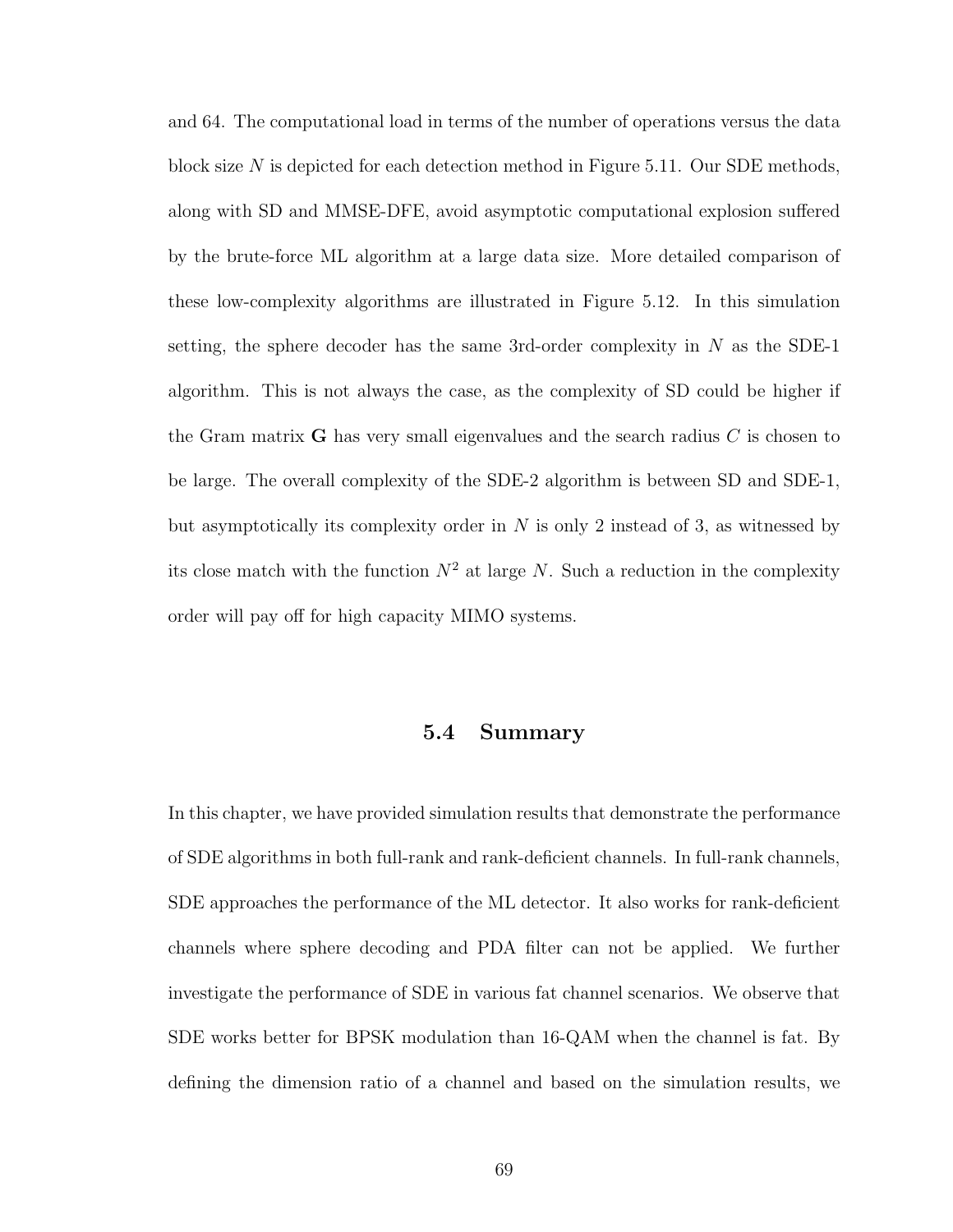offer a qualitative guideline for the anticipated performance of SDE in a fat channel. Finally, we provide complexity evaluation to show the theoretical computational load that two SDE algorithms require.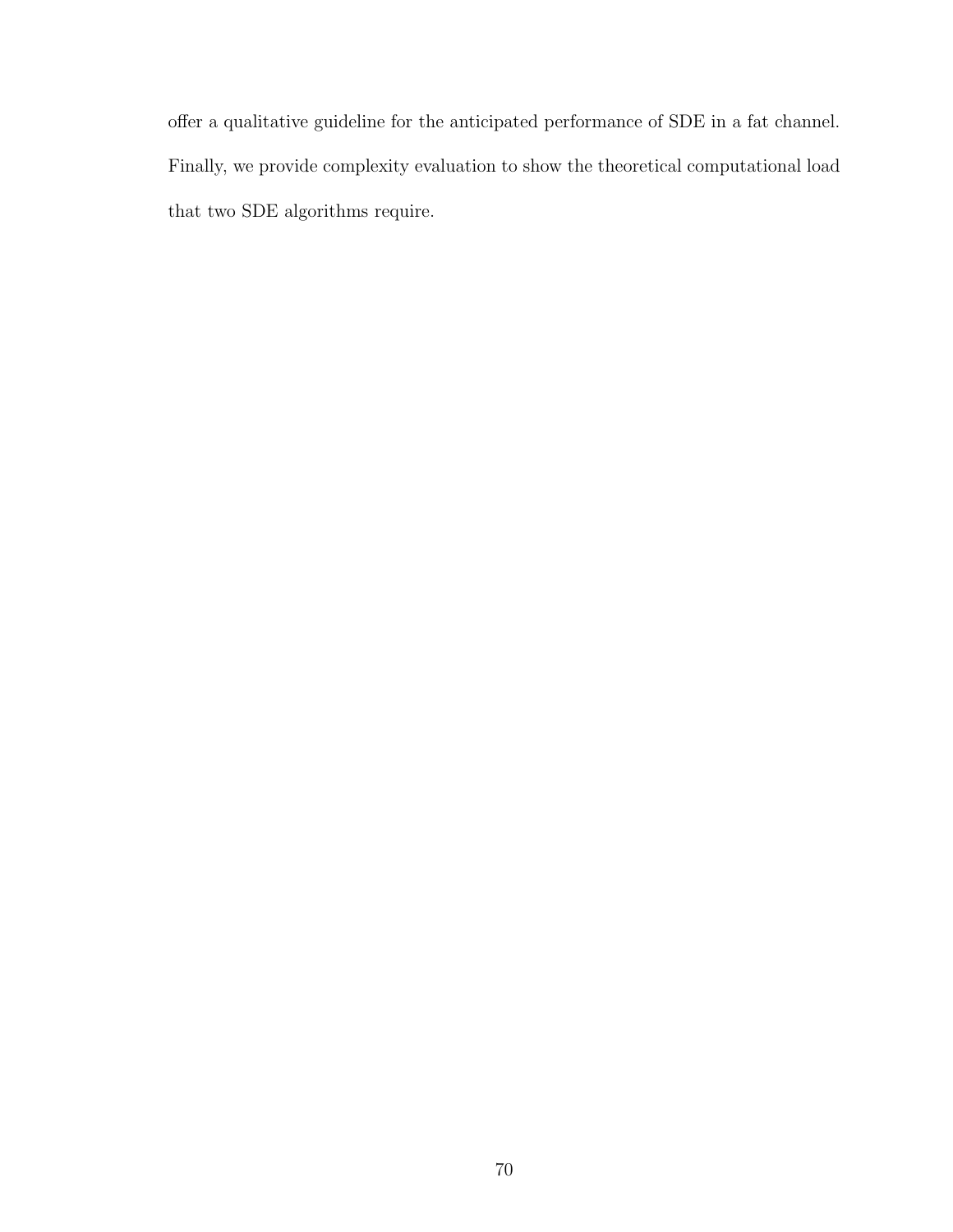# CHAPTER 6

# Kalman-PDA Algorithms

In Chapter 3 and 4, we presented SDE by PDA enhancement and SDE by sliding windowing. The performance of SDE algorithms has been attested by the simulation results in Chapter 5. For the zero-padding transmission model established in Chapter 2, SDE-1 performs multiuser detection (MUD) over all N symbol periods in this block, while SDE-2 performs MUD over  $L + 1$  symbol periods. Motivated by the need for low-complexity receiver processing, we propose in this chapter a MIMO equalization approach that performs MUD within only one sub-block of b (local MUD), instead of doing it for multiple sub-blocks (global MUD). The number of symbols within each sub-block is only  $N_i$ , representing only one sampling period. This will lower the MUD complexity to only a small fraction of that of the global MUD. Meanwhile, we perform noise-interference tracking within each sub-block to mitigate all the MAI, ISI and noise that affect the current MUD sub-block. This will help retain close-to-optimal reception performance. Together, the MIMO detection and equalization problem is partitioned into two parts: local MUD detection and noise-interference tracking. It is possible to fulfill the local MUD subtask by various (existing) techniques on an individual basis. A similar mechanism using trun-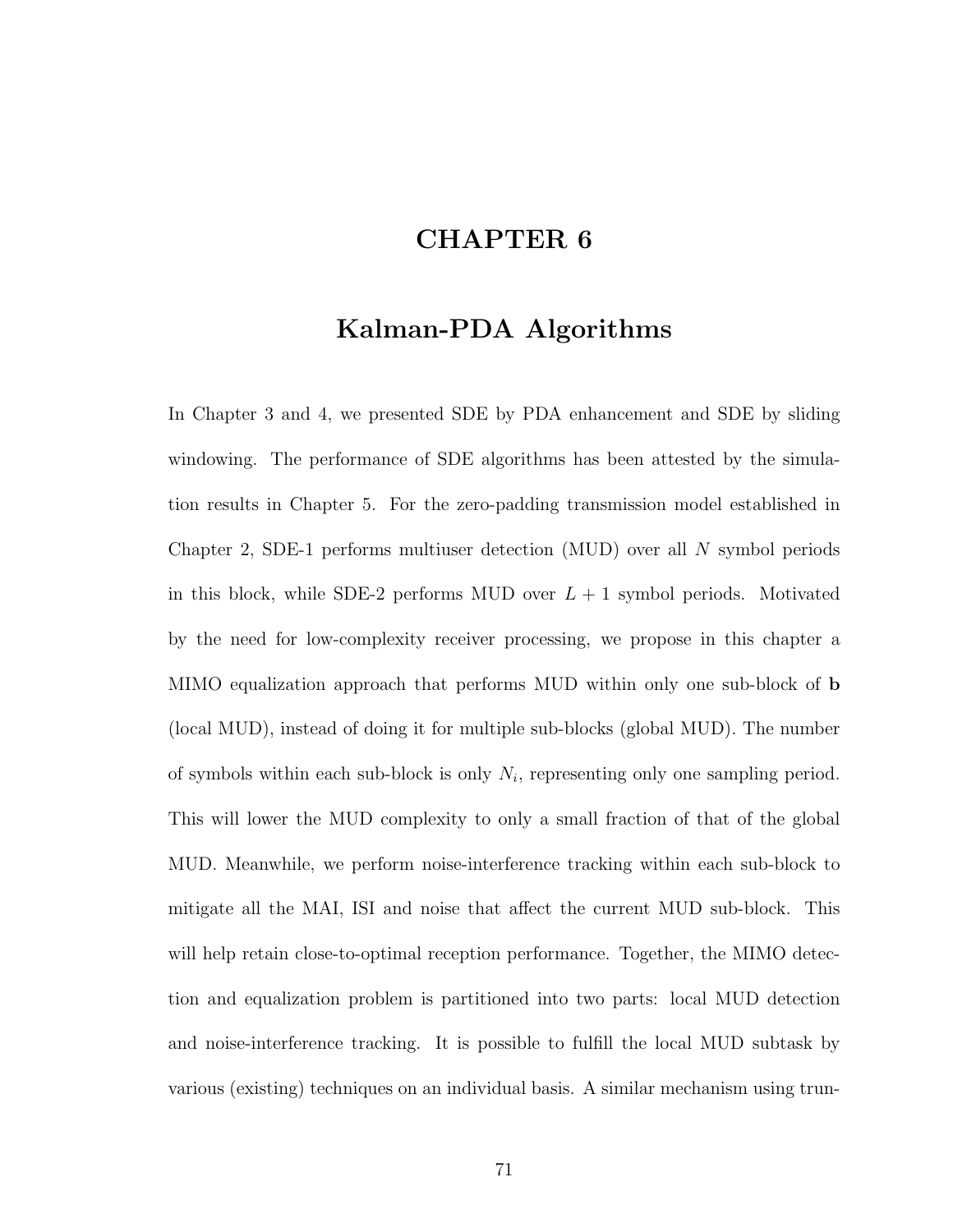cated observation windows has been investigated in [13], but the overall performance largely depends on the estimation reliability of the ISI by a single-user correlator, which degrades as  $LN_i$  increases. In this paper, we choose probabilistic data association (PDA) detection for local MUD and Kalman filtering (KF) for noise-interference tracking, for the following major considerations: (i) PDA produces soft decisions, which can be useful in devising high-performance iterative receiver processing. (ii) As will be shown later, soft-decision based PDA has attractive capability of sensing error-prone bits on line, which facilitates joint transmitter-receiver design to detect and correct unreliable transmissions. (iii) KF is known as the optimal linear estimator of the state of a system given a set of known inputs and measurements. The tracking procedure is mature and easy to implement. (iv) Both PDA detection and KF estimation rely primarily on second-order statistics (in the forms of means and variances) of the underlying random system; thus, structurally they can be blended nicely thanks to the common theme of second-order statistics estimation. Although neither PDA nor KF are optimum for communication systems with finite-alphabet constraints on the input symbols, we combine them with the help of turbo-like iterative processing along with enhancement strategies to enable overall low-complexity, high-performance MIMO equalization.

Kalman filtering has been widely used in channel estimation and tracking [20], [24], [52], [53]. Under known channel knowledge, a Kalman noise tracker in combination with PDA detection is developed recently in [25] for MUD in decorrelated asynchronous multiuser CDMA systems operating in flat fading channels. This algo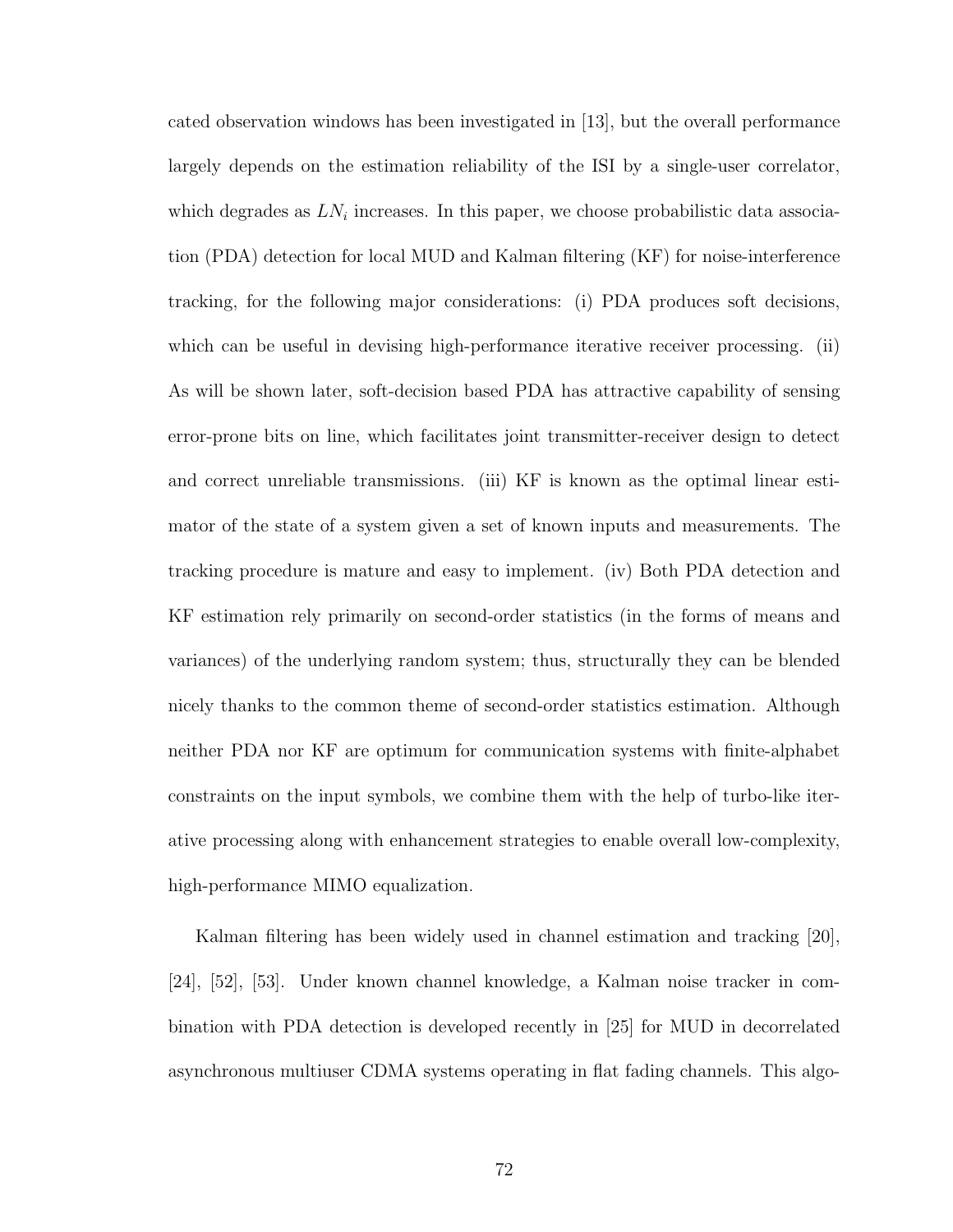rithm not only yields detection performance that is close to the lower bound, but also possesses low polynomial-time complexity. However, as this algorithm stands in its current form, the channel memory length  $L$  is limited to 2 because the Kalman state equation is formed after factorizing special-structured correlation matrices [25]. Our Kalman-PDA proposed in this paper, in contrast, is tailored to equalization of frequency selective MIMO channels with  $L > 2$ . Treating a general L-tap FIR channel as an L-order Markovian process, we transform it into a first-order process so that a KF can be generalized to track an MIMO FIR channel with an arbitrary number of taps. The overall complexity of our Kalman-PDA for detecting  $NN_i$  symbols is on the order of  $\mathcal{O}\{N(LN_i)^3\}$ . We would like also to point out that the simplicity and effectiveness of PDA is based on the assumption that the sum of the interference and noise can be well approximated as a single-mode Gaussian random process, so-called Gaussian-forcing assumption. The error performance is dependent on how close this assumption models reality, and is subject to degradation induced by modeling mismatch. To improve the posterior bit probabilities computed in PDA under the Gaussian assumption, we also develop several performance-enhancement strategies: iterative processing, automatic repeat request (ARQ) and/or erasure decoding. The proposed Kalman-PDA approach achieves better performance than the MIMO decorrelator in terms of bit error rate (BER), as will be shown in our algorithm development and simulation results.

Focusing on the complexity-performance issue of MIMO channel equalization, we confines the treatment to systems with perfect channel knowledge of H, for which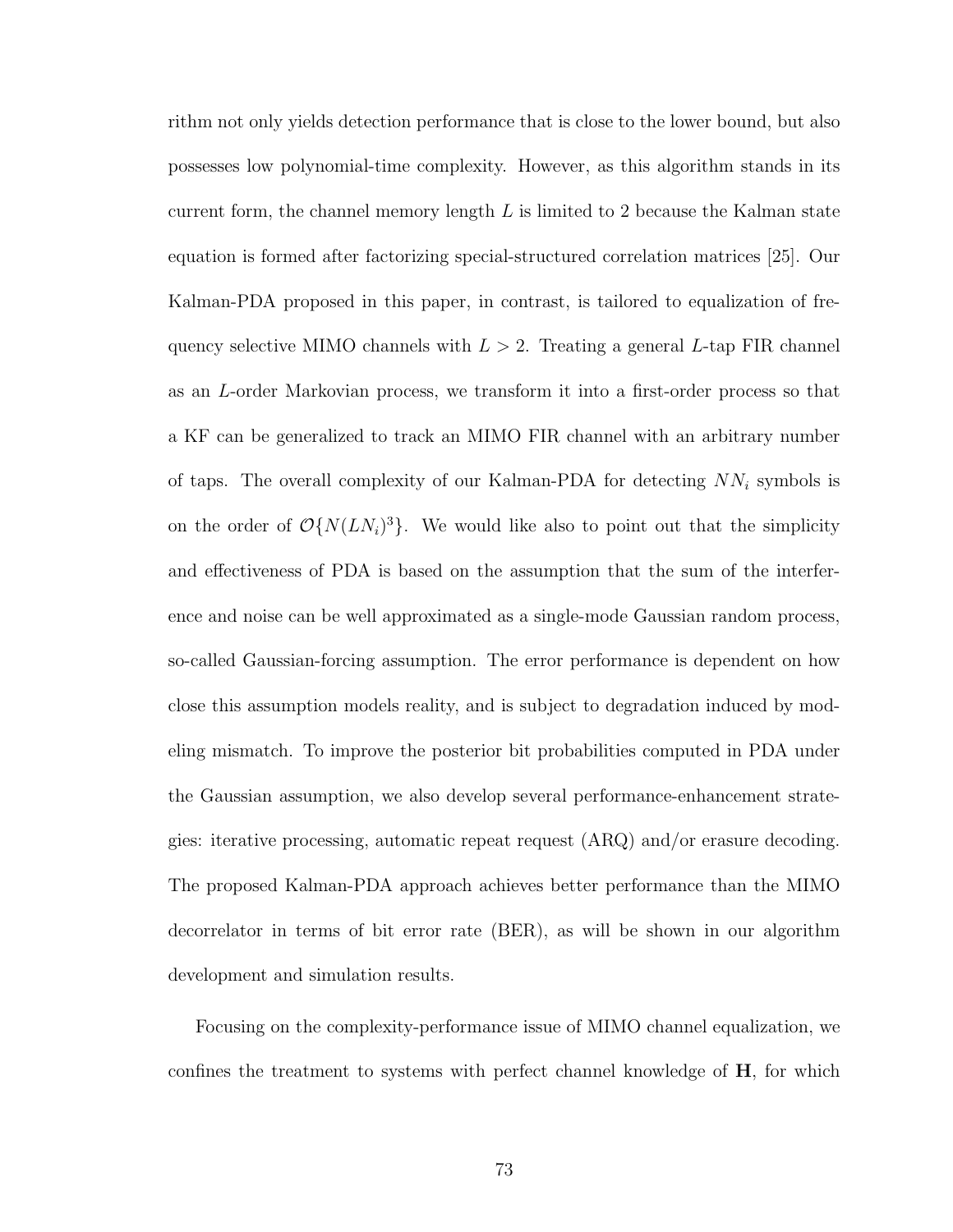$N_o \geq N_i$  is assumed. Under imperfect channel settings, it is possible to combine our soft-decision based detectors with some channel estimators, such as recursive least square (RLS) channel estimators. The detection BER can be comparable with that under perfect channel knowledge, as long as a rough channel estimate is available initially. We will elaborate this in Chapter 8. Similar approach in a turbo-like fashion can be found in [44]. In developing the algorithms, the MIMO channel is assumed to be frequency selective and slowly varying. It is time invariant within each block of K symbol periods, but may change independently from block to block. We suppose that the receiver has perfect knowledge of the channel state information H and the noise variance  $\mathbf{R}_v$ . It is also assumed that  $N_o \geq N_i$  and all the MIMO taps  $\{\mathbf{H}_l\}_{l=0}^L$ are full-column rank matrices.

Next, we are going to develop MIMO detectors that combine local PDA MUD with Kalman filtering. The key step of Kalman filtering is to model the composite noise and ISI as the state vector of a first-order dynamic linear system, so that the ISI effect can be effectively tracked via state-vector updating. To this end, we offer two dynamic system models with two different sets of Kalman state and measurement equations. When introducing each of the two algorithms, we follow the steps below:

- 1. Construct the local PDA MUD structure;
- 2. Formulate the Kalman state and measurement equations that relate the local ISI to the state vector;
- 3. Lay out the Kalman iteration procedure for tracking the ISI.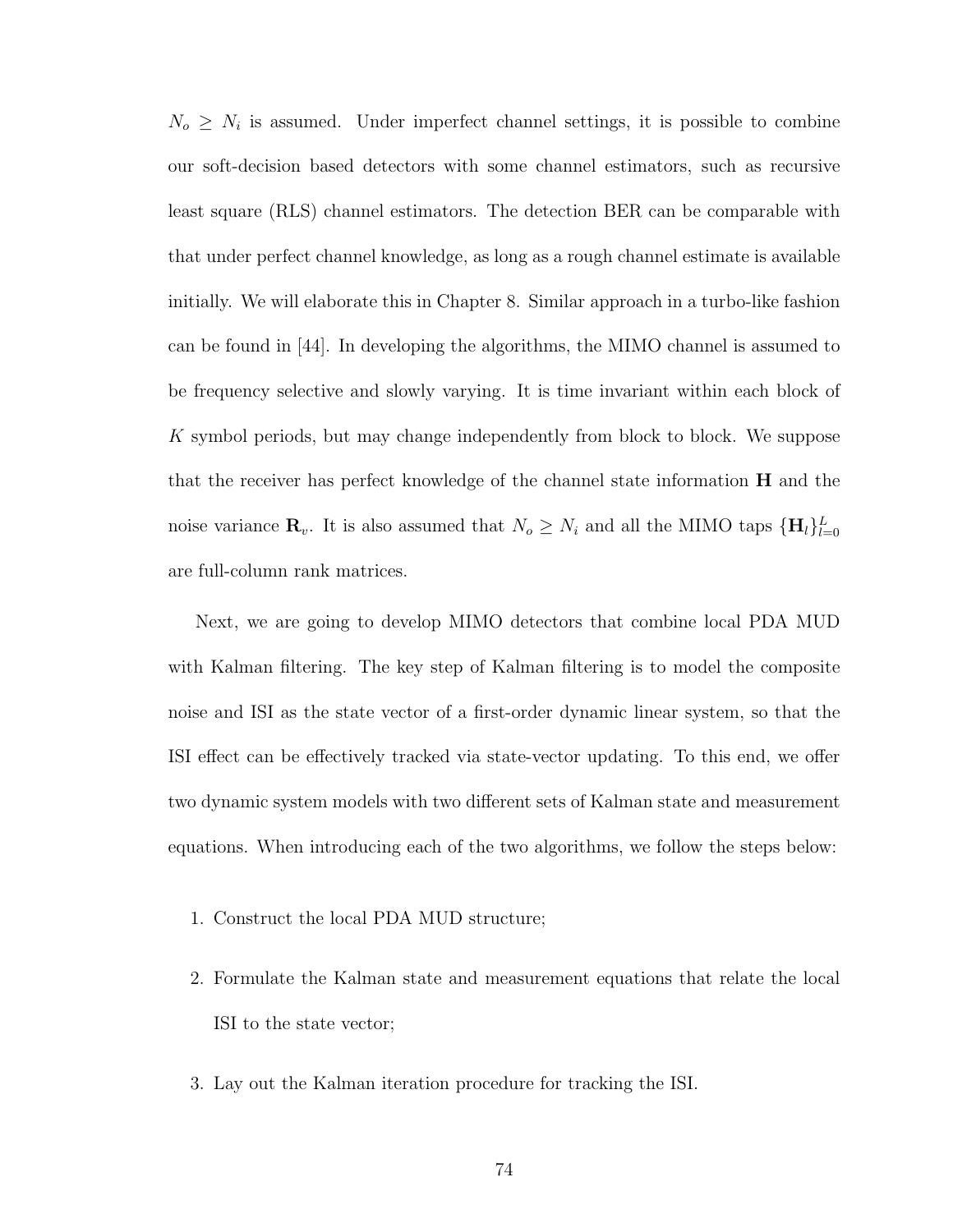### 6.1 The Kalman-PDA I Algorithm

The key idea in formulating a Kalman state vector is to set up a decorrelated received signal model and use Kalman filtering to track the mean and covariance of the interference. These statistics are furnished to PDA to facilitate local multiuser detection.

## 6.1.1 Local PDA MUD Structure

According to the zero-padded signal model described in Chapter 2, the kth received signal sub-block can be expressed by

$$
\mathbf{y}(k) = \sum_{l=0}^{L} \mathbf{H}_l \mathbf{b}(k-l) + \mathbf{v}(k),
$$
\n(6.1)

where  $\mathbf{H}_0, \ldots, \mathbf{H}_L$  are the  $N_o \times N_i$  FIR MIMO channel taps,  $\mathbf{b}(m)$ ,  $m = k, \ldots, k - L$ , is the *mth* sub-block symbol vector with  $\mathbf{b}(k - l) = \mathbf{0}$  for  $l > k$ , and  $\mathbf{v}(k)$  is white Gaussian noise vector at the kth sampling period with zero mean and covariance  $\sigma^2 {\bf I}_{N_o \times N_o}.$ 

Our goal is to construct a local MUD for detecting  $\mathbf{b}(k)$  at the kth instant. To this end, we define a transformed output  $\tilde{\mathbf{y}}(k)$  and a noise term  $\tilde{\mathbf{v}}(k)$  that satisfy

$$
\mathbf{y}(k) = \sum_{l=0}^{L} \mathbf{H}_l \tilde{\mathbf{y}}(k-l), \qquad (6.2)
$$

$$
\mathbf{v}(k) = \sum_{l=0}^{L} \mathbf{H}_l \tilde{\mathbf{v}}(k-l), \qquad (6.3)
$$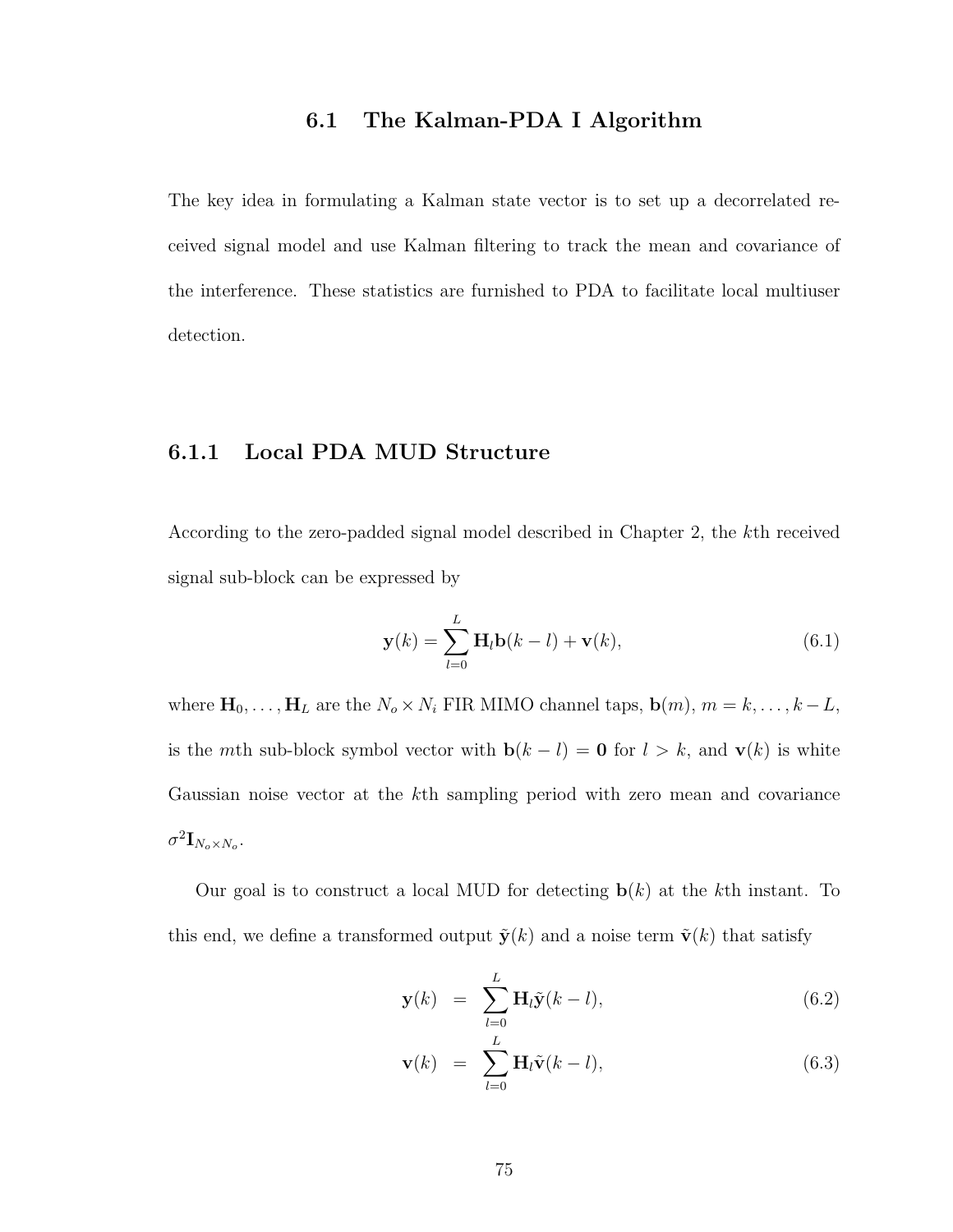respectively. Plugging these definitions into (6.1), it follows that

$$
\tilde{\mathbf{y}}(k) = \mathbf{b}(k) + \tilde{\mathbf{v}}(k), \quad \forall k. \tag{6.4}
$$

Eq. (6.4) is a standard decorrelated PDA model similar to (3.2); hence the PDA procedure in [26] can be applied directly, provided that  $\tilde{\mathbf{y}}(k)$  and the statistics of  $\tilde{\mathbf{v}}(k)$  can be obtained. The posterior probabilities are initialized as 0.5 (for BPSK modulation), and they are refined during iterations. Final decisions on  $\mathbf{b}(k)$  are made after the probabilities converge. Note that the dimension of  $\mathbf{b}(k)$  is  $N_i \times 1$ ; thus the complexity of this local PDA MUD is only  $\mathcal{O}(N_i^3)$ . Meanwhile,  $\tilde{\mathbf{v}}(k)$  contains all the ISI effect to this local block; thus there is little loss of optimality by this local MUD, as long as the statistics of  $\tilde{\mathbf{v}}(k)$  can be tracked properly. On the other hand, since  $(6.4)$  involves zero-forcing in obtaining  $\mathbf{b}(k)$ , it is subject to noise-interference enhancement when the random channel tap  $H_0$  is not well conditioned<sup>1</sup>.

Before we show the process of tracking  $\tilde{\mathbf{v}}(k)$  in the next subsection, we now explain how to obtain  $\tilde{\mathbf{y}}(k)$  from the observed data  $\mathbf{y}(k)$ . Let  $\mathbf{H}_0^{\dagger}$  denote the Moore-Penrose pseudo-inverse of  $H_0$ . Pre-multiplying (6.2) by  $H_0^{\dagger}$  $_{0}^{^{\dagger}}$  and re-arranging the elements in  $(6.2)$  to emphasize  $\tilde{\mathbf{y}}(k)$ , we reach

$$
\tilde{\mathbf{y}}(k) = \mathbf{H}_0^{\dagger} \mathbf{y}(k) - \sum_{l=1}^{L} \mathbf{H}_0^{\dagger} \mathbf{H}_l \tilde{\mathbf{y}}(k-l).
$$
 (6.5)

Based on (6.5), we can compute  $\tilde{\mathbf{y}}(k)$  in an autoregressive (AR) manner, similar to that in [20]. When calculating  $\{\tilde{\mathbf{y}}(k)\}_{k=0}^{N-1}$  from (6.5), we suppose  $\tilde{\mathbf{y}}(-1), \ldots, \tilde{\mathbf{y}}(-L)$ 

<sup>&</sup>lt;sup>1</sup>The undesired noise enhancement effect can be alleviated by an algorithm enhancement strategy we will present in Chapter 7, where an ill-conditioned channel may trigger an automatic repeat request (ARQ).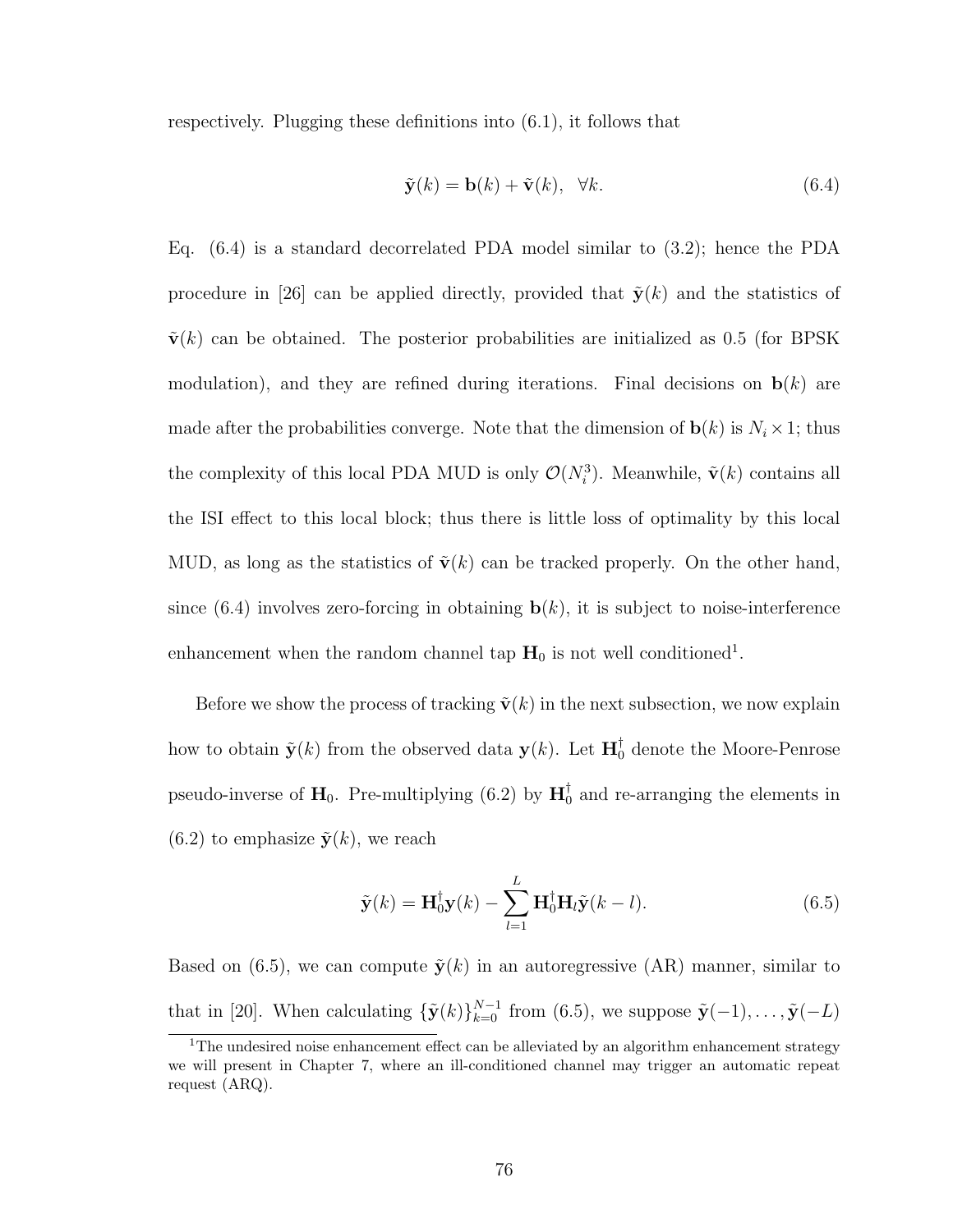are all zeros, reflecting no data transmission prior to  $t = 0$  and no inter-block interference.

It is worth pointing out that  $\tilde{\mathbf{y}}(k)$  in (6.5) satisfies (6.2) exactly only when  $N_o = N_i$ . When  $N_o > N_i$ , (6.5) is the least square solution to  $\tilde{\mathbf{y}}(k)$ , given  $\tilde{\mathbf{y}}(k-1)$ , ...,  $\tilde{\mathbf{y}}(k-L)$ . Similarly, the exact noise term  $\tilde{\mathbf{v}}(k)$  cannot be found from (6.3) when  $N_o > N_i$ . Rather, we will use its least-square approximation in the form

$$
\tilde{\mathbf{v}}(k) = \mathbf{H}_0^{\dagger} \mathbf{v}(k) - \sum_{l=1}^{L} \mathbf{H}_0^{\dagger} \mathbf{H}_l \tilde{\mathbf{v}}(k-l), \qquad (6.6)
$$

which also follows an AR structure similar to (6.5). It is the approximate  $\tilde{\mathbf{y}}(k)$ and  $\tilde{\mathbf{v}}(k)$  constructed from (6.5) and (6.6) that will be used in (6.4) during local PDA MUD. Despite of the approximations involved, the resulting Kalman-PDA I algorithm will be shown (via simulations) to have competitive error performance at slightly lower complexity compared to the Kalman-PDA II algorithm later developed in Section 6.2, which will not involve any approximation during the construction of its Kalman state equation.

### 6.1.2 Formulation of Kalman Equations

In order to carry out PDA MUD on  $(6.4)$ , we need to know the conditional mean and variance of  $\tilde{\mathbf{v}}(k)$  in (6.6) given the measurement  $\tilde{\mathbf{y}}(k)$ . This task can be fulfilled by a Kalman filter. We will lay out the formulation of Kalman state equation and measurement equation in this subsection.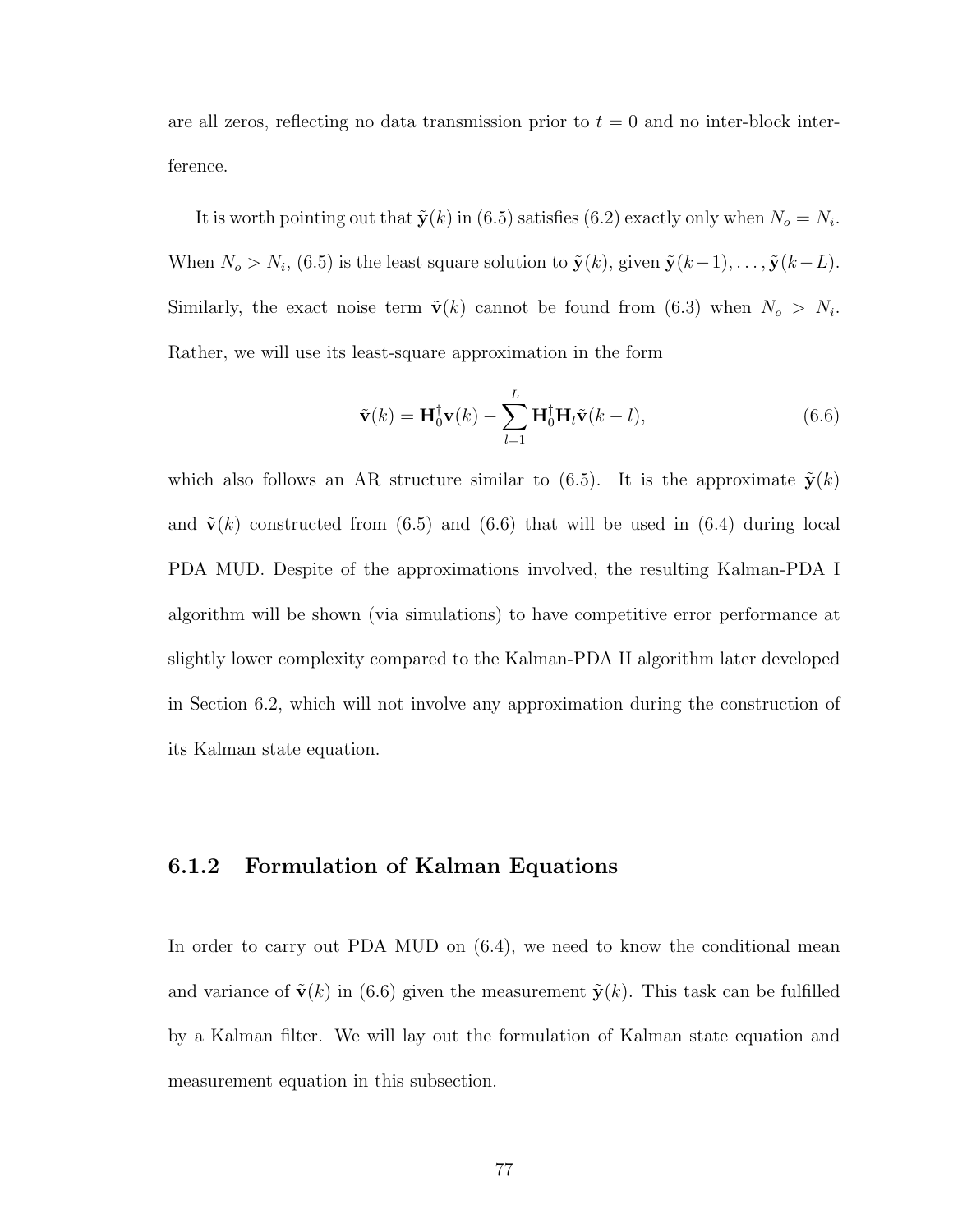To enable KF, it is necessary to convert (6.6) into a first-order linear dynamic system. To this end, we define an  $N_i L \times 1$  state vector  $\mathbf{x}(k)$  in the form of

$$
\mathbf{x}(k) := \begin{bmatrix} \tilde{\mathbf{v}}(k) \\ \tilde{\mathbf{v}}(k-1) \\ \vdots \\ \tilde{\mathbf{v}}(k-L+1) \end{bmatrix} .
$$
 (6.7)

Defining  $\tilde{\mathbf{H}}_l := -\mathbf{H}_0^{\dagger} \mathbf{H}_l$ , (6.6) can be expressed as a state equation by

$$
\mathbf{x}(k) = \mathbf{F}\mathbf{x}(k-1) + \mathbf{G}\mathbf{v}(k)
$$
\n(6.8)

where

$$
\mathbf{F} = \begin{bmatrix} \tilde{\mathbf{H}}_1 & \tilde{\mathbf{H}}_2 & \cdots & \tilde{\mathbf{H}}_{L-1} & \tilde{\mathbf{H}}_L \\ \mathbf{I} & \mathbf{0} & \cdots & \mathbf{0} & \mathbf{0} \\ \mathbf{0} & \mathbf{I} & \cdots & \mathbf{0} & \mathbf{0} \\ \vdots & \vdots & \ddots & \vdots & \vdots \\ \mathbf{0} & \mathbf{0} & \cdots & \mathbf{I} & \mathbf{0} \end{bmatrix} \qquad \mathbf{G} = \begin{bmatrix} \mathbf{H}_0^{\dagger} \\ \mathbf{0} \\ \vdots \\ \mathbf{0} \end{bmatrix} \qquad (6.9)
$$

The measurement equation corresponding to (6.4) is thus given by

$$
\tilde{\mathbf{y}}(k) = \mathbf{C}_1 \mathbf{x}(k) + \mathbf{b}(k) \tag{6.10}
$$

where  $\mathbf{C}_1 = [\mathbf{I} \ \mathbf{0} \cdots \mathbf{0}]$  is an  $N_i \times LN_i$  matrix, and  $\mathbf{b}(k)$  appears as the measurement noise. In this set of KF equations, **F** and **G** can be easily obtained because the channel **H** is known;  $\mathbf{v}(k)$  is the Gaussian noise vector with zero mean and covariance  $\mathbf{R}_v$ ; and the measurement noise  $\mathbf{b}(k)$  can be substituted by its tentative soft decisions obtained from the local MUD detector, when iterations between detection and tracking are in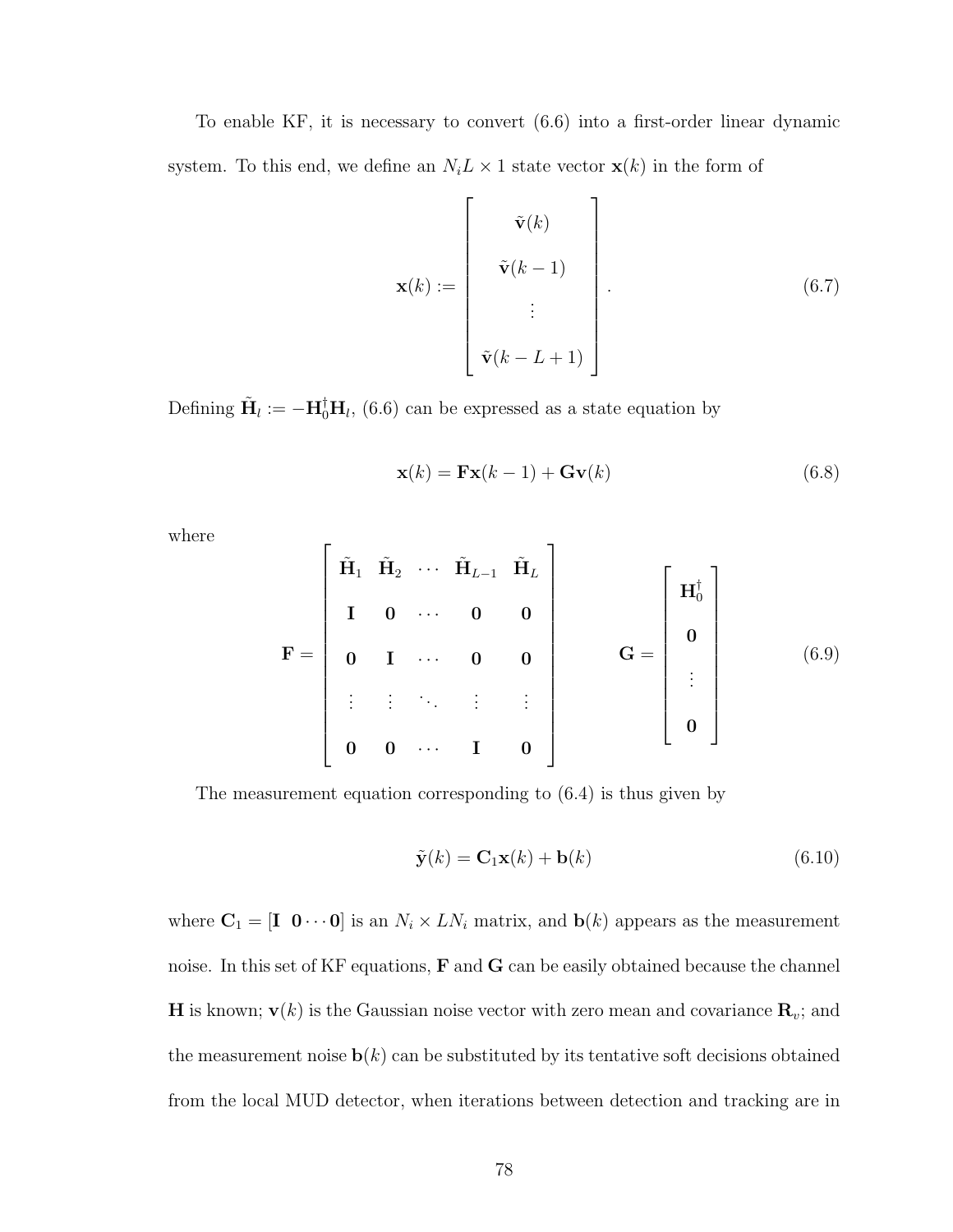place. With the above state and measurement equation formulation, we can utilize the standard Kalman update procedure to obtain the linearly optimum estimate of the state variable, whose first element is the desired  $\tilde{\mathbf{v}}(k)$ .

## 6.1.3 Kalman Update Procedure

With the state and measurement equations formulated in  $(6.8)$  and  $(6.10)$ , we can utilize the standard Kalman update procedure to obtain the linearly optimum estimate of the state variable, whose first element is the desired  $\tilde{\mathbf{v}}(k)$  required by local PDA detection in (6.4). Following the notational convention in KF, we let  $\hat{\mathbf{x}}(k|k-1)$ denote the prediction of  $\mathbf{x}(k)$  from past measurements  $\tilde{\mathbf{y}}(k-1)$ ,  $\tilde{\mathbf{y}}(k-2)$ ,  $\cdots$ , and let  $\hat{\mathbf{x}}(k|k)$  denote the updated estimate of  $\mathbf{x}(k)$  given measurements  $\tilde{\mathbf{y}}(k)$ ,  $\tilde{\mathbf{y}}(k-1)$ , • · ·. Likewise,  $\mathbf{P}(k|k-1)$  is the predicted covariance estimate of  $\mathbf{x}(k)$  from  $\tilde{\mathbf{y}}(k-1)$ ,  $\tilde{\mathbf{y}}(k-2), \dots$ , and  $\mathbf{P}(k|k)$  is the updated covariance matrix of  $\mathbf{x}(k)$  estimated from  $\tilde{\mathbf{y}}(k)$ ,  $\tilde{\mathbf{y}}(k-1)$ ,  $\cdots$ . The overall equalization and detection procedure is outlined in Table 6.1, while the equations involved are elaborated below.

#### 6.1.3.1 Initialization

Since the information-bearing symbol transmission begins at  $k = 0$ , we can initialize the estimate and covariance of  $\mathbf{x}(k)$  by

$$
\hat{\mathbf{x}}(0|-1) = \mathbf{0},\tag{6.11}
$$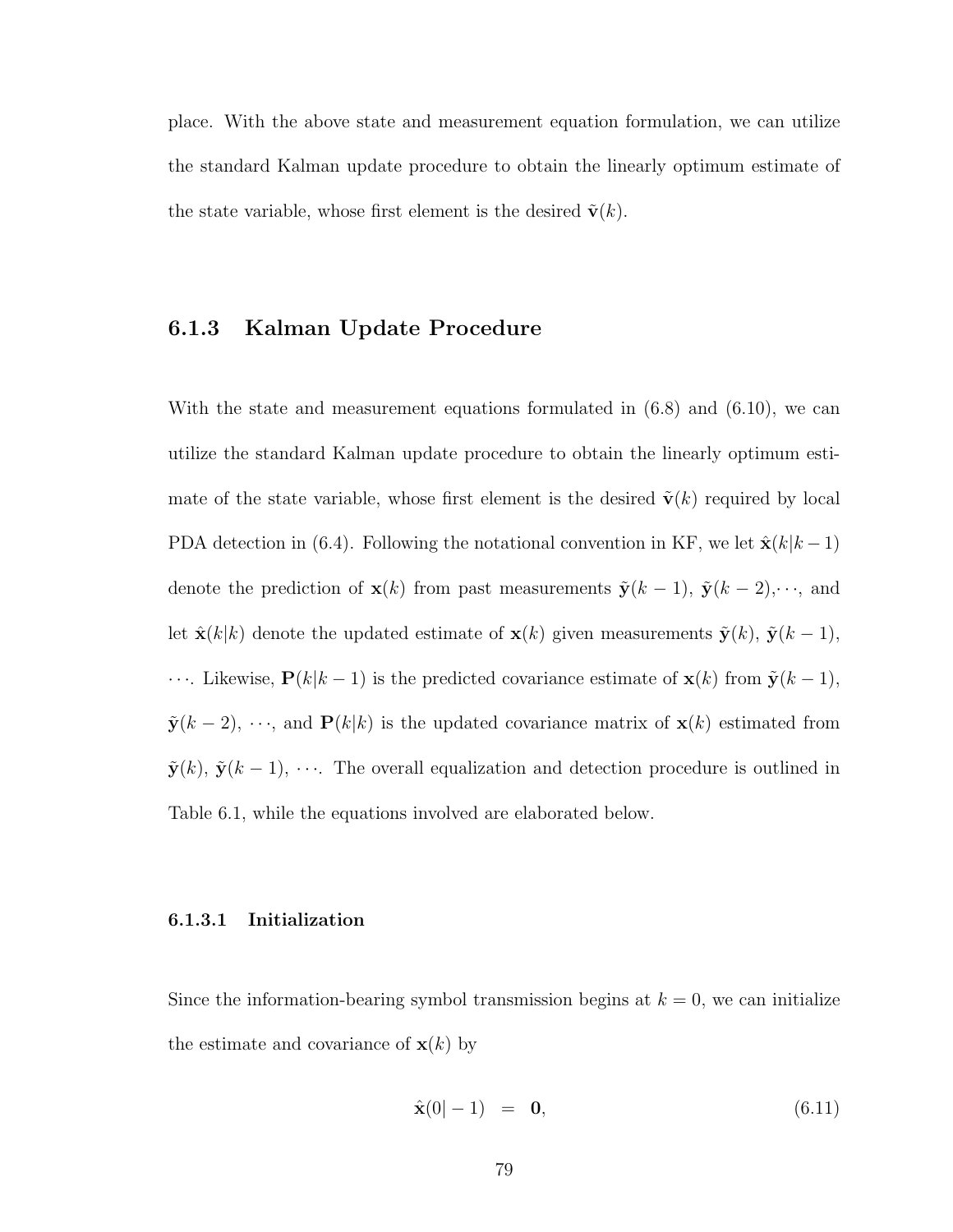| Initialization | Set $\hat{\mathbf{x}}(0 -1)$ and $\mathbf{P}(0 -1)$ ; initialize the conditional probabilities |
|----------------|------------------------------------------------------------------------------------------------|
|                | as $P_i(k) = 0.5, \forall i, k;$                                                               |
|                | <i>for</i> $k = 0 : N - 1$                                                                     |
| Kalman         | - perform iterative local PDA MUD on (6.4) based on $\hat{\mathbf{x}}(k k-1)$                  |
| interference   | and $P(k k-1)$ , which yields the converged posterior                                          |
| tracking       | probabilities $\{P_i(k)\}, \forall i$ , and the noise statistics $\boldsymbol{\mu}(k)$         |
|                | and $\Sigma(k)$ in (6.13), (6.14);                                                             |
|                | - decide $\mathbf{b}(k)$ from $\{P_i(k)\}\$ , and compute the mean $\boldsymbol{\mu}_b(k)$     |
|                | and covariance $\Sigma_b(k)$ of $\mathbf{b}(k)$ via (6.15), (6.16);                            |
|                | - compute the Kalman gain matrix $\mathbf{M}(k)$ via (6.17), and                               |
|                | estimates $\hat{\mathbf{x}}(k k)$ and $\mathbf{P}(k k)$ via (6.18) and (6.19);                 |
|                | - compute the predicted $\hat{\mathbf{x}}(k+1 k)$ and $\mathbf{P}(k+1 k)$ via                  |
|                | $(6.20)$ and $(6.21)$ ;                                                                        |
|                | end k                                                                                          |

Table 6.1: Update Procedure for Kalman-PDA-I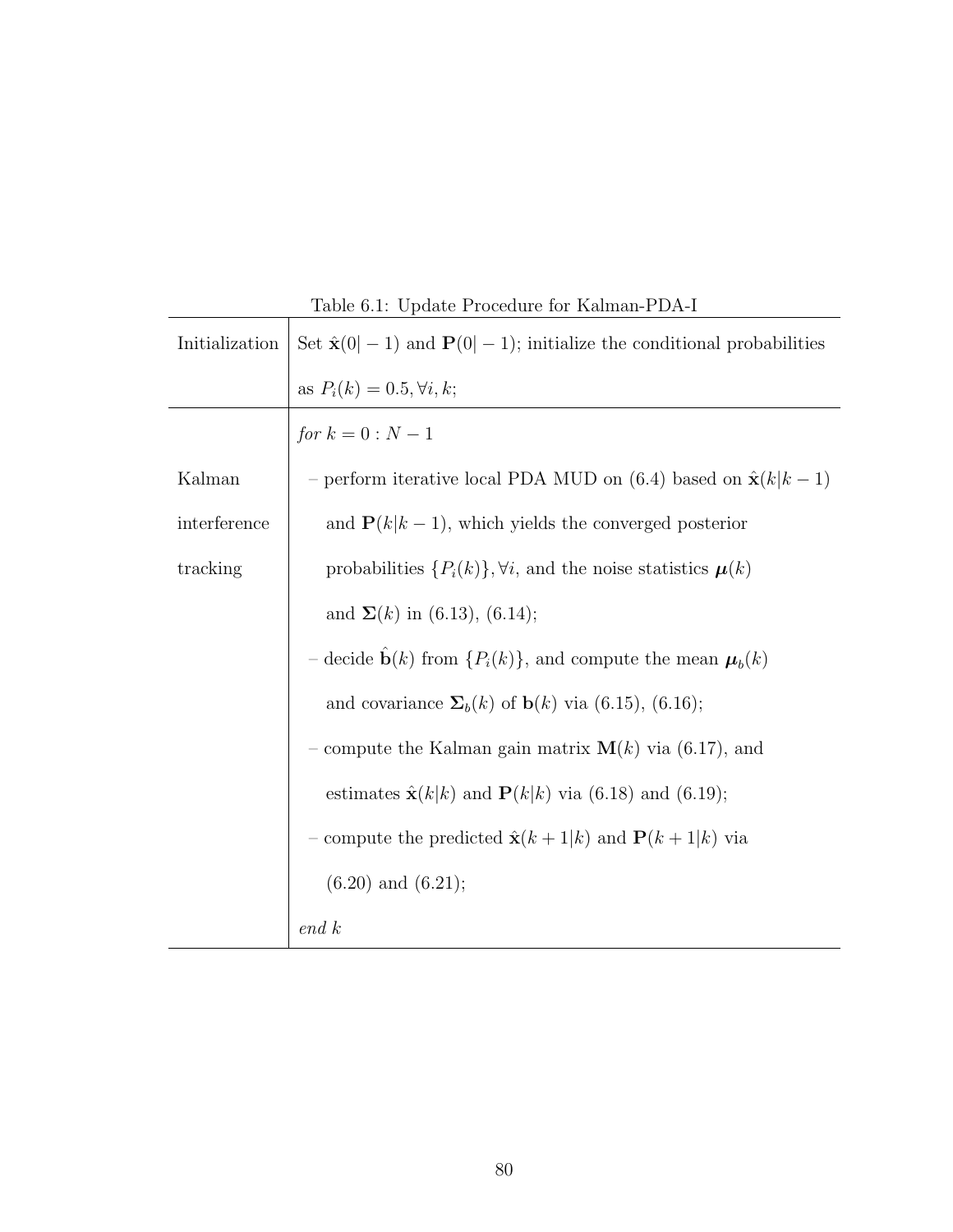$$
\mathbf{P}(0|-1) = \sigma^2 \mathbf{G} \mathbf{G}^T. \tag{6.12}
$$

#### 6.1.3.2 Iteration

For any  $k \in [0, N - 1]$ ,  $\hat{\mathbf{x}}(k|k - 1)$  and  $\mathbf{P}(k|k - 1)$  can be obtained either from initialization or the last round of iteration. Since the interested ISI term  $\tilde{\mathbf{v}}(k)$  is the first sub-block of  $\mathbf{x}(k)$ , its mean and covariance statistics can be deduced from the first (diagonal) sub-blocks of  $\hat{\mathbf{x}}(k|k-1)$  and  $\mathbf{P}(k|k-1)$ , respectively. This step is mathematically expressed by:

$$
\boldsymbol{\mu}(k) = E\{\tilde{\mathbf{v}}(k)\} = \mathbf{C}_1 \hat{\mathbf{x}}(k|k-1), \tag{6.13}
$$

$$
\Sigma(k) = Cov\{\tilde{\mathbf{v}}(k)\} = \mathbf{C}_1 \mathbf{P}(k|k-1)\mathbf{C}_1^T.
$$
\n(6.14)

Based on the Gaussian forcing principle, the mean and covariance of  $\tilde{\mathbf{v}}(k)$  are sufficient statistics to enable local PDA detection on (6.4). The output of the PDA detector includes the symbol decision  $\hat{\mathbf{b}}(k)$  and the mean and covariance of  $\mathbf{b}(k)$ ,  $\boldsymbol{\mu}_b(k)$  and  $\Sigma_b(k)$ , which are given by:

$$
\mu_b(k) = \sum_{i=1}^{N_i} (2P_{bi}(k) - 1)\mathbf{e}_i, \qquad (6.15)
$$

$$
\Sigma_b(k) = \sum_{i=1}^{N_i} 4P_{bi}(k)(1 - P_{bi}(k))\mathbf{e}_i \mathbf{e}_i^T.
$$
 (6.16)

Let  $\mathbf{M}(k)$  denote the Kalman gain matrix. Since  $\mathbf{b}(k)$  acts as the measurement noise, its associated statistics  $\mu_b(k)$  and  $\Sigma_b(k)$  can be used in updating  $\hat{\mathbf{x}}(k|k)$  and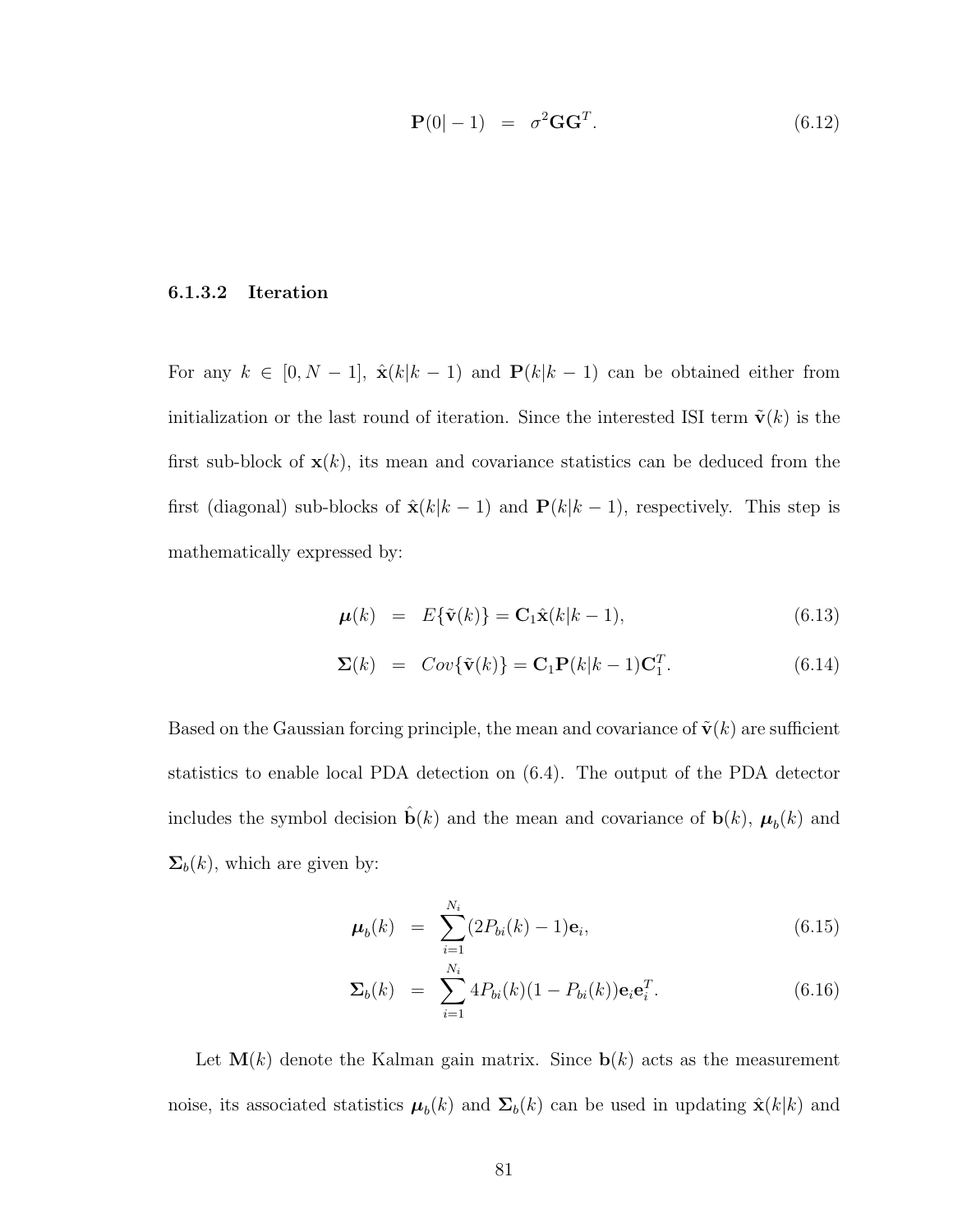$P(k|k)$  from  $\hat{\mathbf{x}}(k|k-1)$  and  $P(k|k-1)$ . Thus, we can use the standard Kalman update procedures to compute the state estimate and covariance. The following KF equations describe the updating steps in Table 6.1, listed by their implementation order:

We first compute the Kalman gain matrix,

$$
\mathbf{M}(k) = \mathbf{P}(k|k-1)\mathbf{C}_1^T[\mathbf{\Sigma}(k) + \mathbf{\Sigma}_b(k)]^{-1}
$$
\n(6.17)

Then we update the state estimate and state covariance,

$$
\hat{\mathbf{x}}(k|k) = \hat{\mathbf{x}}(k|k-1) + \mathbf{M}(k)\{\tilde{\mathbf{y}}(k) - \boldsymbol{\mu}(k) - \boldsymbol{\mu}_b(k)\}\
$$
(6.18)

$$
\mathbf{P}(k|k) = [\mathbf{I} - \mathbf{M}(k)\mathbf{C}_1]\mathbf{P}(k|k-1) \tag{6.19}
$$

Next, we compute the state prediction and state prediction covariance,

$$
\hat{\mathbf{x}}(k+1|k) = \mathbf{F}\hat{\mathbf{x}}(k|k) \tag{6.20}
$$

$$
\mathbf{P}(k+1|k) = \mathbf{F}\mathbf{P}(k|k)\mathbf{F}^T + \sigma^2 \mathbf{G}\mathbf{G}^T \tag{6.21}
$$

Once (6.20) and (6.21) are obtained, the noise-interference statistics of  $\tilde{\mathbf{v}}(k+1)$ can be predicted from (6.13) and (6.14), which enable local PDA MUD on  $\mathbf{b}(k+1)$  in the next iteration step. The overall flow of the Kalman-PDA I algorithm is illustrated in Fig. 6.1.

## 6.2 The Kalman-PDA II Algorithm

In this subsection, we will briefly introduce an alternative way to construct the Kalman equations and thus the updating procedure. This approach intuitively groups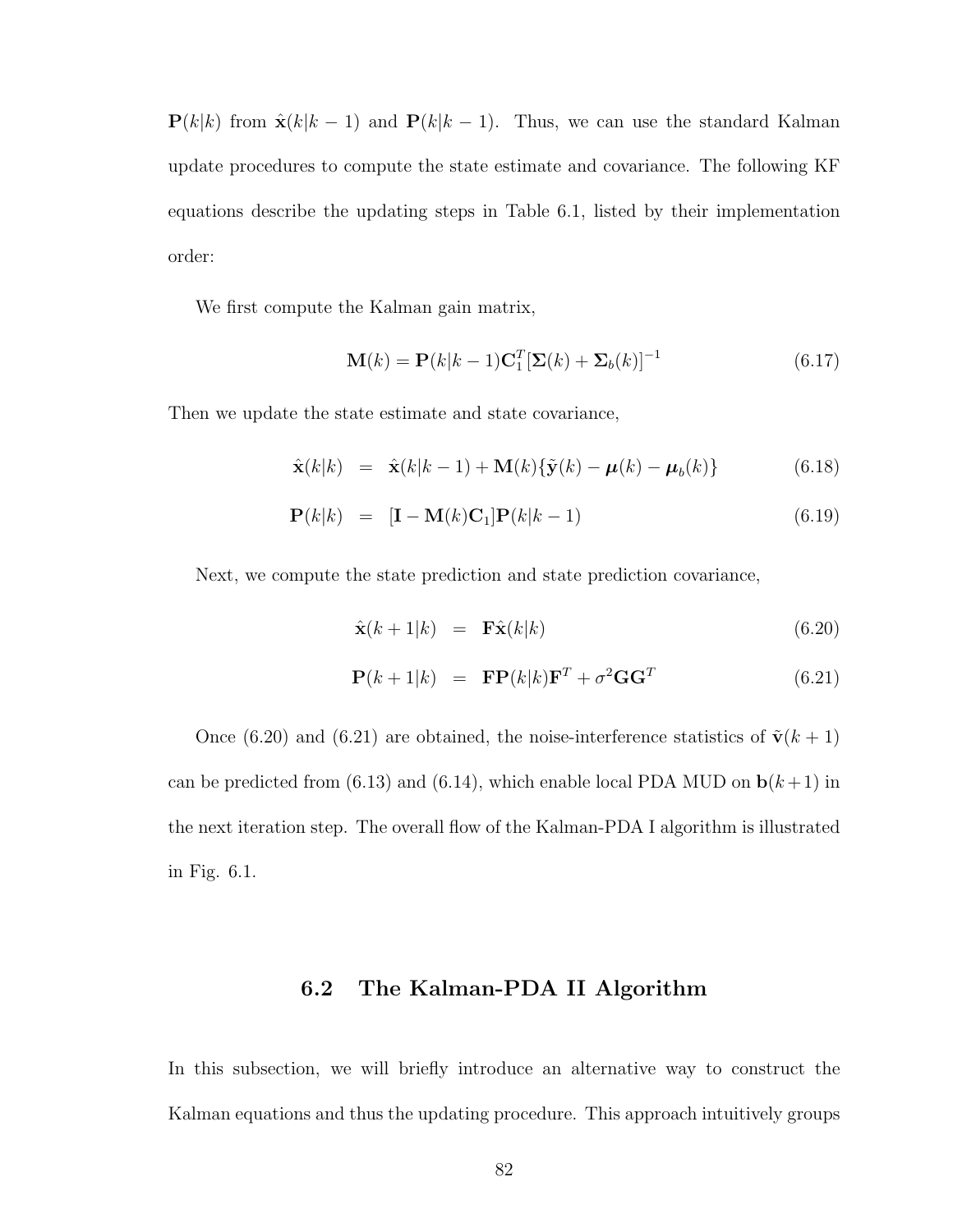

Figure 6.1: Diagram of Kalman-PDA I

all the ISI and noise components to form a new vector,  $\bar{\mathbf{v}}(k)$ ,  $k = 0, \dots, N-1$ , whose mean and covariance are then tracked by a Kalman filter. It does not require the autoregressive computing of the approximate  $\tilde{\mathbf{y}}(k)$ .

# 6.2.1 Local MUD Structure

At the k-th sampling instant, the L-tap FIR MIMO-ISI channel model can be written as:

$$
\mathbf{y}(k) = \mathbf{H}_L \mathbf{b}(k - L) + \mathbf{H}_{L-1} \mathbf{b}(k - L + 1) + \dots + \mathbf{H}_0 \mathbf{b}(k) + \mathbf{v}(k).
$$
 (6.22)

Targeting detection of  $\mathbf{b}(k)$  only from  $\mathbf{y}(k)$ , we naturally construct a composite noise term  $\bar{\mathbf{v}}(k)$  in the form of

$$
\bar{\mathbf{v}}(k) = \mathbf{H}_{L}\mathbf{b}(k-L) + \mathbf{H}_{L-1}\mathbf{b}(k-L+1) + \cdots + \mathbf{H}_{1}\mathbf{b}(k-1) + \mathbf{v}(k) \tag{6.23}
$$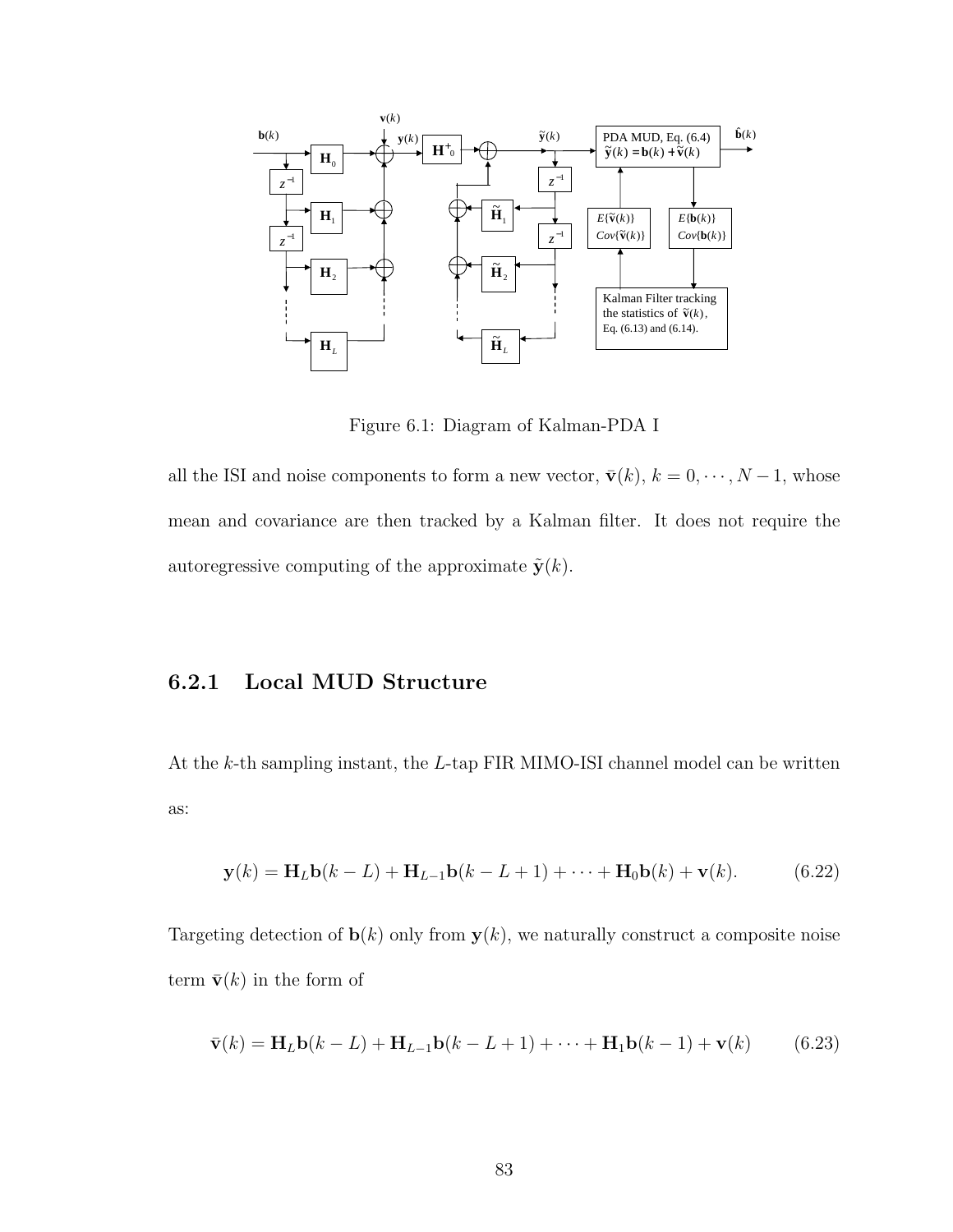Thus (6.22) is simplified to

$$
\mathbf{y}(k) = \mathbf{H}_0 \mathbf{b}(k) + \bar{\mathbf{v}}(k),\tag{6.24}
$$

or equivalently,

$$
\bar{\mathbf{y}}(k) := \mathbf{H}_0^{\dagger} \mathbf{y}(k) = \mathbf{b}(k) + \mathbf{H}_0^{\dagger} \bar{\mathbf{v}}(k)
$$
(6.25)

upon which we can use the PDA detector to detect  $\mathbf{b}(k)$  locally, after  $\bar{\mathbf{v}}(k)$  is tracked. Note that we use HiperLAN-2 as the reference wireless application in our work [57]. The tap power of the power-delay profile decreases as the delay increases. This implies that  $H_0$  on the average has the largest norm, compared with other channel tap matrices. Hence we detect  $\mathbf{b}(k)$  from  $\mathbf{y}(k)$  in Kalman-PDA II. On the other hand, a general MIMO channel does not always have its first MIMO tap as the strongest one. In this case,  $\mathbf{b}(k)$  might not be the best candidate to be extracted from  $\mathbf{y}(k)$ . For example, suppose  $\mathbf{H}_D$  has the highest norm, then  $\mathbf{b}(k-D)$  is the best candidate to be detected from  $y(k)$  first. In such a case, the Kalman state and measurement equations can be rearranged, and similar approaches can be used. More complicated user ordering strategies are also possible [26].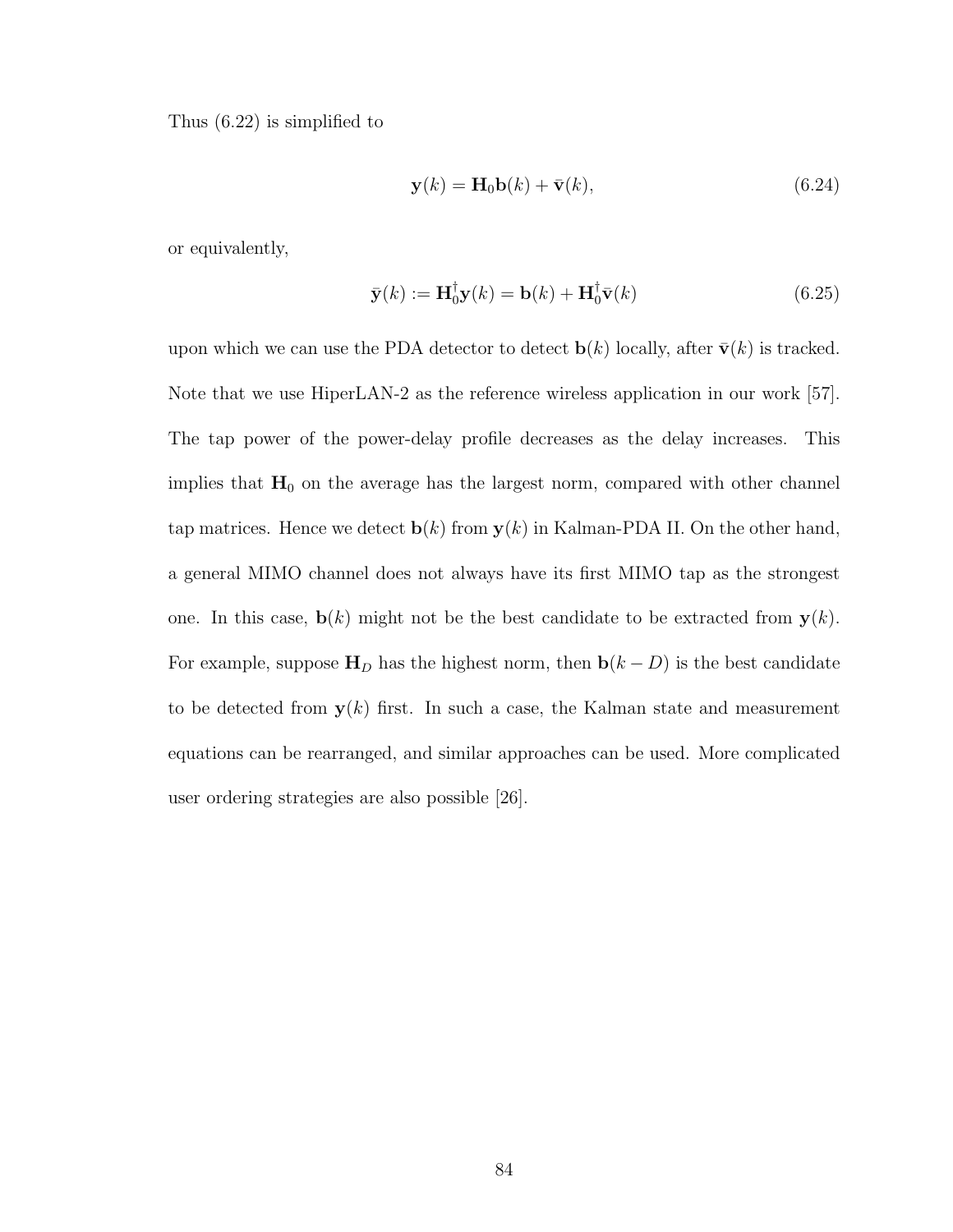# 6.2.2 Formulation of Kalman Equations

To estimate the second-order statistics of  $\bar{\mathbf{v}}(k)$ , we construct an  $N_o(L + 1) \times 1$  state vector  $\bar{\mathbf{x}}(k)$  in the form of

$$
\bar{\mathbf{x}}(k) = \begin{bmatrix} \mathbf{H}_{L}\mathbf{b}(k-L) \\ \mathbf{H}_{L-1}\mathbf{b}(k-L+1) \\ \vdots \\ \mathbf{H}_{1}\mathbf{b}(k-1) \\ \mathbf{v}(k) \end{bmatrix} .
$$
 (6.26)

Defining  $\mathbf{C} := [\mathbf{I} \ \mathbf{I} \cdots \mathbf{I}],$  we relate  $\bar{\mathbf{x}}(k)$  with the ISI term of interest,  $\bar{\mathbf{v}}(k)$ , by

$$
\bar{\mathbf{v}}(k) = \mathbf{C}\bar{\mathbf{x}}(k),\tag{6.27}
$$

By the definition of  $\bar{\mathbf{x}}(k)$ , a natural state equation emerges:

$$
\bar{\mathbf{x}}(k+1) = \mathbf{\Phi}\bar{\mathbf{x}}(k) + \mathbf{\Gamma}_1\mathbf{b}(k) + \mathbf{\Gamma}_2\mathbf{v}(k+1)
$$
\n(6.28)

where

$$
\Phi \hspace{1.5cm} := \hspace{1.5cm} \left[\begin{array}{cccccc} 0 & H_L H_{L-1}^\dagger & 0 & \cdots & 0 & 0 \\ & & & & & & \\ 0 & 0 & H_{L-1} H_{L-2}^\dagger & \cdots & 0 & 0 \\ \vdots & \vdots & \vdots & \ddots & \vdots & \vdots \\ 0 & 0 & 0 & \cdots & H_2 H_1^\dagger & 0 \\ 0 & 0 & 0 & \cdots & 0 & 0 \end{array}\right]_{(L+1)N_o\times(L+1)N_o},
$$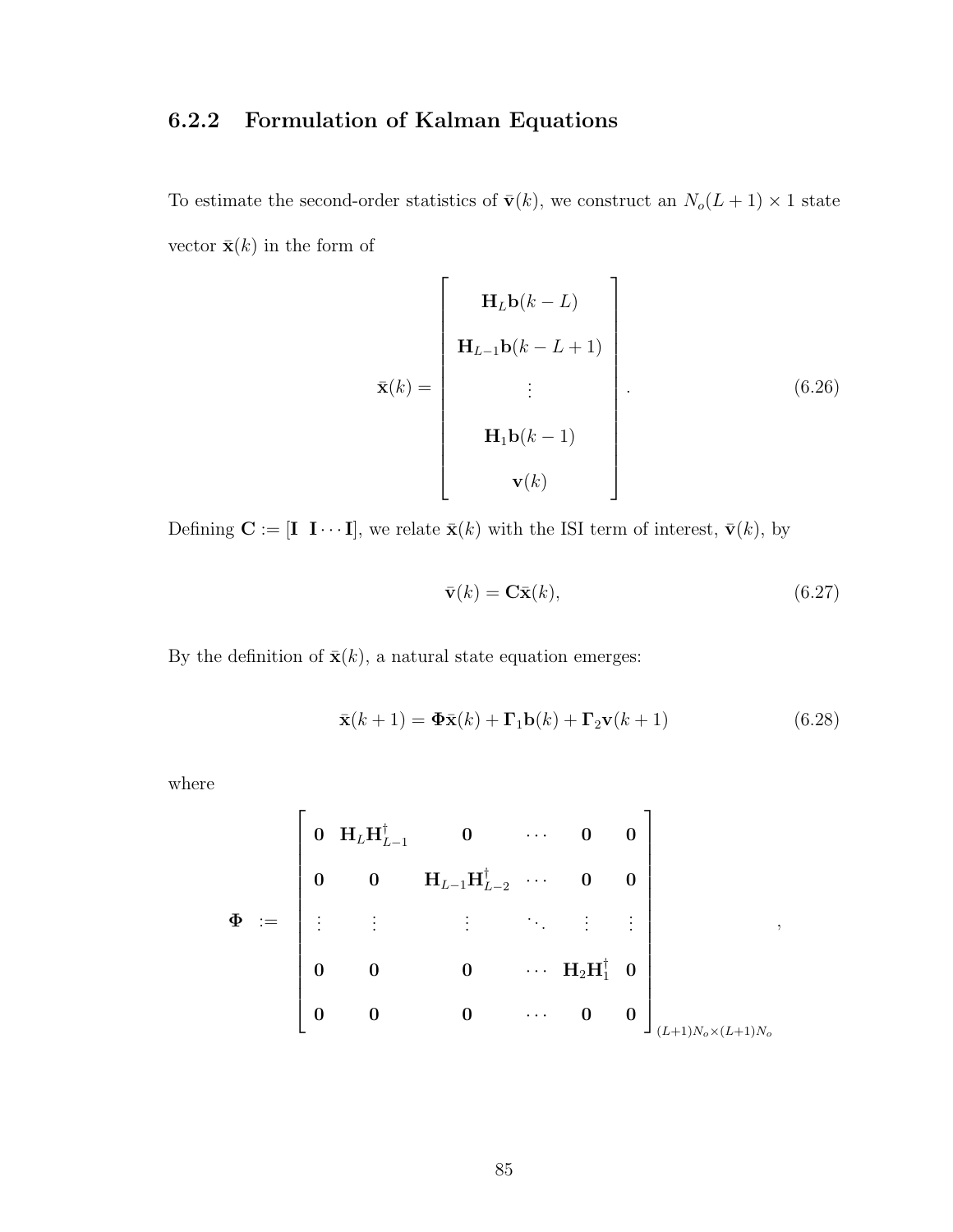$$
\mathbf{\Gamma}_1 \ := \ \left[\begin{array}{c} \mathbf{0} \\ \vdots \\ \mathbf{0} \\ \mathbf{H}_1 \\ \mathbf{0} \\ \mathbf{0} \\ \end{array}\right]_{(L+1)N_o \times N_i} , \quad \mathbf{\Gamma}_2 := \left[\begin{array}{c} \mathbf{0} \\ \vdots \\ \mathbf{0} \\ \mathbf{I} \\ \end{array}\right]_{(L+1)N_o \times N_o}
$$

Substituting (6.27) into (6.25), we reach the measurement equation

$$
\bar{\mathbf{y}}(k) = \mathbf{H}_0^{\dagger} \mathbf{C} \bar{\mathbf{x}}(k) + \mathbf{b}(k) = \mathbf{C}_2 \bar{\mathbf{x}}(k) + \mathbf{b}(k), \tag{6.29}
$$

where we define  $\mathbf{C}_2 = \mathbf{H}_0^{\dagger} \mathbf{C}$ , and  $\mathbf{b}(k)$  is treated as measurement noise in this setup. Eq. (6.28) is a standard Kalman state equation with an input and plant noise, where the input is what is to be detected,  $\mathbf{b}(k)$ . The value of  $\mathbf{b}(k)$ , as well as its mean and covariance, are needed in the Kalman update. We use the a priori statistics to do the PDA detection, and then use the output of the PDA detector to update the Kalman estimates.

# 6.2.3 Kalman Equation Updating

The updating procedure is similar to that of Kalman-PDA-I. We summarize the procedure in Table 6.2 and give the equations used as follows.

Prior to the k-th local PDA MUD, the ISI term in (6.25) is tracked by the  $(k|k-1)$ prediction:

$$
\mu(k) = E\{\mathbf{H}_0^{\dagger} \bar{\mathbf{v}}(k)\} = \mathbf{C}_2 \hat{\mathbf{x}}(k|k-1)
$$
\n(6.30)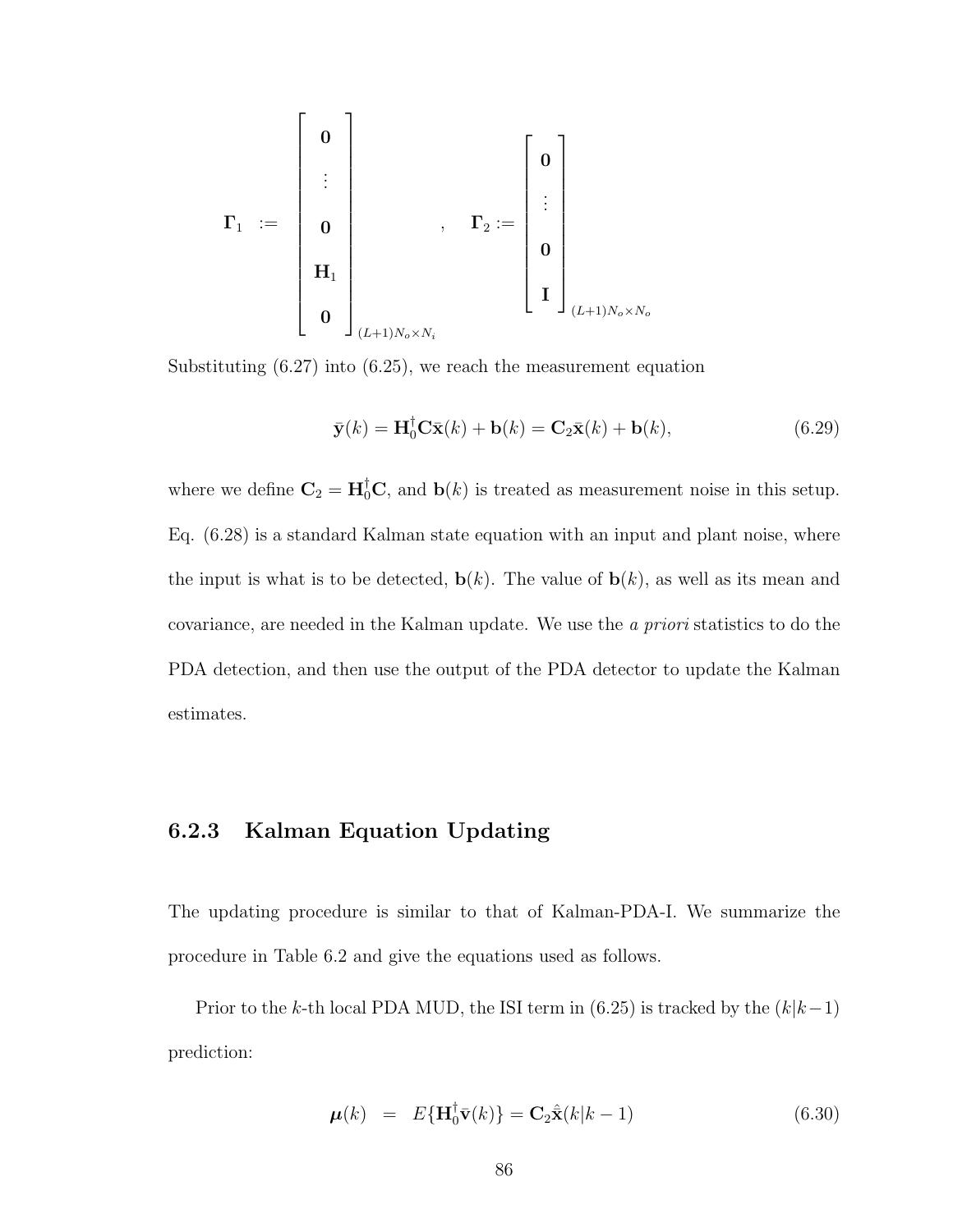| Initialization | Table 0.2. Option I foculates for Trailman I DIT II<br>set $\hat{\mathbf{x}}(0 -1) = \mathbf{0}, \mathbf{P}(0 -1) = \sigma^2 \mathbf{\Gamma}_2 \mathbf{\Gamma}_2^T$ ; initialize the conditional |
|----------------|--------------------------------------------------------------------------------------------------------------------------------------------------------------------------------------------------|
|                | probabilities as $P_i(k) = 0.5, \forall i, k;$                                                                                                                                                   |
|                | <i>for</i> $k = 0 : N - 1$                                                                                                                                                                       |
| Kalman         | $-$ Perform iterative local PDA MUD on $(6.25)$ , which yields the                                                                                                                               |
| interference   | converged posterior probabilities $\{P_i(k)\}, \forall i$ , and the noise                                                                                                                        |
| tracking       | statistics $\mu$ and $\Sigma$ in (6.30) and (6.31);                                                                                                                                              |
|                | – decide $\mathbf{b}(k)$ from $\{P_i(k)\}\$ , and compute the covariance of $\mathbf{b}(k)$                                                                                                      |
|                | via $(6.32);$                                                                                                                                                                                    |
|                | - compute the Kalman gain matrix $\mathbf{M}_2(k)$ and then $\hat{\mathbf{x}}(k k)$ and                                                                                                          |
|                | ${\bf P}(k k)$ via (6.33), (6.34) and (6.35);                                                                                                                                                    |
|                | - compute the predicted $\hat{\mathbf{x}}(k+1 k)$ and $\mathbf{P}(k+1 k)$                                                                                                                        |
|                | using $(6.36)$ , $(6.37)$ ;                                                                                                                                                                      |
|                | end k                                                                                                                                                                                            |

Table 6.2: Update Procedures for Kalman-PDA-II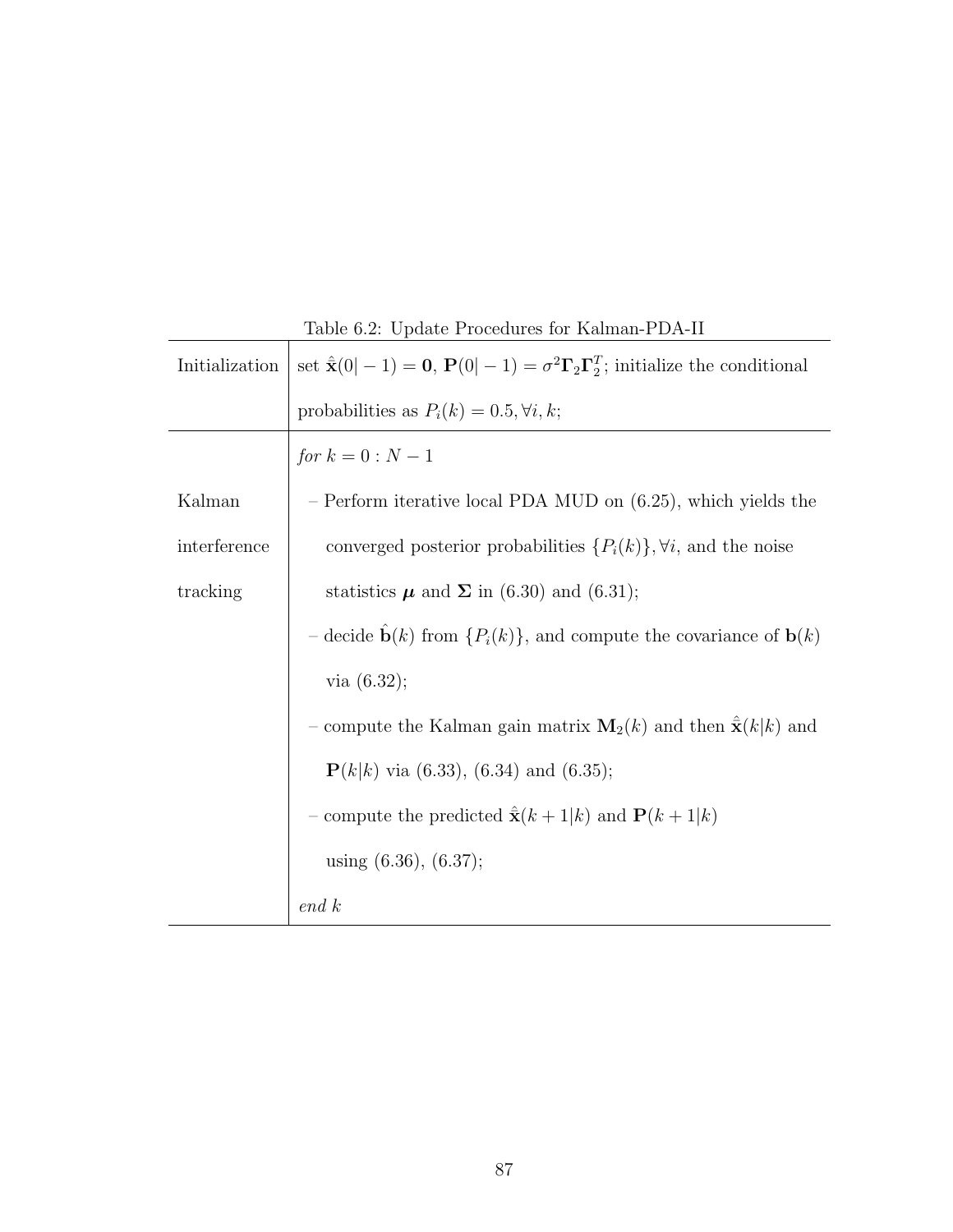$$
\Sigma(k) = Cov{\mathbf{H}_0^{\dagger} \bar{\mathbf{v}}(k)} = \mathbf{C}_2 \mathbf{P}(k|k-1) \mathbf{C}_2^T
$$
 (6.31)

The variance of  $\mathbf{b}(k)$ ,  $\Sigma_2(k)$ , is computed from the *a priori* or tentative probabilities  $P_{bi}(k)$ ,  $\forall i$ :

$$
\Sigma_2(k) = \sum_{i=1}^{N_i} 4P_{bi}(k)(1 - P_{bi}(k))\mathbf{e}_i \mathbf{e}_i^T
$$
 (6.32)

The Kalman Gain matrix is given by

$$
\mathbf{M}_2(k) = \mathbf{P}(k|k-1)\mathbf{C}_2^T[\mathbf{\Sigma}(k) + \mathbf{\Sigma}_2(k)]^{-1}
$$
\n(6.33)

From the  $(k|k-1)$  prediction to the  $(k|k)$  estimate, we have

$$
\hat{\mathbf{x}}(k|k) = \hat{\mathbf{x}}(k|k-1) + \mathbf{M}_2(k)(\bar{\mathbf{y}}(k) - \boldsymbol{\mu}(k) - \hat{\mathbf{b}}(k))
$$
(6.34)

$$
\mathbf{P}(k|k) = [\mathbf{I} - \mathbf{M}_2(k)\mathbf{C}_2] \mathbf{P}(k|k-1)
$$
\n(6.35)

From the  $(k|k)$  estimate to the  $(k+1|k)$  prediction:

$$
\hat{\mathbf{x}}(k+1|k) = \mathbf{\Phi}\hat{\mathbf{x}}(k|k) + \mathbf{\Gamma}_1\hat{\mathbf{b}}(k)
$$
 (6.36)

$$
\mathbf{P}(k+1|k) = \mathbf{\Phi} \mathbf{P}(k|k) \mathbf{\Phi}^T + \sigma^2 \mathbf{\Gamma}_2 \mathbf{\Gamma}_2^T \tag{6.37}
$$

The overall flow of the Kalman-PDA II algorithm is illustrated in Fig. 6.2.

# 6.3 Complexity Analysis

For the  $KN_o \times NN_i$  channel matrix modeled in Chapter 2, the proposed Kalman-PDA detection algorithms enjoy polynomial-time low complexity in contrast to an exact ML solution with exponential-time complexity. Here we give a brief evaluation of the complexity order of Kalman-PDA.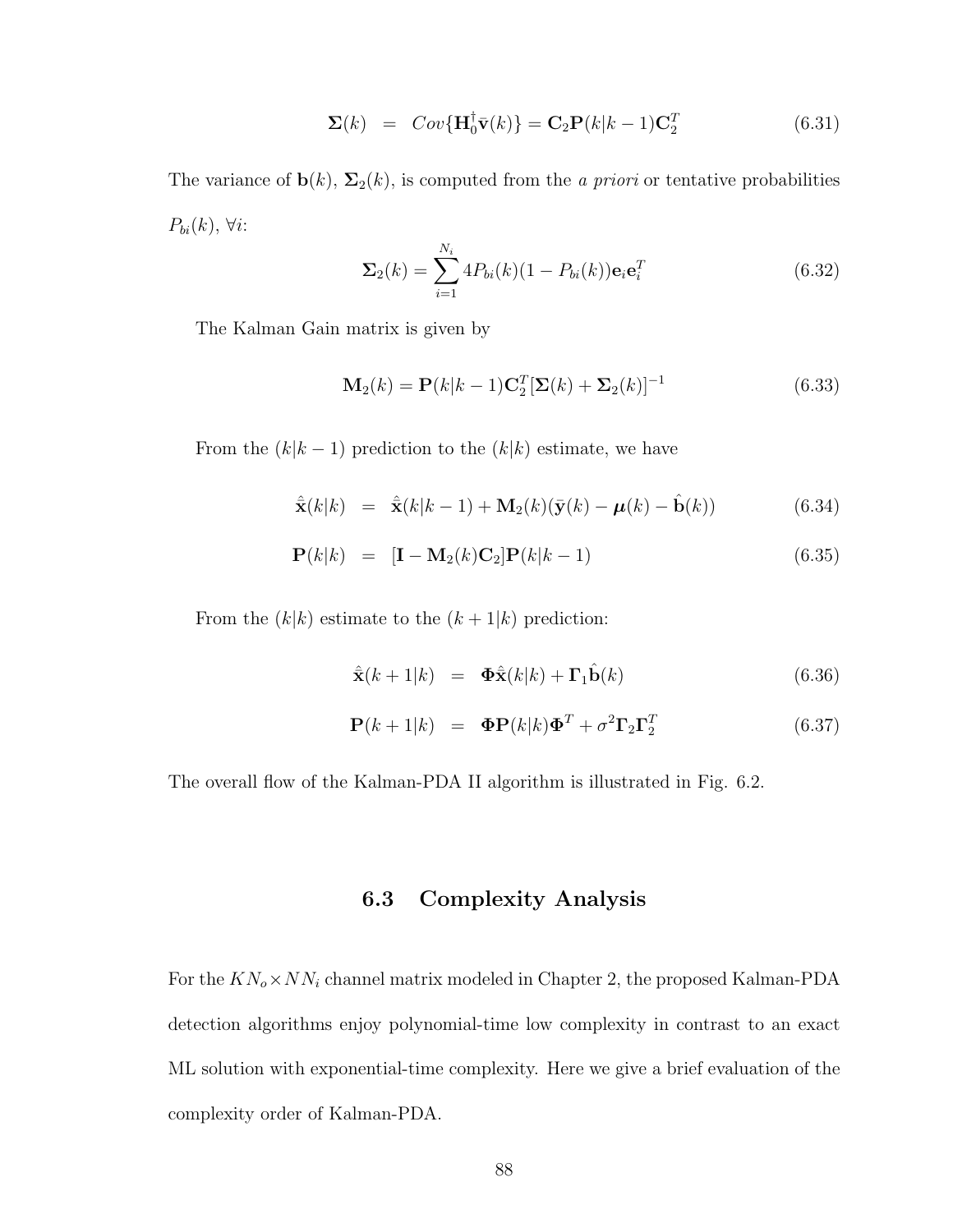

Figure 6.2: Diagram of Kalman-PDA II

When detecting each  $N_i \times 1$  sub-block in the  $NN_i \times 1$  block, the Kalman-PDA I algorithm goes through three major steps: computing  $\tilde{\mathbf{y}}(k)$ , local PDA MUD and Kalman updating. The complexity involved for computing  $\tilde{\mathbf{y}}(k)$  and the local PDA are on the orders of  $\mathcal{O}((LN_i)^2)$  and  $\mathcal{O}(N_i^3)$ , respectively. In Kalman updating, the highest order of computational burden results from computing  $P(k|k)$  and  $P(k+1|k)$ , which is on the order of  $\mathcal{O}((LN_i)^3)$ . Since there are N sub-blocks, the overall complexity of Kalman-PDA I for detecting  $NN_i$  symbols is on the order of  $\mathcal{O}\lbrace N(LN_i)^3 \rbrace$ . Similarly, we deduce that the complexity of the Kalman-PDA II is  $\mathcal{O}\lbrace N(L+1)^3 N_o^3 \rbrace$ .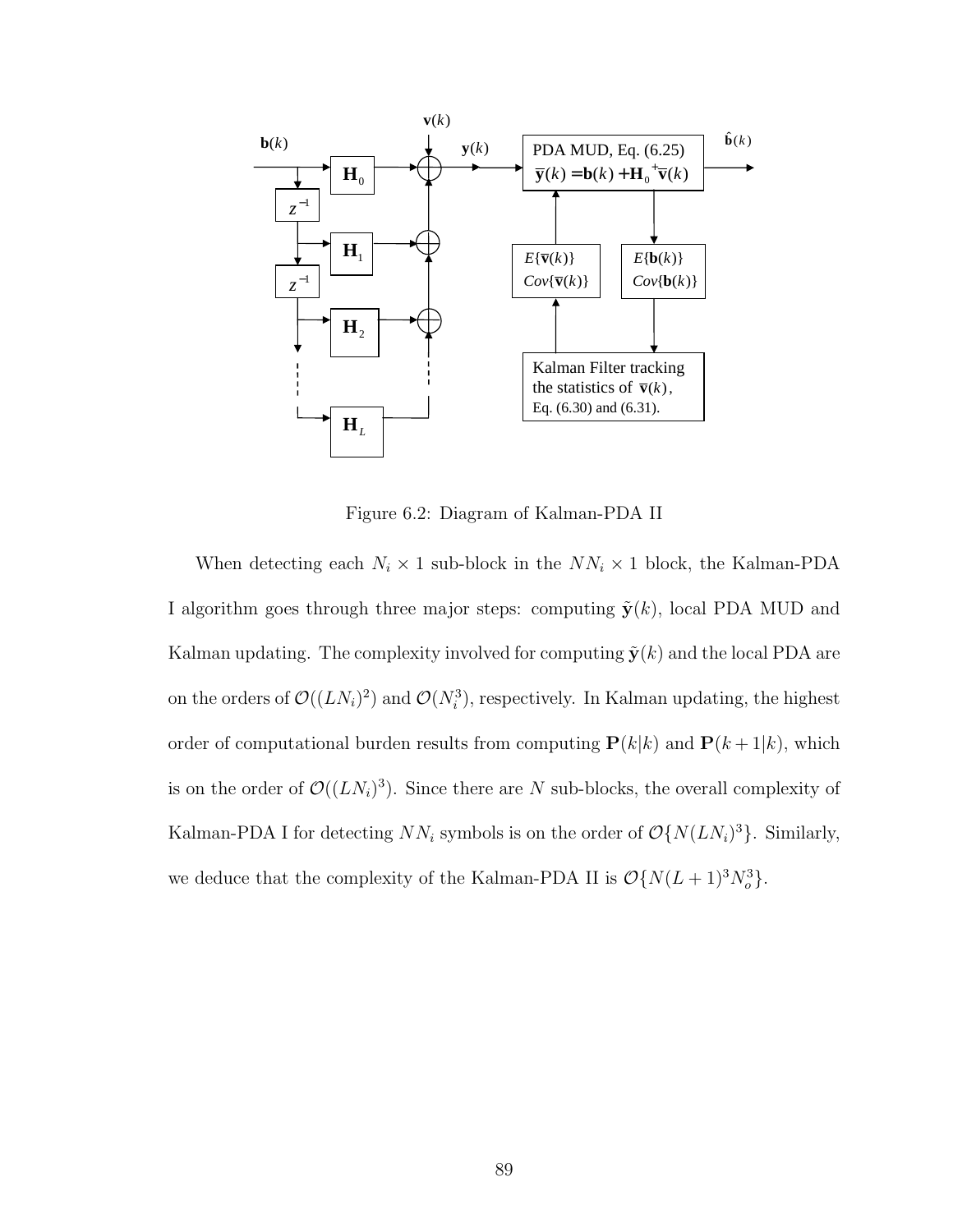

Figure 6.3: Performance Comparison in an overloaded CDMA system



Figure 6.4: Performance Comparison in a 5-tap FIR MIMO system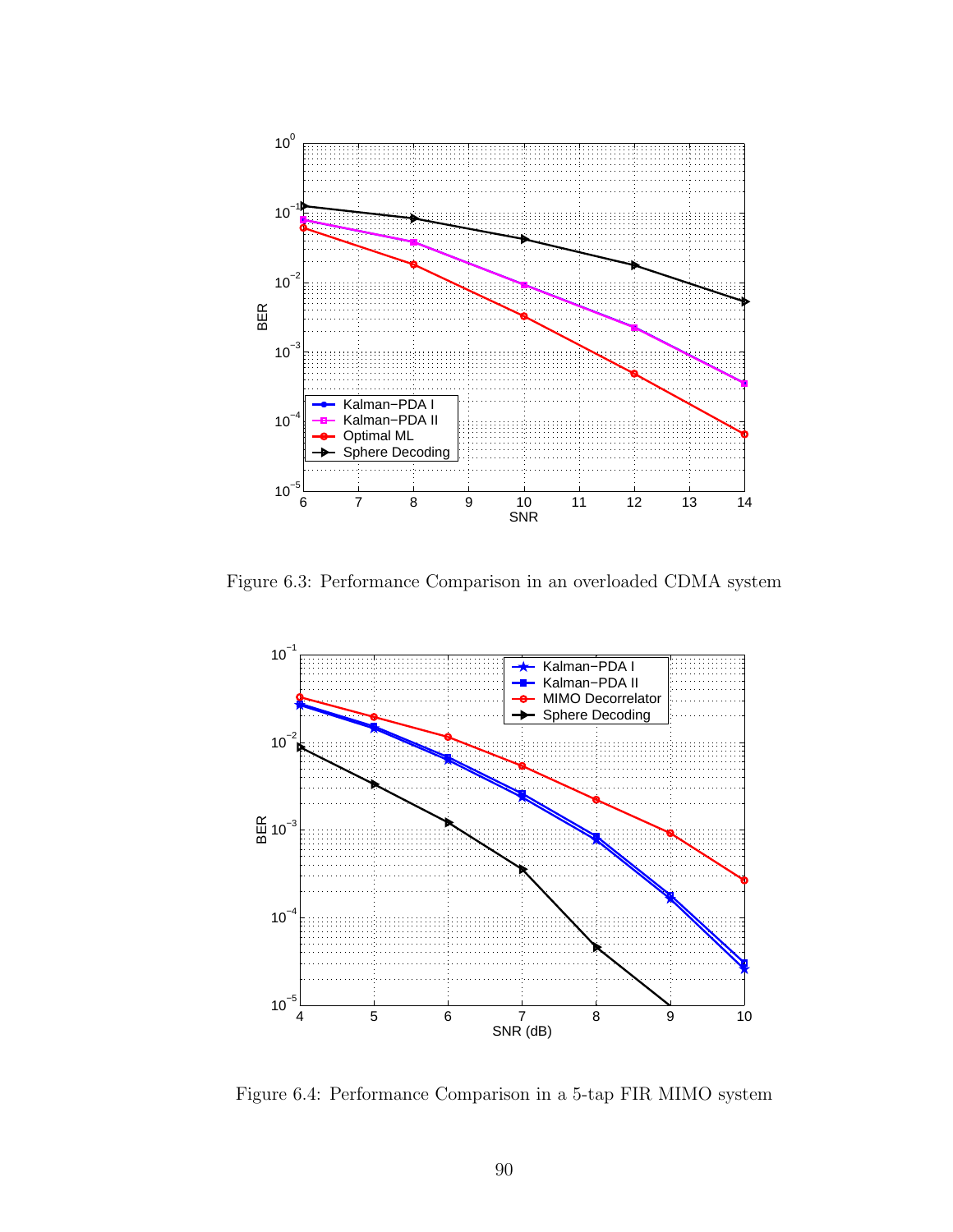## 6.4 Simulations

We simulate the Kalman-PDA I and II algorithms in order to test their performance. We use sphere decoding (SD) as a near-optimal performance benchmark. In all tests, the symbol block size is set to be<sup>2</sup>  $N = 12$ . The MIMO channels are assumed to be invariant within each symbol block, but are allowed to change independently from block to block. Monte Carlo simulations run 100,000 times, with a new channel realization generated in each simulation. The performance metric of interest is the bit-error-rate (BER) versus the bit energy to noise ratio  $E_b/N_o$  (SNR).

We first simulate both Kalman-PDA algorithms in an overloaded CDMA system. There are 10 users, each using a spreading code length of 6 and BPSK modulation. The channel model is the discrete-time asynchronous CDMA model described in [50], whereas the signature correlation matrices are generated according to [58]. The time delays of asynchronous users are random and uniformly distributed within a symbol duration. The spreading codes are used at the receiver to despread the received waveform and generate symbol-rate sampled data. We can see from Fig. 6.3 that Kalman-PDA outperforms SD in the overloaded case. In the next scenario, we assume a 5-tap FIR MIMO channel with one transmit antenna and four receive antennas. The channel tap coefficients of each link are generated independently from Rayleigh distributions with equal power, and the instantaneous tap gains are sorted

<sup>&</sup>lt;sup>2</sup>We choose a relatively small block size  $N$  so that the simulation time is manageable for ML detection, which is depicted for reference.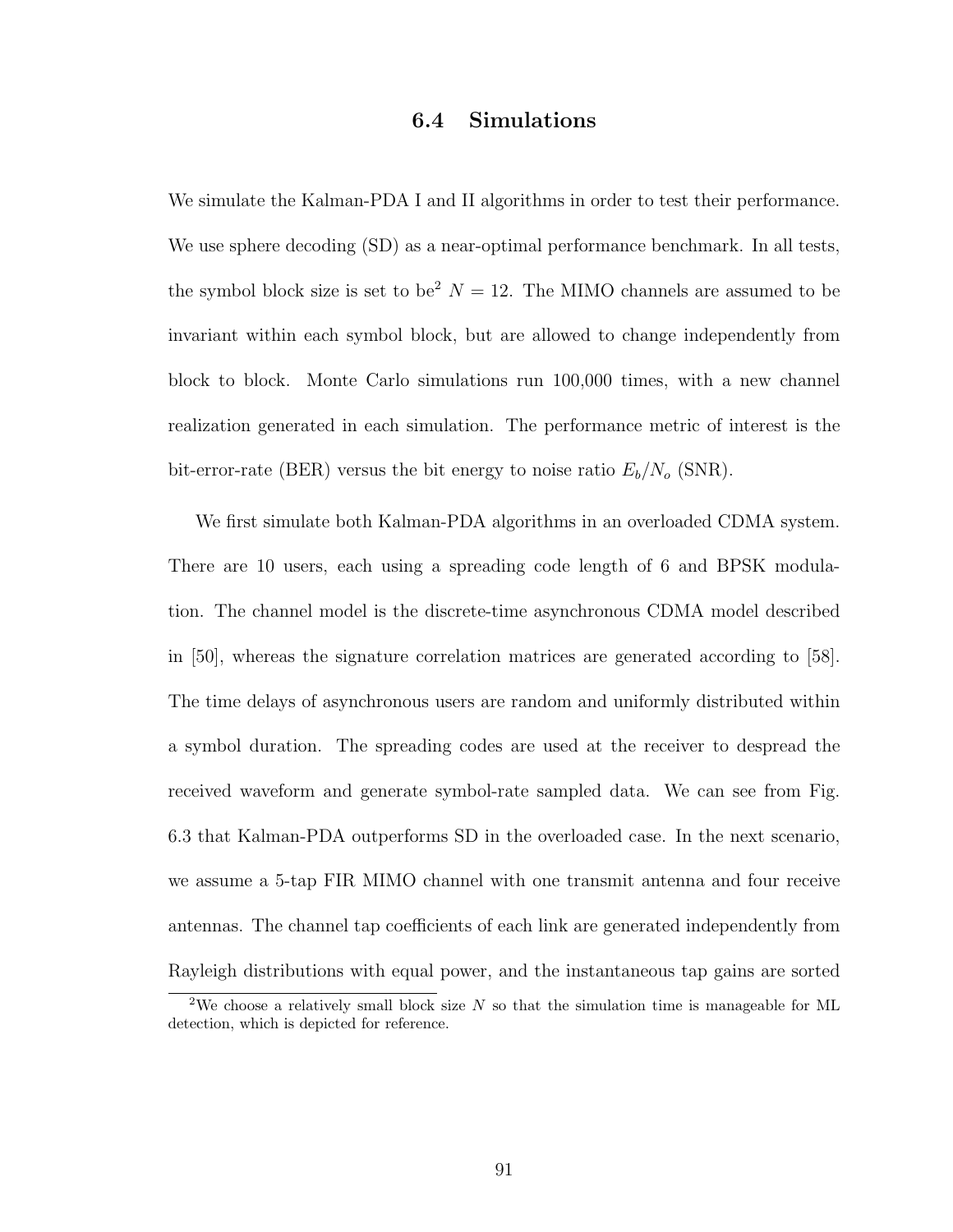in a descending order<sup>3</sup>. From Fig.  $6.4$ , we can see that Kalman-PDA outperforms the MIMO zero-forcing decorrelator by 1 dB. We also notice that there is about 1.5 dB gap between Kalman-PDA and SD, which makes Kalman-PDA less attractive. The comparison between Kalman-PDA and SD in the above simulations confirms the assessment that the more accurate the Gaussian-forcing assumption is, the better Kalman-PDA performs. In an overloaded system, the sum of the interference and noise can be well approximated as Gaussian by the law of large numbers; as a result, both of the proposed Kalman-PDA algorithms render better performance than SD. On the other hand, in a FIR MIMO system where the Gaussian assumption is less accurate, the performance of Kalman-PDA may suffer, as seen in Fig. 6.4. Seeking to alleviate this performance gap, we are motivated to devise some techniques to improve the BER performance of Kalman-PDA. This is the topic of the next chapter.

### 6.5 Summary

For frequency selective MIMO channels, we have presented in this chapter lowcomplexity soft-decision equalization techniques based on a two-part structure: local MUD using soft-decision PDA detection, and dynamic noise-interference tracking using Kalman filtering. These two parts are combined naturally in our Kalman-PDA approach, thanks to the common thread of second-order statistics estimation. By constructing properly the state vector to incorporate the dynamic ISI information,

<sup>&</sup>lt;sup>3</sup>Sorting the channel tap gains makes it convenient for simulations. However, this step is not necessary, nor is it realistic. In practice under known channel knowledge, the receiver may alternatively adjust the detection order by detecting  $\mathbf{b}(k - D)$  from  $\mathbf{y}(k)$ , as suggested in Section 6.2.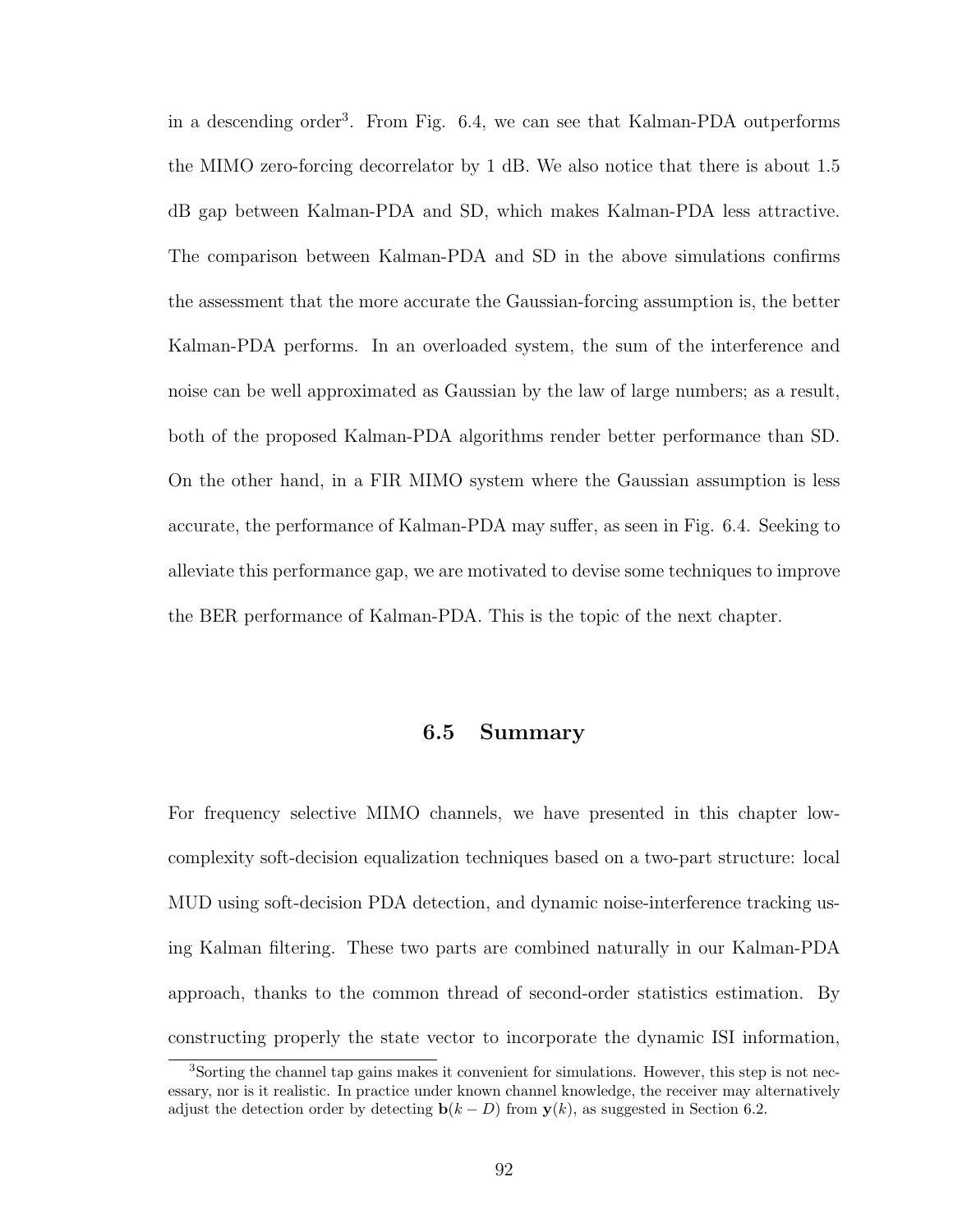two types of Kalman filters are designed, both of which are able to track the ISI in an FIR MIMO channel of any tap length. The computational complexity of Kalman-PDA is less than  $(L/N)^3 \times 100\%$  that of sphere decoding, which is quite notable for a large block size N.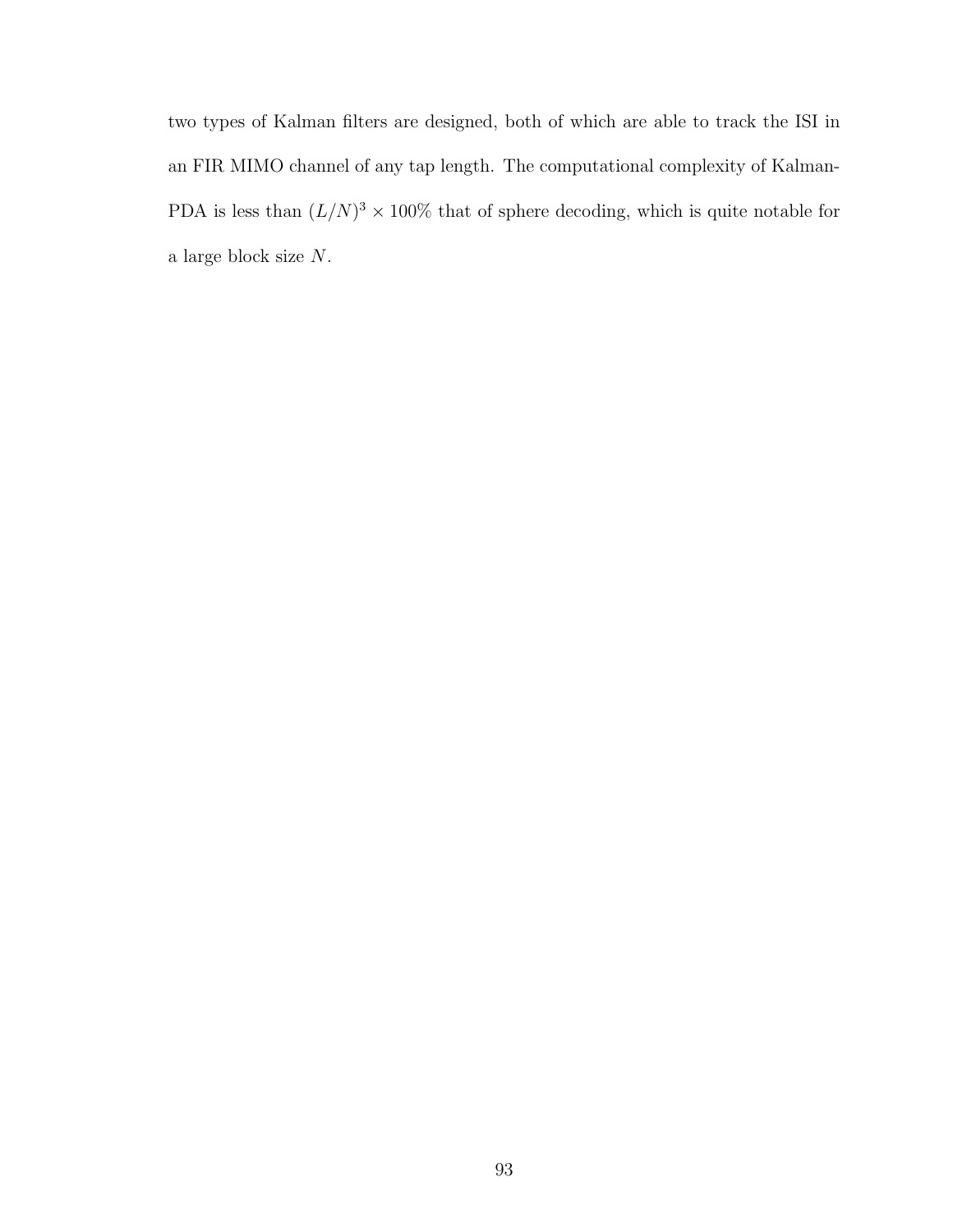# CHAPTER 7

# Performance Enhancement Techniques

The basic idea of performance enhancement stems from the soft decisions generated by PDA MUD. According to the soft-decision principle of PDA in a BPSK system [2], [26], the detector computes the a posteriori probabilities of a given symbol, i.e.,  $P_i(k) = Pr(b_i(k) = 1|\tilde{\mathbf{y}}(k))$  in (6.4). Each symbol  $b_i(k)$  is then decided to be 1 if  $P_i(k)$  is greater than or equal to 0.5, or  $-1$  otherwise. We observe in the simulations that most  $P_i(k)$ 's converge to the vicinity of either 1 or 0. Wrong decisions occur typically when  $P_i(k)$  is relatively close to 0.5. This makes sense intuitively: if  $P_i(k)$ is very close to 1 or 0, the detector tends to have strong "confidence" in the decision and the decision is reliable; on the other hand, if  $P_i(k)$  is closer to 0.5 rather than 1 or 0, this means that the decision is less reliable and might be in error. This observation suggests that soft-decisions have the capability of indicating their own reliability. In contrast, decisions made in hard-decision techniques do not possess this property, because the reliability information is lost during quantization. Taking advantage of this unique property, we devise two performance enhancement techniques, automatic repeat request (ARQ) aided enhancement for uncoded transmissions and coding-aided enhancement for coded systems. We will use Kalman-PDA as an example to show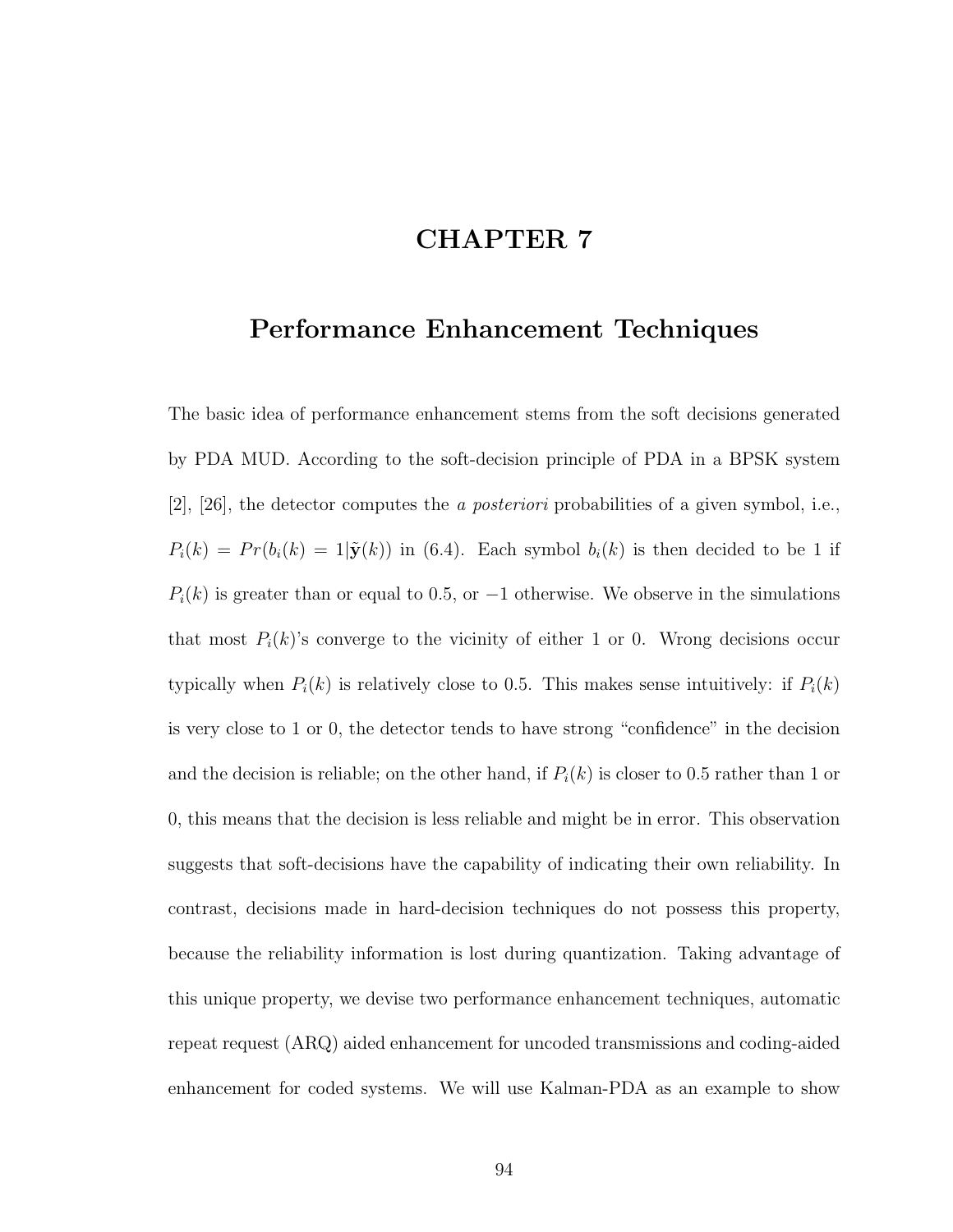that both algorithms noticeably enhance the detection performance of Kalman-PDA itself. For brevity, the enhancement discussed hereinafter is based on Kalman-PDA I. However, all principles can be applied to Kalman-PDA II and other soft-decision based detection algorithms in a straightforward manner.

## 7.1 Kalman-PDA with ARQ

In Kalman-PDA with ARQ, the receiver computes a threshold,  $\gamma_i(k)$ , for each received bit  $b_i(k)$  according to a given retransmission rate,  $R_{re}$ . If the absolute value of the a posteriori mean,  $|E\{b_i(k)|\tilde{\mathbf{y}}(k)\}\|$ , is less than the corresponding threshold, this bit will be marked as an "error-suspect." It is termed an "error-suspect" because it is relatively more liable to be a detection error. We use an ARQ protocol according to which a data block should be retransmitted whenever it contains an error-suspect. We assume that there exists a reliable feedback channel from the receiver to the transmitter so that the repeat request can be sent to the transmitter via this channel. The retransmission ends when there is no error-suspect in the latest transmitted data block. We develop a systematic procedure to compute the threshold for a given retransmission rate. With this procedure, the retransmission rate can be preset to an arbitrary value to ensure a desired performance and data-rate tradeoff.

We define the retransmission rate as

$$
R_{re} = \frac{N_{re}}{N_f},\tag{7.1}
$$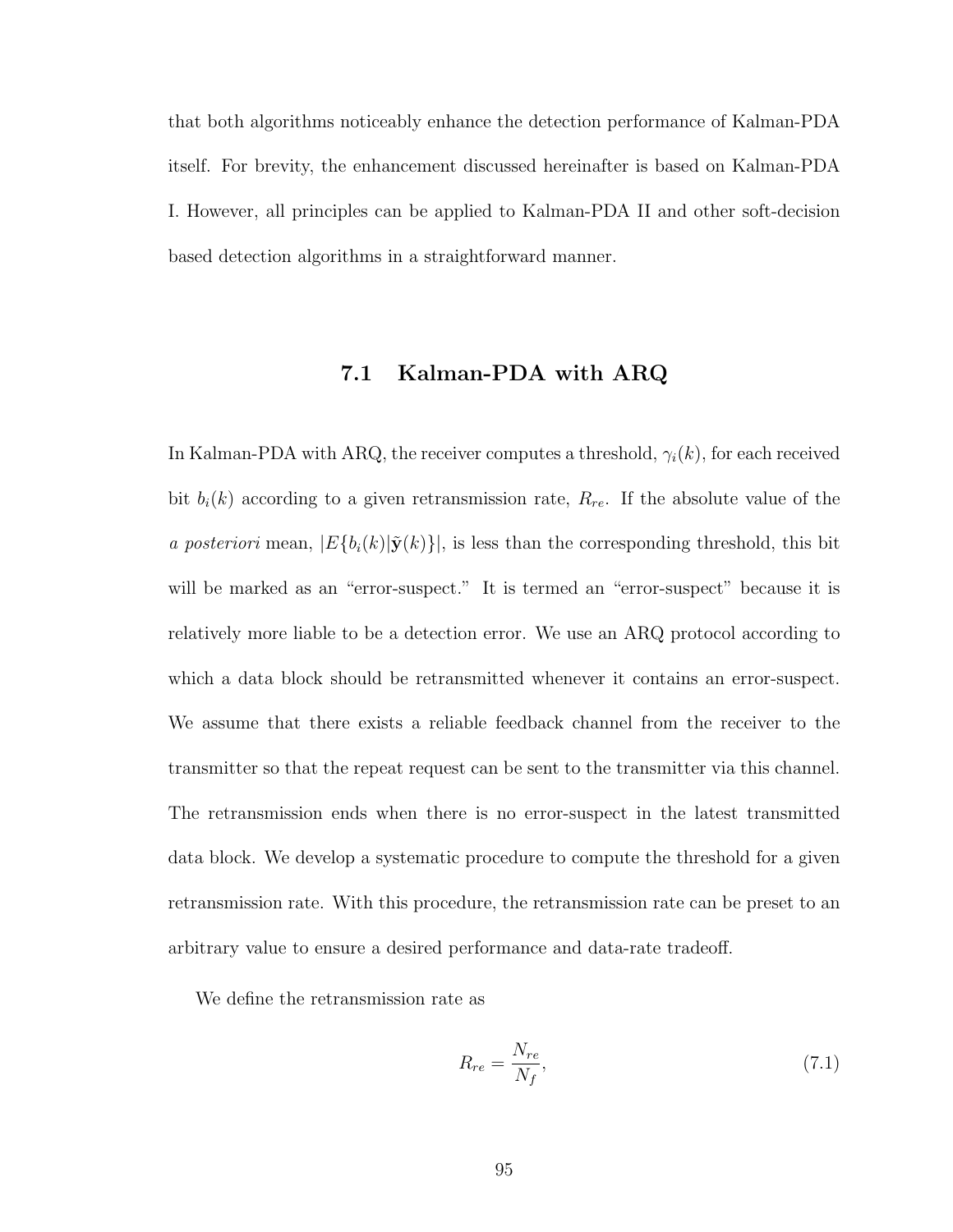where  $N_f$  is the number of data blocks to be transmitted and  $N_{re}$  is the number of retransmissions incurred when transmitting  $N_f$  data blocks. Let us define  $\alpha$  as the probability of current block containing at least one error-suspect. Because retransmission occurs as long as there is at least one error-suspect in the received block according to the ARQ protocol, we have

$$
\alpha = \frac{R_{re}}{1 + R_{re}}.\tag{7.2}
$$

We assume that all bits in a block are independent and equally liable to be an errorsuspect. Letting  $\beta$  denote the probability of an error-suspect and  $N_b$  the data block length, the probability of an error-liable block is related to an error-liable bit as,  $\alpha = 1 - (1 - \beta)^{N_b}$ , i.e.,

$$
\beta = 1 - (1 - \alpha)^{\frac{1}{N_b}}.\tag{7.3}
$$

Using (7.2) and (7.3), the bit error-suspect probability  $\beta$  can be computed for any given retransmission rate,  $R_{re}$ . Next, we will show how to compute the threshold  $\gamma_i(k)$  using  $\beta$ .

For the purpose of illustration and derivation simplicity, we consider a BPSK model with one transmit antenna. The extension to more than one antenna case can be derived by analogy. With this assumption, (6.4) is reduced to

$$
\tilde{y}(k) = b(k) + \tilde{v}(k), \quad k = 0, 1, \cdots, N - 1.
$$
\n(7.4)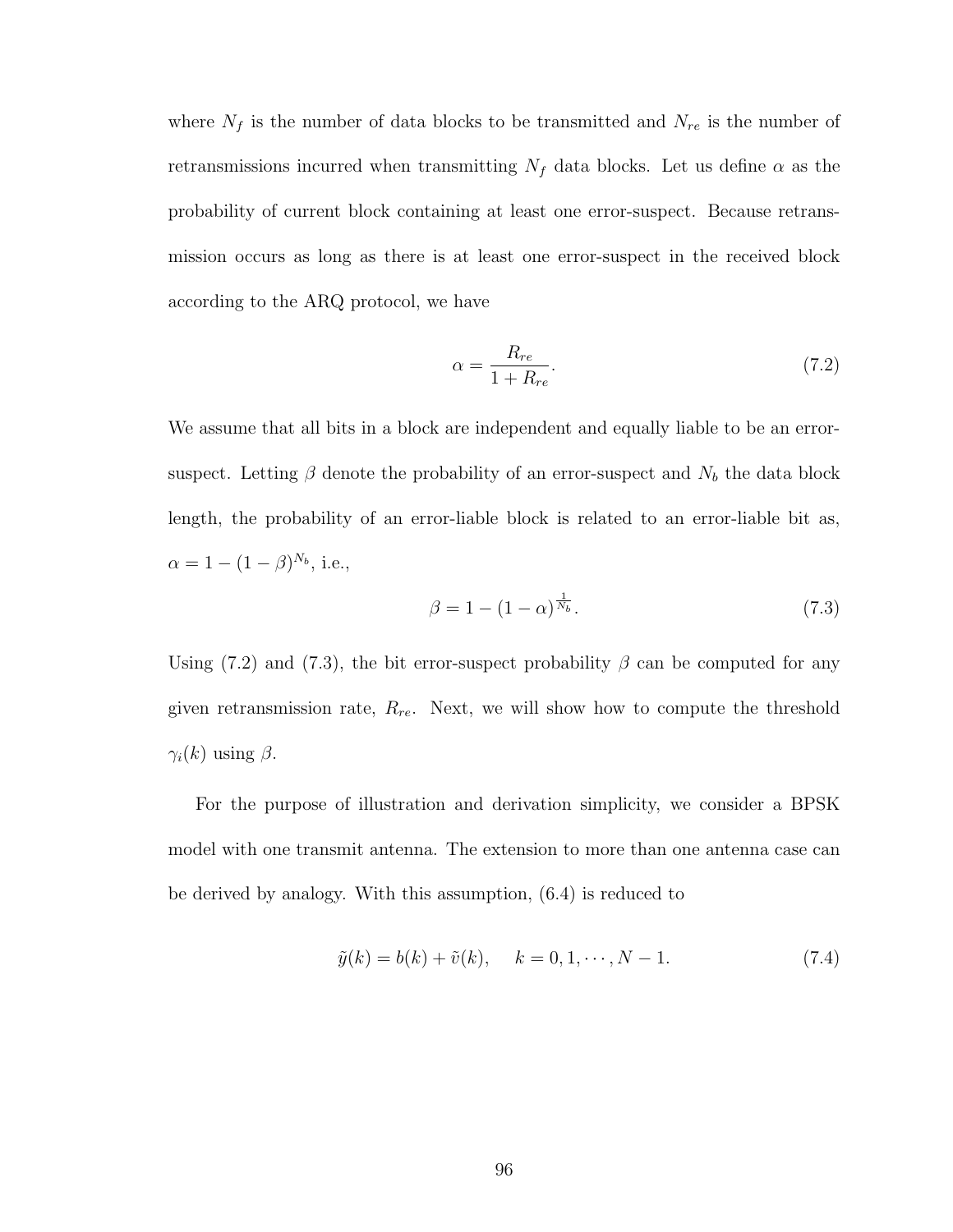All terms in (7.4) are scalars, and  $\tilde{v}(k)$  is assumed to be Gaussian with mean zero and variance  $\sigma^2$ . The conventional ML decision rule for (7.4) is

$$
\hat{b}(k) = \begin{cases} 1, & \tilde{y}(k) > 0; \\ -1, & \tilde{y}(k) < 0. \end{cases}
$$
\n(7.5)

The probability of detection error is given by  $Q(1/\sigma)$ , where  $Q(x) = 1/2$ √  $\frac{1}{2\pi} \int_{x}^{\infty}$  $\int_x^{\infty} e^{-t^2/2} dt$ is the complementary error function. After introducing error-suspects, the decision rule is now  $\overline{a}$ 

$$
\hat{b}(k) = \begin{cases}\n1, & \tilde{y}(k) > y_c; \\
e, & -y_c < \tilde{y}(k) < y_c; \\
-1, & \tilde{y}(k) < -y_c;\n\end{cases}
$$
\n(7.6)

where  $y_c > 0$  is the threshold in terms of the amplitude of the received signal, and e stands for an error-suspect. If we take measures to remove the error-suspects and prevent them from becoming errors, the probability of detection error is reduced to  $Q((1 + y_c)/\sigma)$ . Because the Q-function is monotonically decreasing, we can see that introducing error-suspect does help to reduce the detection error probability.

Based on (7.6),  $\beta$  is given by the probability that  $\{\hat{b}(k) = e\}$  occurs. With  $\beta$ known from  $(7.1)-(7.3)$ , we can compute  $y_c$  by numerically solving

$$
\beta = Q\left(\frac{1-y_c}{\sigma}\right) - Q\left(\frac{1+y_c}{\sigma}\right). \tag{7.7}
$$

If we assume equi-probable transmissions, the corresponding soft-decision threshold  $\gamma_p$  generated by PDA is given by an one-to-one mapping from  $y_c$ :

$$
\gamma_p \triangleq \frac{Pr(b(k) = 1|y_c)}{Pr(b(k) = -1|y_c)} = \frac{Pr(y_c|b(k) = 1)}{Pr(y_c|b(k) = -1)} = \exp(2\sigma^{-2}y_c). \tag{7.8}
$$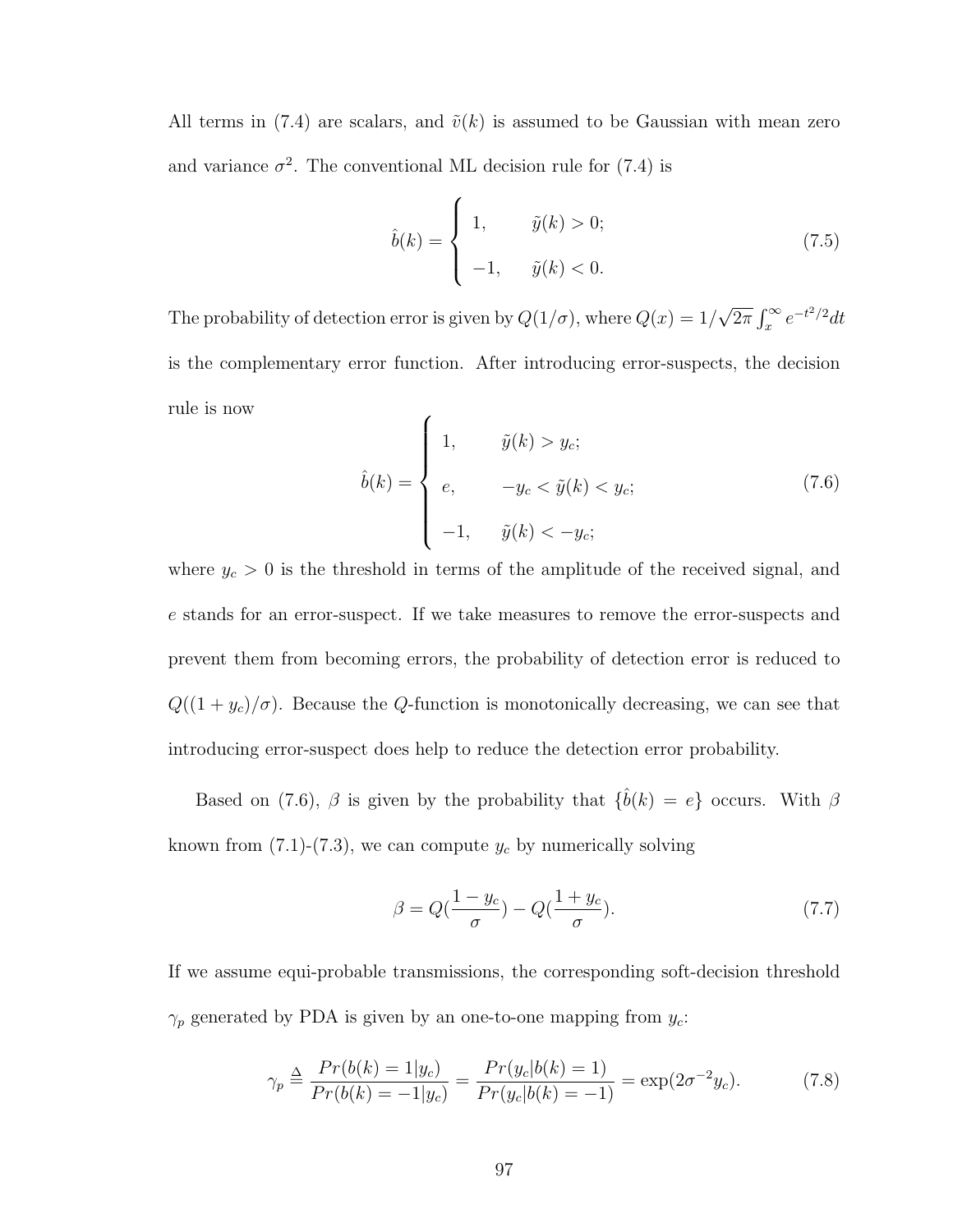In the simulations, we apply this ARQ-aided enhancement technique to Kalman-PDA. it is more convenient to set up a decision rule in terms of the absolute value of the soft-decision mean,  $|\mu_b(k)|$ . This is because  $\mu_b(k)$  is furnished to the Kalman tracker by PDA so that it is easily obtained. The decision rule is

 $\overline{a}$ 

$$
\hat{b}(k) = \begin{cases}\n1, & \mu_b(k) > \gamma_b; \\
e, & -\gamma_b < \mu_b(k) < \gamma_b; \\
-1, & \mu_b(k) < -\gamma_b;\n\end{cases}
$$
\n(7.9)

where  $\gamma_b = \frac{\gamma_p - 1}{\gamma_p + 1}$ .  $\gamma_b$  is guaranteed to be greater than zero because  $\gamma_p$  is greater than one in (7.8).

So far we have established a systematic way to compute the decision threshold  $\gamma_b$  (or  $\gamma_p$ ) for a given retransmission rate. In Fig. 7.1, we simulate this ARQ-aided Kalman-PDA with the same system setup as in Fig. 6.4. The performance of Kalman-PDA is enhanced considerably by using ARQ. The larger the retransmission rate, the better the performance. Nevertheless, the benefit of ARQ becomes more prominent for higher SNRs: ARQ retransmissions result in faster BER fall-off slopes and thus larger diversity orders compared with sphere decoding. Kalman-PDA with 5% retransmission rate is not as good as sphere decoding until the SNR reaches 8dB. This is because retransmissions are still unreliable and contain error-suspects when the SNR is low.

In Fig. 7.1, we did not take into account the fact that retransmission costs extra signal energy and reduces the spectral efficiency. In order to present a fair comparison among Kalman-PDA, Kalman-PDA with ARQ and sphere decoding, we plot their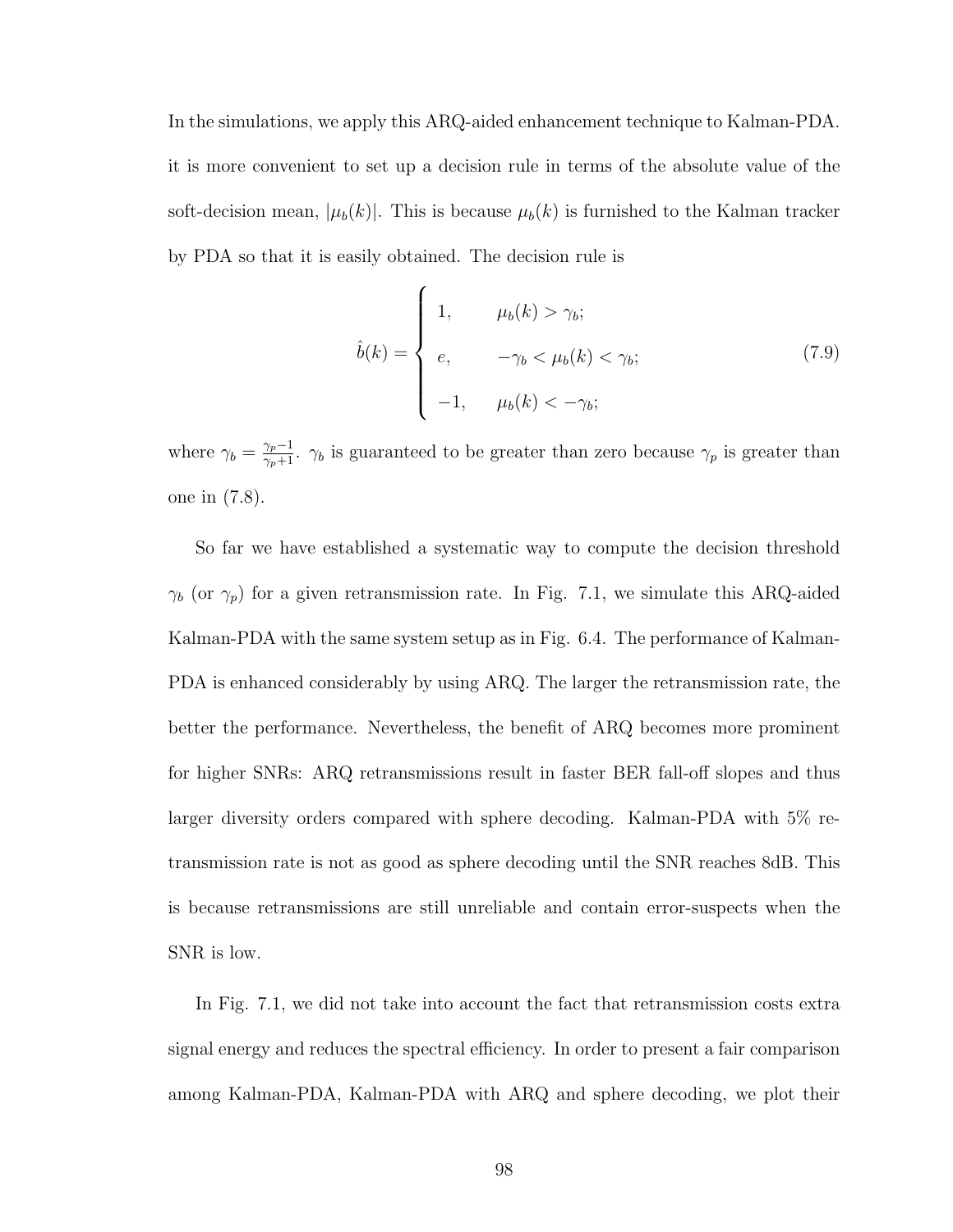

Figure 7.1: Kalman-PDA with ARQ

BER performances in Fig. 7.2, using the same effective data rate. The retransmission rate in Kalman-PDA with ARQ is set to 20% as an example. Since Kalman-PDA and SD do not perform retransmission, their curves in Fig. 7.2 are basically the same as that in Fig. 7.1. On the other hand, retransmissions in Kalman-PDA with ARQ reduce the effective power efficiency, which can be reflected by adjusting the corresponding SNRs. In Fig. 7.2, the simulated BER curve of Kalman-PDA with ARQ is shifted to the right by  $10 \log_{10} 1.2 = 0.79$ dB. We can observe that Kalman-PDA with ARQ still performs better than without ARQ, given the same effective data rate and energy cost. As SNR increases, Kalman-PDA with ARQ becomes competitive to or even better than SD.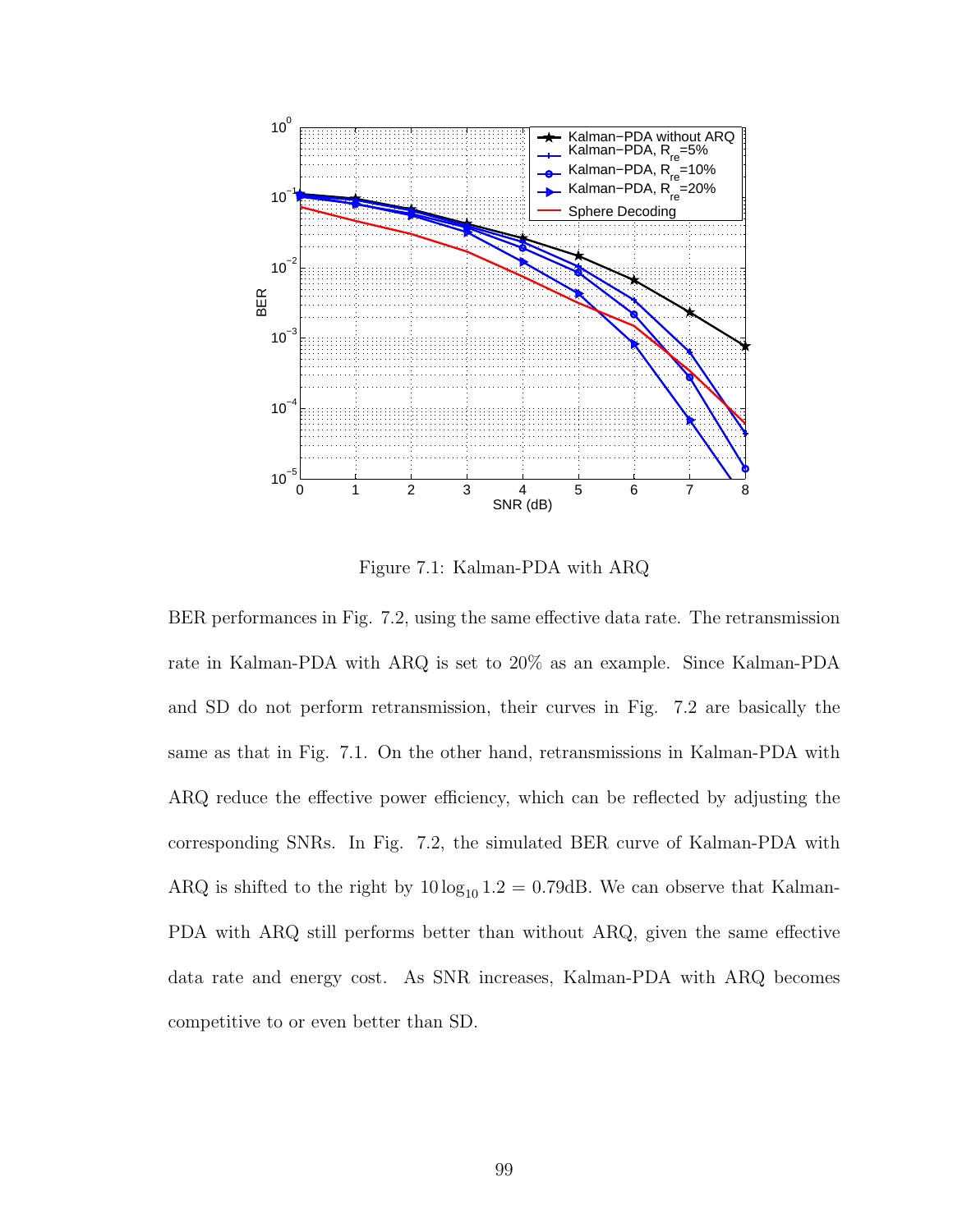

Figure 7.2: Performance comparison given same effective data rates

The average threshold is plotted versus the retransmission rate in Fig. 7.3. We can see that for a given SNR, the higher the retransmission rate  $R_{re}$ , the higher the threshold. This suggests that a higher threshold will mark more error-suspects and thus requires more retransmissions. On the other hand, for a certain  $R_{re}$ , the thresholds corresponding to higher SNRs are greater than that of lower SNRs. This is because the a posteriori probabilities converge closer to 1 or 0 in the high SNR region, in which case thresholds must be set more stringently in order to distinguish the error-suspects from the reliable detections. We also plot in Fig. 7.4 the average retransmission rate at different SNRs. We can see the simulated rates match well with the preset rates.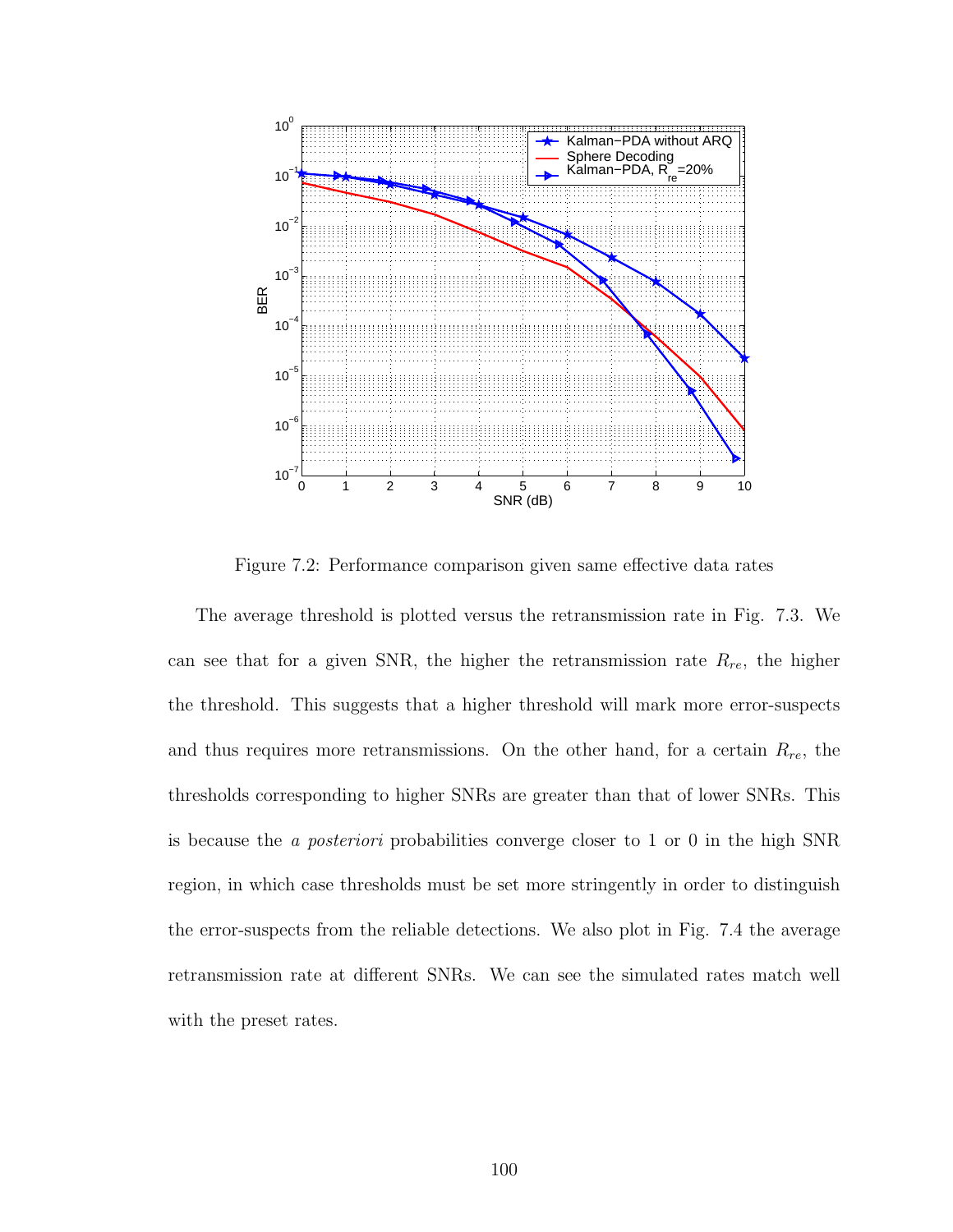

Figure 7.3: Threshold vs. retransmission rate



Figure 7.4: Average retransmission rate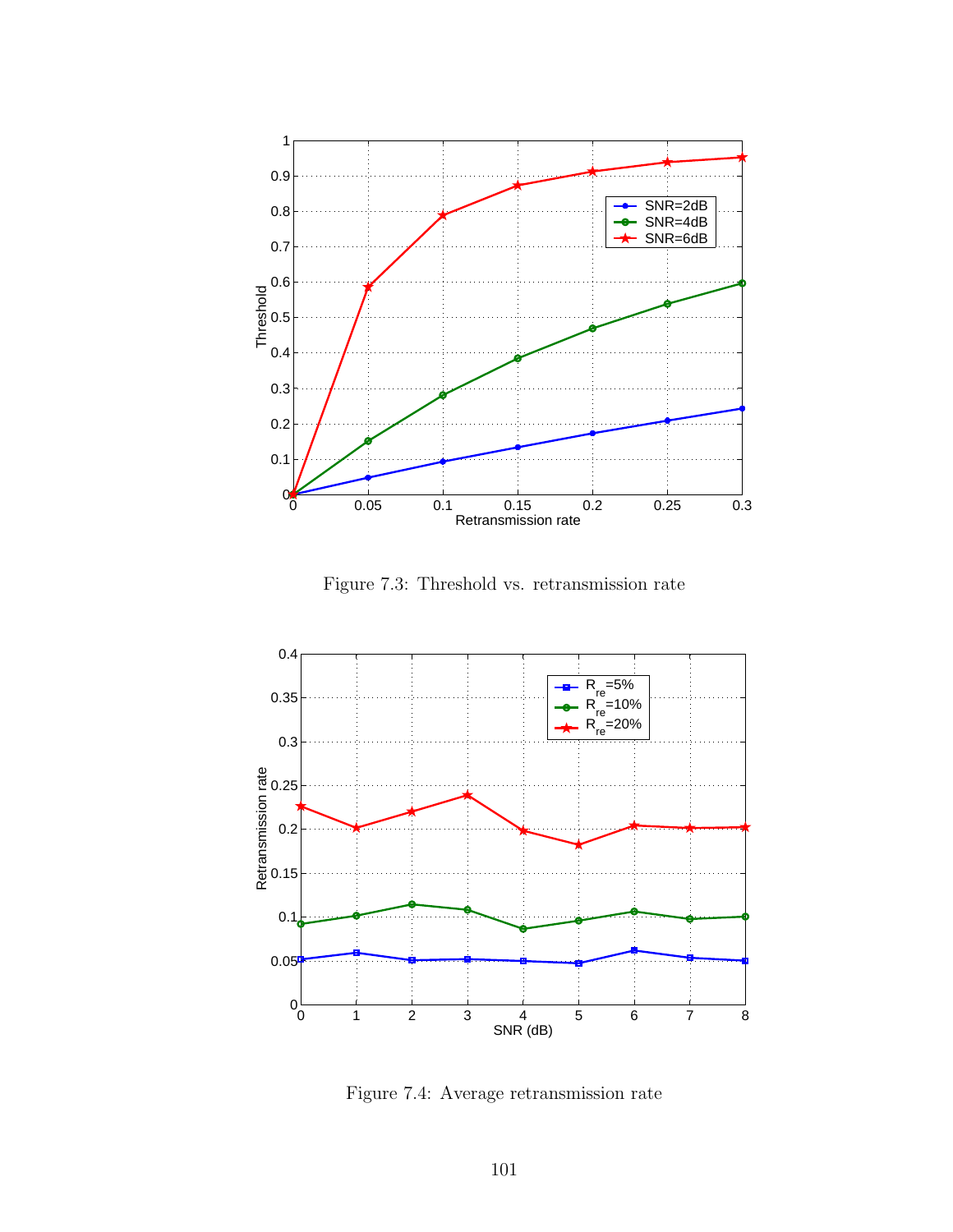## 7.2 Coding-aided Kalman-PDA

The ARQ-aided enhancement technique improves the BER performance by invoking a data-link layer protocol, which increases the system complexity. Alternatively, in coded systems, the BER performance can be enhanced solely within the physical layer via code puncturing. In this section, we derive a coding-aided enhancement technique for coded systems. It can boost the BER performance of Kalman-PDA to approach the performance of sphere decoding with coding.

The system structure of a coded system is shown in Fig. 7.5, where linear block codes are used to fit our block transmission scheme. Suppose a binary information sequence is denoted by  $\mathbf{a} = [a_1, a_2, \cdots, a_{k_c}], a_i = \{0, 1\}, i = 1, \cdots, k_c$ . It is encoded using a rate  $R_c = k_c/n_c$  ( $k_c < n_c$ ) linear block code to generate a  $n_c$ -tuple codeword (or code vector)  $\mathbf{c} = [c_1, c_2, \dots, c_{n_c}], c_i = \{0, 1\}, i = 1, \dots, n_c$ . There are  $2^{k_c}$  codewords corresponding to  $2^{k_c}$   $k_c$ -long information sequences. For a specific linear block code, c can be computed for any given a via

$$
\mathbf{c} = \mathbf{a}\mathbf{G},\tag{7.10}
$$

where **G** is the  $k_c \times n_c$  generator matrix. The codeword **c** is then modulated by antipodal signaling, and the modulated signal, b, is transmitted through the FIR MIMO channel. At the receiver, Kalman-PDA outputs the detection of the modulated symbols b, which is in turn demodulated to the binary sequence  $\hat{c}$ . Given  $\hat{c}$ , the maximum-likelihood decoding (MLD) rule selects the optimal codeword  $c_a$  from a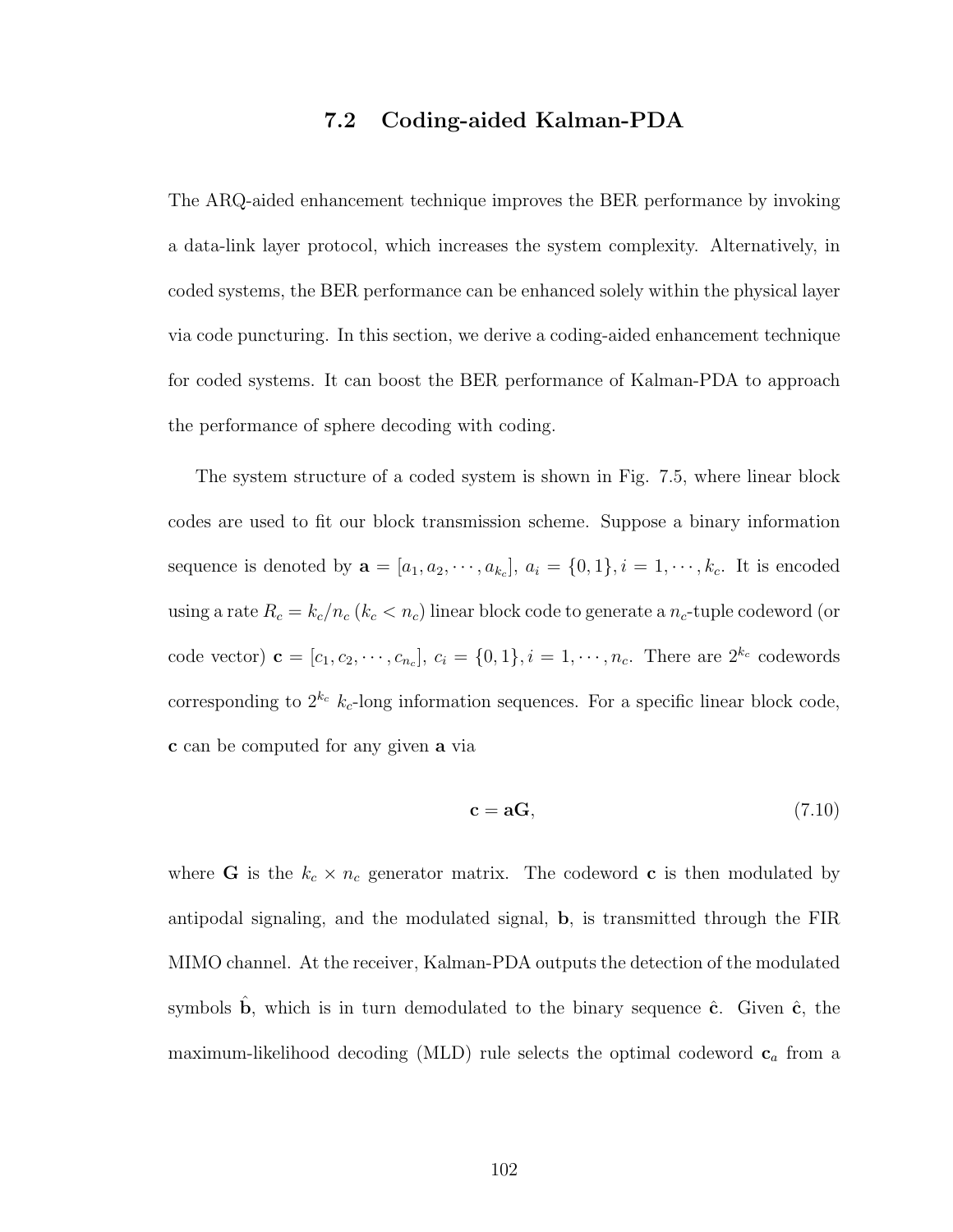

Figure 7.5: Block diagram of code-aided Kalman-PDA

codeword set C via

$$
\mathbf{c}_a = \arg \min_{\forall \mathbf{c} \in \mathbf{C}} ||\mathbf{c} - \hat{\mathbf{c}}|| = \arg \min_{\forall \mathbf{c} \in \mathbf{C}} \sum_{i=1}^{n_c} |c_i - \hat{c}_i|,
$$
 (7.11)

where  $\|\cdot\|$  denotes the Hamming distance. We can see that MLD always decodes  $\hat{\mathbf{c}}$  to the codeword with the smallest Hamming distance. The final output of the decoder, aˆ, is the data sequence that satisfies

$$
\hat{\mathbf{a}}\mathbf{G} = \mathbf{c}_a. \tag{7.12}
$$

MLD can decode correctly as long as the Hamming distance between c and the correct codeword is smaller than that of any other codeword. However, when some bits in  $\hat{\mathbf{c}}$  are not reliable, the decoding performance will suffer. This can be mitigated by using erasure decoding. The erasure decoding approach marks the unreliable bits with "e", and these bits do not count when computing the Hamming distance. These erasures are the counterpart of the "error-suspects" in Kalman-PDA with ARQ. They are picked for having relatively lower absolute mean,  $|E\{b_i|\tilde{\mathbf{y}}(k)\}|$ . If we define  $\mathbf{e}_M = [e_1, e_2, \dots, e_{n_c}], e_i \in \{0, 1\}$  as the erasure mask, the decoding rule is now

$$
\mathbf{c}_a = \arg\min_{\forall \mathbf{c} \in \mathbf{C}} \sum_{i=1}^{n_c} e_i |c_i - \hat{c}_i|,\tag{7.13}
$$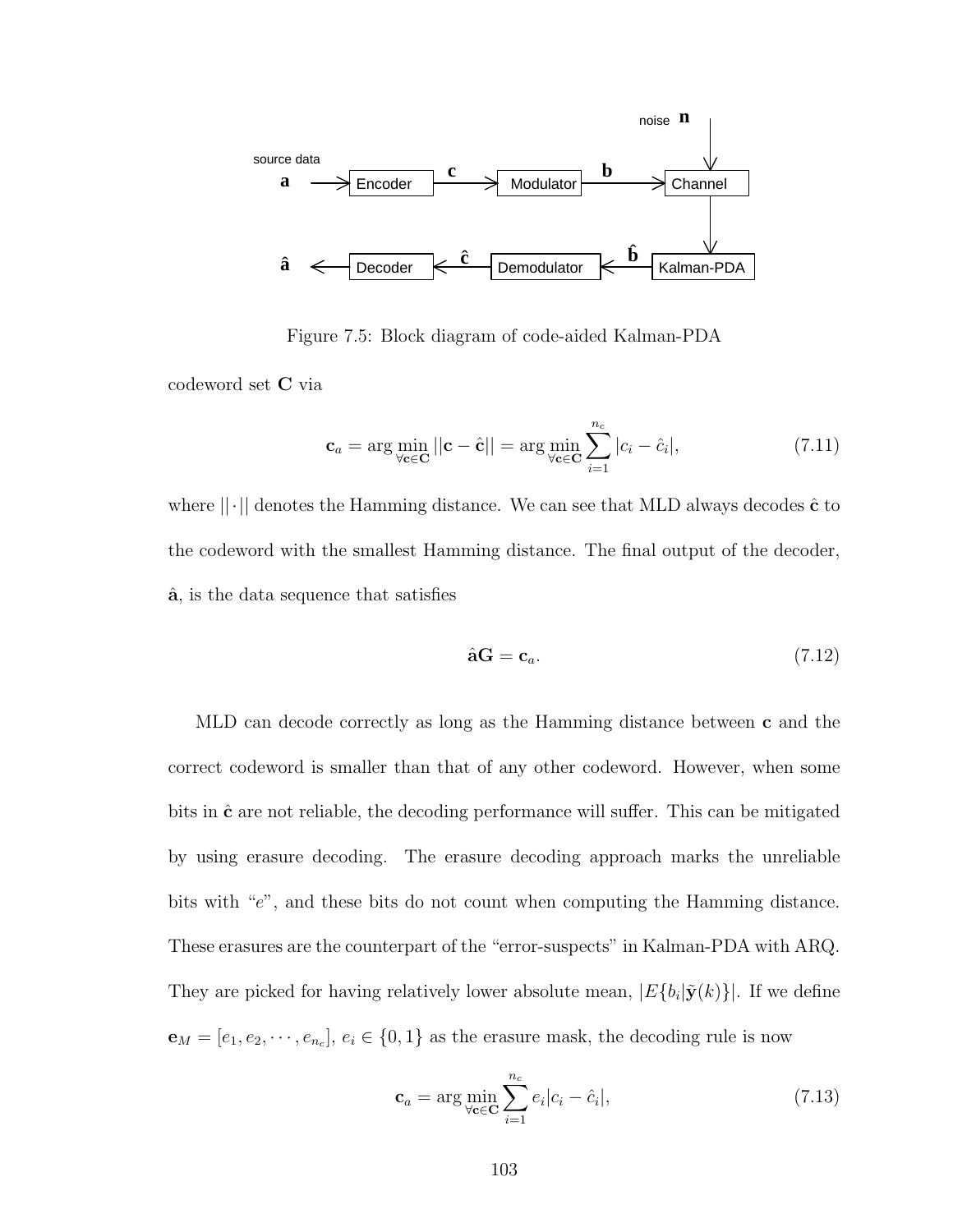

Figure 7.6: Coding-aided Kalman-PDA

where  $e_i = 0$  indicates the *i*th bit is an erasure.

A code with a minimum distance  $d_{min}$  can correct up to  $d_{min} - 1$  erasures [51]. If there are  $d_{min} - 1$  erasures or less in  $\hat{c}$ , and all other bits are reliable,  $\hat{c}$  can still be decoded to the right word using  $(7.13)$ . It can be shown (see Appendix) that  $\hat{\mathbf{c}}$ can be always decoded to the correct codeword provided that all the unreliable bits are covered by erasures. Under the same constraint, it follows that the decoding performance associated with more erasures can be no worse than that with fewer erasures. Therefore, codes with a larger  $d_{min}$  have an advantage over those with smaller  $d_{min}$  in terms of their erasure correction capability. Nevertheless, a code that can accommodate more erasures usually has a lower code rate, which means lower data transmission efficiency.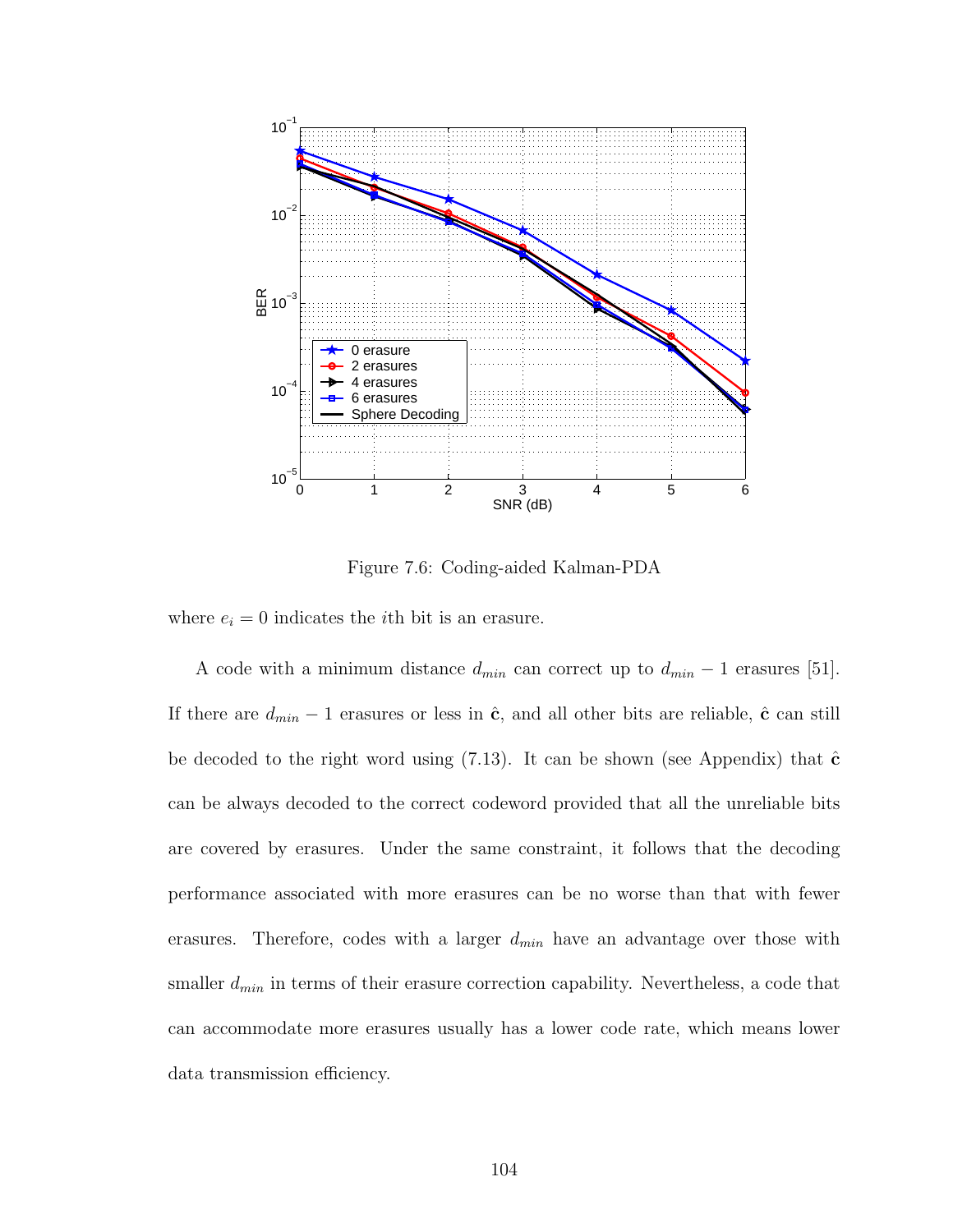We simulate the performance of code-aided Kalman-PDA to investigate the benefit of erasure coding. In the simulation, we choose the BCH(15, 5)  $(n_c = 15, k_c = 5)$ code that has a minimum distance of 7; hence it can correct at most 6 erasures. The generator matrix is given in [51]. We simulate the cases of  $N_e = 0, 2, 4$  and 6 erasures, where  $N_e = 0$  means there is no erasure. The system setup is the same as Fig. 6.4 except that N is set to 15 to fit the codeword length. Among N soft-decisions corresponding to the  $N$  bits in a received codeword, we mark the  $N_e$  decisions that have the smallest  $|E\{b_i | \tilde{\mathbf{y}}(k)\}|$  as erasures. The simulation result is plotted in Fig. 7.6. We use sphere decoding (SD) with the same encoder as the performance benchmark. The effective data rates of both algorithms are the same. SD is not enhanced with erasure decoding though, because it is impossible to pick error-prone erasure bits from the hard-decisions generated by SD. In contrast, erasure-marking is a handy byproduct of the soft-decision process used in Kalman-PDA, without incurring much extra computation. Without erasure decoding, Kalman-PDA does not perform as well as sphere decoding. However, with the aid of erasure decoding, its performance improves noticeably as  $N_e$  increases. Kalman-PDA approaches SD when  $N_e = 2$  and outperforms SD when  $N_e$  reaches 4 or more. We also note that  $N_e = 6$  does not render significant improvement over  $N_e = 4$ , which means 6 erasures do not necessarily cover more unreliable bits than 4 erasures.

As a final remark on coded systems, we note that the decoding approach proposed in the paper in essence improves the performance of hard-decision decoding and keeps the complexity low. It makes use of 1−bit reliability information at the decoder. On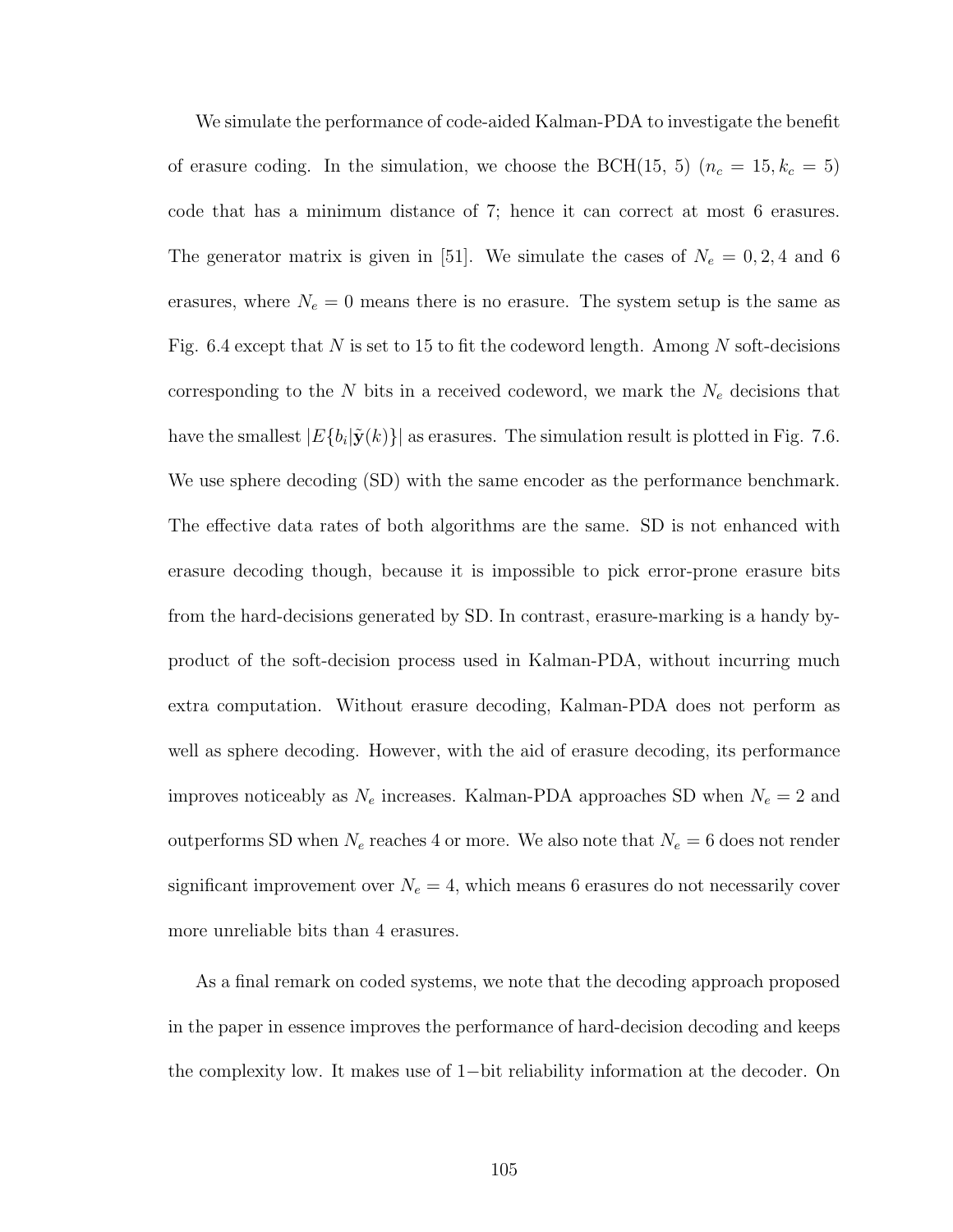the other hand, the standard decoding methods for block codes such as syndrome decoding and Massey algorithm do not utilize this reliability information. Nevertheless, the principle of the proposed decoder can be applied to any general block decoder. )

## 7.3 Summary

Two performance enhancement techniques have been presented in this chapter for soft-decision based symbol detection algorithms: ARQ aided enhancement and coding aided enhancement. We use Kalman-PDA as an example and construct Kalman-PDA with cross-layer ARQ for uncoded systems as well as coding-aided Kalman-PDA for coded systems. Simulations show that both techniques can render error performance that is better than Kalman-PDA alone and competitive to sphere decoding.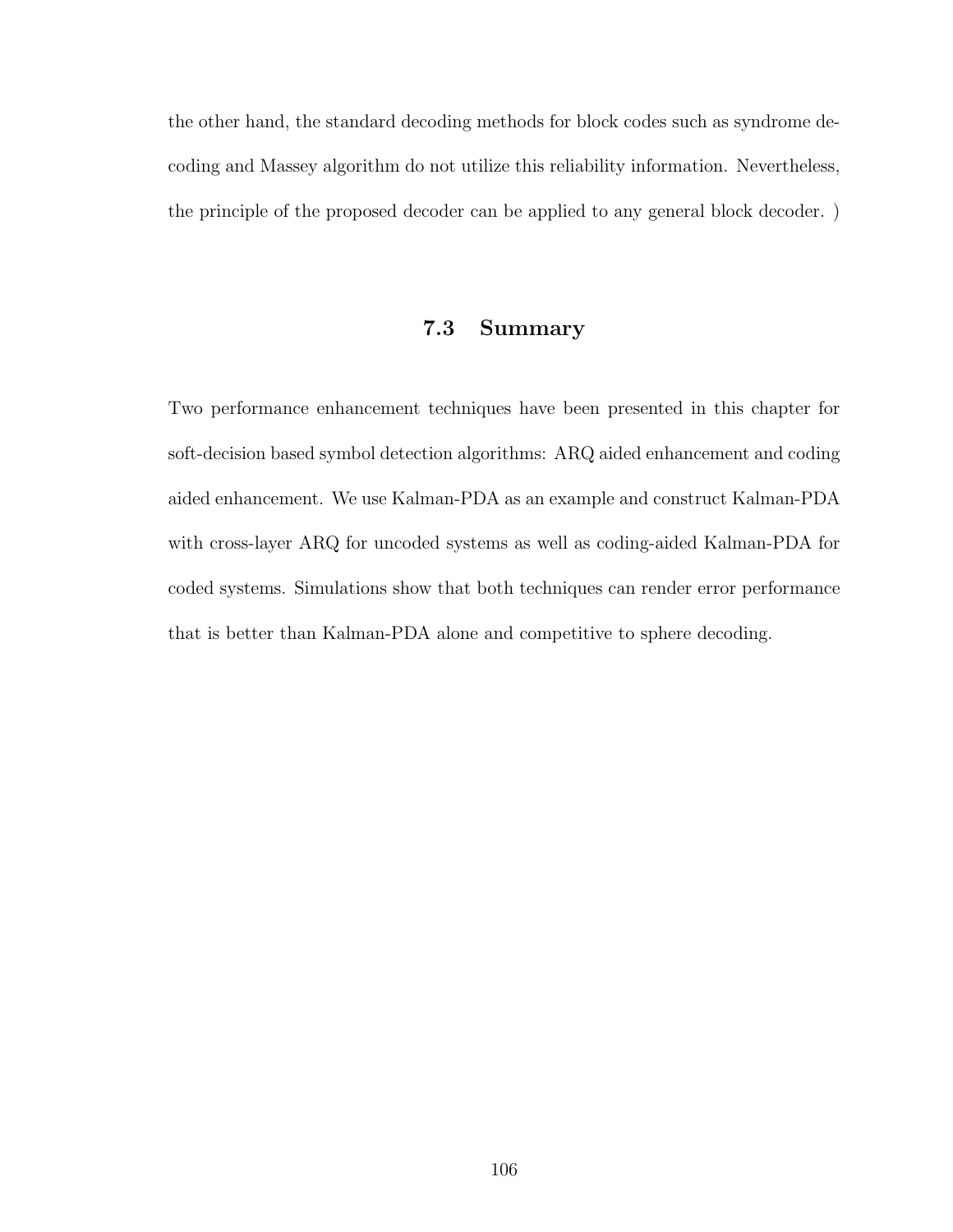# CHAPTER 8

## SDE with Imperfect Channel Knowledge

In previous algorithm development and discussions, we have assumed that the receiver has perfect knowledge of the channel. Both SDE and Kalman-PDA are developed based on such an assumption, and satisfactory performance is achieved. Although this assumption has been largely adopted in the literature, it is only an ideal scenario. In a practical MIMO system, the receiver can not have perfect channel knowledge. What the receiver has is only an estimate of the actual channel. The estimate is typically obtained by transmitting a block of training symbols. Through processing the received training sequences, the receiver can reach estimated knowledge of the underlying channel, which is imperfect. There is enormous research interest in joint channel and data decoding recently. For coded transmission systems, detection decisions output from the decoder are used in lieu of additional tranining sequences to update the channel estimate. The decisions obtained from decoding can be either hard or soft  $[59] - [67]$ .

A recursive least square (RLS) based iterative channel estimation combined with MIMO minimum mean square (MMSE) equalizer was proposed in [68]. This algorithm utilizes MMSE to perform channel equalization. In our research, we use SDE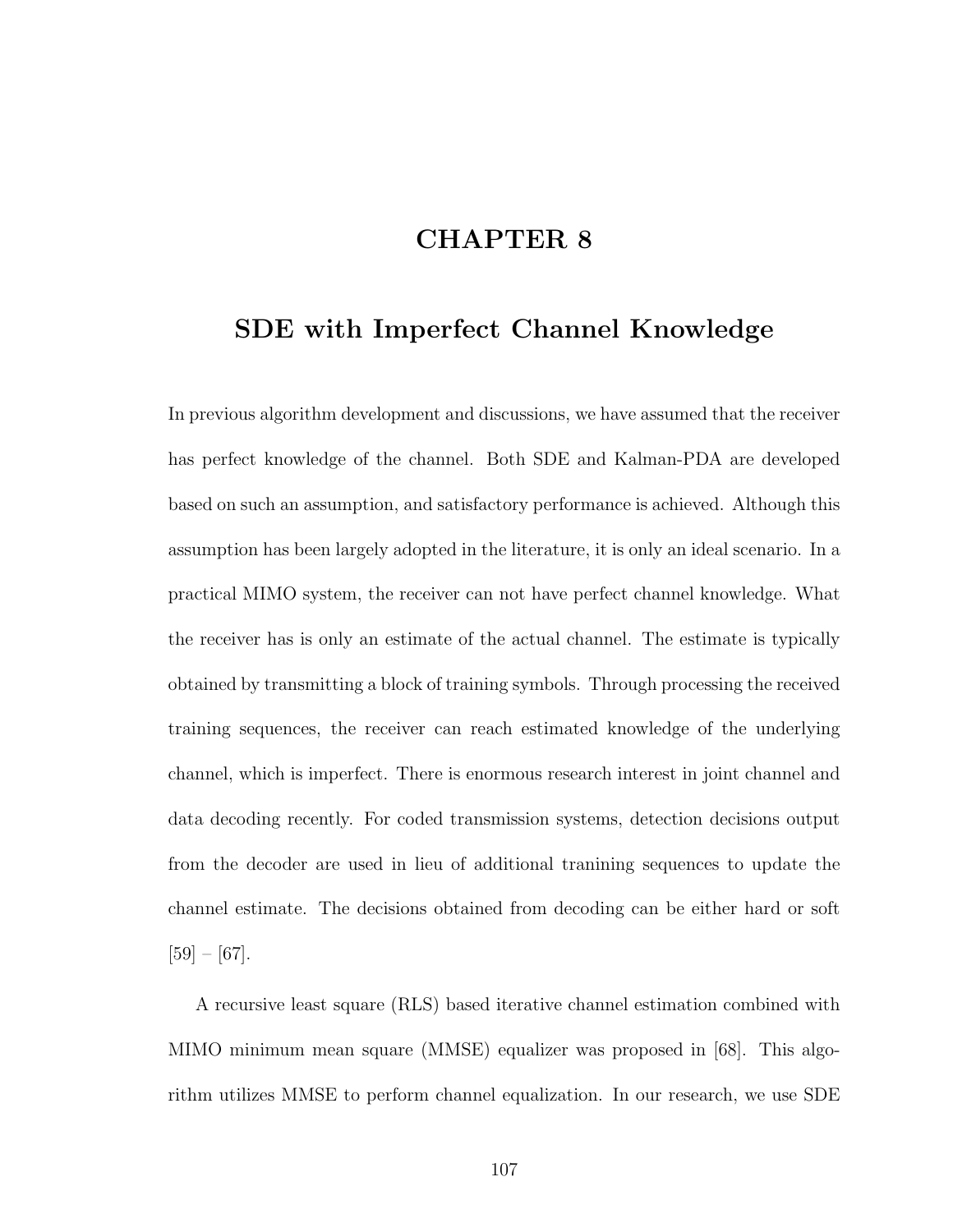to do symbol detection and RLS to do channel estimation. We follow the uncoded base band transmission structure established in Chapter 2. We focus on the scenario in which the transmitter transmits a training sequence, and the receiver uses the RLS method to estimate the channel, and obtains a "coarse" initial channel state information (CSI). After the training sequence, information bearing symbols are transmitted. In each sampling period, the receiver first uses the previously obtained channel knowledge to perform soft-decision symbol detection, then feeds the detection results to the RLS channel estimator to refine the channel knowledge. We chose RLS to performance channel estimation due to the following considerations:

- 1. For every new piece of data, we only need to update the channel estimate rather than to recompute the estimate over again, the latter of which is needed in the least square (LS) method. Thus, RLS saves considerable computation compared with LS.
- 2. RLS is a well-established algorithm that works fairly well. The SDE method can be blended with RLS channel estimation harmoniously. The overall performance loss due to the imperfect channel knowledge is small, which will be shown later in the simulations.

The rest part of this chapter is organized as follows. The MIMO system setup with training sequences is described in Section 8.1. The RLS channel estimation algorithm is developed in Section 8.2. Simulation results of SDE with RLS channel estimation is presented in Section 8.3.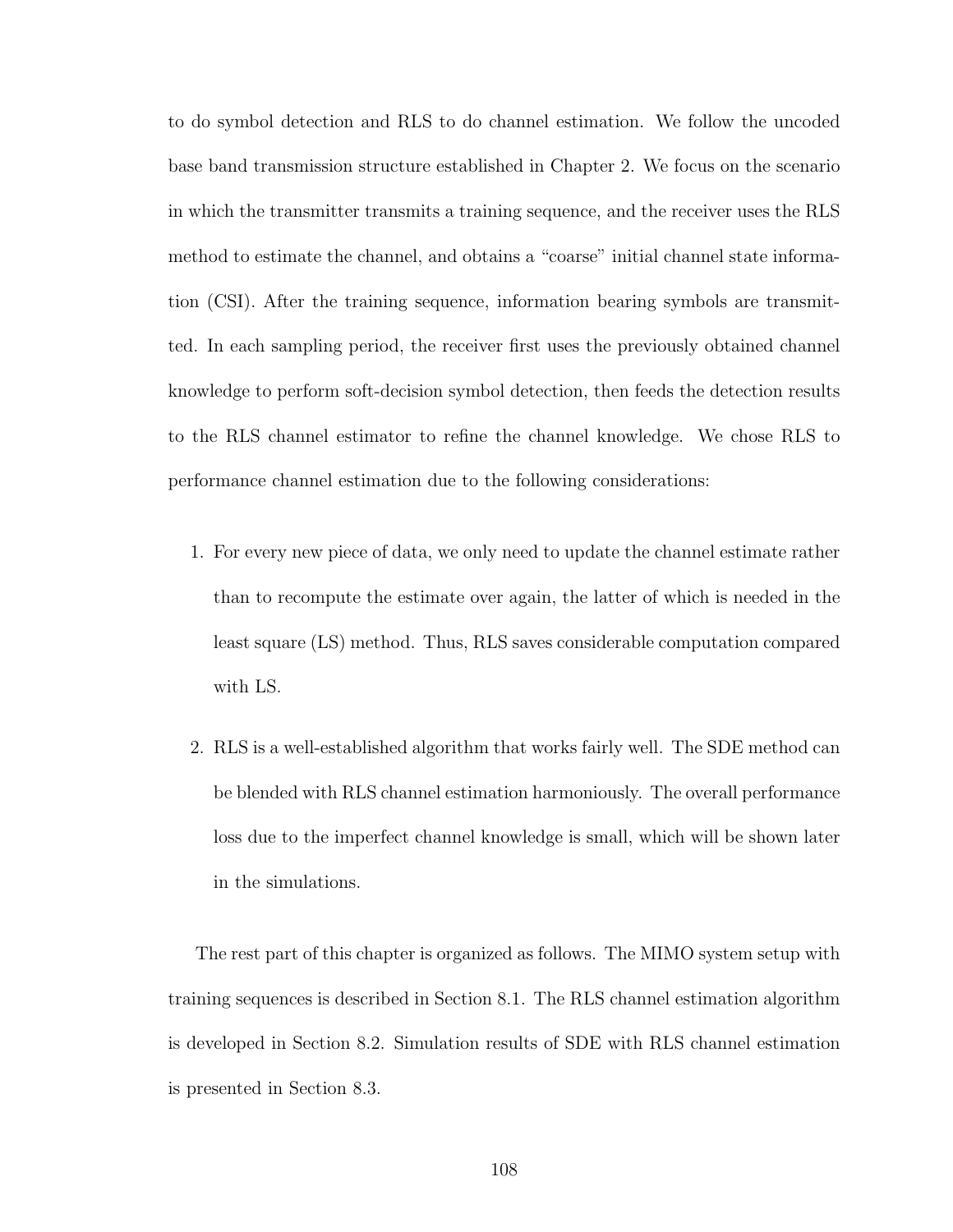#### 8.1 MIMO System with Training Sequence

In this section we briefly describe the setup of the MIMO system with training sequences. The transmitter first transmit  $N_T$  training symbols followed by L padding zeros. Then the information-bearing transmission begins. We still adopt the block transmission structure used in Chapter 2. The information-bearing symbols are parsed into N-long blocks with the insertion of L zeros at the end of each block. We assume the channel remains invariant for  $N_B$  consecutive symbol blocks, but may vary from one  $N_B$ -block cluster to another.

As in previous chapters, the channel has  $L+1$  FIR taps, and each link is modeled as Rayleigh fading. For each information-bearing symbol cluster, there is a preceding  $N_T$  long training symbol block. BPSK modulation scheme is used throughout this paper.

#### 8.2 SDE+RLS Channel Estimation Algorithm Development

The basic structure of the algorithm contains two parts. First, use the training symbol sequence to obtain a "coarse" estimate of the channel. This is fulfilled by the RLS channel estimation method. Next, perform iterative SDE+RLS channel estimation for each information-bearing symbol block. The coarse channel estimate obtained from the training sequence is used to compute a tentative decision on the symbols transmitted. This tentative decision is then fed to the RLS channel estimator as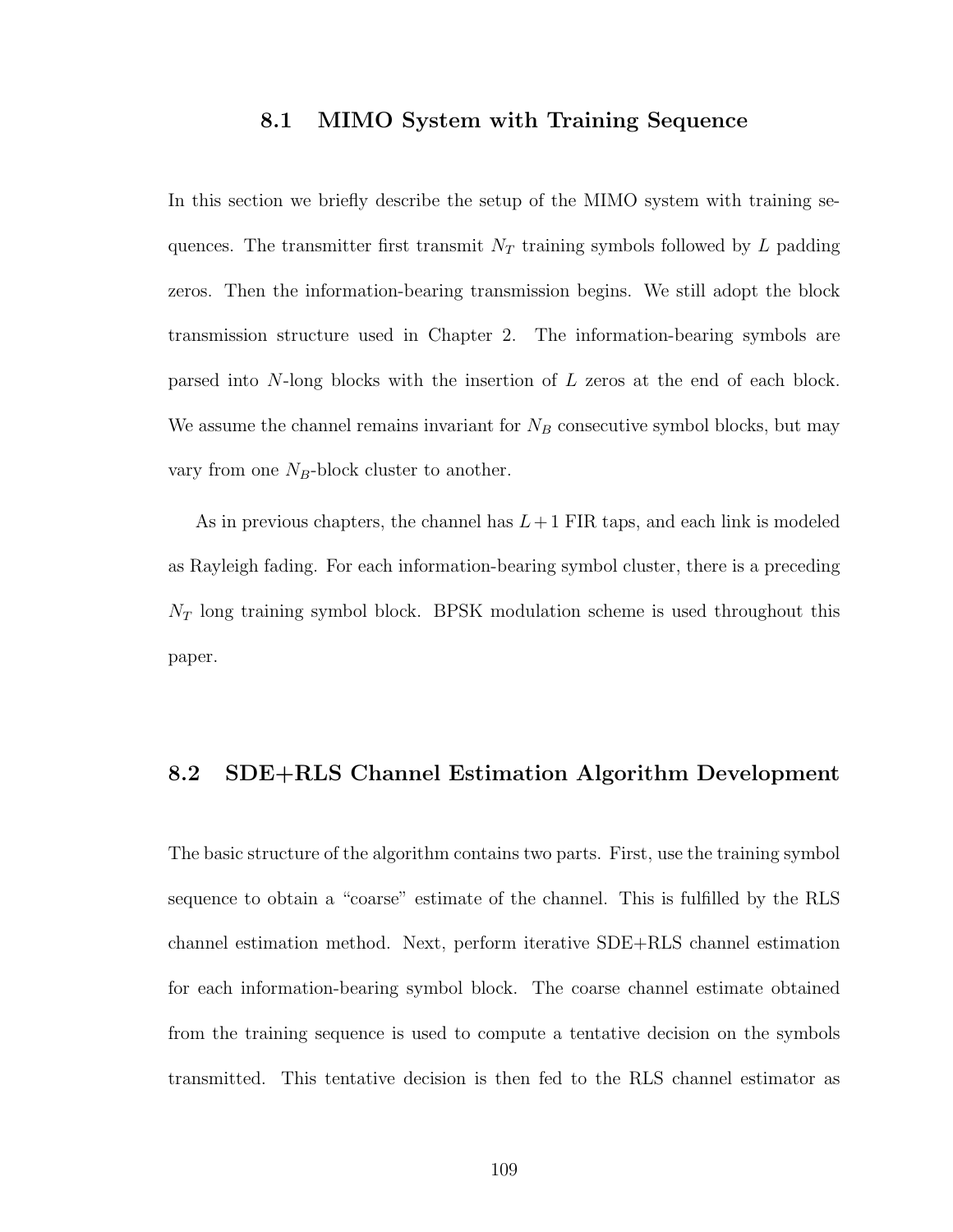new data to update the channel estimate. The updated output of the RLS channel estimator is then fed to SDE again, and an updated symbol detection is computed. This iteration continues until a pre-defined cost metric can not be lowered any more. This iteration process takes place within each sampling period. The whole process is illustrated in Fig. 8.1.

Next, we derive the LS equations for MIMO channel estimation, and then migrate to RLS MIMO channel estimation. The FIR MIMO channel model in Chapter 2 can be depicted mathematically as follows:

$$
\mathbf{y}(k) = \sum_{l=0}^{L} \mathbf{H}_l \mathbf{b}(k-l) + \mathbf{n}(k), \quad k = 0, 1, 2, \cdots
$$
 (8.1)

where  $y(k)$ ,  $b(k)$  and  $n(k)$  are the received signal vector, transmitted signal vector and white Gaussian noise vector, respectively.  $\{\mathbf{H}_l\}_{l=0}^L$  are the FIR MIMO channel taps. In the channel estimation phase,  $\{\mathbf{H}_l\}_{l=0}^L$  is unknown, and a training sequence is transmitted to facilitate estimation. so the objective of LS channel estimation is to compute the estimation of the channel taps,  ${H_l}_{l=0}^L$ , given a set of know inputs  $\mathbf{b}(-L), \dots, \mathbf{b}(0), \dots, \mathbf{b}(N-1)$  and the corresponding received signals,  $\mathbf{y}(0), \cdots, \mathbf{y}(N-1).$ 

If we define

$$
\mathcal{Y} := [\mathbf{y}(0), \mathbf{y}(1), \cdots, \mathbf{y}(N-1)] \tag{8.2}
$$

$$
\mathcal{H} := [\mathbf{H}_0, \mathbf{H}_1, \cdots, \mathbf{H}_L],\tag{8.3}
$$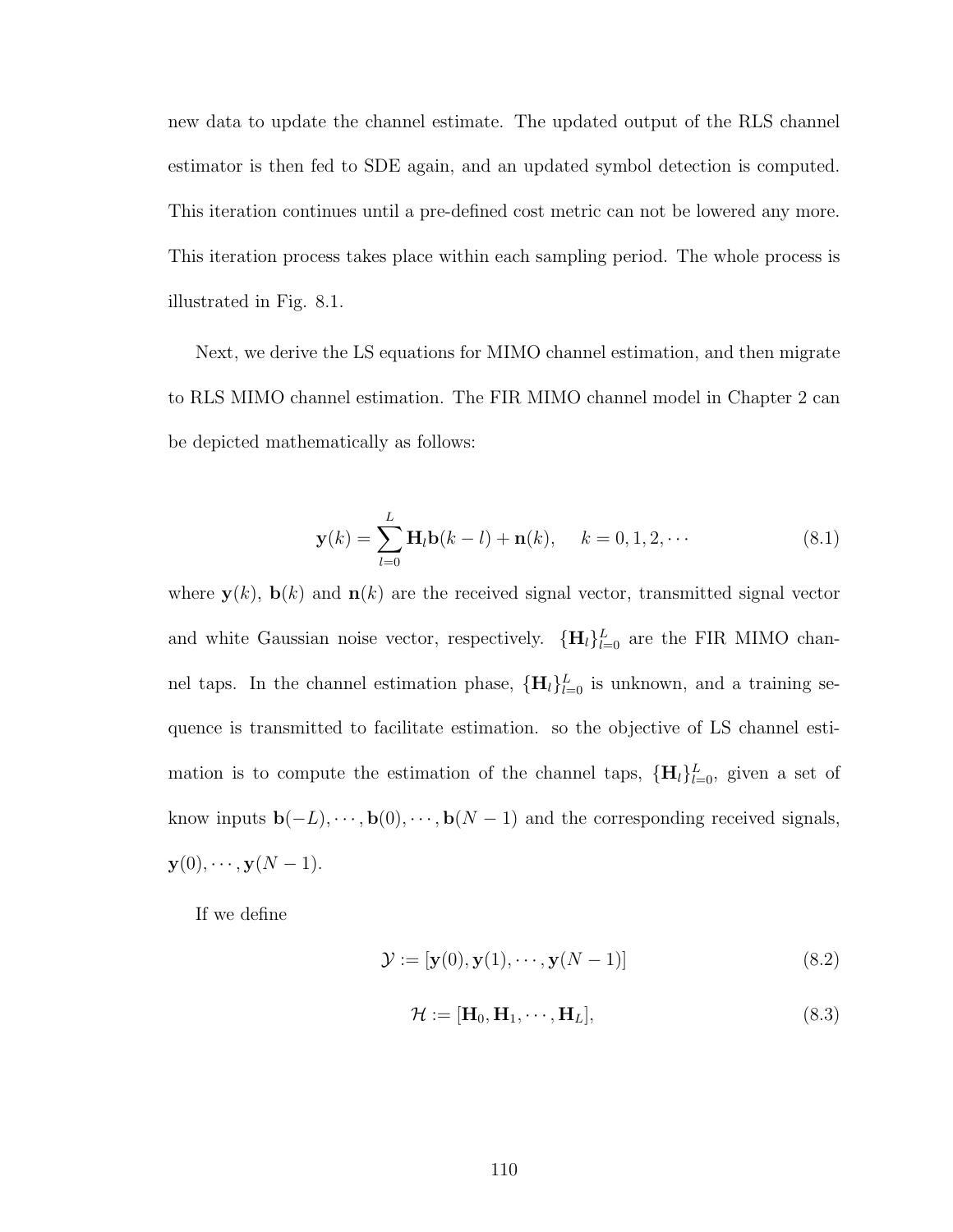$$
\mathcal{B} := \begin{bmatrix} \mathbf{b}(0) & \mathbf{b}(1) & \cdots & \mathbf{b}(N-1) \\ \mathbf{b}(-1) & \mathbf{b}(0) & \cdots & \mathbf{b}(N-2) \\ \vdots & \vdots & \ddots & \vdots \\ \mathbf{b}(-L) & \mathbf{b}(-L+1) & \cdots & \mathbf{b}(N-L-1) \end{bmatrix} = [\mathbf{B}(0), \mathbf{B}(1), \cdots, \mathbf{B}(N-1)],
$$
\n(8.4)

$$
\mathcal{N} := [\mathbf{n}(0), \mathbf{n}(1), \cdots, \mathbf{n}(N-1)] \tag{8.5}
$$

Then the batched form of (8.1) can be expressed as:

$$
\mathcal{Y} = \mathcal{HB} + \mathcal{N}.\tag{8.6}
$$

We denote the estimate of the channel taps  ${\{\hat{H}\}}_{l=0}^L$ , and define  $\hat{y} := \hat{\mathcal{H}}\mathcal{B}$ . The difference between  $\mathcal Y$  and  $\hat{\mathcal Y}$  is denoted as:

$$
\mathcal{E} := \mathcal{Y} - \hat{\mathcal{Y}}.\tag{8.7}
$$

This can be seen as the estimation error. The LS method is to find the channel estimate that minimizes the sum of the square errors, i.e.,

$$
\hat{\mathcal{H}} = \arg\min_{\mathcal{H}} Tr{\{\mathcal{E}^T \mathcal{E}\}}.
$$
\n(8.8)

In order to obtain  $H$  that satisfies (8.8), we compute the derivative of  $Tr{E^{T}\mathcal{E}}$  with respect to  $\hat{\mathcal{H}}$ . We have

$$
\frac{\partial}{\partial \hat{\mathcal{H}}}\left\{Tr(\mathcal{E}^T \mathcal{E})\right\} \n= \frac{\partial}{\partial \hat{\mathcal{H}}}\left\{Tr[(\mathcal{Y}^T - \hat{\mathcal{Y}}^T)(\mathcal{Y} - \hat{\mathcal{Y}})]\right\} \n= \frac{\partial}{\partial \hat{\mathcal{H}}}\left\{Tr(\mathcal{Y}^T\mathcal{Y} - \hat{\mathcal{Y}}^T\mathcal{Y} - \mathcal{Y}^T\hat{\mathcal{Y}} + \hat{\mathcal{Y}}^T\hat{\mathcal{Y}})\right\}.
$$
\n(8.9)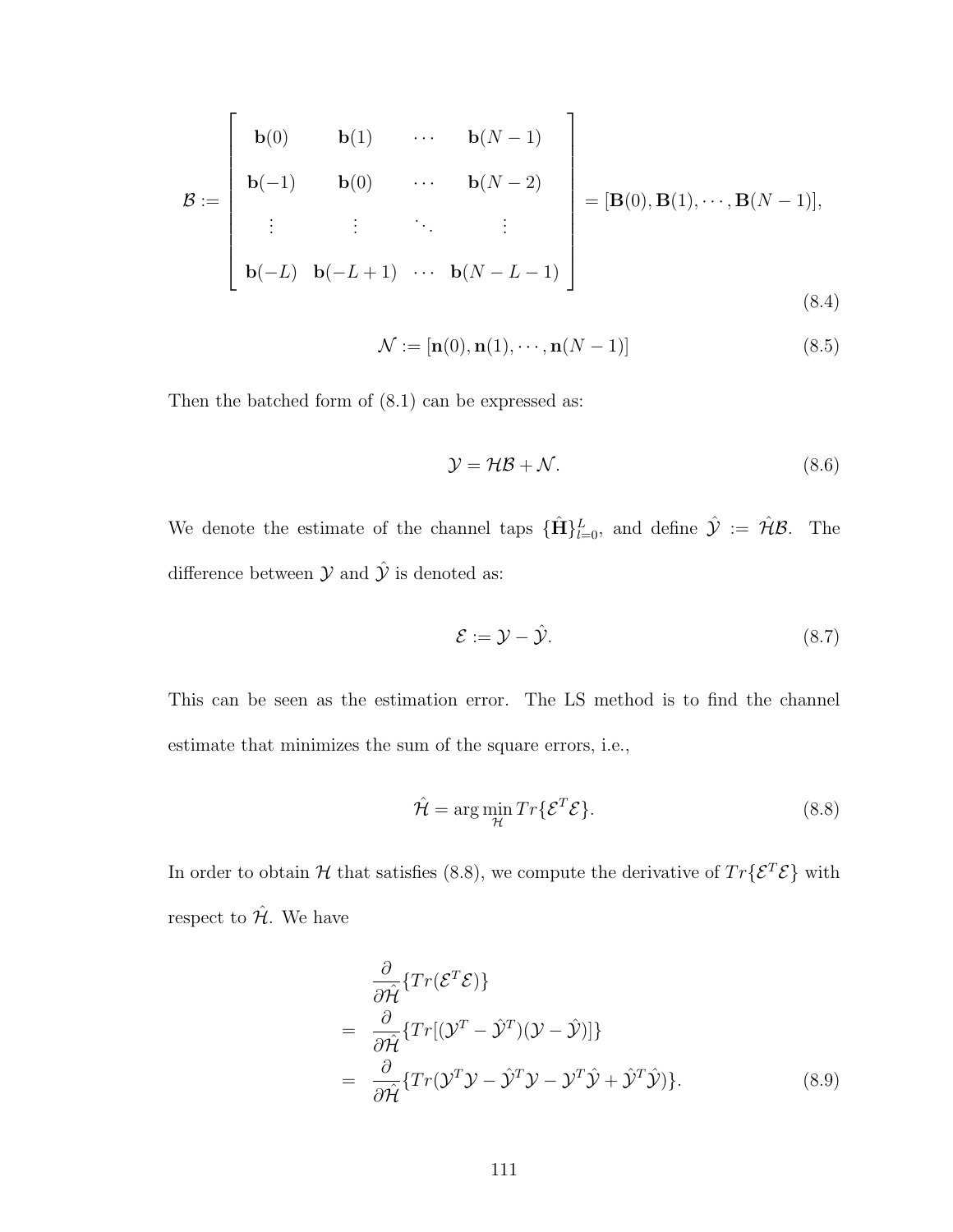In (8.9),  $\mathcal{Y}^T \mathcal{Y}$  is independent of  $\hat{\mathcal{H}}$ , which implies that

$$
\frac{\partial}{\partial \hat{\mathcal{H}}} \{ Tr(\mathcal{Y}^T \mathcal{Y}) \} = \mathbf{0}.
$$
 (8.10)

In the following discussions, we consider a real-valued transmission-detection scenario at the baseband. Correspondingly, we have

$$
Tr(\hat{\mathcal{Y}}^T \mathcal{Y}) = Tr(\mathcal{Y}^T \hat{\mathcal{Y}})
$$
\n(8.11)

$$
Tr(\hat{\mathcal{Y}}^T \hat{\mathcal{Y}}) = Tr(\hat{\mathcal{Y}} \hat{\mathcal{Y}}^T).
$$
\n(8.12)

Thus, (8.9) can be reduced to

$$
\frac{\partial}{\partial \hat{\mathcal{H}}} \{ Tr(\mathcal{E}^T \mathcal{E}) \}
$$
\n
$$
= \frac{\partial}{\partial \hat{\mathcal{H}}} \{ -2Tr(\mathcal{Y}^T \hat{\mathcal{Y}}) + Tr(\hat{\mathcal{Y}} \hat{\mathcal{Y}}^T) \}
$$
\n
$$
= \frac{\partial}{\partial \hat{\mathcal{H}}} \{ -2Tr(\mathcal{Y}^T \hat{\mathcal{H}} \mathcal{B}) + Tr(\hat{\mathcal{H}} \mathcal{B} \mathcal{B}^T \hat{\mathcal{H}}^T) \}
$$
\n(8.13)

Noting the following properties of the matrix trace [69],

$$
\frac{\partial}{\partial \mathbf{X}} \{ Tr(\mathbf{A}^T \mathbf{X} \mathbf{B}^T) \} = \mathbf{A} \mathbf{B}
$$
 (8.14)

$$
\frac{\partial}{\partial \mathbf{X}} \{ Tr(\mathbf{X} \mathbf{A} \mathbf{X}^T) \} = \mathbf{X} (\mathbf{A} + \mathbf{A}^T) \tag{8.15}
$$

we further simplify (8.13) to

$$
\frac{\partial}{\partial \hat{\mathcal{H}}} \{ Tr(\mathcal{E}^T \mathcal{E}) \} = -2 \mathcal{Y} \mathcal{B}^T + 2 \hat{\mathcal{H}} \mathcal{B} \mathcal{B}^T.
$$
 (8.16)

At the minimum of  $Tr\{\mathcal{E}^T\mathcal{E}\},$  we have

$$
\frac{\partial}{\partial \hat{\mathcal{H}}} \{ Tr(\mathcal{E}^T \mathcal{E}) \} = \mathbf{0}.
$$
 (8.17)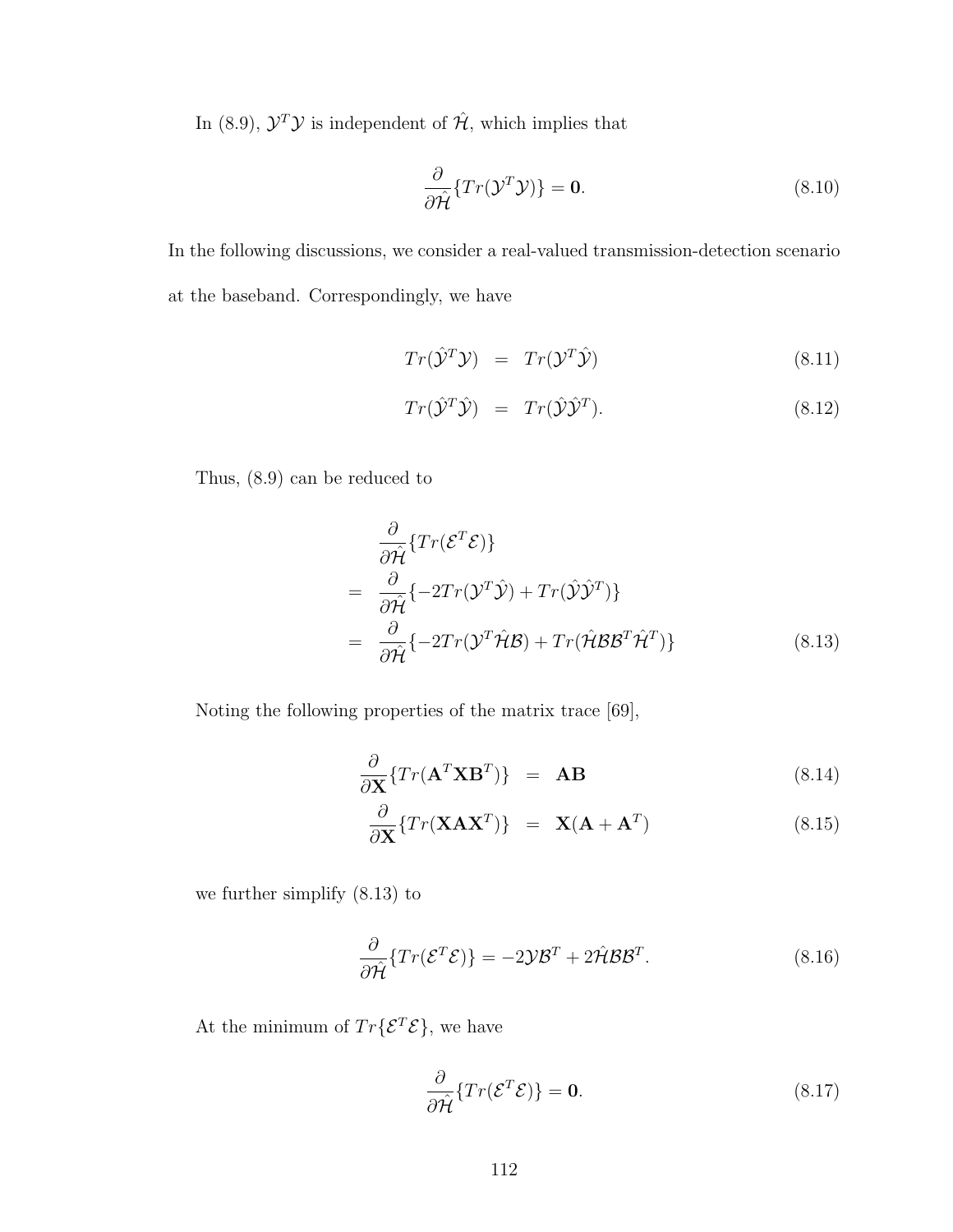Substituting (8.16) into above, we have

$$
\hat{\mathcal{H}} = \mathcal{Y}\mathcal{B}^T (\mathcal{B}\mathcal{B}^T)^{-1} \tag{8.18}
$$

Recalling  $\mathcal{Y} = [\mathbf{y}(0), \mathbf{y}(1), \cdots, \mathbf{y}(N-1)], \mathcal{B} = [\mathbf{B}(0), \mathbf{B}(1), \cdots, \mathbf{B}(N-1)],$  and defining

$$
\boldsymbol{\theta} = \mathcal{Y}\mathcal{B}^T = \sum_{i=0}^{N-1} \mathbf{y}(i)\mathbf{B}(i)^T, \tag{8.19}
$$

$$
\mathbf{\Phi} = \mathcal{B}\mathcal{B}^T = \sum_{i=0}^{N-1} \mathbf{B}(i)\mathbf{B}(i)^T,
$$
\n(8.20)

we have

$$
\hat{\mathcal{H}} = \theta \Phi^{-1}.
$$
\n(8.21)

Thus we have derived the algorithm to compute the channel estimate in the LS sense. The problem of the LS solution is that  $\Phi^{-1}$  has to be recomputed whenever a new data piece is available. This becomes cumbersome when the block length is large, since the computational load is on the third order of the matrix size. Recursive least square (RLS) algorithm has been widely used [70] to reduce the complexity in computing  $\Phi^{-1}$ . The basic idea of RLS is to form a recursive update for the weights so that we do not have to recompute  $\Phi^{-1}$  for each new data piece. This will greatly reduce the computational load, and lower the complexity order by 1.

In RLS channel estimation,  $\boldsymbol{\theta}$  and  $\boldsymbol{\Phi}$  are defined as functions of n, where n is the timing index, i.e.,

$$
\mathbf{\Phi}(n) = \sum_{i=0}^{n} \lambda^{n-i} \mathbf{B}(i) \mathbf{B}(i)^{T}, \qquad (8.22)
$$

$$
\boldsymbol{\theta}(n) = \sum_{i=0}^{n} \lambda^{n-i} \mathbf{y}(i) \mathbf{B}(i)^{T}.
$$
 (8.23)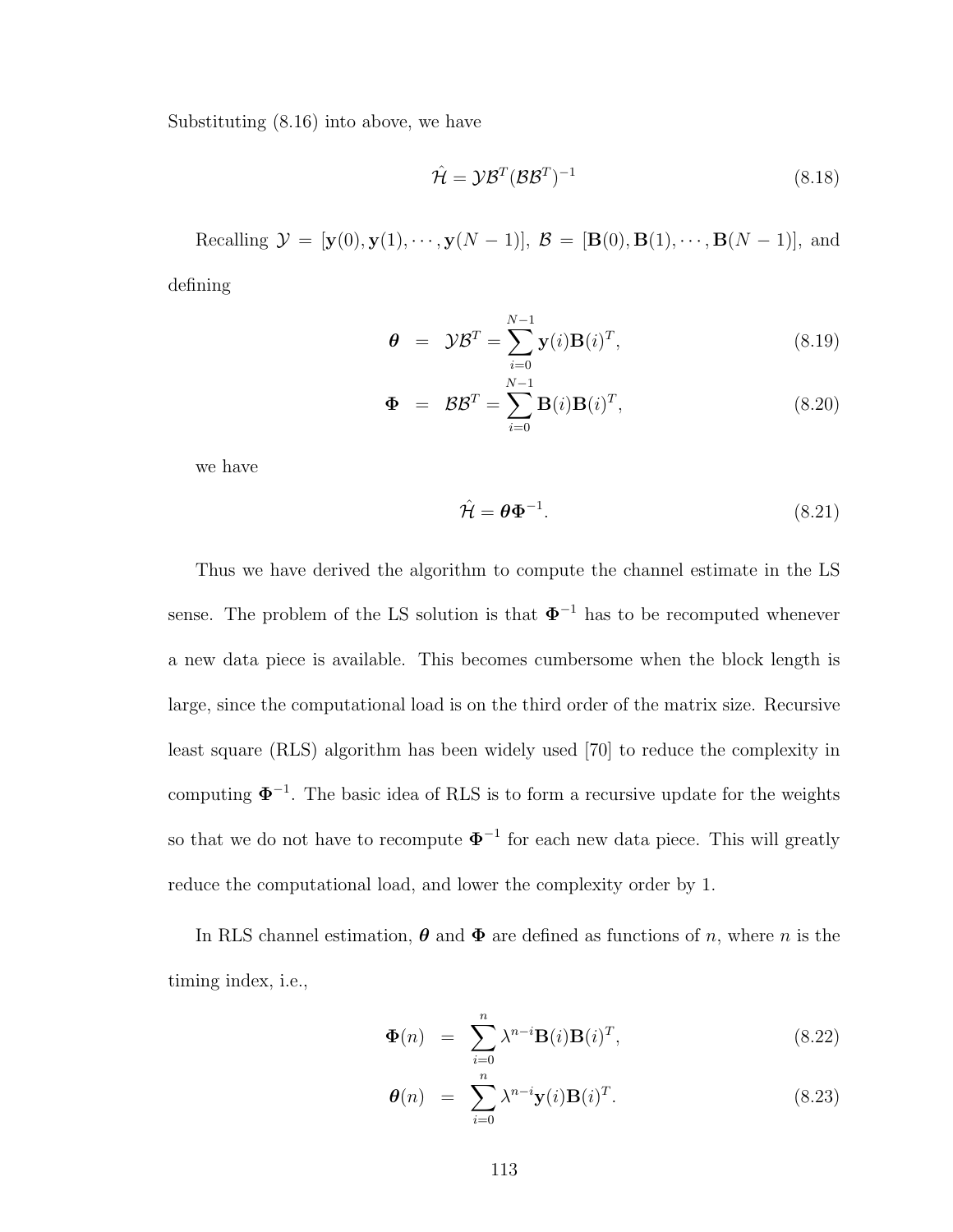$\lambda \in (0, 1]$  is the forgetting factor, which is usually close to 1. Thus  $\theta(n)$  and  $\Phi(n)$ can be updated recursively,

$$
\Phi(n) = \sum_{i=1}^{n} \lambda^{n-i} \mathbf{B}(i) \mathbf{B}(i)^{T}
$$
\n(8.24)

$$
= \lambda \sum_{i=1}^{n-1} \lambda^{(n-1)-i} \mathbf{B}(i) \mathbf{B}(i)^{T} + \mathbf{B}(n) \mathbf{B}(n)^{T}
$$
(8.25)

$$
= \lambda \mathbf{\Phi}(n-1) + \mathbf{B}(n)\mathbf{B}(n)^{T}.
$$
 (8.26)

Likewise,

$$
\boldsymbol{\theta}(n) = \lambda \boldsymbol{\theta}(n-1) + \mathbf{y}(i)\mathbf{B}(i)^{T}.
$$
\n(8.27)

Using the matrix inversion lemma [70], we deduce from (8.26) that,

$$
\Phi(n)^{-1} = \lambda^{-1} \Phi(n-1)^{-1} - \lambda^{-2} \frac{\Phi(n-1)^{-1} \mathbf{B}(n) \mathbf{B}(n)^{T} \Phi(n-1)^{-1}}{1 + \lambda^{-1} \mathbf{B}(n)^{T} \Phi(n-1)^{-1} \mathbf{B}(n)}.
$$
(8.28)

Define

$$
\mathbf{P}(n) \quad := \quad \mathbf{\Phi}(n)^{-1} \tag{8.29}
$$

$$
\mathbf{k}(n) := \frac{\lambda^{-1} \mathbf{P}(n-1) \mathbf{B}(n)}{1 + \lambda^{-1} \mathbf{B}(n)^T \mathbf{P}(n-1) \mathbf{B}(n)}
$$
(8.30)

where  $\mathbf{k}(n)$  is conventionally called the gain vector. Eq. (8.28) can be rewritten as

$$
\mathbf{P}(n) = \lambda^{-1} \mathbf{P}(n-1) - \lambda^{-1} \mathbf{k}(n) \mathbf{B}(n)^T \mathbf{P}(n-1).
$$
 (8.31)

Given a new pair of data piece, the RLS channel estimation algorithm can be implemented via updating the gain vector. This can be summarized as follows:

#### 1. Compute the new gain vector,

$$
\mathbf{k}(n) = \frac{\lambda^{-1} \mathbf{P}(n-1) \mathbf{B}(n)}{1 + \lambda^{-1} \mathbf{B}(n)^T \mathbf{P}(n-1) \mathbf{B}(n)},
$$
(8.32)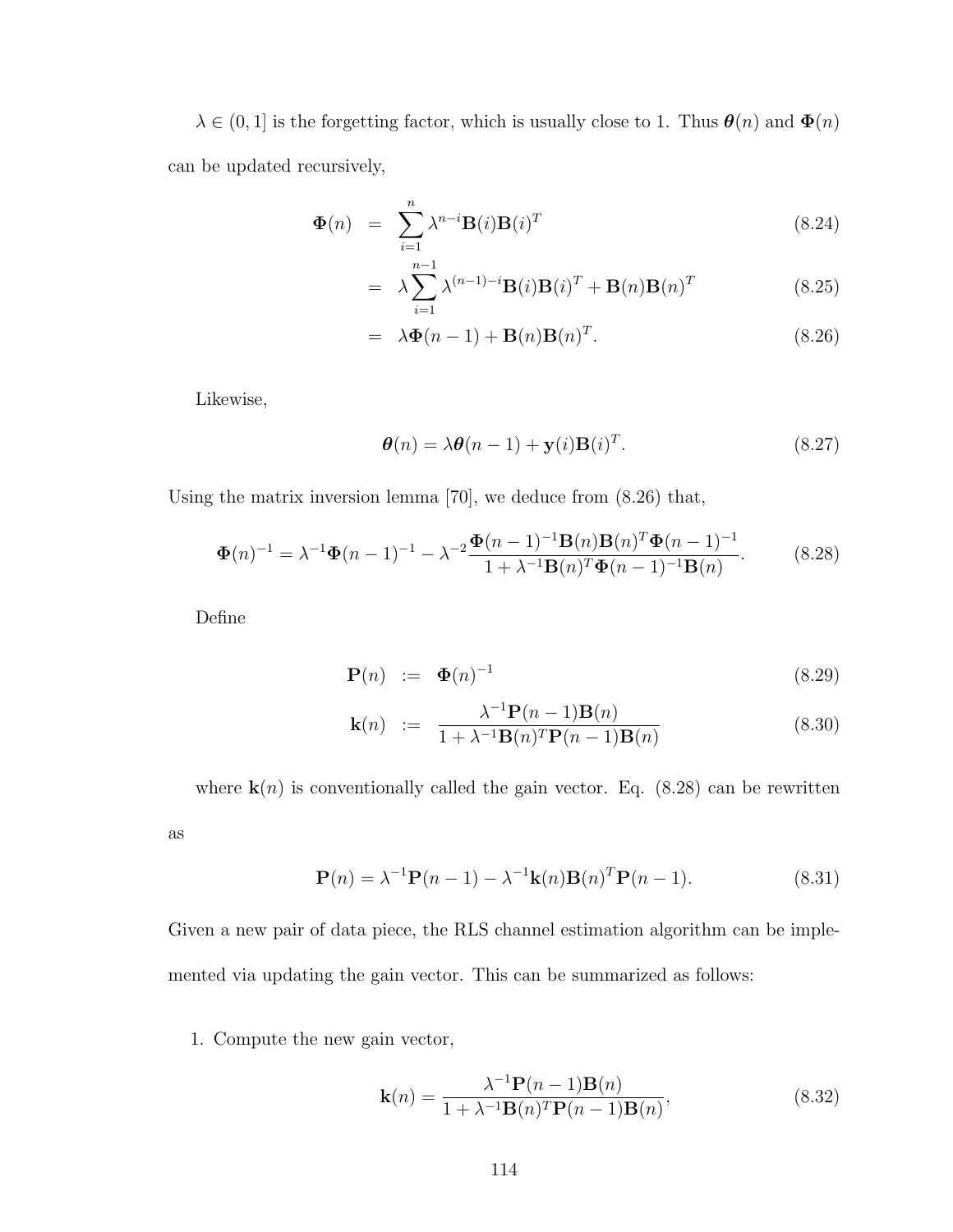

Figure 8.1: SDE + RLS joint symbol detection and channel estimation

2. Update the inverse correlation matrix,

$$
\mathbf{P}(n) = \lambda^{-1} \mathbf{P}(n-1) - \lambda^{-1} \mathbf{k}(n) \mathbf{B}(n)^T \mathbf{P}(n-1).
$$
 (8.33)

3. Update

$$
\boldsymbol{\theta}(n) = \lambda \boldsymbol{\theta}(n-1) + \mathbf{y}(n) \mathbf{B}(n)^T.
$$
\n(8.34)

4. Compute

$$
\hat{\mathcal{H}}(n) = \mathbf{\theta}(n)\mathbf{P}(n). \tag{8.35}
$$

So far we have developed the RLS channel estimation algorithm. It is blended with SDE in the way shown in Fig. 8.1. The simulation results are presented in the next section.

### 8.3 Simulation Results: SDE+RLS Channel Estimation

We simulate the aforementioned  $SDE + RLS$  channel estimation algorithm in order to test its performance. We consider a 5-tap FIR MIMO channel with two transmit antennas and four receive antennas. The channel tap coefficients of each link are generated independently from Rayleigh distribution with equal power. We simulate 2,000 channel realizations for each SNR. For each channel realization,  $N_T$ -long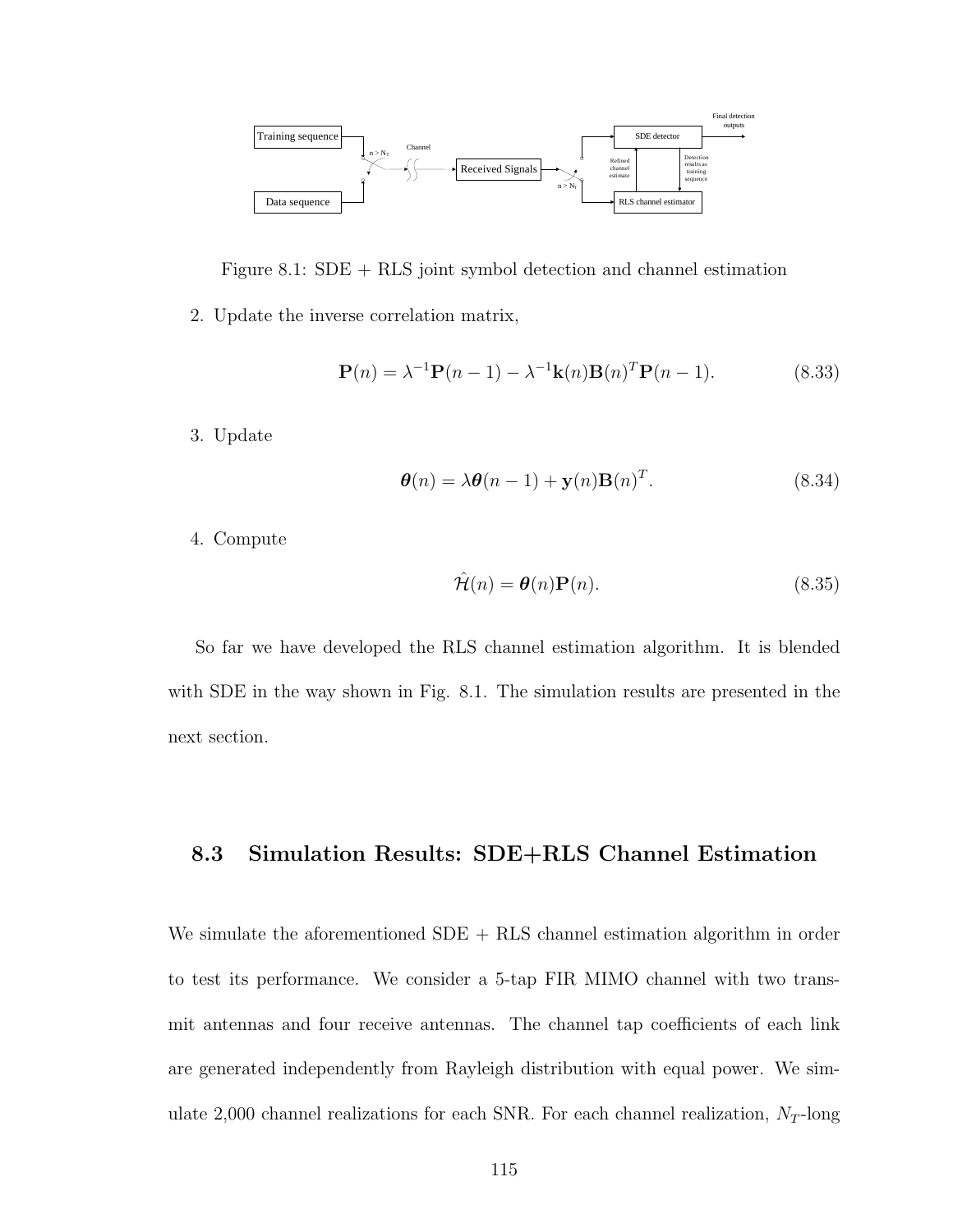training symbols are transmitted to compute a "coarse" channel estimate. The RLS channel estimation algorithm presented in the previous section is used to compute this estimate. The  $N_T$ -long training symbols are followed by  $L$  trailing zeros to eliminate ISI. Then  $N_B$  information-bearing, zero-padded symbol blocks are transmitted. The channel estimate is first fed to the SDE detector. The decisions output from the SDE detector are utilized by RLS estimator to update the channel estimate until convergence is reached. Then the updated channel estimate is used to do SDE detection on next symbol block.

In Fig. 8.2, we plot the performance of SDE with perfect channel knowledge as a benchmark. The gap between SDE + RLS channel estimation and SDE + perfect channel is about 1dB. We also plot the SDE with the coarse channel estimate for the purpose of comparison. The coarse channel estimate is the estimate based only on the  $N_T$  training symbol vectors. It is not updated in the following SDE detection. We can see that the performance of SDE with coarse channel estimate is inferior to SDE + RLS channel estimation by more than 2dB. It shows that the channel estimate is improved over decision-feedback updating.

In the simulations we also adjust the values  $N_T$  and  $N_B$ , and observe the following:

1. It is possible to feed either hard decisions or soft decisions at the output of SDE to the RLS channel estimator. In the simulations, we try both cases. It makes little difference in the sense of BER performance whether to feed hard decisions or soft decisions to the RLS channel estimator. This is because reliable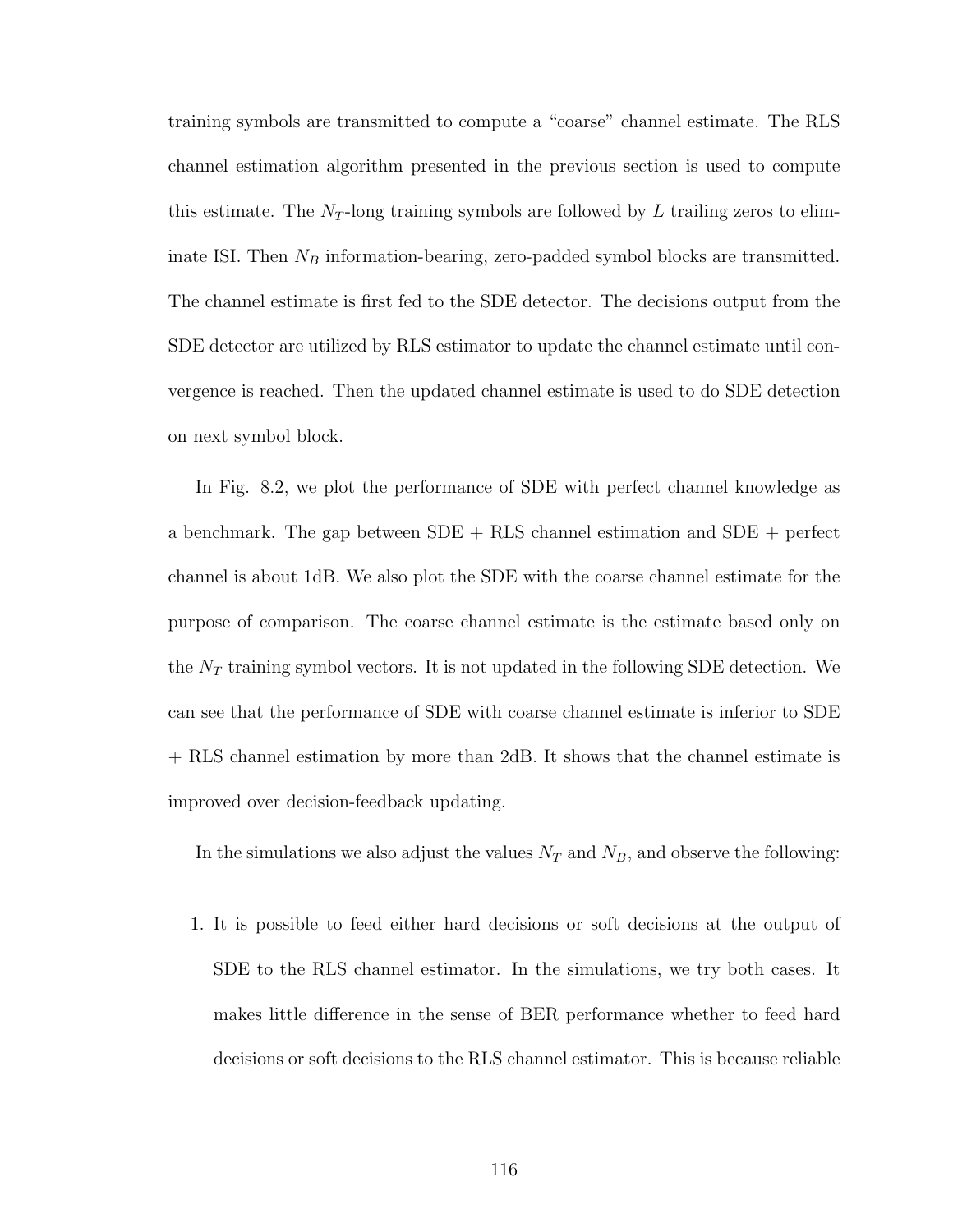

Figure 8.2: SDE + RLS joint symbol detection and channel estimation soft decisions are very close to  $+1/-1$ . The difference is little between reliable decisions and the correct hard decisions.

- 2. The longer the training sequence, the better the coarse performance.
- 3. The longer the information-bearing data sequence, the better the iterated performance, especially for higher SNRs. For higher SNRs, the detections are fairly accurate, they are used to direct RLS, which acts as training symbols.

Fig. 8.2 shows the scenario of  $N_T = 20$  and  $N_B = 50$ .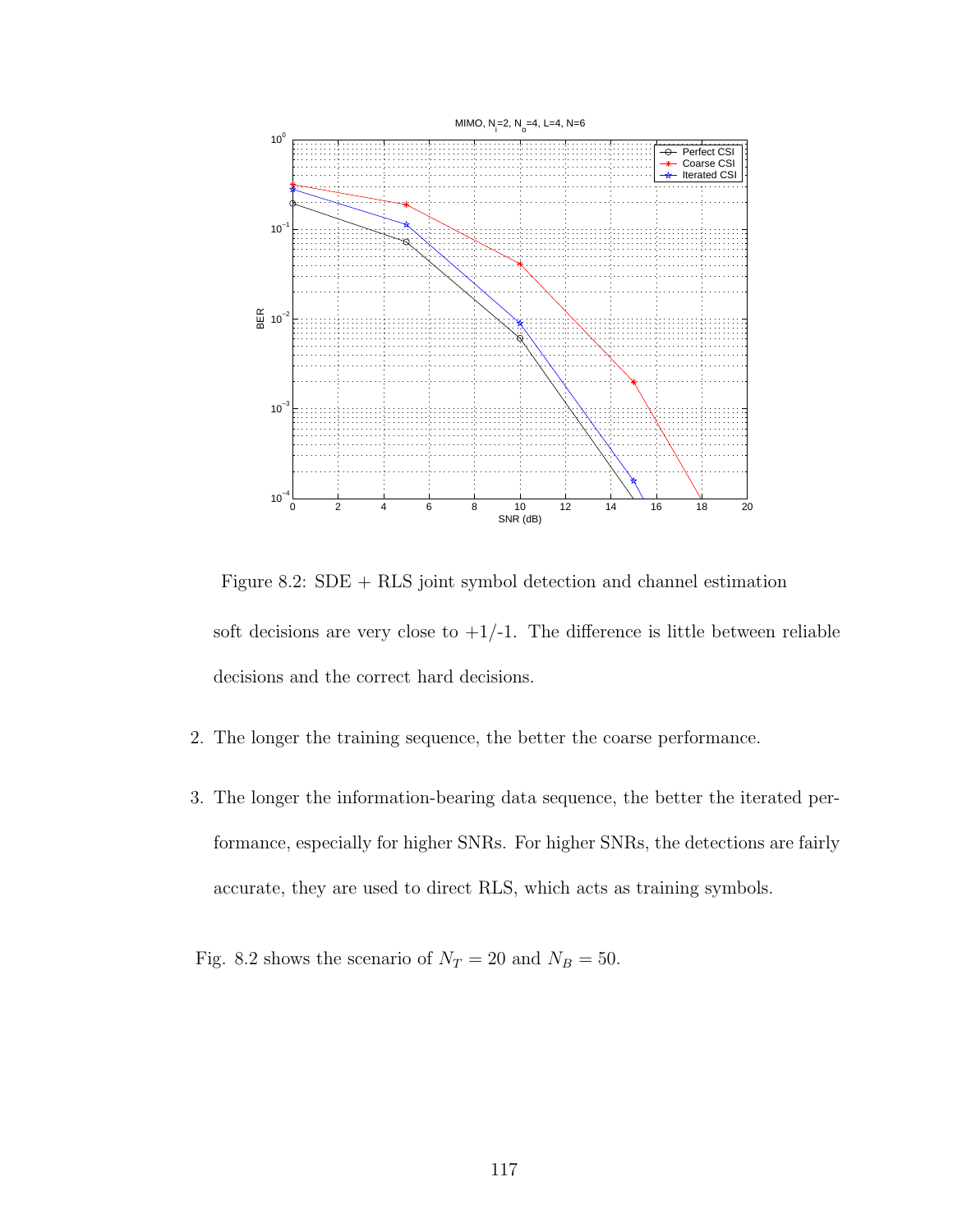# CHAPTER 9

## Summary and Future Research

#### 9.1 Summary

Our work focuses on exploiting the advantages of soft-decision based detection and equalization algorithms for frequency selective MIMO multipath channels. Relying on iterative posterior probability updating and PDA-type Gaussian forcing, the proposed SDE algorithms attain remarkable near-ML performance at low complexity that is polynomial (on the 3rd-order) in the input and output sizes, and linear in the modulation constellation size. Unlike existing MUD algorithms, our development for MIMO channel equalization relies on zero-padded block transmission to enable block detection for a sequence detection problem, and capitalizes on the distinct Toeplitz channel structure to simplify the equalization complexity. Near-optimum symbol detection in the presence of channel memory is attained by virtue of soft-decision MAP multiuser detection, multistage ISI cancellation, and implicit noise tracking. SDE algorithms also apply to rank-deficient channels, provided that the channels are identifiable for the signal constellation. In addition, we have also presented in this dissertation low-complexity soft-decision Kalman-PDA equalization techniques based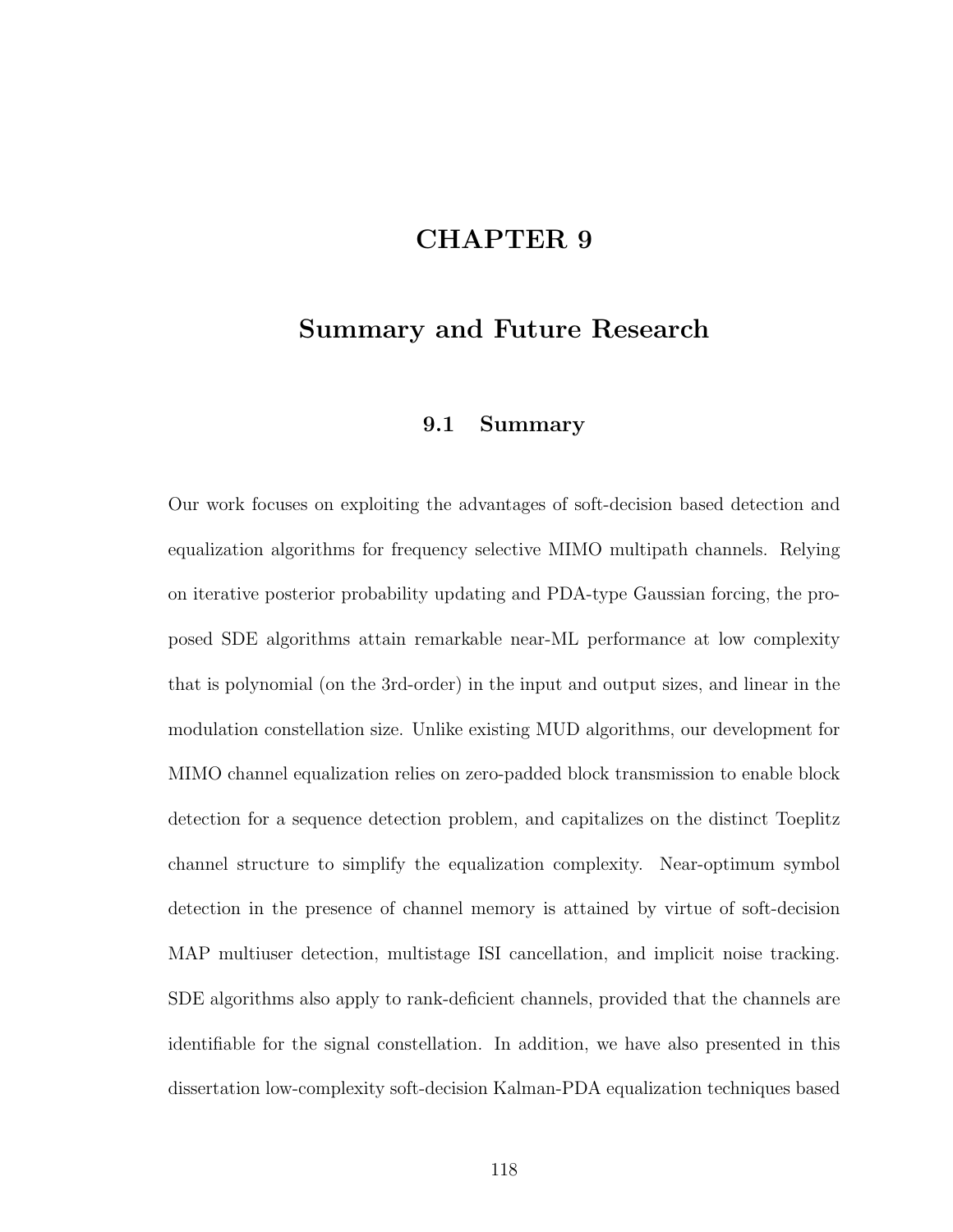on a two-part structure: local MUD using soft-decision PDA detection, and dynamic noise-interference tracking using Kalman filtering. These two parts are combined naturally in our Kalman-PDA approach, thanks to the common thread of second-order statistics estimation. By constructing properly the state vector to incorporate the dynamic ISI information, two types of Kalman filters are designed, both of which are able to track the ISI in an FIR MIMO channel of any tap length. The computational complexity of Kalman-PDA is less than  $(L/N)^3 \times 100\%$  that of sphere decoding, which is quite notable for a large block size  $N$ . We further offer two algorithms to enhance the BER performance of soft-decision based detection algorithms: cross-layer ARQ and the code-aided approach. We take Kalman-PDA as an example and show that both performance enhancement algorithms can render BER performance much better than the original Kalman-PDA. Finally, we present an iterative channel estimate algorithm for the case where perfect CSI is not available at the receiver. Utilizing training sequences, SDE with iterative channel estimation achieves BER performance which approaches that of SDE with perfect CSI.

#### 9.2 Future Research

In this section, we briefly lay out possible future research directions to extend the work presented in this dissertation.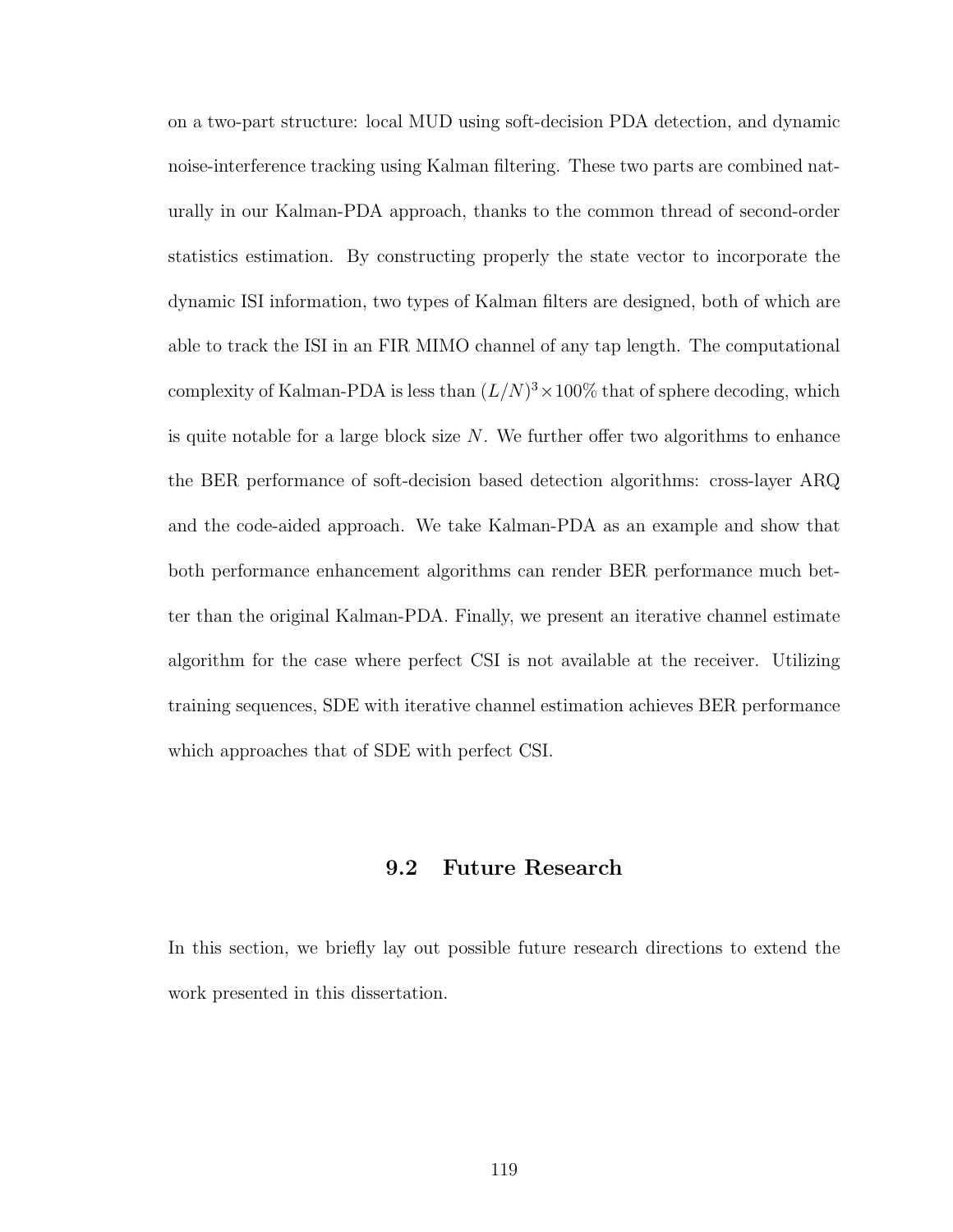#### 9.2.1 Convergence and Performance Analysis of SDE/PDA

Both SDE and Kalman-PDA use iterative updating of a posteriori probabilities to achieve near-optimum BER performance. The iteration plays a key role in delivering correct decisions. In the simulations, we observe that the SDE detection performance improves with additional iterations and stabilizes quickly in three to five iterations for high SNR, and seven to 14 iterations for low SNR. Similar observations are found for Kalman-PDA. However, it has never been proved the condition and rate of convergence. It is a very interesting topic to find out under what conditions the process of iterative posterior probabilities updating will converge. It is also important to analytically define the convergence rate given the SNR and channel state information. It is helpful to refer to the convergence analysis of expectation-maximization (EM) problem [71]. The EM algorithm is a well-known iterative algorithm for finding modes of a likelihood function and is characterized by simple implementation and stability [72]. If we can cast the structure of SDE/PDA to a model analgous to EM, we may then provide analysis of the SDE/PDA convergence problem. Other potential approaches include belief propagation methods used in analyzing (soft-decision) turbo codes.

Convergence analysis will also shed light on the steady state performance of the proposed algorithms. Steady state performance helps to understand the performance gap from an optimal (yet impractically complex) MIMO detector, under various operating conditions. These results will in turn help system designers strike a desired performance-complexity tradeoff.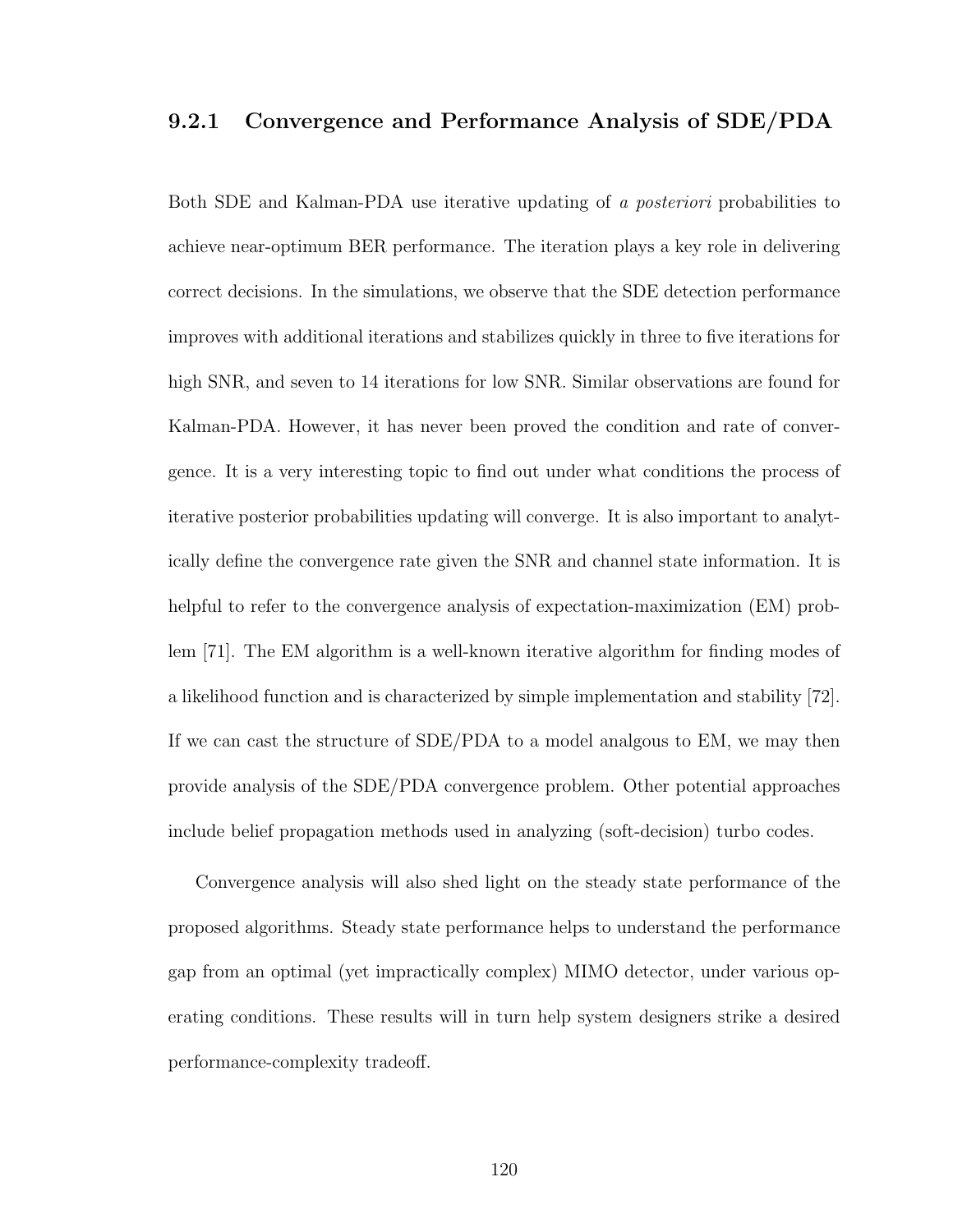### 9.2.2 Application in MIMO-OFDM

OFDM [10] is a promising approach that can convert a frequency selective channel into a set of narrow-band parallel subchannels. Each subchannel experiences flat fading, thus alleviating the need for channel equalization. OFDM has been used in digital audio and video broadcasting in Europe [73]. It is also an attractive scheme for future high data rate wireless communications. MIMO-OFDM can further improve system performance and capacity. In [10], MMSE-based successive interference cancellation (SIC) is proposed for signal detection at the receiver. Since we have seen from the simulations that SDE has better BER performance than the MMSE method, we can expect that using SDE for signal detection in MIMO-OFDM systems can render superior performance than what SIC can offer. The feasibility of applying SDE for MIMO-OFDM is confirmed by the generality of our signal model adopted in Section 2.2, which can subsume a MIMO-OFDM system. It is also of interest to compare in the future the detection performance and computational efficiency of an MIMO system with SDE equalization, and an OFDM system with SDE soft detection (but no need for equalization).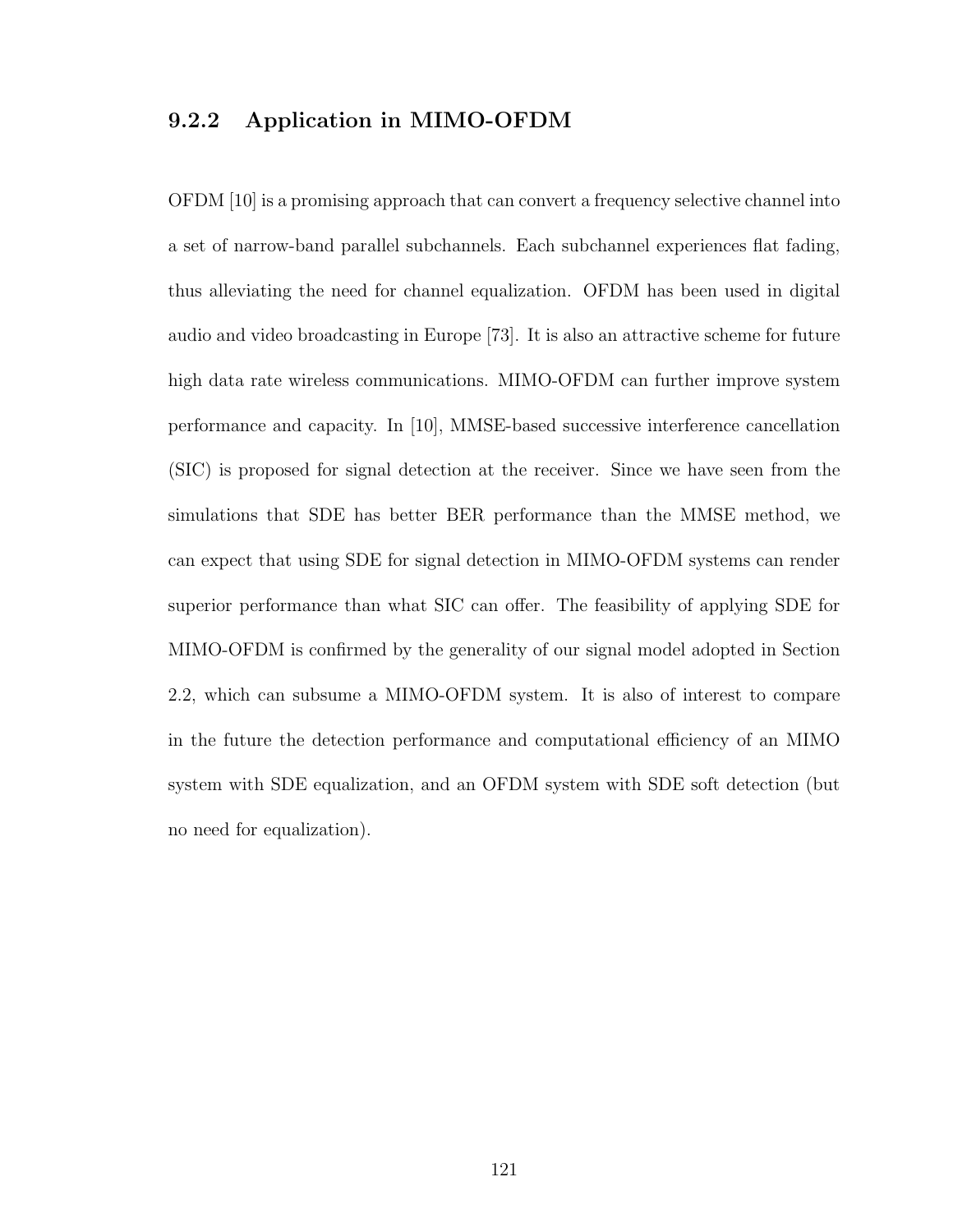# APPENDIX A

## Erasure Decoding Proof

In Fig.  $7.5$ ,  $\hat{\mathbf{c}}$  denotes the demodulated binary sequence. Given a code with a minimum distance  $d_{min}$ , it can correct up to  $d_{min} - 1$  erasures. So if there are  $d_{min} - 1$  or less erasures in  $\hat{c}$ , and all other bits are reliable,  $\hat{c}$  can still be decoded to the right codeword. We would like to show here that a received data sequence can always be decoded to the correct codeword by using maximum-likelihood decoding (MLD) if we assume that all the unreliable bits are covered by erasures. Suppose  $c_1$  and  $c_2$  are two  $1 \times n_c$  codewords, where  $c_1$  is the codeword transmitted while  $c_2$  is any other codeword in the set. Let us denote the received codeword as  $\hat{c}$ , which contains both reliable and unreliable bits. The erasure mask is given by  $e_m$ , in which  $e_i = 0$  if the ith bit is unreliable (an erasure). Subject to the erasure correction ability of a given code, the number of erasures in  $e_m$ ,  $N_e$ , should be no more than  $d_{min} - 1$ . Denoting  $\odot$  as the element-by-element array multiplication, we can see

$$
\mathbf{e}_m \odot \mathbf{c}_1 = \mathbf{e}_m \odot \hat{\mathbf{c}},\tag{A.1}
$$

if all unreliable bits are marked by erasures. As a result the Hamming distance between  $\mathbf{e}_m \bigodot \mathbf{c}_1$  and  $\mathbf{e}_m \bigodot \hat{\mathbf{c}}$  is 0. Thus,  $\hat{\mathbf{c}}$  is decoded correctly. On the other hand,  $\mathbf{e}_m \bigodot \mathbf{c}_1$  differs from  $\mathbf{e}_m \bigodot \mathbf{c}_2$  by at least 1 bit. This is because  $\mathbf{c}_1$  differs from  $\mathbf{c}_2$  by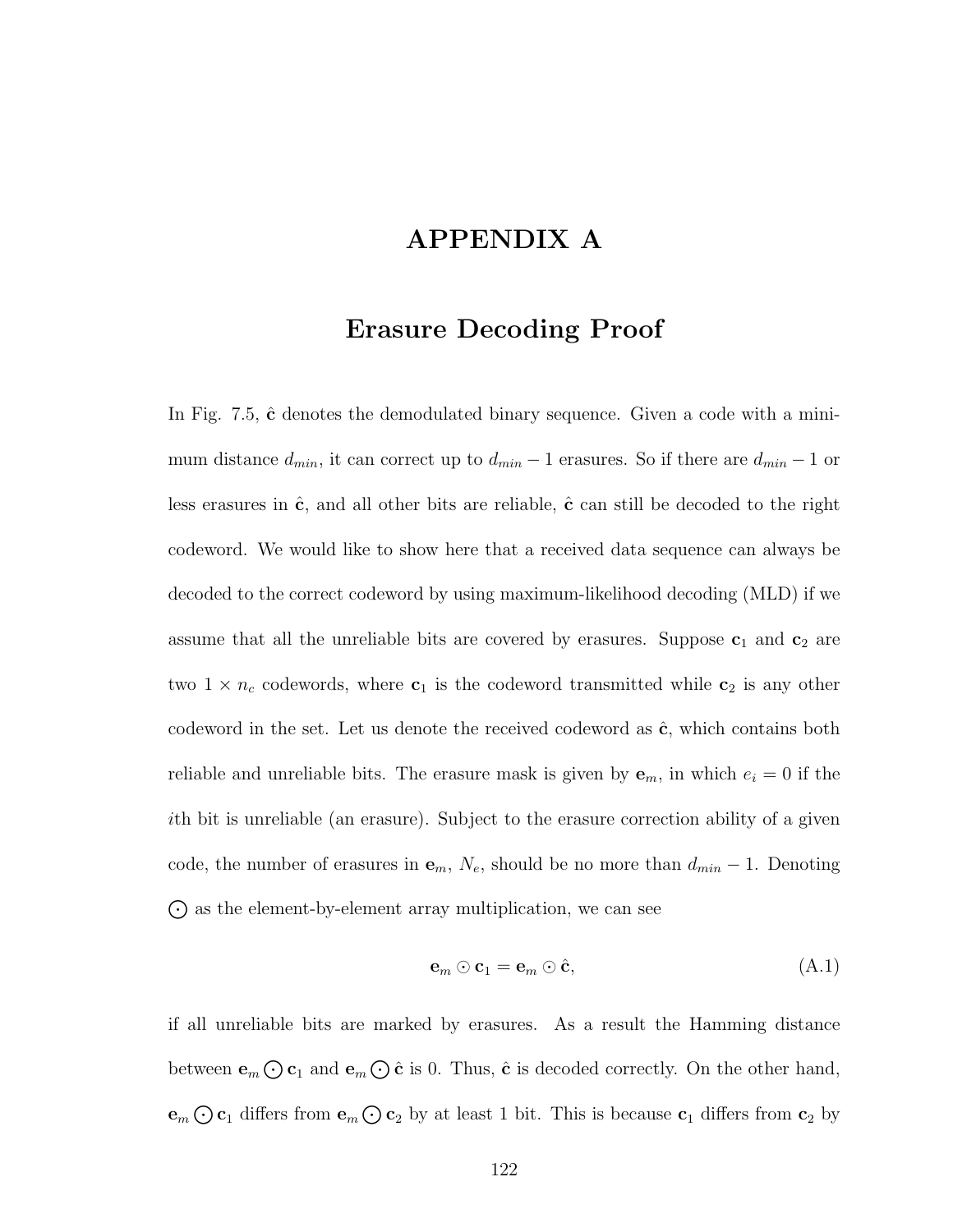$d_{min}$  bits while  $\mathbf{e}_m$  only contains at most  $d_{min}-1$  erasures. Thus,  $\hat{\mathbf{c}}$  is decoded to  $\mathbf{c}_1$ by MLD and this decoding is unique.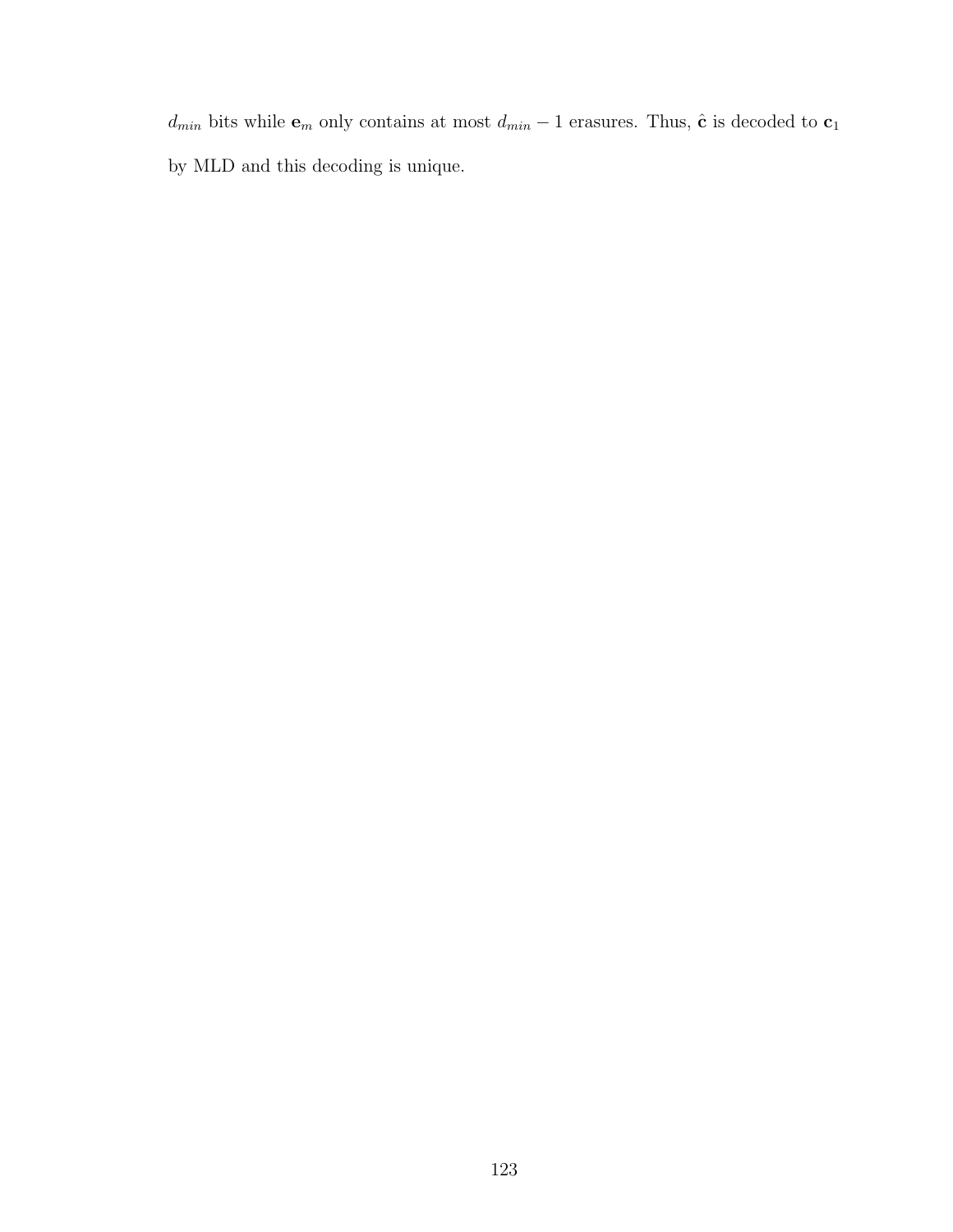# APPENDIX B

# Publications

#### Journal Articles:

- 1. S. Liu, Z. Tian, "Near-Optimal Soft Decision Equalization for Frequency Selective MIMO Channels," IEEE Transactions on Signal Processing, vol. 52, no. 3, pp. 721-733, March 2004.
- 2. S. Liu, Z. Tian, "A Kalman-PDA Approach to Soft-Decision Equalization for Frequency Selective MIMO Channels," accepted to IEEE Transactions on Signal Processing.

#### Conference papers:

- 1. S. Liu, Z. Tian, "Performance Analysis of Adaptive Constrained Filtering," IEEE Intl. Conf. on Acoustics, Speech and Signal Processing (ICASSP'2002), Orlando, FL, vol. 4, pp. 4173, May 2002.
- 2. S. Liu, Z. Tian, "A Soft-Decision Approach for BLAST Systems with Less Receive than Transmit Antennae," Proceedings of IEEE Global Communications Conference (Globecom'2003), San Francisco, CA, vol. 2, pp. 834-838, December 1-5, 2003.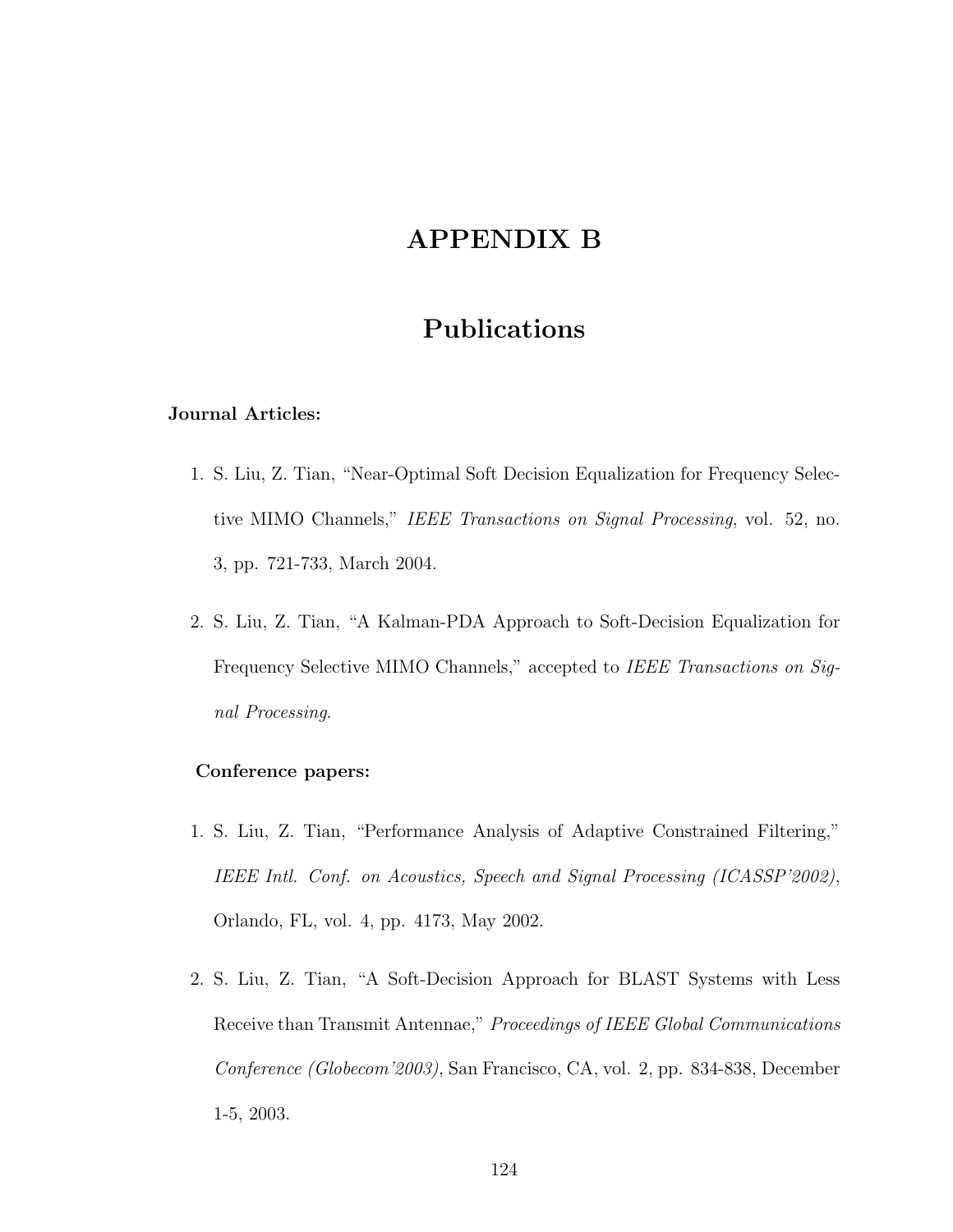- 3. S. Liu, Z. Tian, "A Cross-Layer Kalman-PDA Approach to Soft-Decision Equalization for FIR MIMO Channels," Proceedings of IEEE Wireless Communications and Networking Conference (WCNC'2004), Atlanta, GA, vol. 4, pp. 2307-2312, March 21-25, 2004.
- 4. S. Liu, Z. Tian, "A Kalman-PDA Approach to Soft-Decision Equalization for Frequency Selective MIMO Channels," Proceedings of IEEE Signal Processing Workshop on Advances in Wireless Communications (SPAWC2004), Lisbon, July 11-14, 2004.
- 5. S. Liu, Z. Tian, "Sliding-window based Soft Decision Equalization for Frequency Selective MIMO Channels," Proceedings of IEEE Sensor Array and Multichannel Signal Processing Workshop (SAM'2004), Barcelona, July 2004.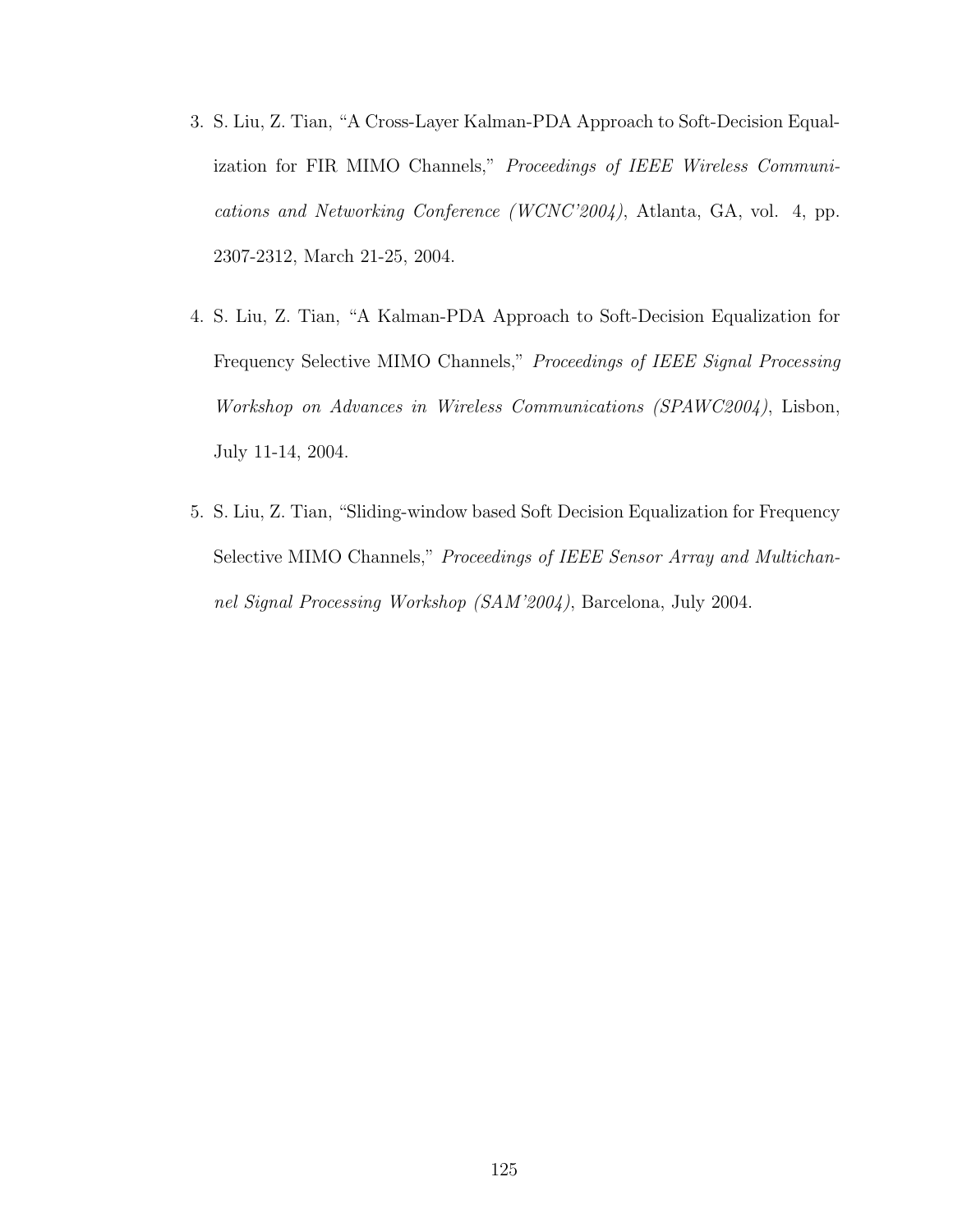### LIST OF REFERENCES

- [1] G. J. Foschini, M. J. Gans, "On the limits of wireless communications in a fading environment when using multiple antennas," Wireless Personal Comm., no. 6, pp. 315-335, 1998.
- [2] Z. Tian, "Soft decision feedback equalization for pre-coded FIR-MIMO systems," Proceedings of the 2nd IEEE Sensor Array and Multichannel Signal Processing Workshop (SAM'2002), Rosslyn, VA, August 2002.
- [3] A. J. Paulraj, D. A. Gore, R. U. Nabar, and H. Bolcskel, "An overview of MIMO communications – a key to gigabit Wireless," Proceedings of the IEEE, vol. 92, no. 2, pp.198-218, February, 2004.
- [4] A. J. Paulraj and T. Kailath, "Increasing capacity in wireless broadcast systems using distributed transmission/directional reception," U.S. Patent 5 345 599, 1994.
- [5] G. J. Foschini, "Layered space-time architecture for wireless communication in a fading environment when using multi-element antennas," Bell Labs. Tech. J., vol. 1, no. 2, pp. 41-59, 1996.
- [6] I. E. Telatar, "Capacity of multi-antenna Gaussian channels," Eur. Trans. Telecommun., vol. 10, pp. 585-595, Nov. 1999.
- [7] H. Bolcskei, D. Gesbert, and A. J. Paulraj, "On the capacity of OFDMbased spatial multiplexing systems," IEEE Trans. Commun., vol. 50, pp. 225-234, Feb. 2002.
- [8] P. Lombardo, D. Fedele, M.M. Rao, "MRC performance for binary signals in Nakagami fading with general branch correlations," IEEE Trans. on Communications, vol. 47, pp. 44-52, Jan. 1999.
- [9] D. Gesbert, M. Shafi, D. Shiu, P. J. Smith, and A. Naguib, "From theory to practice: an overview of MIMO space-time coded wireless systems," IEEE Journal on Selected Areas in Communications, vol. 21, no. 3, pp. 281-302, April 2003.
- [10] Y. Li, J. H. Winters, N. R. Sollenberger, "MIMO-OFDM for wireless communications: signal detection with enhanced channel estimation," IEEE Trans. on Communications, vol. 50, no. 9, pp. 1471-1477, Sep. 2002.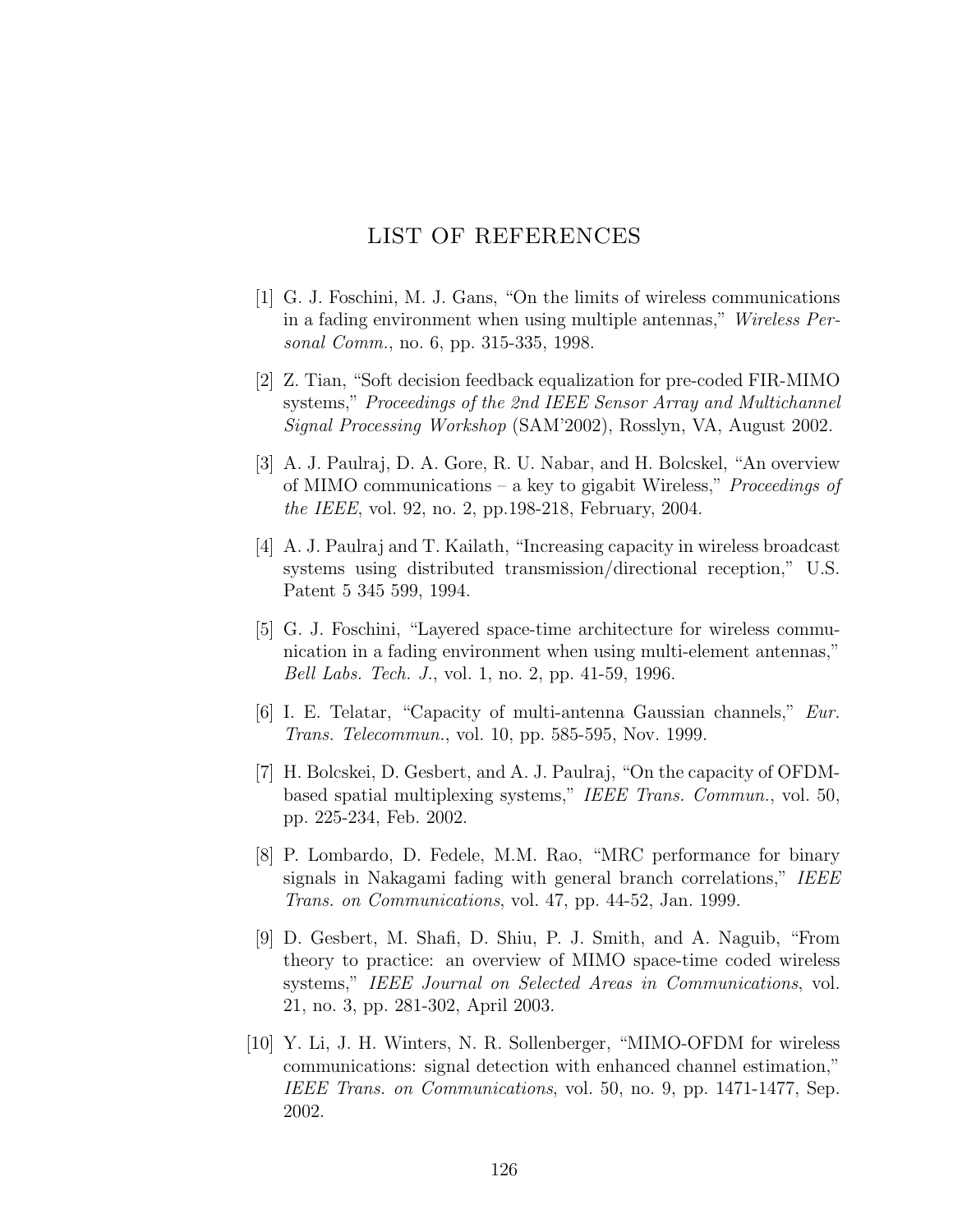- [11] A. Duel-Hallen, "Equalizers for multiple-input multiple-output channels and PAM systems with cyclostationary input sequences," IEEE J. Selected Area in Communications, vol. 10, pp. 630-639, Sept. 1992.
- [12] J. Luo, J. Zeidler, S. McLaughlin, "Performance analysis of compact antenna arrays with MRC in correlated Nakagami fading," IEEE Trans. Vehicular Technology, vol. 50, pp. 267- 277, Jan. 2001.
- [13] Z. Xie, R. T. Short, and C. K. Rushforth, "A family of sub-optimum detectors for coherent multiuser communications," IEEE J. Select Areas on Communications, vol. 8, no. 4, pp. 683-690, May 1990.
- [14] W. K. Ma, T. N. Davidson, K. M. Wong, Z. Q. Luo, and P. C. Ching, "Quasi-maximum-likelihood multiuser detection using semi-definite relaxation with application to synchronous CDMA," IEEE Trans. on Signal Processing, vol. 50, no. 4, pp. 912-922, Apr. 2002.
- [15] M. K. Varansi and B. Aazhang, "Near-optimum detection in synchronous code-division multiple-access systems," IEEE Trans. Commun., vol. 39, pp. 725736, May 1991
- [16] I. Sharfer and A. O. Hero, III, "A maximum likelihood digital receiver using coordinate ascent and the discretewavelet transform," IEEE Trans. Signal Processing, vol. 47, pp. 813825, Mar. 1999.
- [17] L. B. Nelson and H. V. Poor, "Iterative multiuser receivers for CDMA channels: An EM-based approach," IEEE Trans. Commun., vol. 44, pp. 17001710, Dec. 1996.
- [18] Y. E. Nesterov, "Quality of Semidefinite Relaxation for Nonconvex Quadratic Optimization," Belgium, CORE Discussion Paper #9719, Mar. 1997.
- [19] L.Vandenberghe and S. Boyd, "Semidefinite programming," SIAM Rev., vol. 38, pp. 49-95, 1996.
- [20] C. Komninakis, C. Fragouli, A. H. Sayed, R. D. Wesel, "Multi-input multi-output fading channel tracking and equalization using Kalman estimation," IEEE Trans. on Signal Processing, vol. 50, no. 5, pp. 1065-1076, May 2002.
- [21] U. Finkce and M. Pohst, "Improved methods for calculating vectors of short length in lattice, including a complexity analysis," Mathematics of Computation, vol. 44, pp. 463–471, Apr. 1985.
- [22] S. Liu and Z. Tian, "Near-Optimum Soft Decision Equalization for Frequency Selective MIMO Channels," IEEE Trans. on Signal Processing, to appear.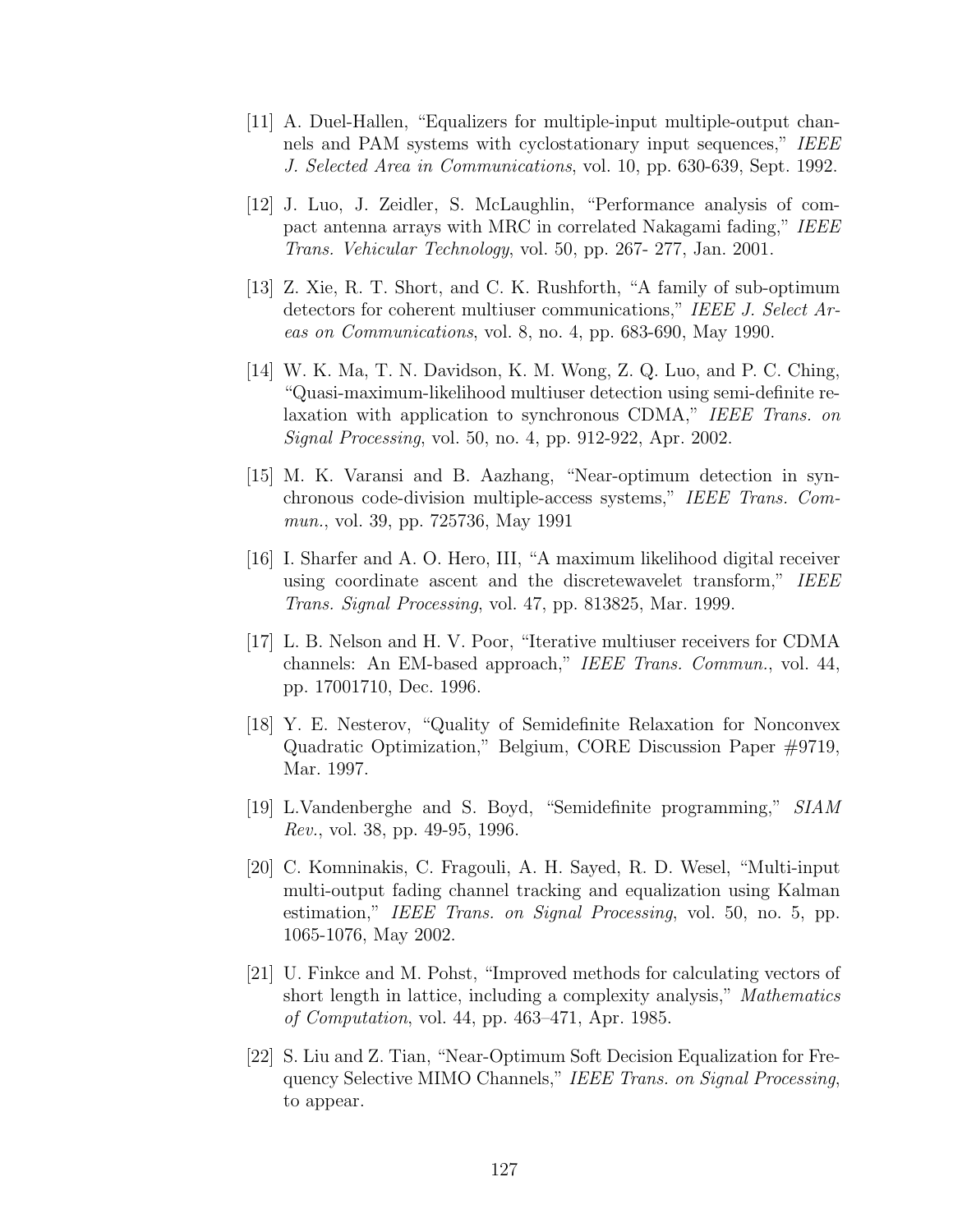- [23] Z. Wang, G. B. Giannakis, "Wireless multicarrier communications where Fourier meets Shannon," IEEE Signal Processing Magazine, pp. 29-48, May 2000.
- [24] R. A. Iltis, "Joint estimation of PN code delay and multipath using extended Kalman filter," IEEE Trans. Commun., vol. 38, pp. 1677- 1685, Oct. 1990.
- [25] D. Pham, J. Luo, K. Pattipati, P. Willett, "A PDA-Kalman approach to multiuser detection in asynchronous CDMA," IEEE Communications Letters, vol. 6, no. 11, pp. 475-477, 2002.
- [26] J. Luo, K. R. Pattipati, P. K. Willett, F. Hasegawa, "Near-optimal multiuser detection in synchronous CDMA using probabilistic data association," IEEE Communications Letters, vol. 5, no. 9, pp. 361-363, 2001.
- [27] J. Proakis, Digital Communications, New York: McGraw-Hill, 1995.
- [28] L. R. Bahl, J. Cocke, F. Jelinek, J. Raviv, "Optimal decoding of linear codes for minimizing symbol error rate," IEEE Trans. Information Theory, vol. 44, pp. 744-765, Mar. 1998.
- [29] M. V. Eyuboglu, S. U. Qureshi, "Reduced-state sequence estimation with set partitioning and decision feedback," IEEE Trans. Communications, vol. 36, pp. 12-20, Jan. 1988.
- [30] A. Duel-Hallen, C. Heegard, "Delayed decision-feedback sequence estimation," IEEE Trans. Communications, vol. 37, pp. 428-436, May 1989.
- [31] N. Al-Dhahir, A. H. Sayed, "The finite-length multi-input multi-output MMSE-DFE," IEEE Trans. Signal Processing, vol. 48, no. 10, pp. 2921- 2936, 2000.
- [32] A. Lozano, C. Papadias, "Layered space-time receivers for frequencyselective wireless channels," IEEE Transactions on Communications,vol. 50, no. 1, pp. 65-73, Jan. 2002.
- [33] C. Komninakis, C. Fragouli, A. H. Sayed, R. D. Wesel, "Multi-input multi-output fading channel tracking and equalization using Kalman estimation," IEEE Transactions on Signal Processing, vol. 50, no. 5, pp. 1065-1076, May 2002.
- [34] X. Wang, H.V. Poor, "Iterative (Turbo) soft interference cancellation and decoding for coded CDMA", IEEE Trans. Communications, vol. 47, pp. 1046-1061, July 1999.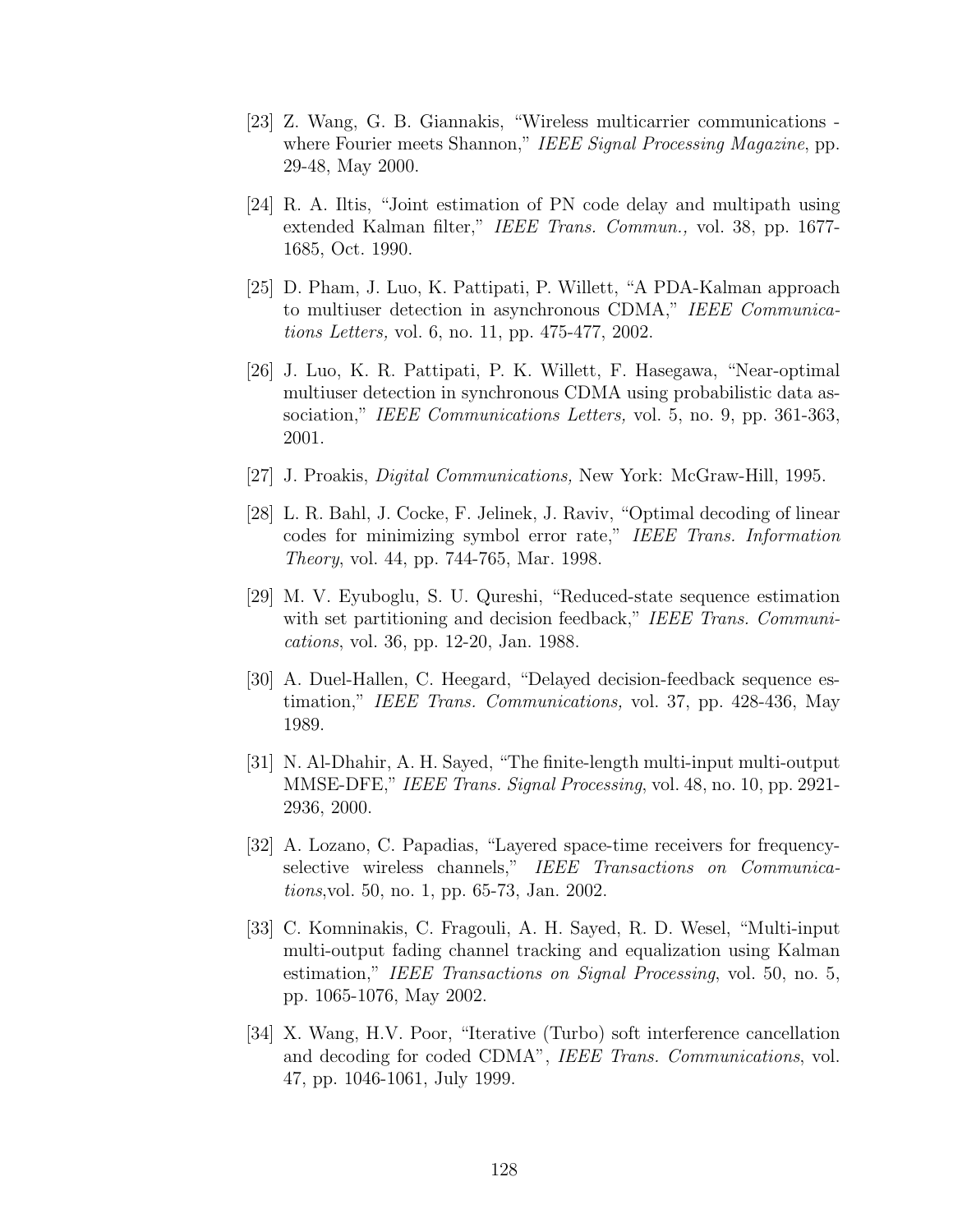- [35] M. Tuchler, R. Koetter, A. C. Singer, "Turbo equalization: Principles and new results," IEEE Transactions on Communications, vol. 50, pp. 754-767, May 2002.
- [36] G. Bauch, N. Al-Dhahir, "Reduced-complexity space-time turboequalization for frequency-selective MIMO channels," IEEE Transactions on Wireless Communications, vol. 1, no. 4, pp. 819-828, Oct 2002.
- [37] W. K. Ma, T. N. Davidson, K. M. Wong, Z. Q. Luo, P. C. Ching, "Quasi-maximum-likelihood multiuser detection using semi-definite relaxation with application to synchronous CDMA," IEEE Transactions on Signal Processing, vol. 50, no. 4, pp. 912-922, April 2002.
- [38] M. Pohst, "On the computation of lattice vectors of minimal length, successive minima and reduced basis with applications," ACM SIGSAM Bull, vol.15, pp.37-44, 1981.
- [39] E. Viterbo and E. Biglieri, "A universal lattice decoder," in  $14^{eme}$  Colloq.GRETSI, Juan-les-Pins, France, Sept. 1993, pp.611-614.
- [40] E. Viterbo and J. Boutros, "A universal lattice code decoder for fading channels," IEEE Trans. Inform. Theory, vol. 45, no. 5, July 1999, pp. 1639-1642.
- [41] L. Brunel and J. Boutros, "Euclidean space lattice decoding for joint detection in CDMA systems," in ITW'99, Kruger National Park, South Africa, June 1999.
- [42] O. Damen, A. Chkeif, and J. C. Belfiore, "Lattice code deoder for space-time codes," IEEE Commun. Letters, vol. 4, pp. 161-163, May 2000.
- [43] A. M. Chan and I. Lee, "A new reduced-complexity sphere decoder for multiple antenna systems," Proc. Int. Conf. Commun. (ICC'02), New York City, April 2002.
- [44] Y. Wu and S. Y. Kung, "Signal detection for MIMO-ISI channels: an iterative greedy improvement approach," IEEE Trans. Signal Processing, vol. 52, no. 3, pp. 703-720, March 2004.
- [45] E. Agrell, T. Eriksson, A. Vardy, and K. Zeger, "Closest point search in lattices," IEEE Trans. Inform. Theory, vol. 48, pp. 2201-2214, Aug. 2002.
- [46] J. Luo, "Improved multiuser detection in code-division multiple access communications," Ph.D. dissertation, University of Connecticut, 2002.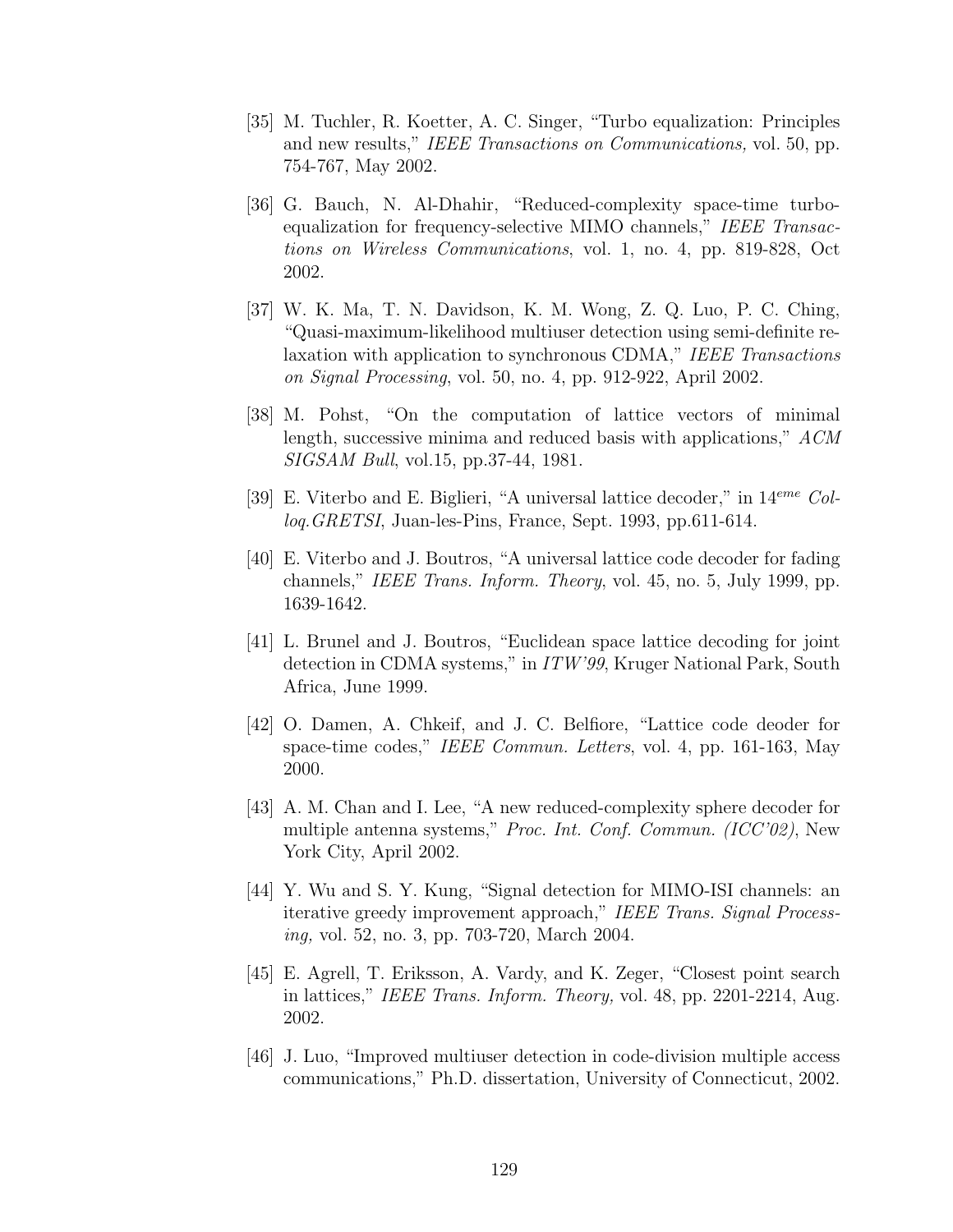- [47] Y. Bar-Shalom, X. R. Li, Estimation and Tracking: Principles, Techniques, and Software, Artech House, 1993.
- [48] G. D. Golden, G. J. Foschini, R. A. Valenzuela, P. W. Wolniansky, "Detection Algorithm and Initial Laboratory Results using the V-BLAST Space-Time Communication Architecture," Electronics Letters, Vol. 35, No. 1, pp. 14-15, 1999.
- [49] S. Haykin, Adaptive Filter Theory, 3rd ed., Prentice Hall, Upper Saddle River, NJ, 1996.
- [50] S. Verdu, Multiuser Detection, Cambridge University Press, 1998.
- [51] S. Lin and D. J. Costello, Jr., Error Control Coding: Fundamentals and Applications, Prentice-Hall, Inc. Englewood Cliffs, New Jersey 07632.
- [52] M. K. Tsatsanis, G. B. Giannakis, and G. Zhou, "Estimation and equalization of fading channels with random coefficients," ICASSP– 96, vol. 2, pp. 1093-1096, May 7-10, 1996.
- [53] S. Haykin, A. H. Sayed, J. R. Zeidler, P. Yee, and P. C. Wei, "Adaptive tracking of linear time-variant systems by extended RLS algorithms," IEEE Trans. Signal Processing, vol. 45, pp. 1118-1128, May 1997.
- [54] S. Liu, Z. Tian, "A Soft-Decision Approach for BLAST Systems with Less Receive than Transmit Antennae," Proceedings of IEEE Global Communications Conference (Globecom'2003), San Francisco, CA, December 1-5, 2003.
- [55] M. O. Damen, K. Abed-Meraim, J.-C. Belfiore, "A generalized lattice decoder for asymmetrical space-time communication architecture", Proceedings of ICASSP' 2000, pp. 2581-2584, 2000.
- [56] J. Medbo, H. Andersson, P. Schramm, H. Asplund and J. -E. Berg, "Channel models for HIPERLAN/2 in different indoor scenarios," Tech. Rep. COST 259 TD(98)070, Bradford, UK, Apr. 1998.
- [57] R. D. J. van Nee, G. A. Awater, M. Morikura, H. Takanashi, M. A. Webster, and K. W. Halford, "New high-rate wireless LAN standards," IEEE Commun. Mag., vol. 37, pp.82-88, Dec. 1999.
- [58] M. Pursley, "Performance evaluation for phase-coded spread-spectrum multiple-access communication - Part I: System analysis," IEEE Trans. Commun., vol. COM-25, pp.795-799, Aug. 1977.
- [59] X. Deng, A. M. Haimovich, and J. Garcia-Frias "Decision directed iterative channel estimation for MIMO systems," IEEE International Conference on Communications, 2003, vol. 4, pp. 2326 - 2329, May 11-15, 2003.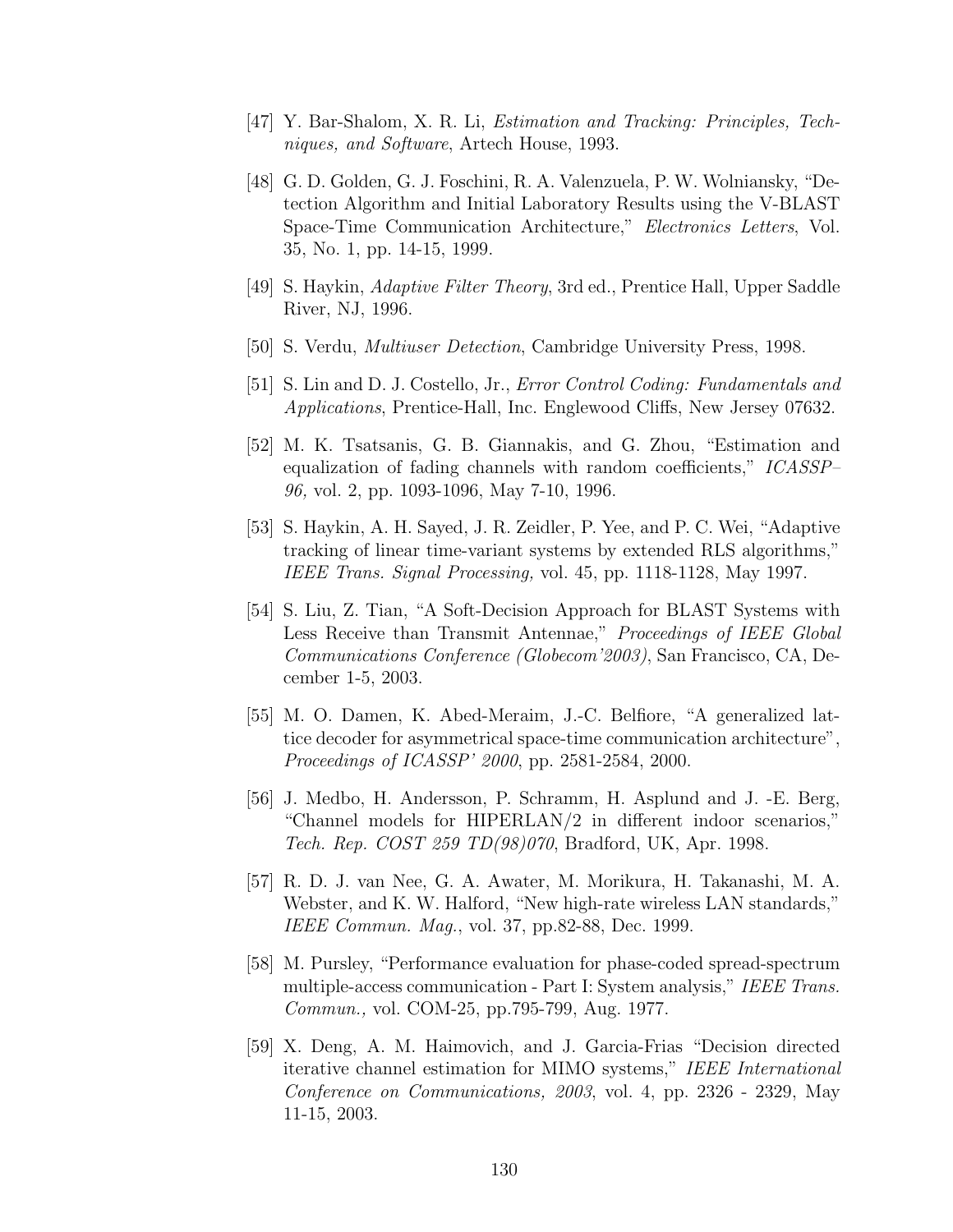- [60] Z. B. Baranski, A. M. Haimovich, and J. Garcia-Frias, "EM-based iterative receiver for space-time coded modulation with noise covariance estimation," IEEE Globecom, Nov. 2002.
- [61] E. Chiavaccini and G. M. Vitetta, "MAP symbol estimation on frequency-flat Rayleigh fading channels via a Bayesian EM algorithm," IEEE Trans.Commun., vol. 49, no. 11, pp. 1869-1872, Nov. 2001.
- [62] C. Cozzo and B. L. Hughes, "An iterative receiver for space-time communications," 2000 Conference on Information Sciences and Systems, 2000.
- [63] A. Grant, "Joint decoding and channel estimation for space-time codes," IEEE Vehicular Technology Conference, pp. 416-420, 2000.
- [64] C. Komninakis and R. D. Wesel, "Joint iterative channel estimation and decoding in flat correlated Rayleigh fading," IEEE J. Select. Areas Commun., vol. 19, no. 9, pp. 1706-1717, Sept. 2001.
- [65] Y. Li, C. N. Georghiades, and G. Huang, "Iterative maximumlikelihood sequence estimation for space-time coded systems," IEEE Trans. Commun., vol. 49, no. 6, pp. 948-951, June 2001.
- [66] H.-J. Su and E. Geraniotis, "Low-complexity joint iterative channel estimation and decoding for pilot symbol-assisted modulation and multiple differential detection systems with correlated Rayleigh fading," IEEE Trans. Commun., vol. 50, no. 2, pp. 249-261, Feb. 2002.
- [67] M. C. Valenti and B. D. Woerner, "Iterative channel estimation and decoding of pilot symbol assisted turbo codes over flat-fading channels," IEEE J. Select. Areas Commun., vol. 19, no. 9, pp. 1697-1705, Sept.2001.
- [68] Y. Sun, M. Yee and M. Sandell, "Iterative channel estimation with MIMO MMSE-turbo equalisation", IEEE 58th Vehicular Technology Conference, vol. 2, pp. 1278 - 1282, Oct. 6-9, 2003.
- [69] H. Lutkepohl, Handbook of matrices, Chichester ; New York : Wiley, c1996.
- [70] S. Haykin, "Adaptive filter theory", 3rd. ed., Prentice Hall, Upper Saddle River, N.J., 1996.
- [71] C. F. J.Wu, "On the convergence properties of the EM algorithm," Ann. Statist., vol. 11, pp. 95-103, 1983.
- [72] A. P. Dempster, N. Laird, and D. B. Rubin, "Maximum likelihood from incomplete data via the EM algorithm," J. Roy. Statist. Soc. B, vol. B39, pp. 1-38, 1977.